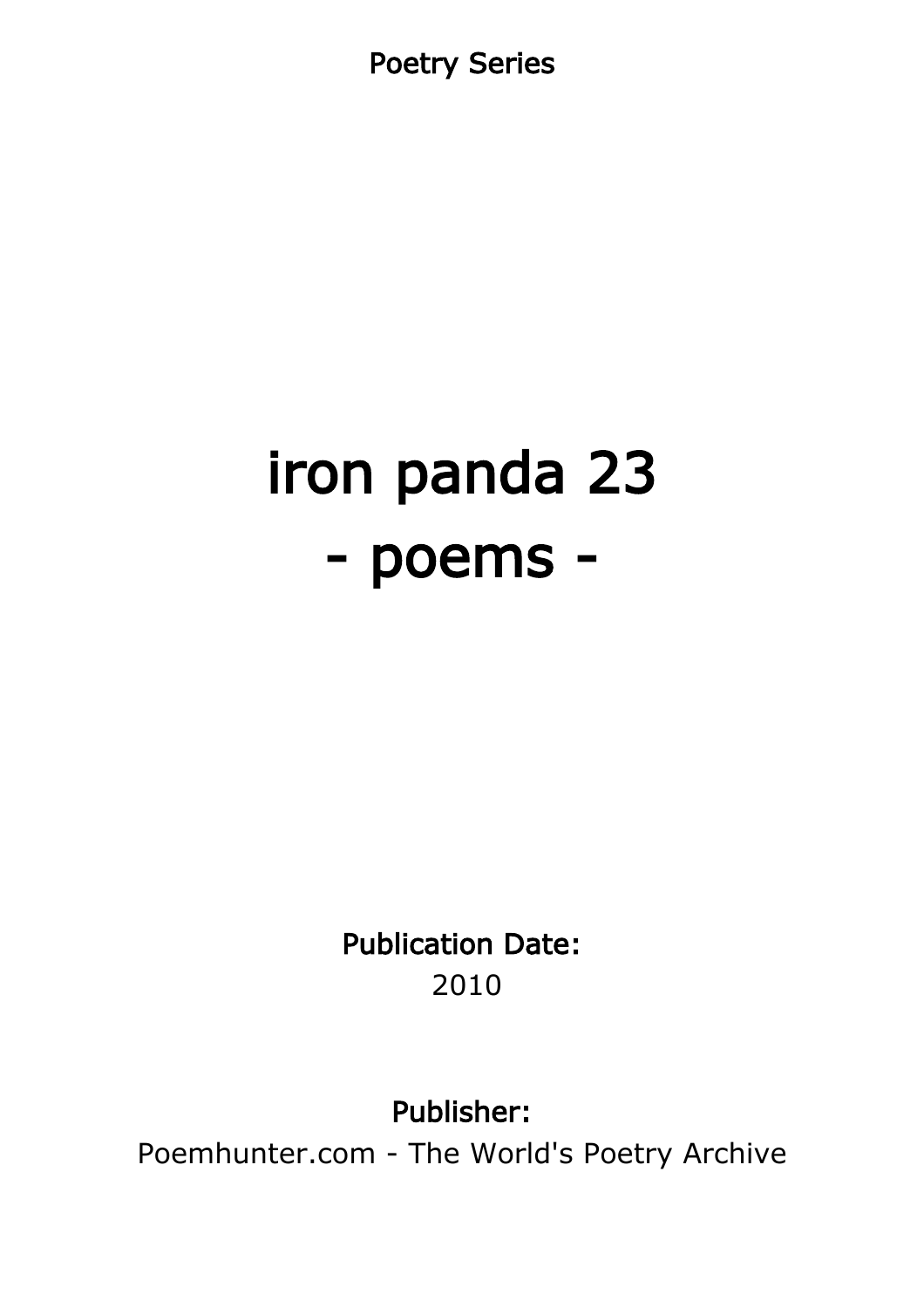# iron panda 23(23rd of january)

attention those who care:

if you can understand/handle? my odd randomnesss... WELCOME to my world...the LAND of UNKNOWN (where ALL is RANDOM) ...if not then dont waste your time entering the gates

-im random

-odd/weird (according to whoever thinks this) btw i love it xP

-im careless yet careful

-i love pandas, axolotls (animals in general)  $\wedge$ - $\wedge$ 

-when i use caps im not shouting...it means whatever im sayin is of importance

-i dont really like using commas (,) i prefer dots (...)

-i like using the 'and' symbol (the one that looks like an 8) instead of spelling out the word

-i like adding extra letters to my words

-i love 'salad fingers'...hes funny n a little creepish xP

-i write about whatever comes to mind

i dont mind helping someone write a poem or doing a collaboration but if you write your own poems DO NOT nag me to write 'about' you...im not gonna do it just bcuz its what you want-\_-

...have a nice life

~IP23™ ironpanda23™ ironpanda™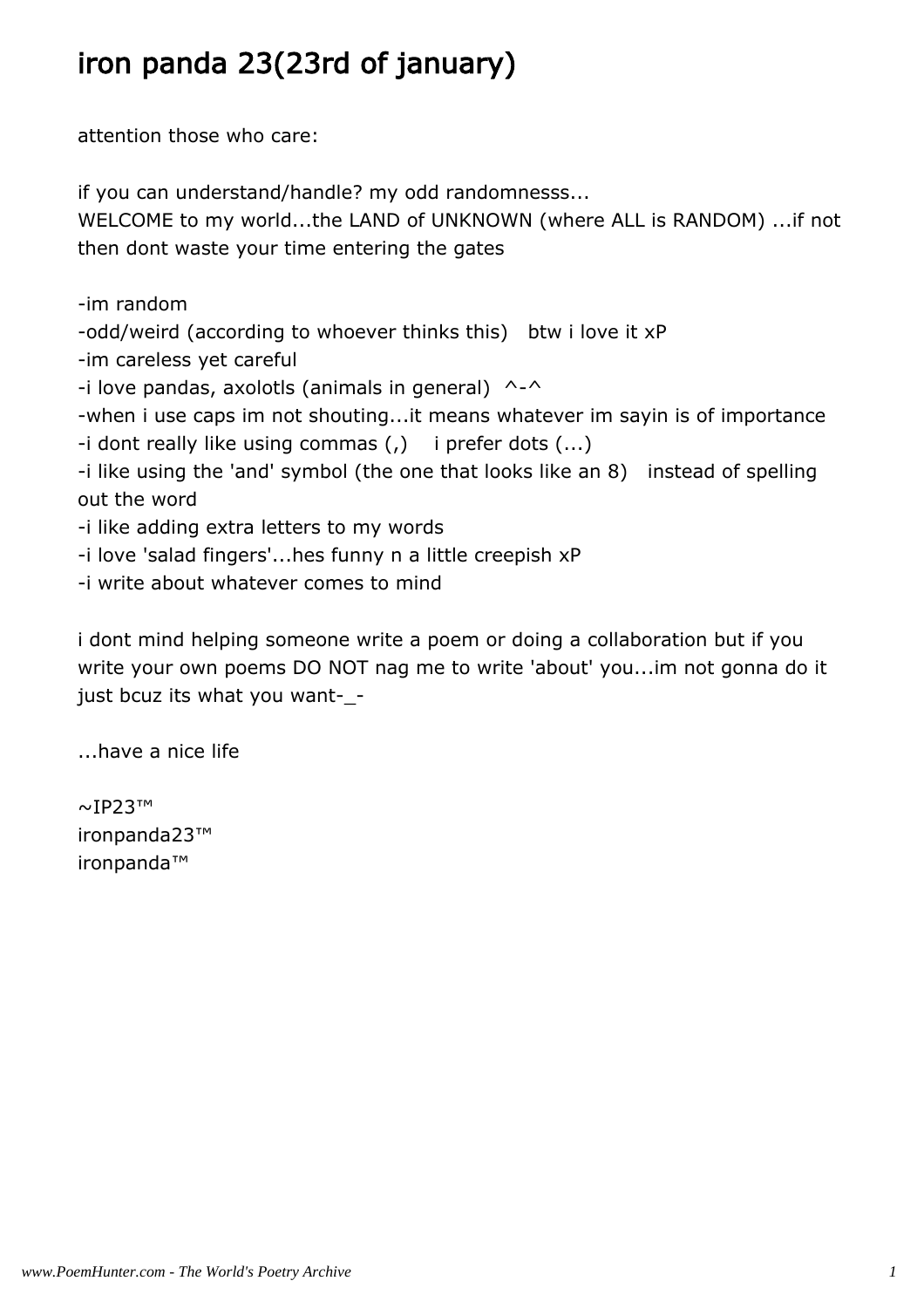#### ♥ My Sweet Emotionless Pain ♥

You love me or you love me not i love you & that will never be forgotten at least not by me.....

This world is another place my exsistance has a questionable fate whos questioning it? ? i am thats something i kinda cant help.....

What do i mean to you? ? to any of you it doesnt even matter oh how i wish to see you before i forever leave do i have it in me? ? to proceed? ? .....

I bleed...not blood but this doubtful pain that i feel ask me how i am ill tell you im fine but im lying....sometimes i...only do so you dont worry dont you understand? ? but then again....who cares im just here...holding back these tears.....

Cheers! ! let us...well you celebrate and how about counting it out between zero and 5..... how many of those people truely....honestly...sincerely mean what they tell me....i dont know but i believe it when its said....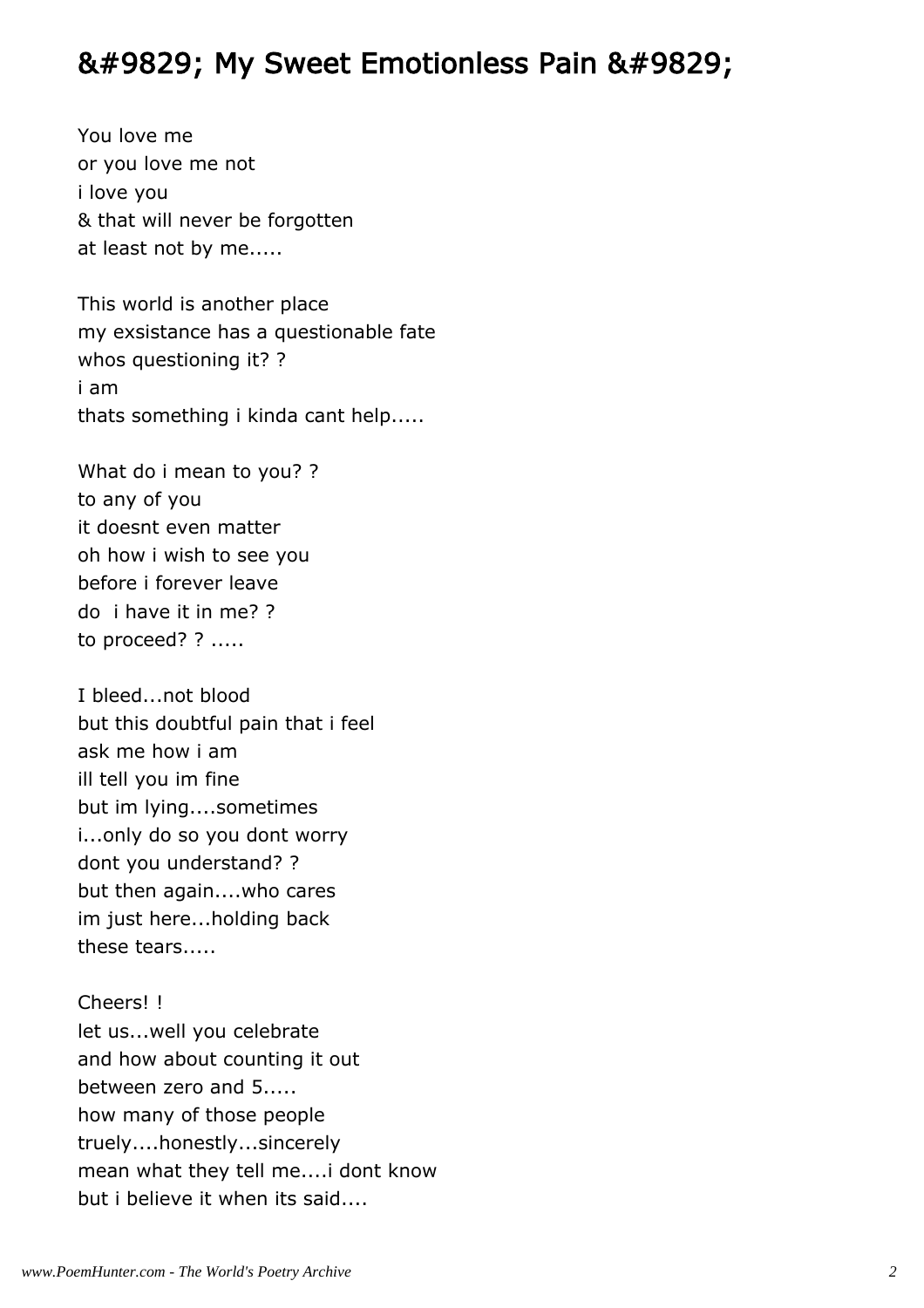is that a good thing? ? because right now..... im emotioanlly dead the reason is because..... youre never really there so i always brace myself for whats next to come..... besides more pain & confusion

 $~\sim$ IP23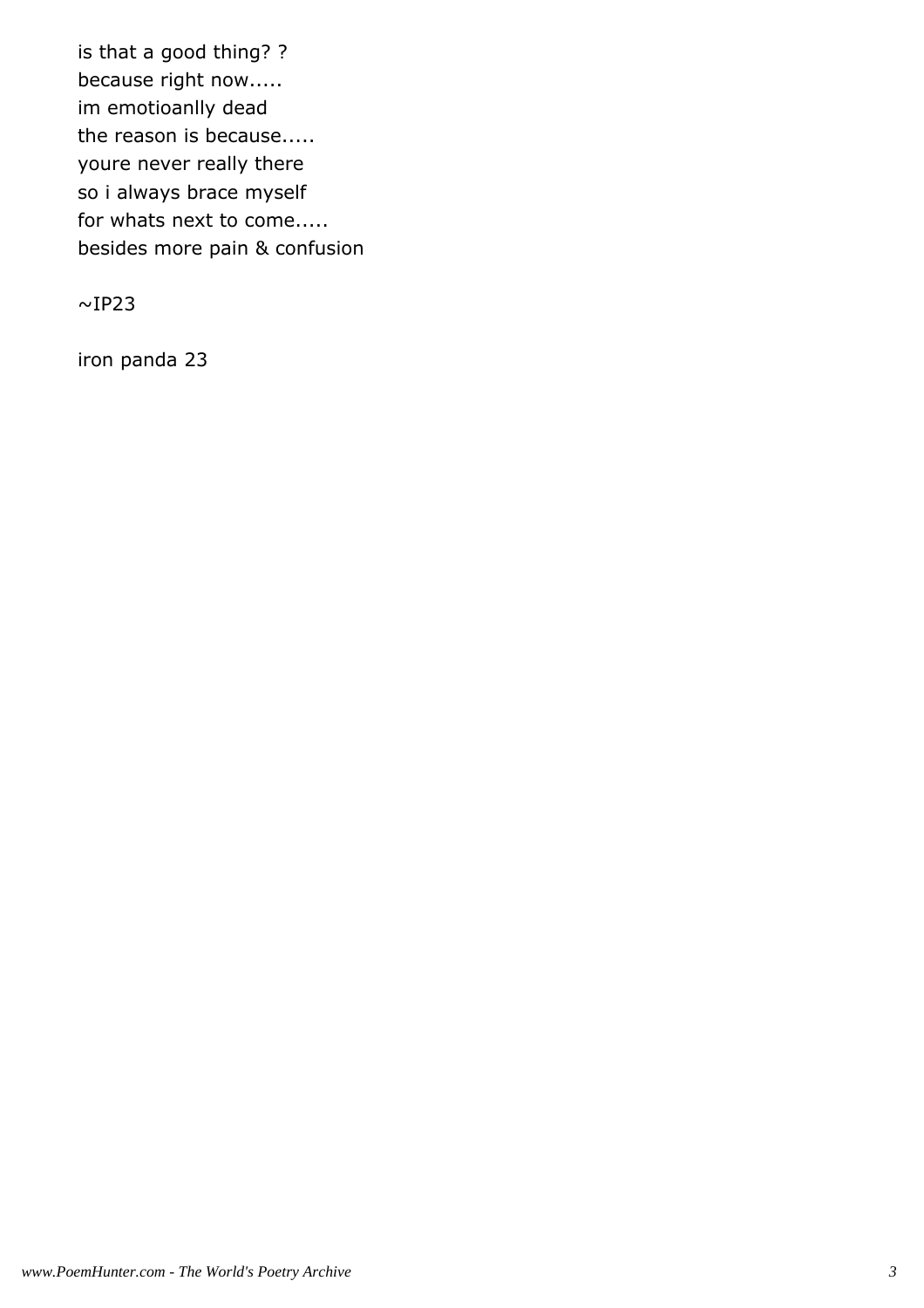# (title) ....

Theres a key to every destiny hidden but not hiding theres a case to every mystery to solve it is worth trying theres a place behind every closed door a sacred haven within every gate.....

Theres a history behind every eye sometimes painful sometimes smiling... theres a story behind every heart sometimes scary sometimes alluring theres a plan in every mind to decipher is worth doing.........

(this..is a collaboration.....& its incomplete) ....

 $\sim$ IP23 & Your Soul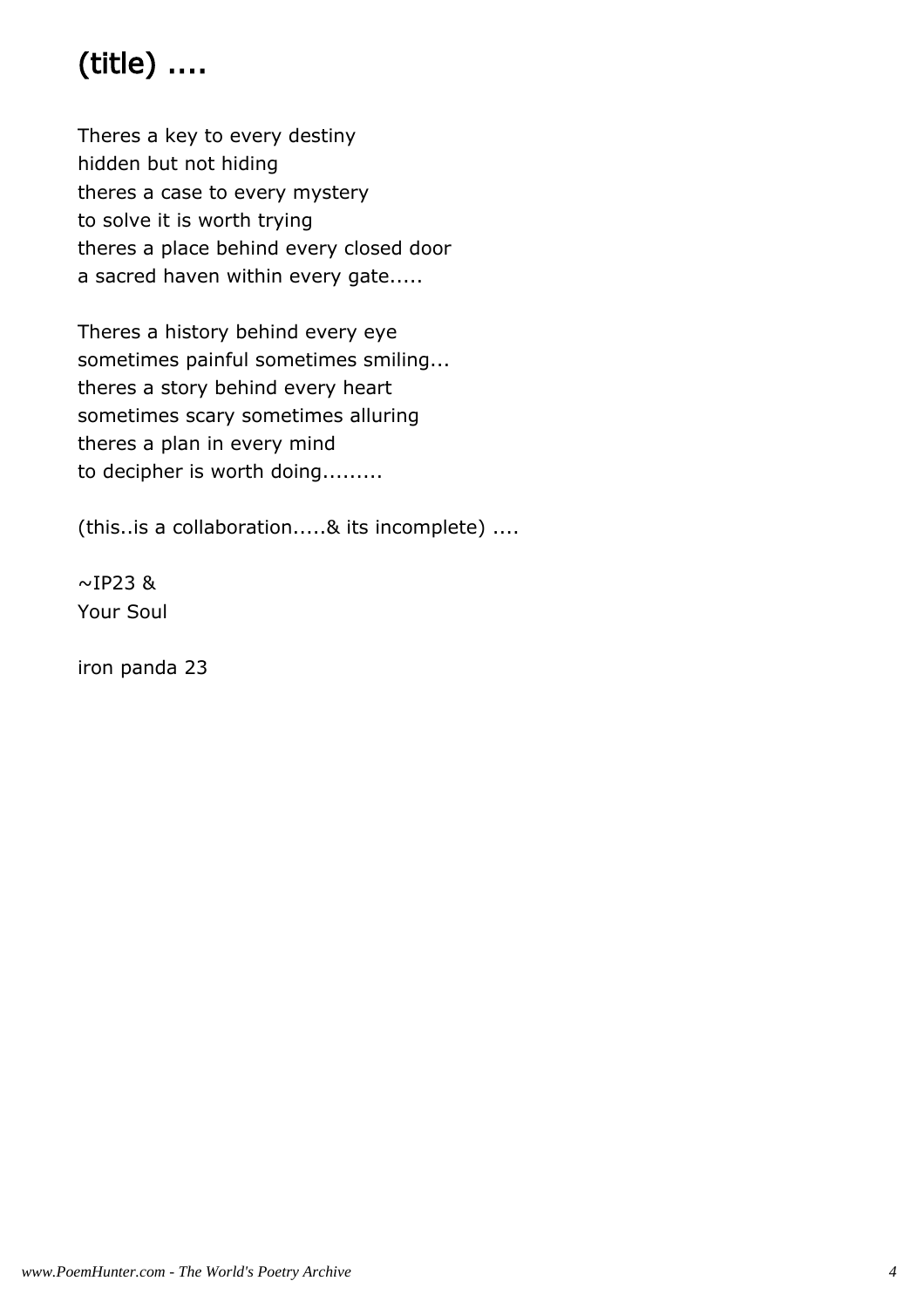# (untitled Song)

...for an optimist im pretty pessimistic im not the same as i once was two years ago these days im livin theyre not like i dreamt it and i cant figure out where i go...

I mourn the days when i use to be happy and now a days i wear a mask for my smile and how i feel just shouldnt mix with what im thinkin just as angels shouldnt fall from those heavenly clouds...

I have... no voice no freedom - gone so everlasting cold is burnin getting harder to tame sweet isolation's got me lost and i cant find me...

 $~\sim$ IP23 7 march,2012 wednesday

(this is incomplete)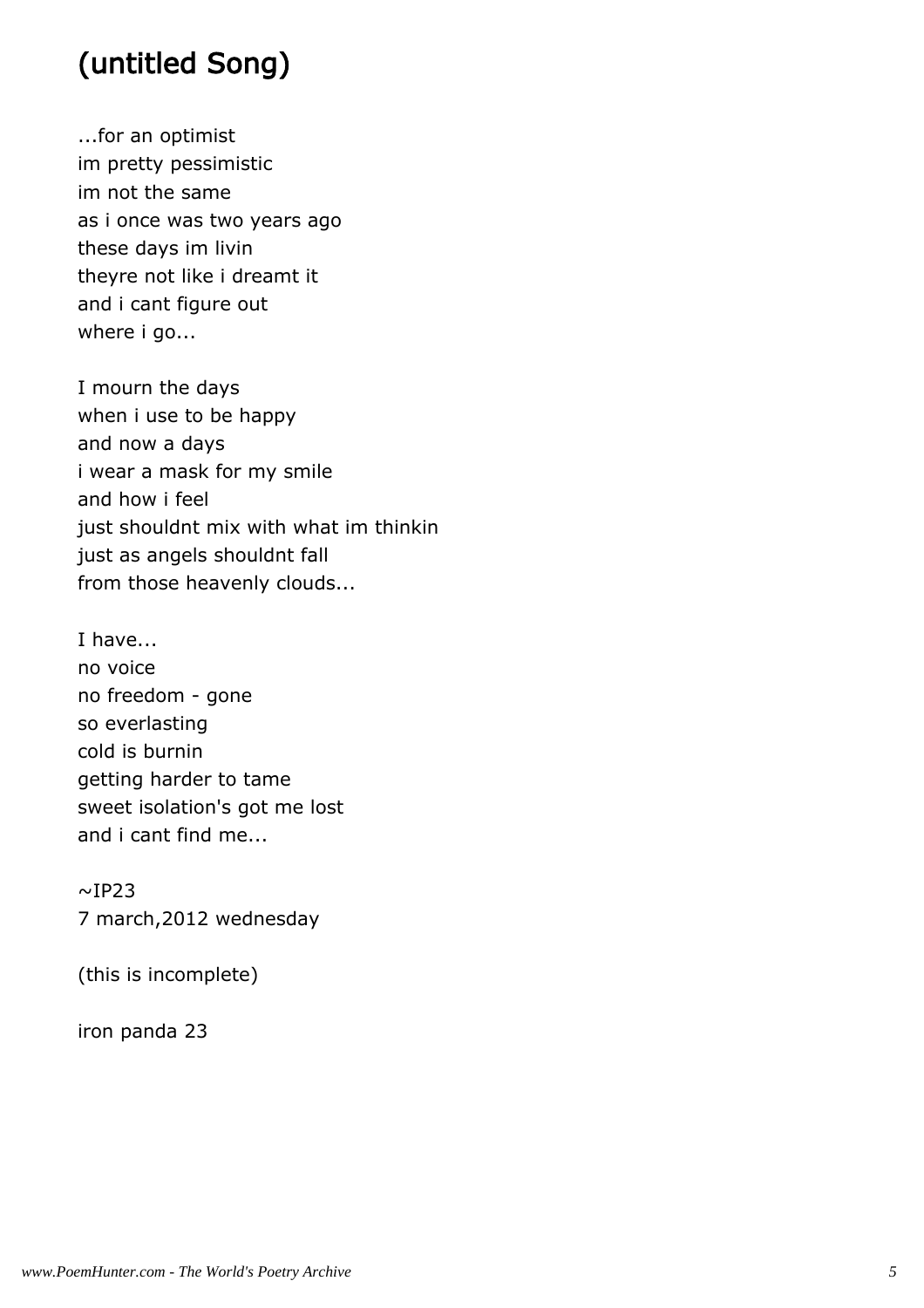# (untitled) 10 Feb,2012 Fri

Those burdens are heavy the pressure is felt the stress is in layers all cards have been delt

Her heart is still hurting and shes fallen for him now she really wants to see him but theres much to figure out

Everythings so complicated yet he lingers through her mind to see him soon instead of later...

(incomplete)

 $~\sim$ IP23 10 februaru,2012 friday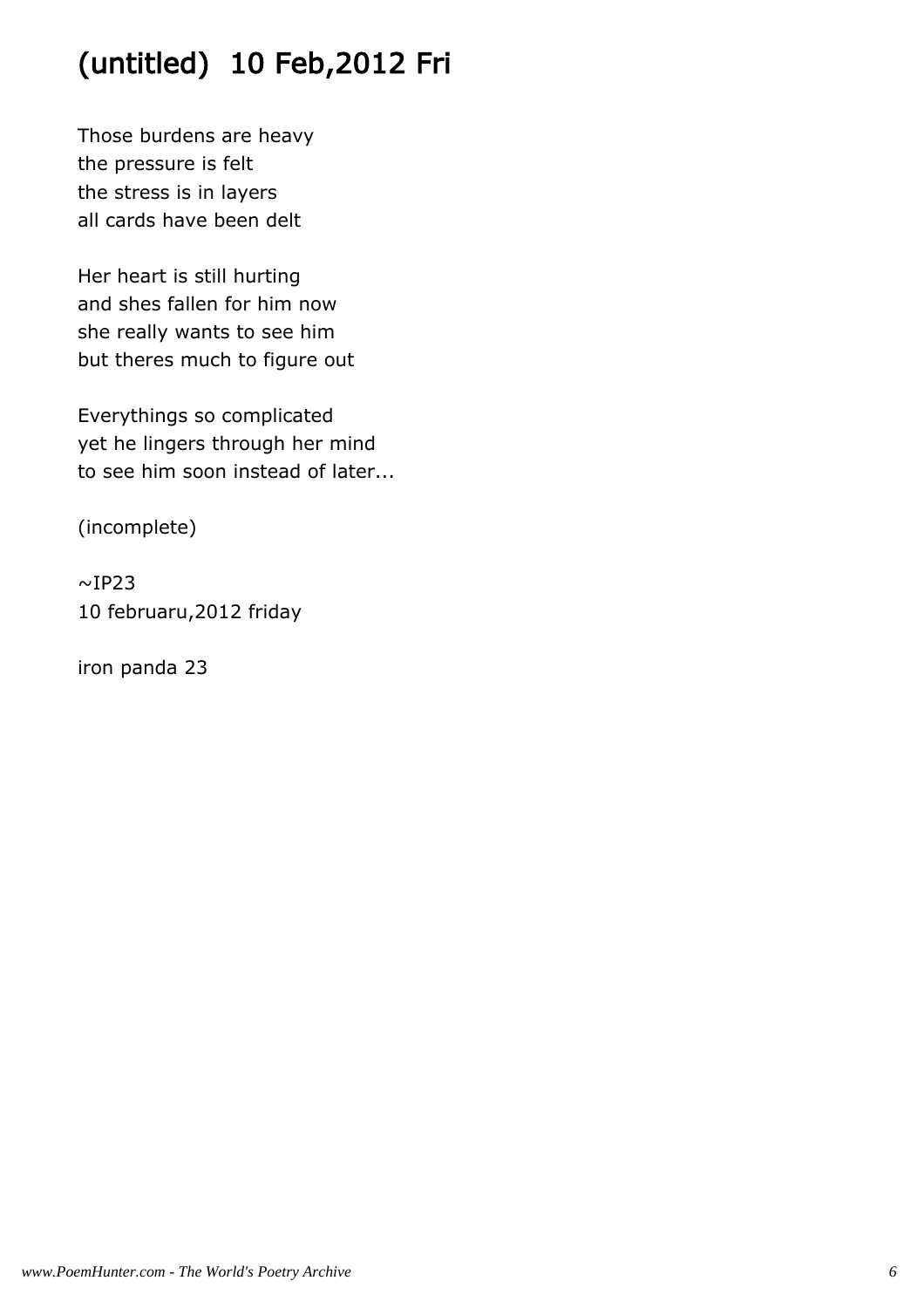#### \*\*i Quit.....\*\*

I give up....on alot of things & for me its wrong cant recover most days i give up on hope the hope of whatever it was i had it for im giving up on my dreams of what i wanted to be im giving up on caring about anything i give up on feeling because it pretty much just faded away all except the pain.....

I give up on expecting certain things to happen im giving up on trying something id never do im giving up on communication its not like im really there..... never really talk long anymore so why should i care

I hate that im doing this... because it isnt like me but right now i feel its right so....i quit

 $~\sim$ IP23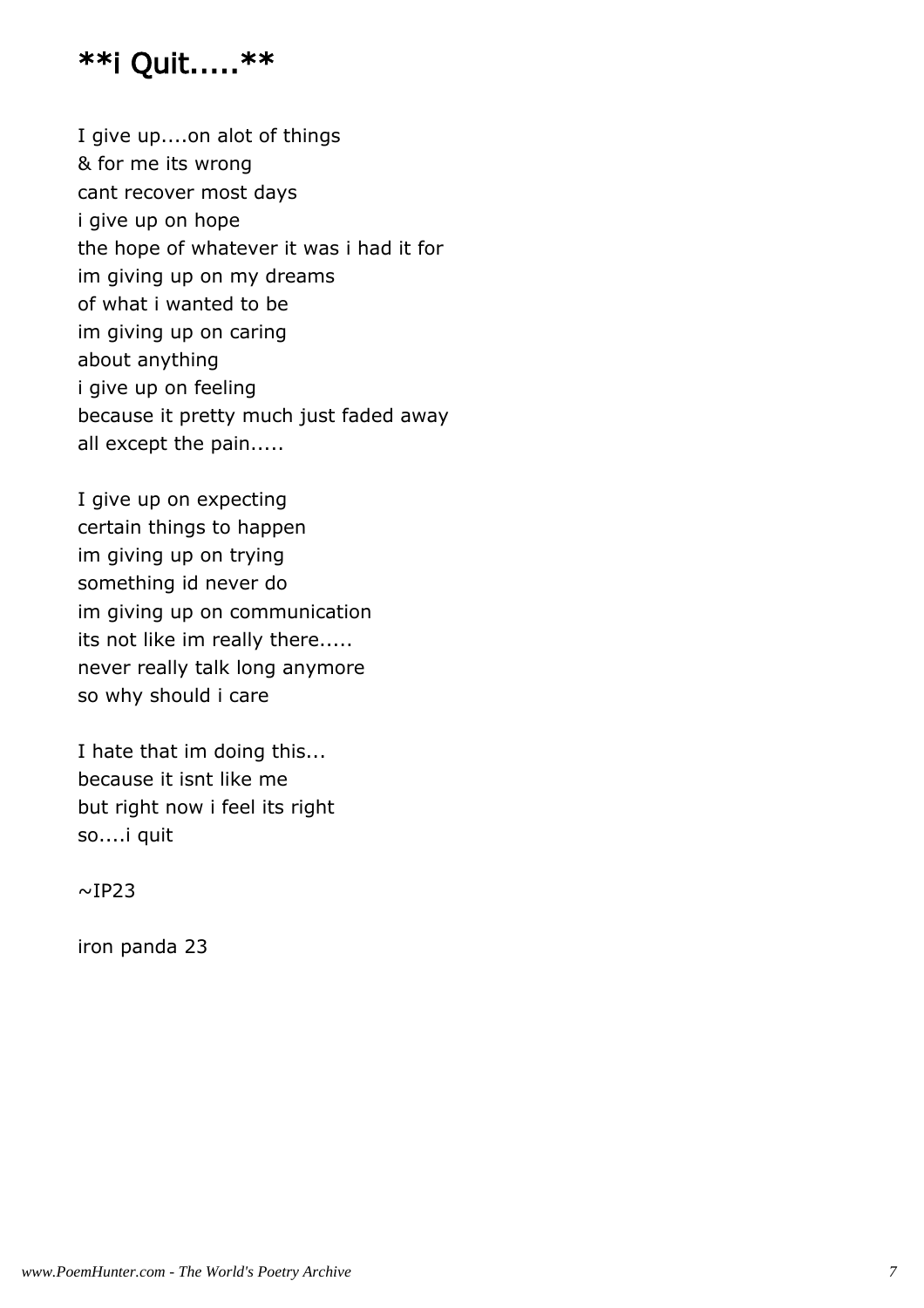#### \*-\*what My Mind Said\*-\*

This person is stuck in my head and they wont get out

Theyre the one thing i keep thinkin about

What to do? ? what to say? ? will this go on everyday? ?

They come to my thoughts from time to time And then i smile inside my mind

.........

Its every time i think of you i try to think.....could love be true? ? If love is true then this is obvioulsy real What i see and how i feel

From the heart is where true love lies its what i feel for you babe and it brings happiness to my mind

 $~\sim$ IP23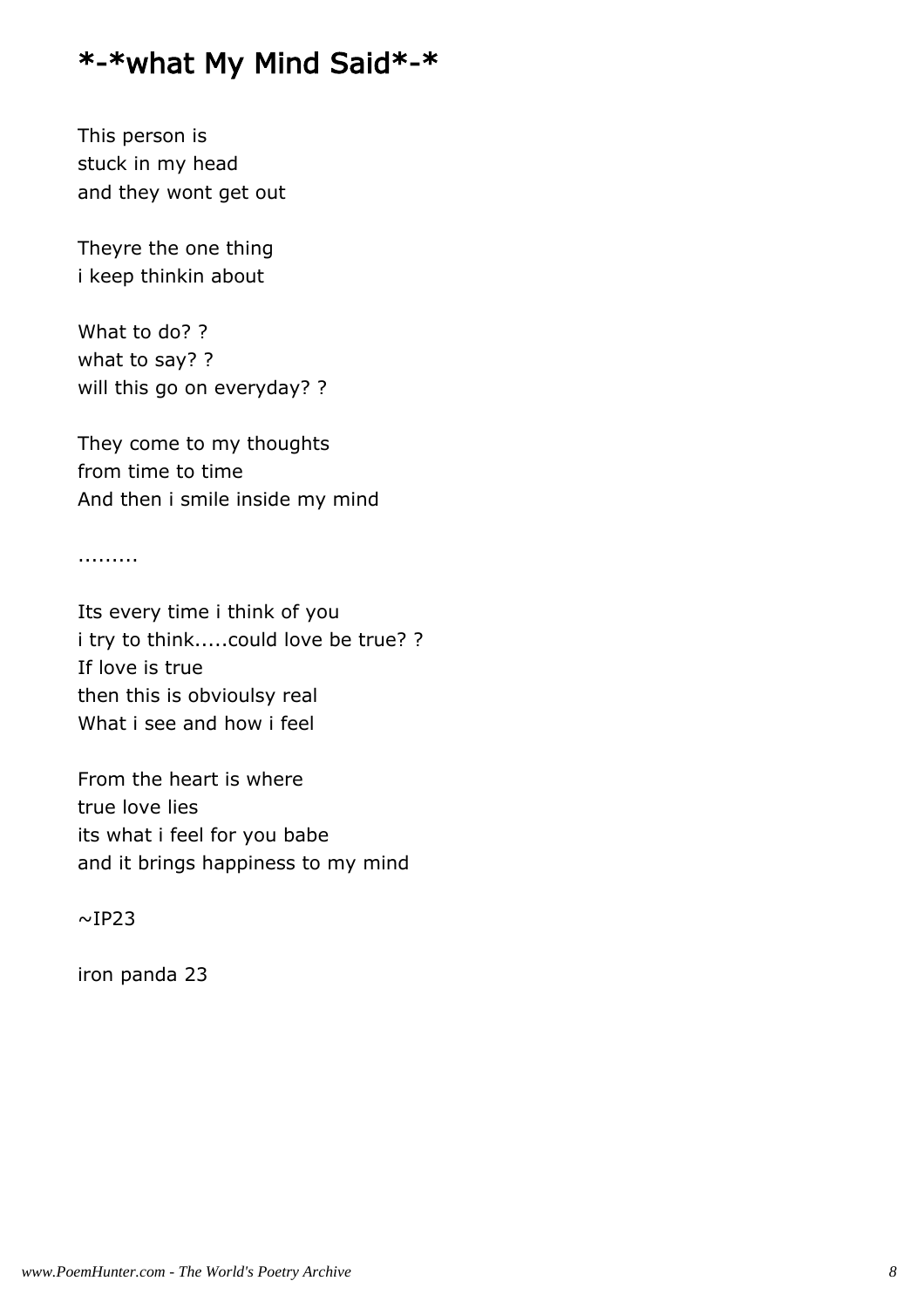#### \*but I Know

You think you can hide but i succeeded as i went to seek

You thought it was a secret but it wasnt kept from me

You think i dont know but i do You thought i didnt know but you didnt and dont know that i did and do know

And eventually your gonna come tell me yourself

 $~\sim$ IP23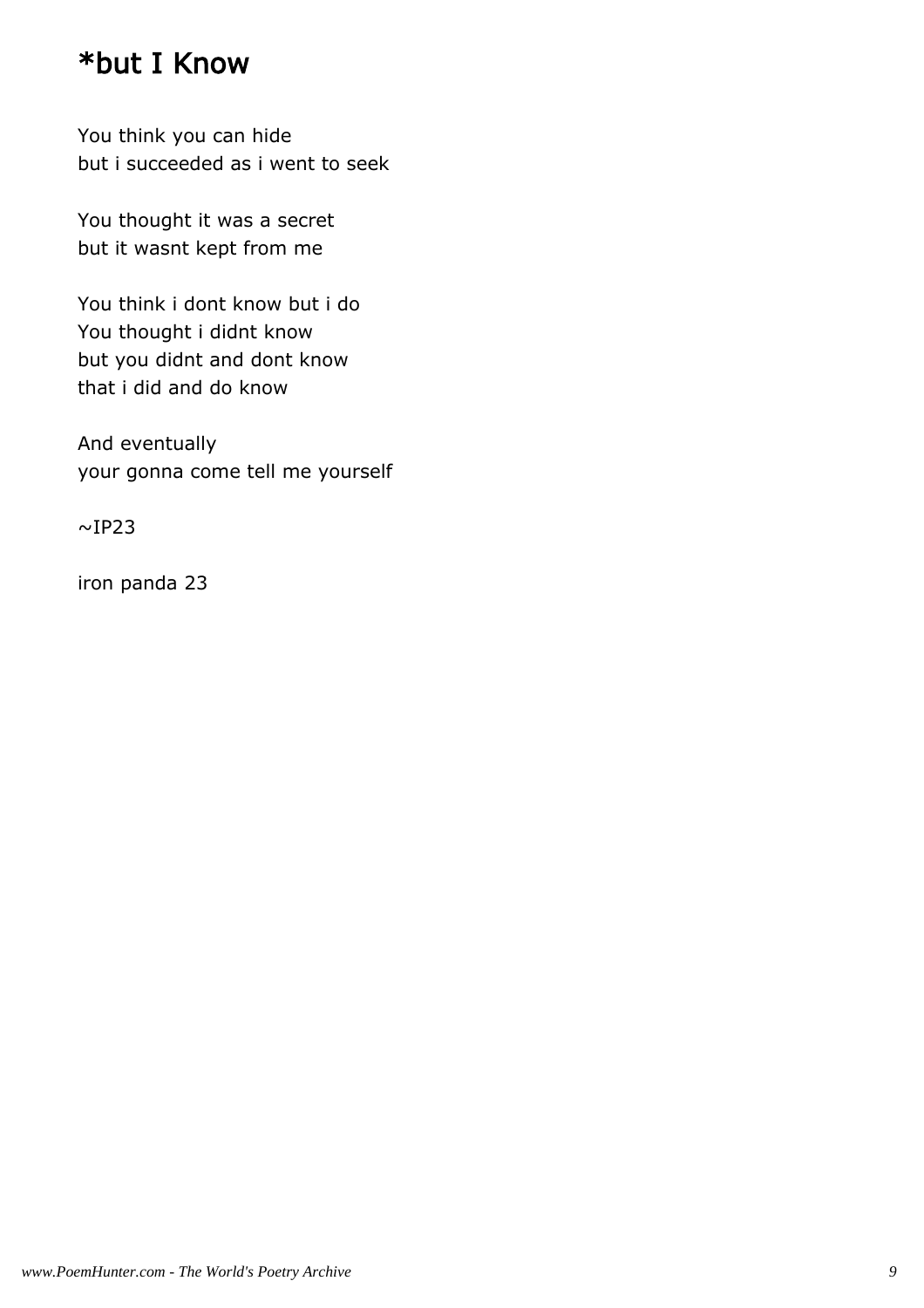#### \*dont? ?

Peace, love and happiness is for the living pain, sadness, chaos and suffering is for the dead

Wait...i think thats wrong why didnt you stop me and correct me? i think that this is how it should be.....

Pain, sadness, chaos and suffering is for the living while peace, love and happiness is for the dead

Things these days arent how they should be so much stuff is goin through my head just for one second...or maybe 10 could i see what its like and then make my decision

If i like it ill stay if not, i wont if anyone really cares then nows the time to tell me 'DONT'....? ?

 $~\sim$ IP23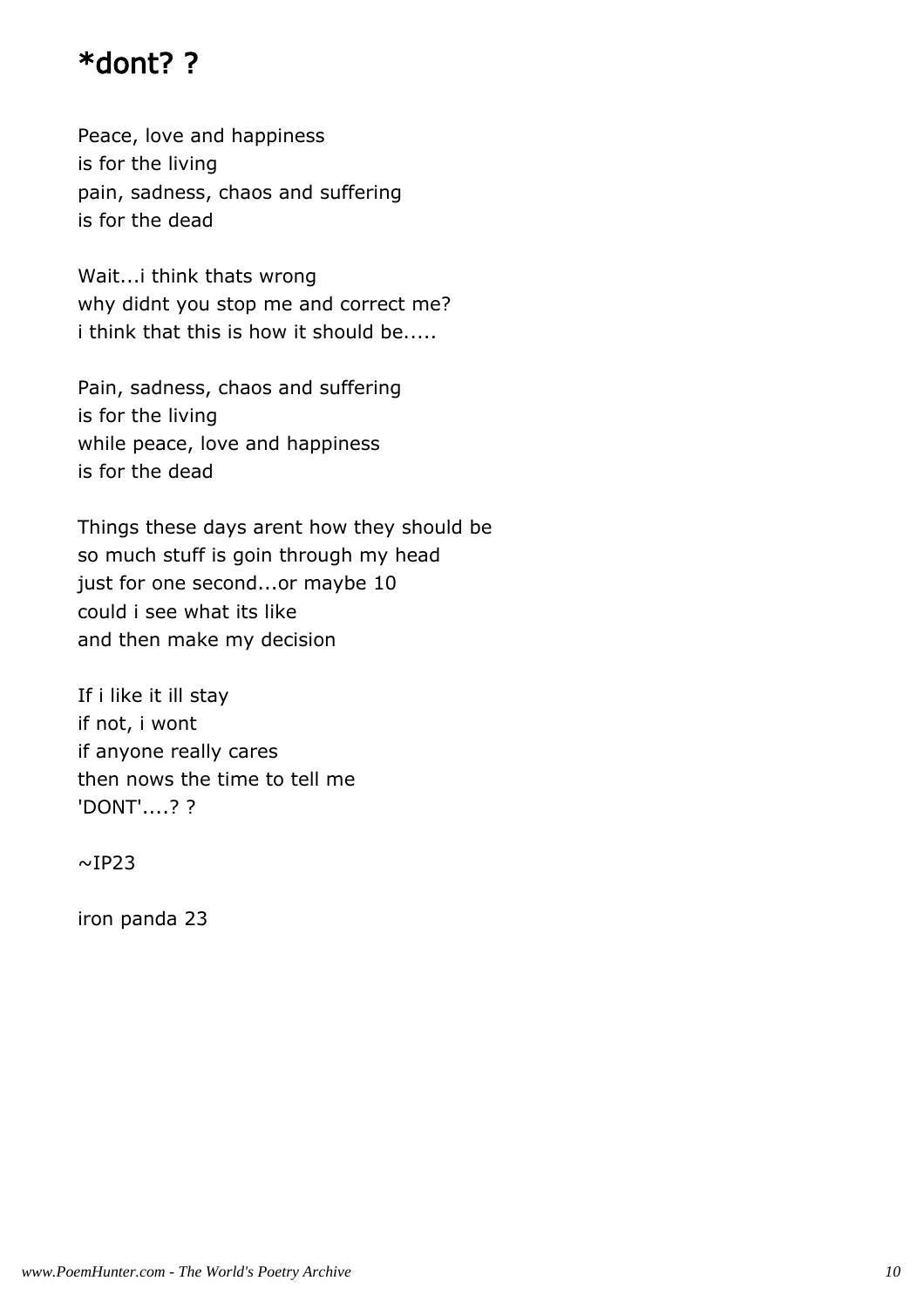## \*i Take My Leave

And before i take my leave i stop to see if youll beg or plead not a single tear shed...so i guess ill be going i appreciate your honest feelings for showing i love, you lie - i cry, you hide - you moved on... i...just died...

I thank you now for accepting me for nothing more than what youve seen or maybe it was everything? ? ill never know, ill never bring you what you need... a pain reliever...

Im sorry i ruined your life i made you laugh? ? no... i made you cry stupid me to believe it was true not a dream for it seems i must now take my leave...

 $~\sim$ IP23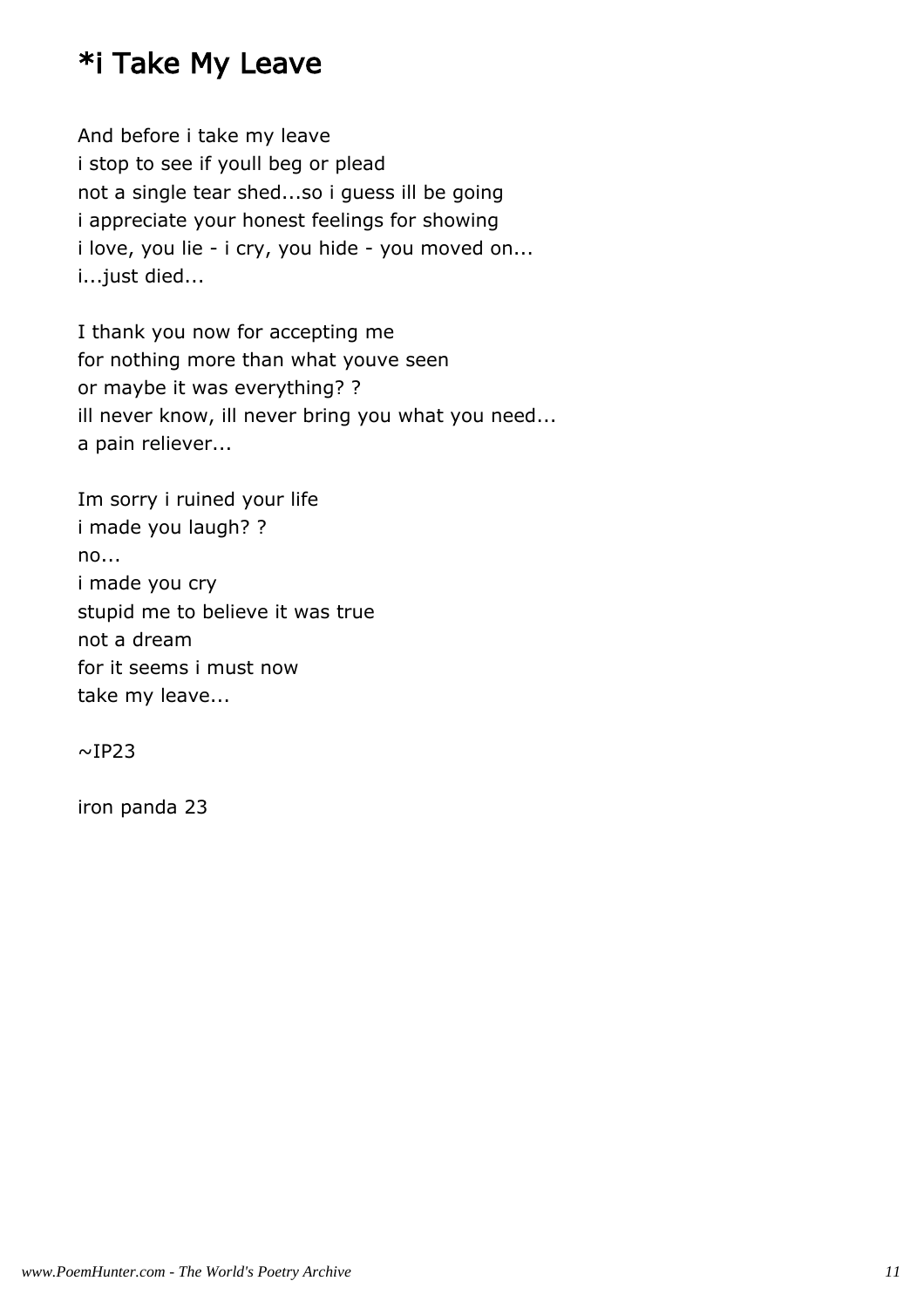# \*let My Tearfalls...Commence...

I cant take this anymore im letting it all go... i let it go on way too long my pain has finally started to grow... i kept it to a minimum but it seems to have reached its max... how often ill welcome my dark realm to help me face my facts

My world... my sweet sweet world... The Land of Unknown... why youve fallen to the dark side RIP to my old home...

If only i had never tried... to find happiness... & some light... not only would i feel somewhat fine i wouldnt have to cry like this...

So be it... let my tearfalls... commence...

 $~\sim$ IP23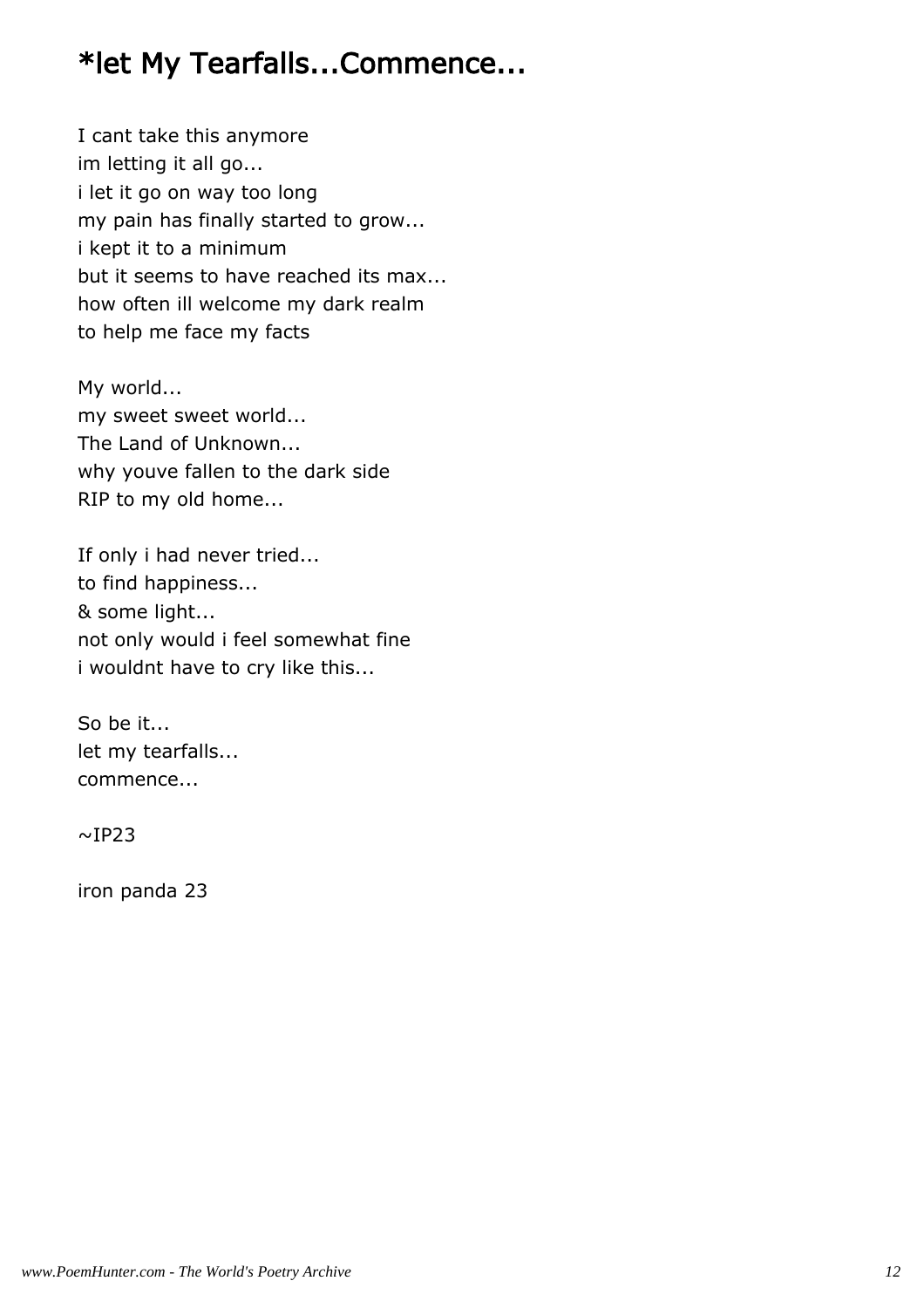### \*mentalfall

(this is incomplete)

Its happening… the waterfall of shadows has come… so full of sorrow and tears and things I haven't overcome its making me feel lost and confused again i need my flame to be rekindled…

Theres an unusual silence i can hear it as my darkness grows as the shadows of my mentalfall become darker and much stronger i find it harder to hide...

 $\sim$ IP23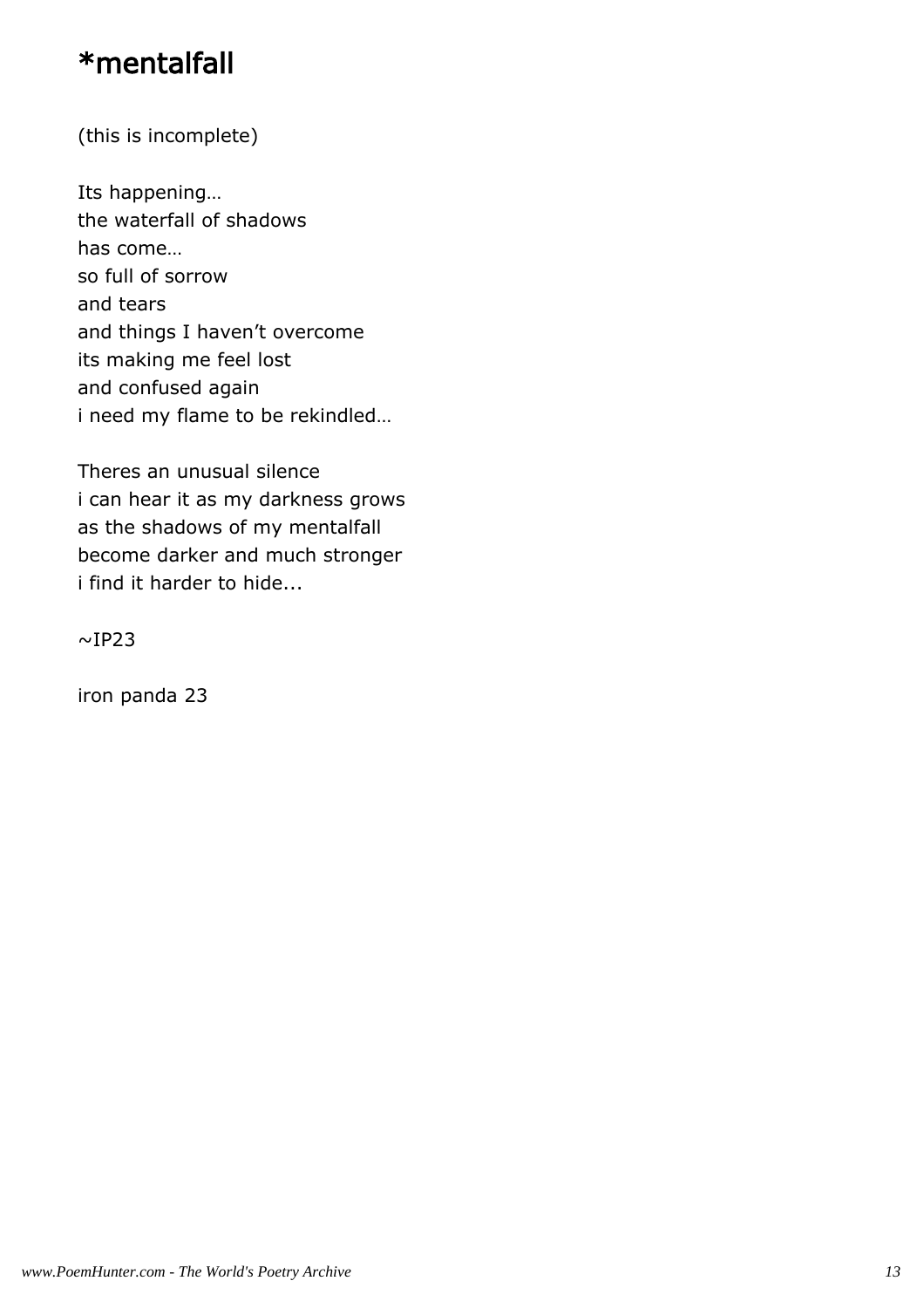### \*my ''Pocketful Of Sunshine''

I want a pocket want a pocketful of sunshine i want a love that i know i could call mine oh...oh-woah... do what you want cuz u cant re-break me sticks & stones have already shaken me ohh...ohh-woah...

wish that you could but you still aint gonna own me do anything you want i still wont slow down...ohh no...

Take me away... a secret place... a sweet escape... take me away... take me away... to better days... take me away... a higher place...

Wheres that place i wanna go that nobody knows where the rivers flow... i would call it home... & theres no more lies in that darkness theres light & nobody cries... theres only butterflies...

Is the sun on my side? ? i need to go for a ride ill smile up to the sky... id know ill be alright

(i guess this is sorta my version of 'pocketful of sunshine - natasha bedingfield)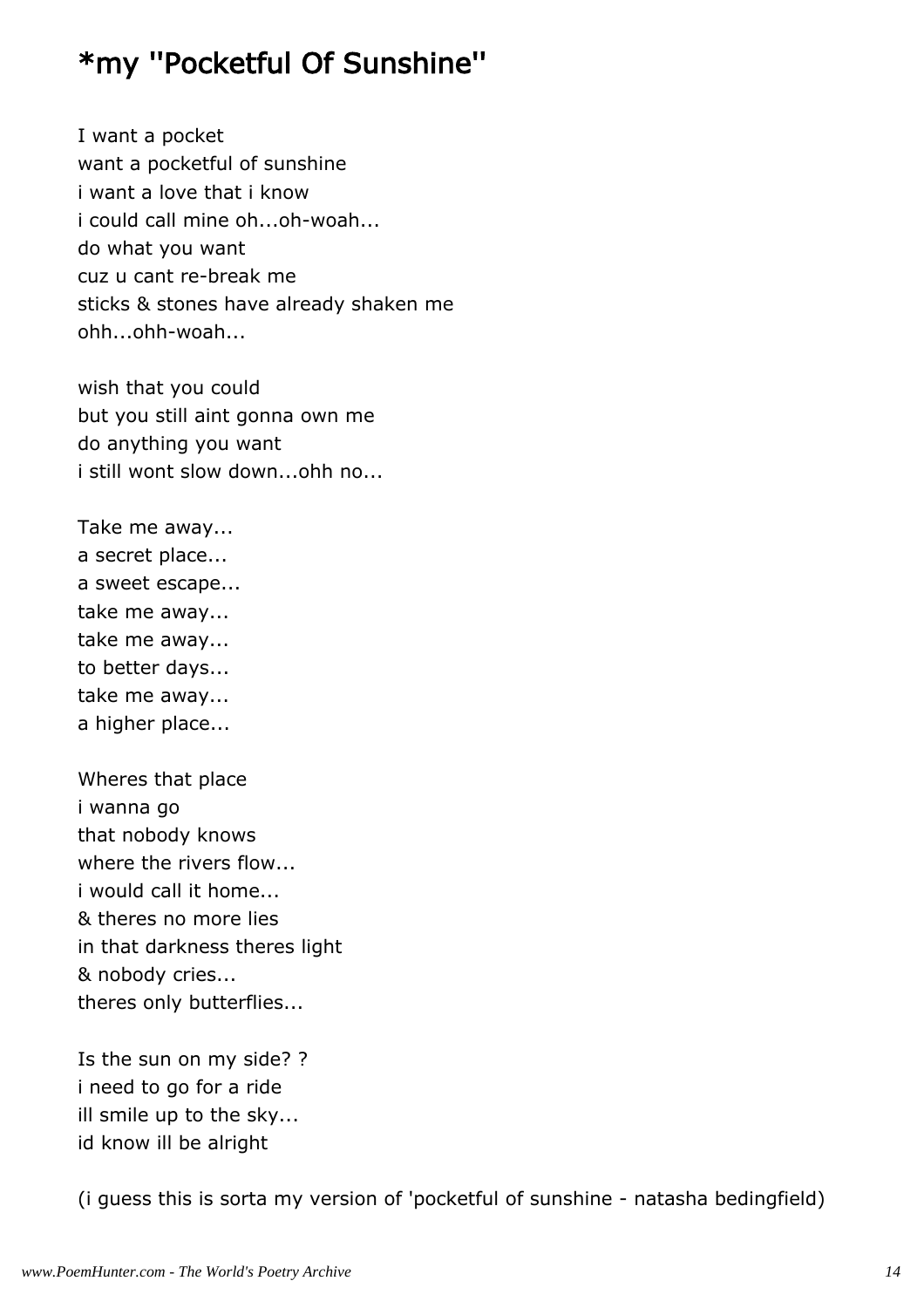$~\sim$ IP23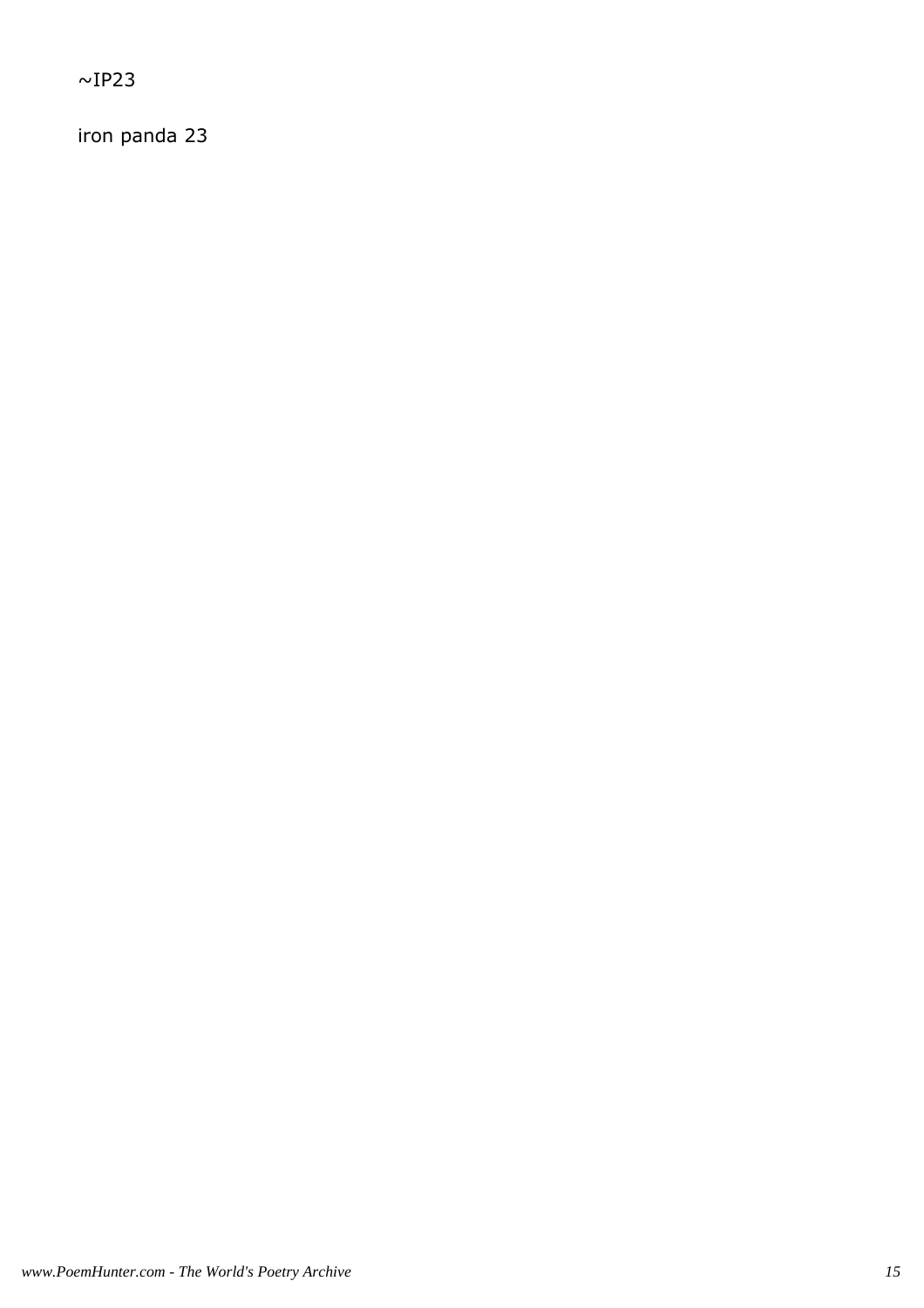#### \*silent Rose

Deep in the night in the shadows it grows what is it you ask? ? none other than a silent rose

Its beauty...it sparkles beneath the moon's light if you ever stumble upon it make sure you're alright

This rose gets its name from not what it is but how it kills its lavender petals contain a powdery crystalike poison that shines when the sun comes over the horizon

So now...you have been informed as this comes from ancient history the silent rose kills magically... its origin is a mystery

 $~\sim$ IP23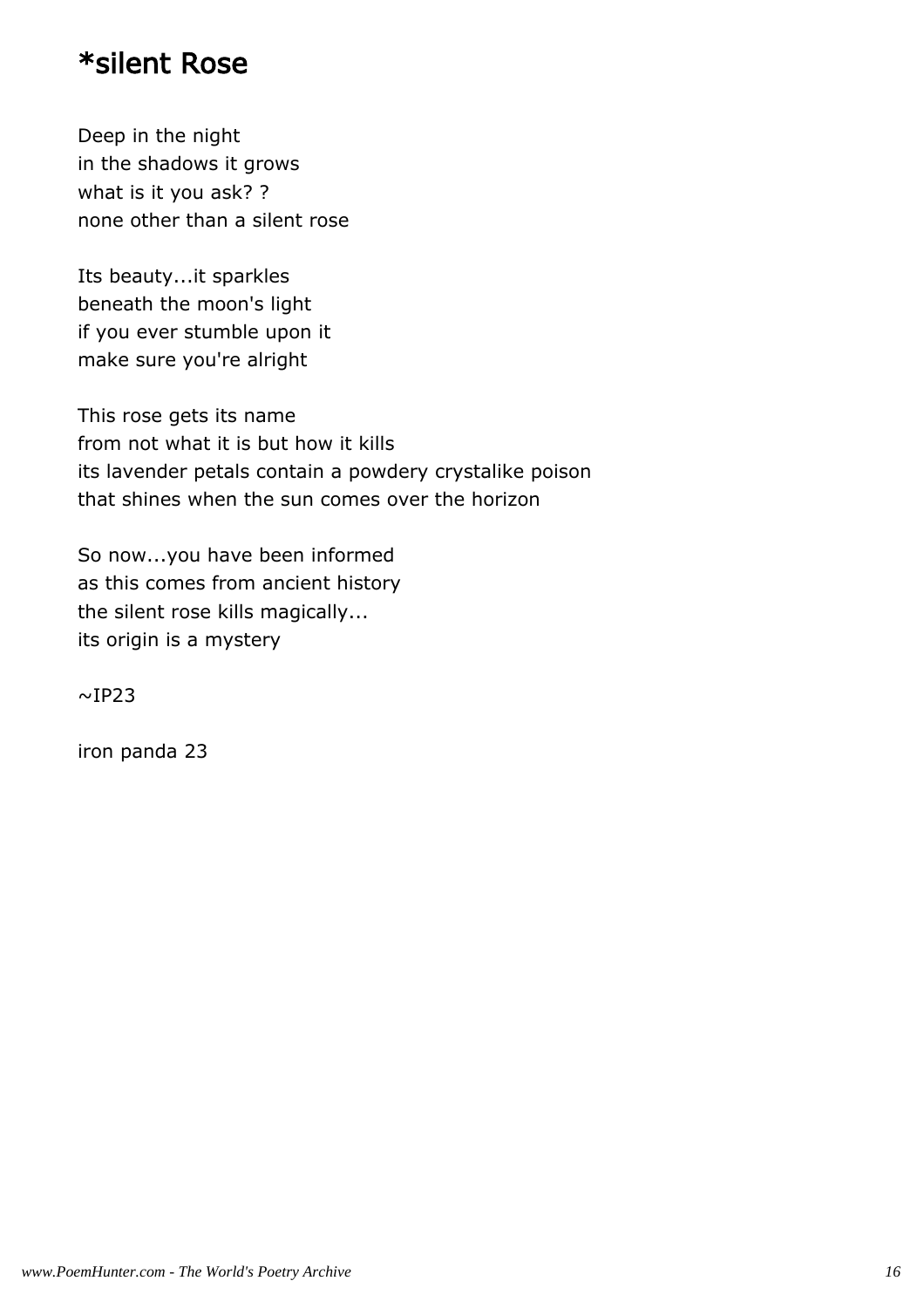### \*thank You ... For Making The Darkness Return ...

It happened again so now im done with you and everyone i fell into another trap and i tried to keep the distance but its to late to think about going back ill have to fight this urge such resistance

I told you not to cause any harm i shouldve known you wouldnt listen and so now i must apologize to my heart for bringing back that pain to shine and glisten and now i thank you for making the darkness return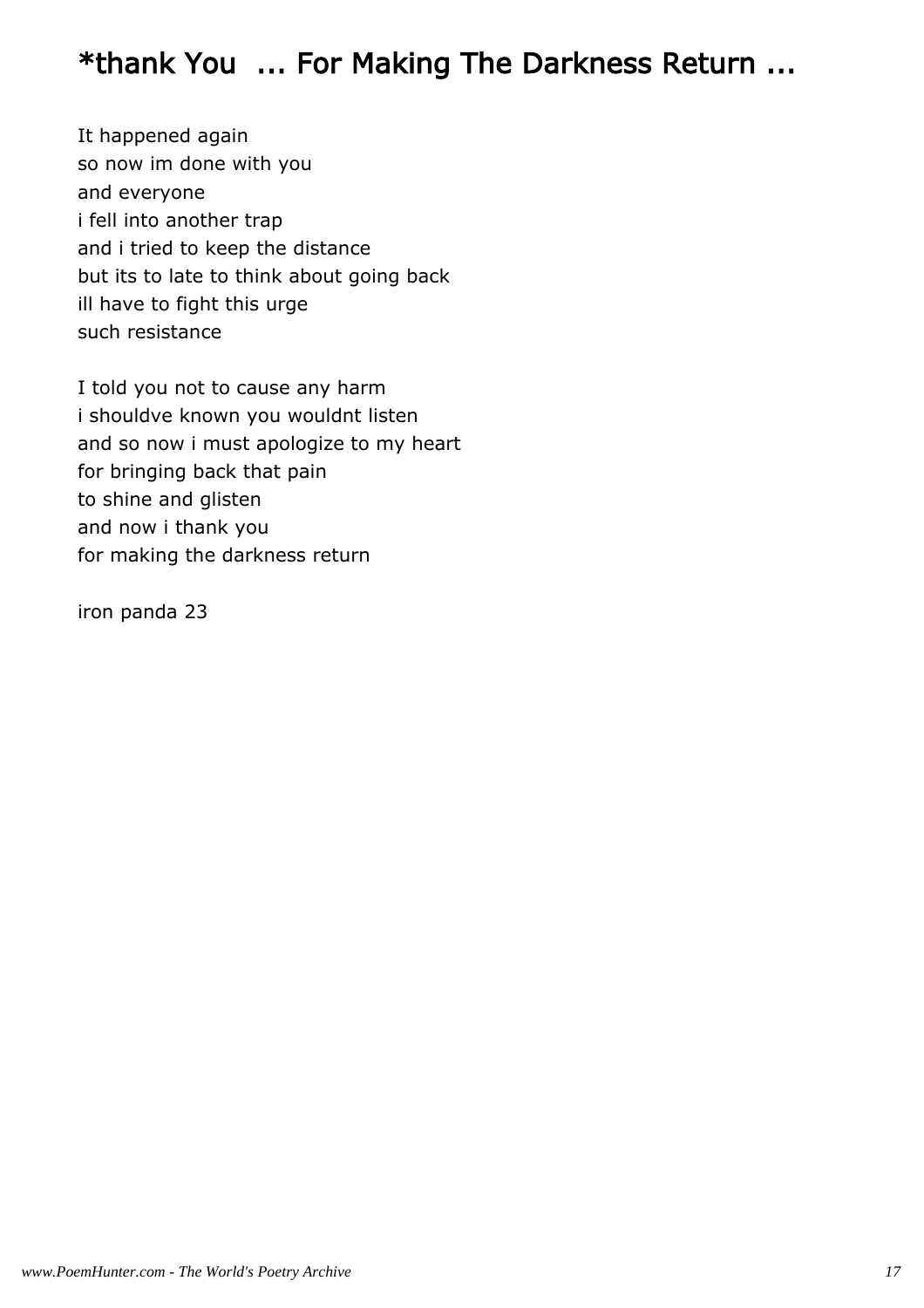## \*you'Re Of Importance

You're of importance so i care of your existance your well being, your happiness

You're of importance and if no one else tells you that then know that i always will

You're of importance so dont ever think otherwise if you do, then think of me what i say is just as important as you dont forget that what i say matters too

You're of importance and to me that wont ever change if i tell it to you then believe its true

You're of importance and apart of my life without your existance your presence your words your thoughts....

I will be nothing nothing of importance to anyone or anything

(dedicated to Christopher Life and every1 of importance in my life.....u SHOULD know who u r)

 $\sim$ IP23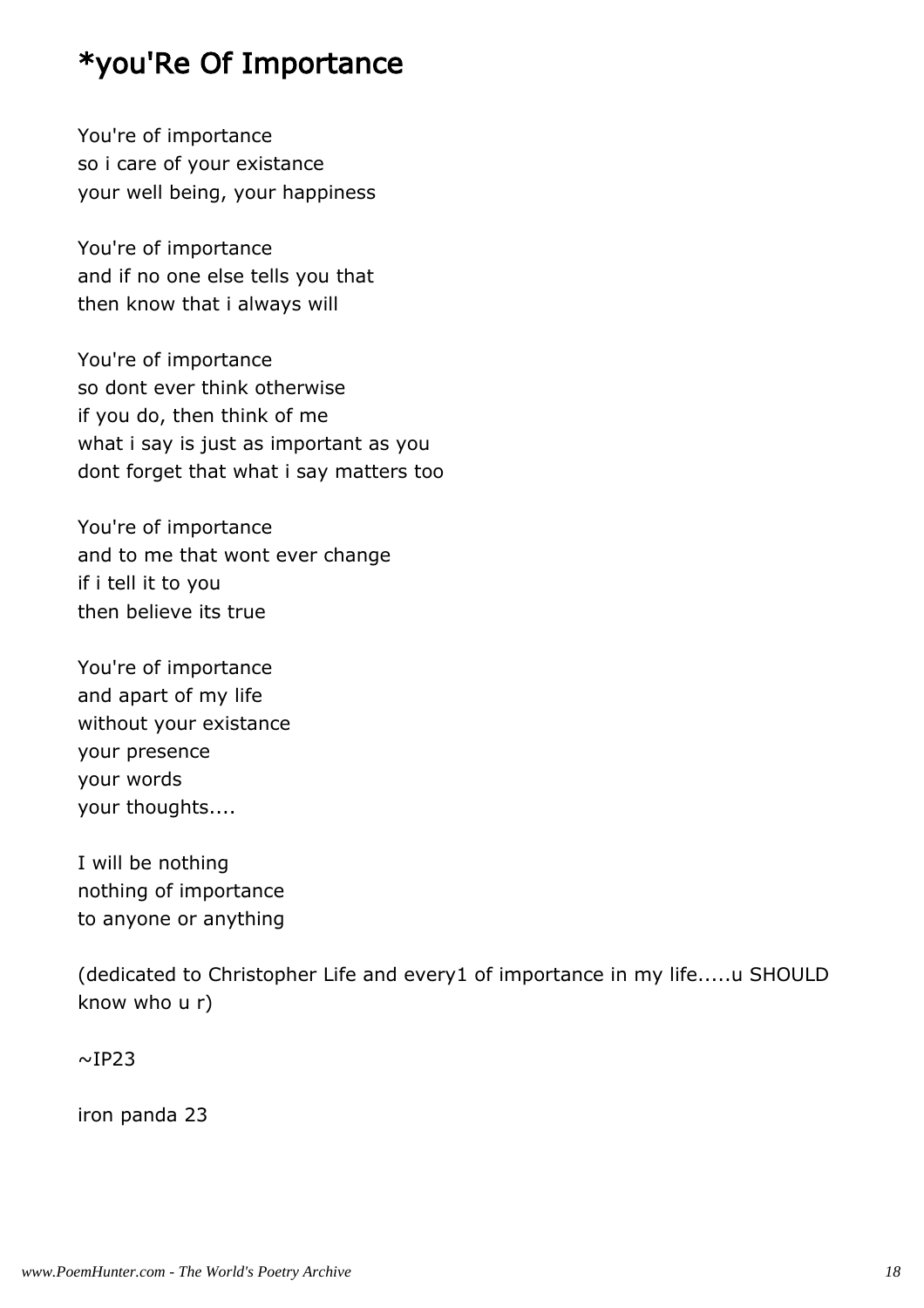...

The gates were locked but somehow you got in I dont wanna relive the pain I felt back then when I once trusted… so freely… and loved without a care… from within my sacred gates… i was damaged…

But then you came… and restored it all… you fixed my mind and lit up my dark halls my thoughts are less chaotic …i now rest with ease could you be made of magic? is what u found a key?

I dont know how you got in but somehow you did just leave everything as it is undamaged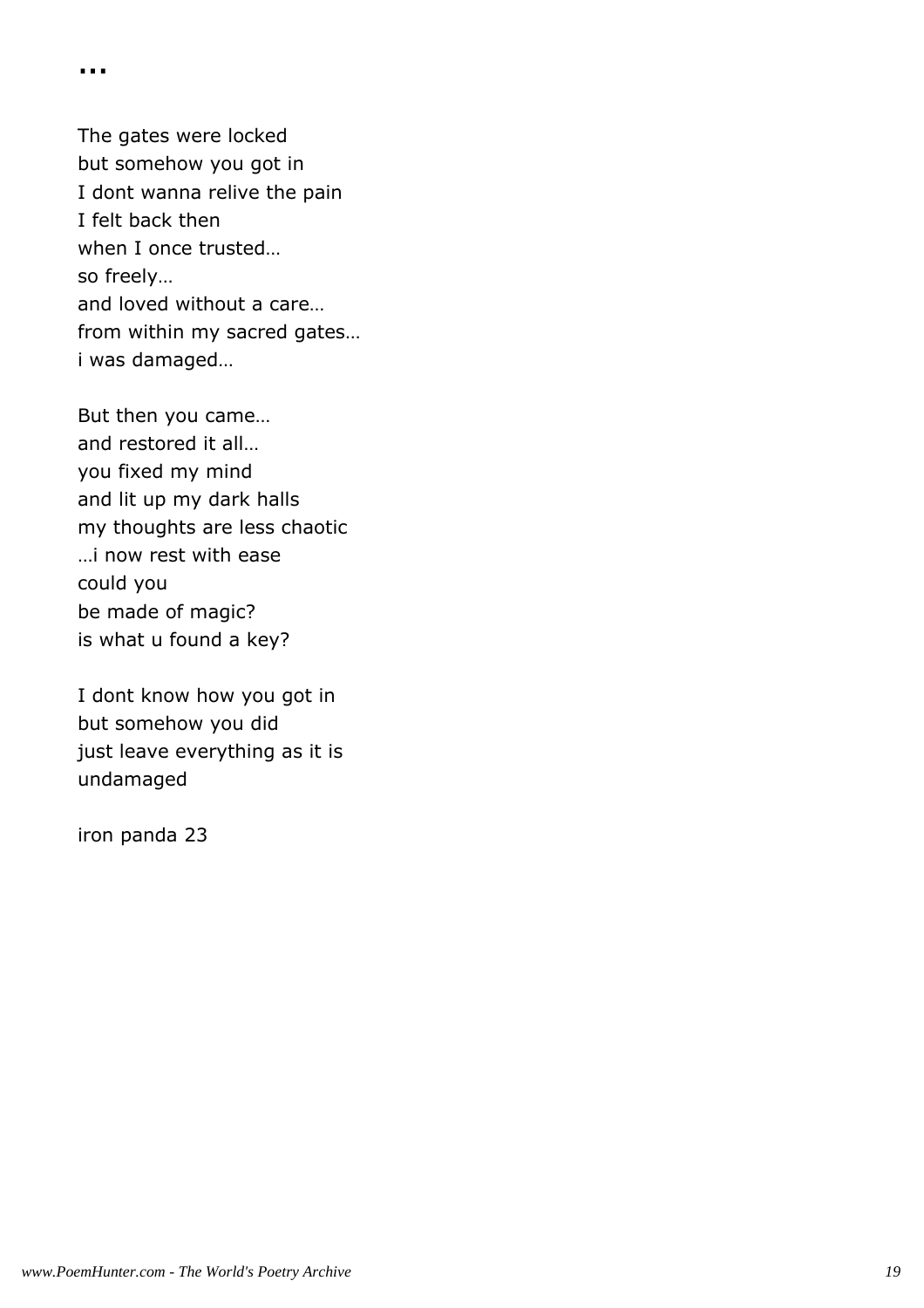# ...If I Dont Come Back, Then Things Are How They Should Be

I tried to stay but its too much, ok? ? i already gave up i got tired of wishing for happiness & good luck im not happy anymore & i dont think i can be

I know struggles are apart of life but dealing with them... theyre beginning to control me so please... dont try to stop me as if you really would if i come back ill be back but if not...then things will be how they should

 $\sim$ IP23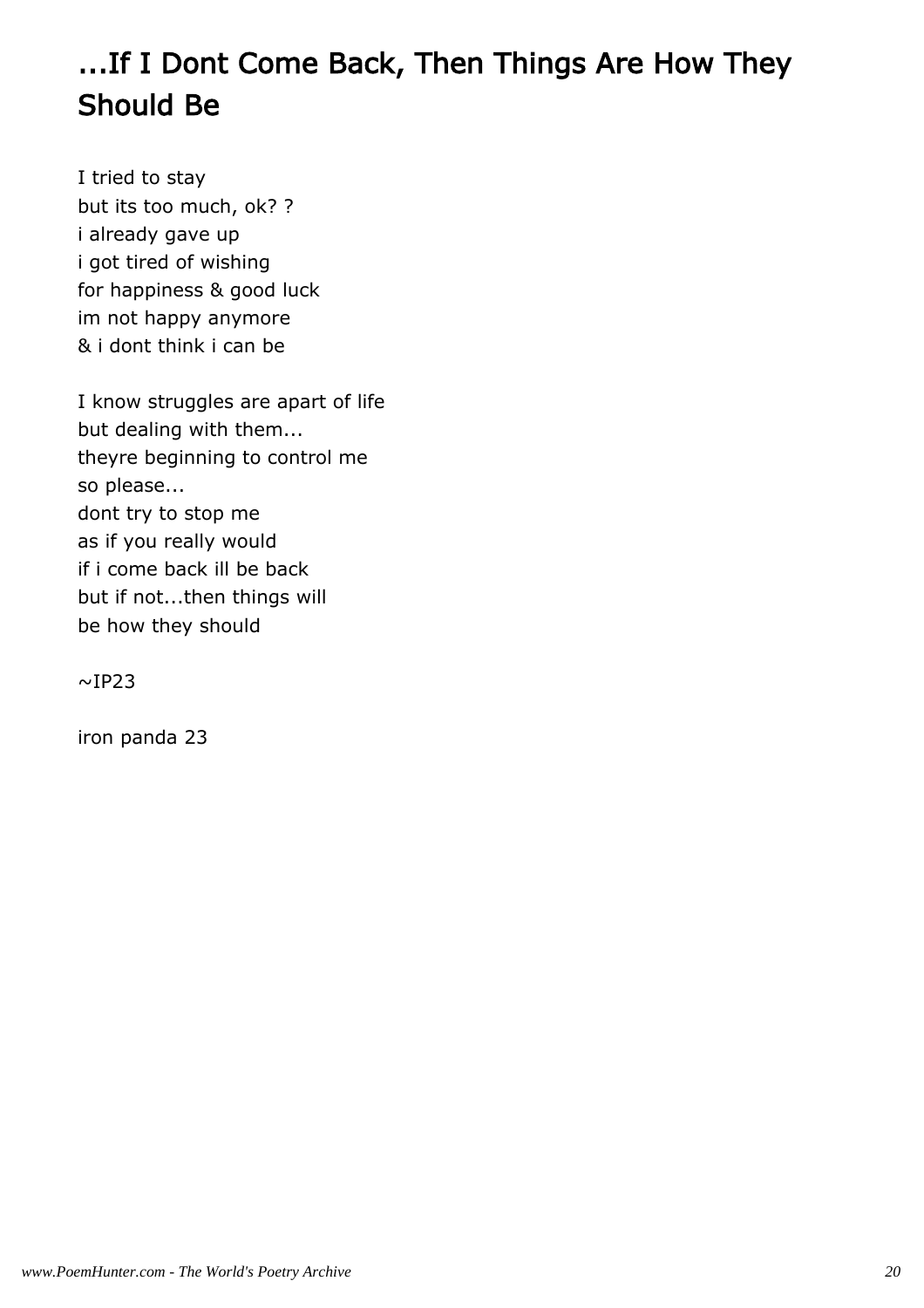## ...Removing Myself From Our Lives...

No one can live with me i shouldnt even be apart of anyones life all i do is cause pain to say i dont you'd know its a lie if you know me just think about how your life was before i came along and how bad things have happened to you how without me better things couldve come

Im sorry ive caused this for everyone so if you read this its a message in advance if you care of my existance dont try to get to know me and if you already know me it'd be best if you dont wanna hurt anymore

Im doing us all a favor and removing myself from everything...

 $~\sim$ IP23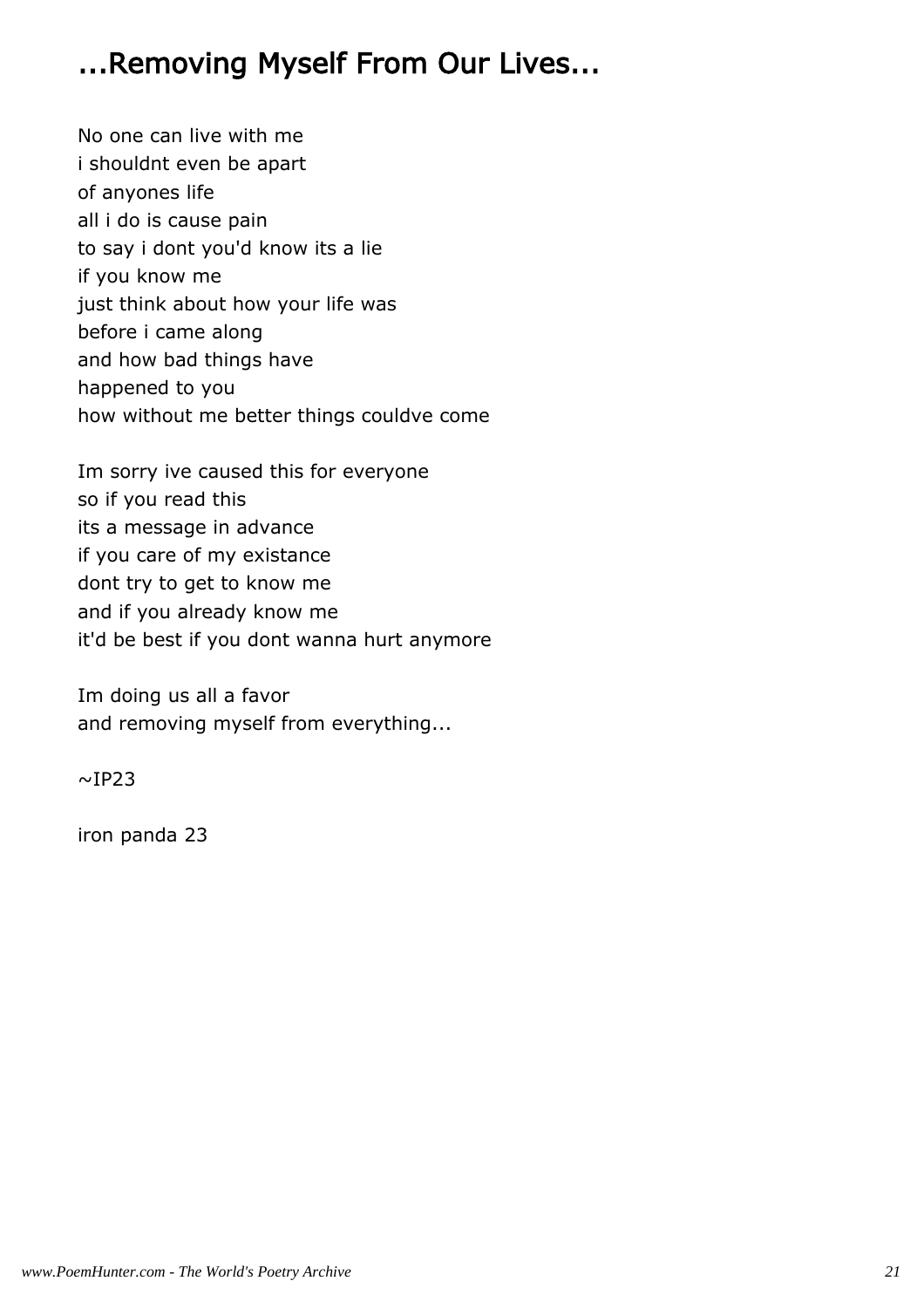# ...That Trust You Had...

Wheres that trust you had? ? cuz now youre goin back to a place where you dont wanna be this place is in your mind your heart, a space in time and now youre wishin you could go back...and change it all...

Your emotions were rearranged you opened your heart to welcome who you thought you could love clearly that wasnt enough because they came in... caused damage...and left leaving you to repair... your once happy realm... of trust and love

 $~\sim$ IP23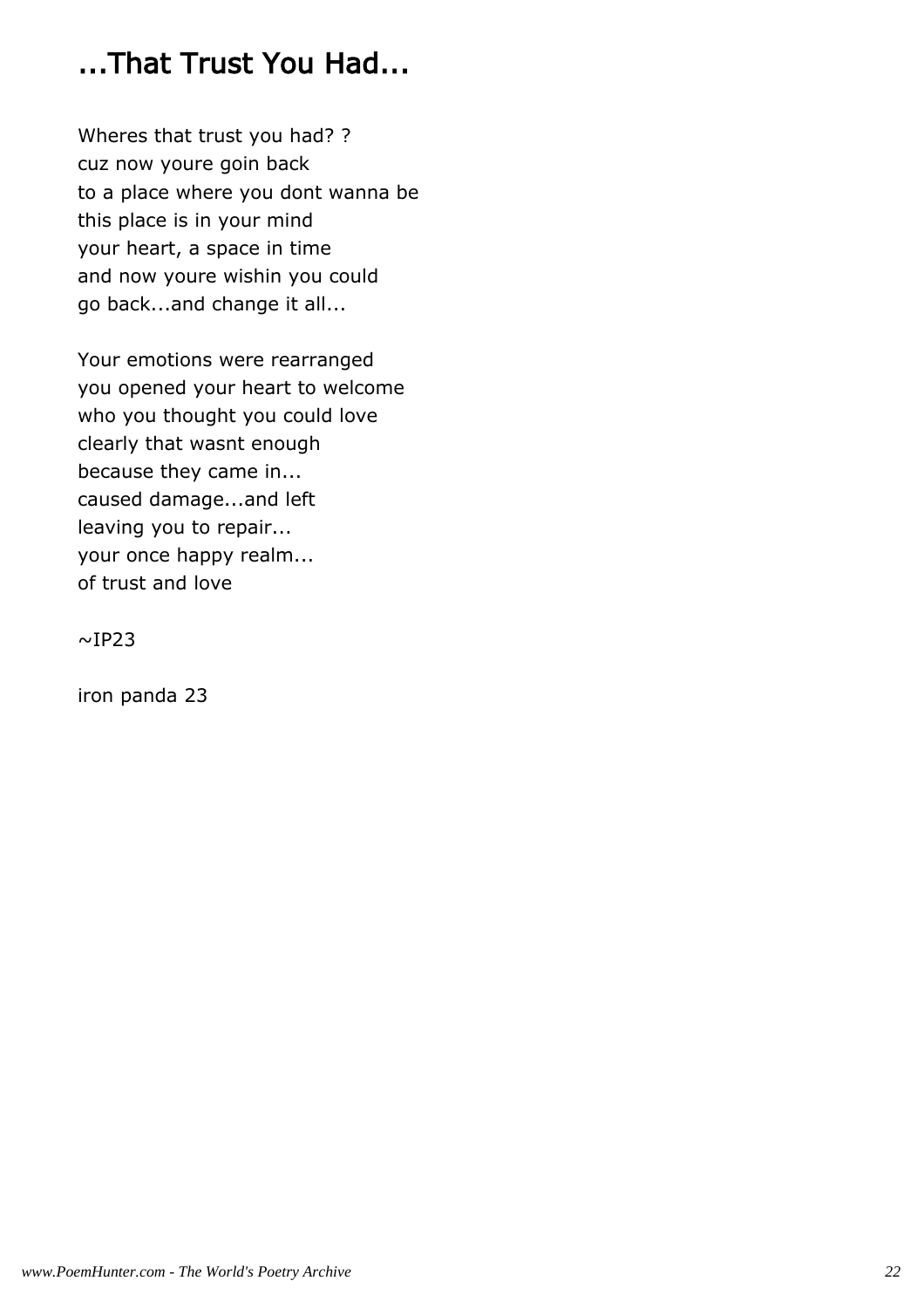# ...Whyd You Leave & Not Tell Me? ? ? ...

Is that how things work now we leave without even saying i appreciate how you just disappeared... and the best part is... id have still been waiting... to hear from you but i guess that wont be happening since youre already up & gone & im guessing you wont be coming back ill never know... why you left and didnt tell me...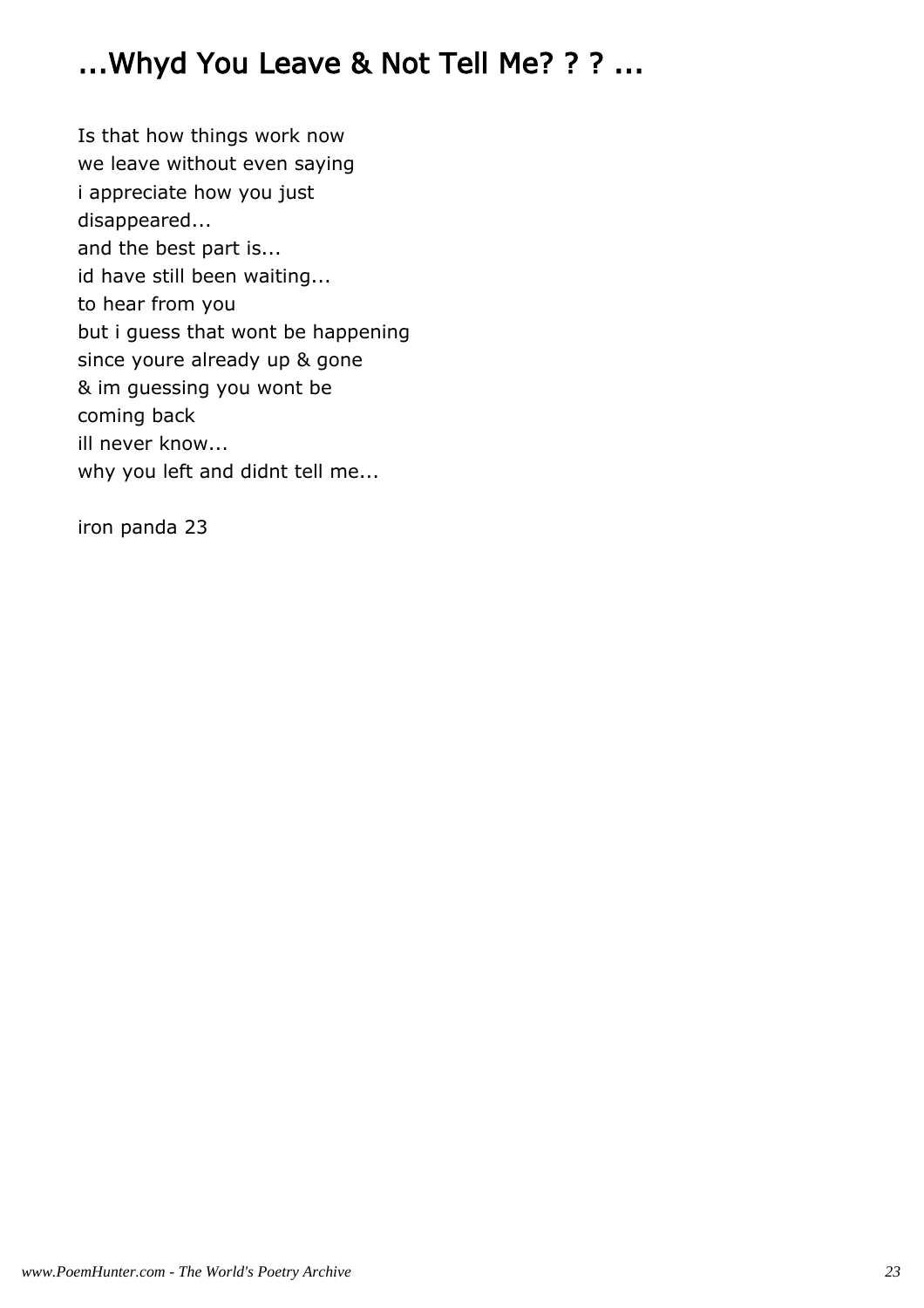#### .~gone...Has My Heart's Magic Gate~.

Remember the gate that i had around my heart? ? i think...well i feel like its broken the barrier i had up long ago has been restored and yet again has shattered

Since the gate is gone and the barrier hardly there my heart feels damaged and unprotected like just anyone can walk right in and cause more pain

It was my magic gate the one that kept me strong as a person... mentally... emotionally... physically... but now i dont even know my heart is just there trusting any and everyone my mind yet again is conflicting with my heart and the three of us yet again discuss my fear of being betrayed...hurt... lied to and alone

I do trust...i have trusted this heart of mine...its just full of love and trust but i cant help but think what if it all is just a phase or isnt real? ? like eventually none of what i have will matter...ill be forgotten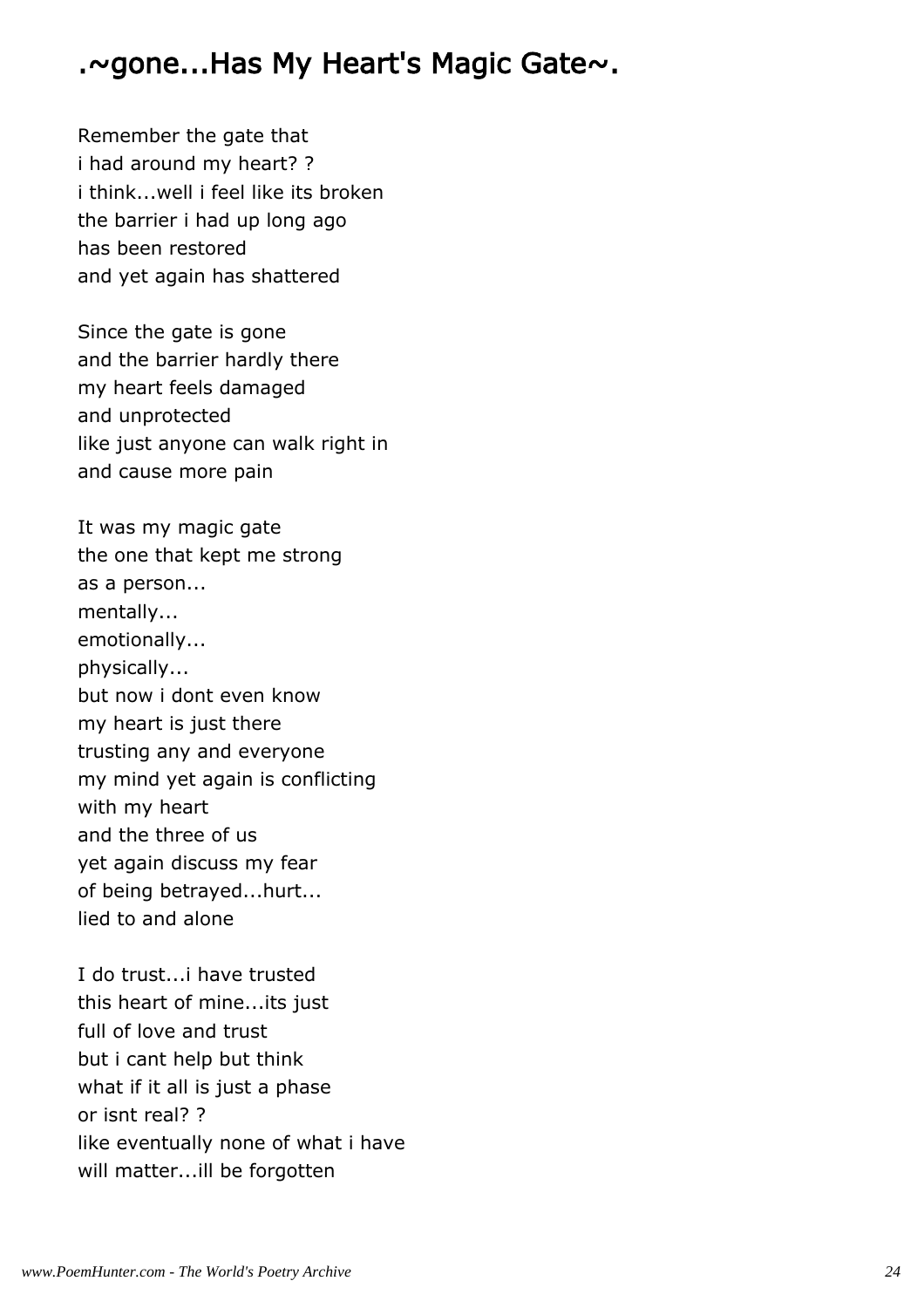Why cant i just end it? ? why wont it all just go away! ! my paranoid, self-harming thoughts my sadness, my pain my fear of losing what i love my ability to find what i no longer or never had i dont know how much more i can take or how much longer i can take it

 $\sim$ IP23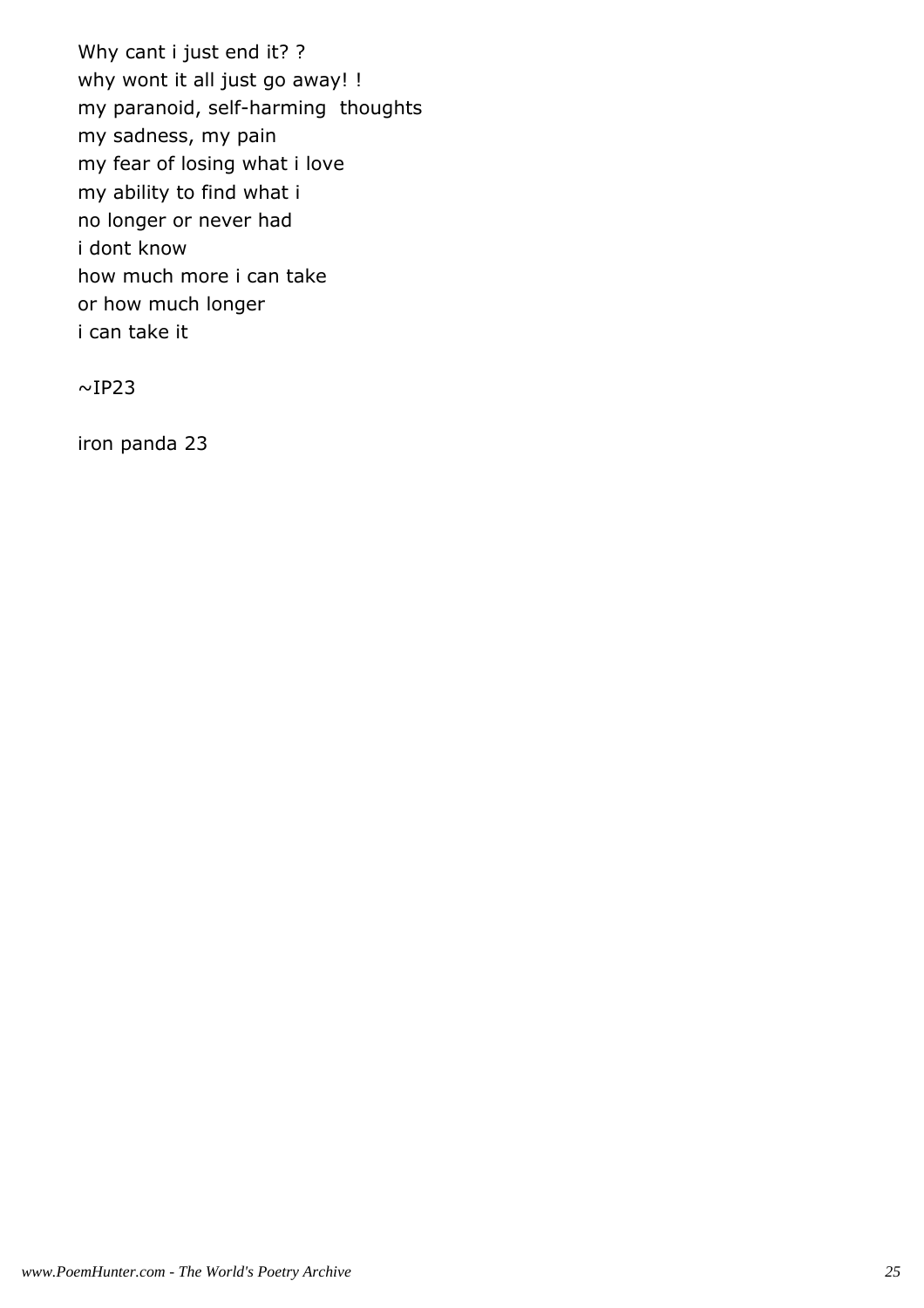### .little Miss Indecisive.

Little miss indecisive... she can never decide i mean she can, but she cant she makes up her mind about something but just as quick as she chooses she changes her mind

She lives in a mind that mind is mine on one side theres sweet pessimist... on the other side theres lovely optimist... when she needs help she'll ask out loud to see what each has to say but what she always forgets is that the two are complete opposites so theres never a stable answer thats stated...

 $\sim$ IP23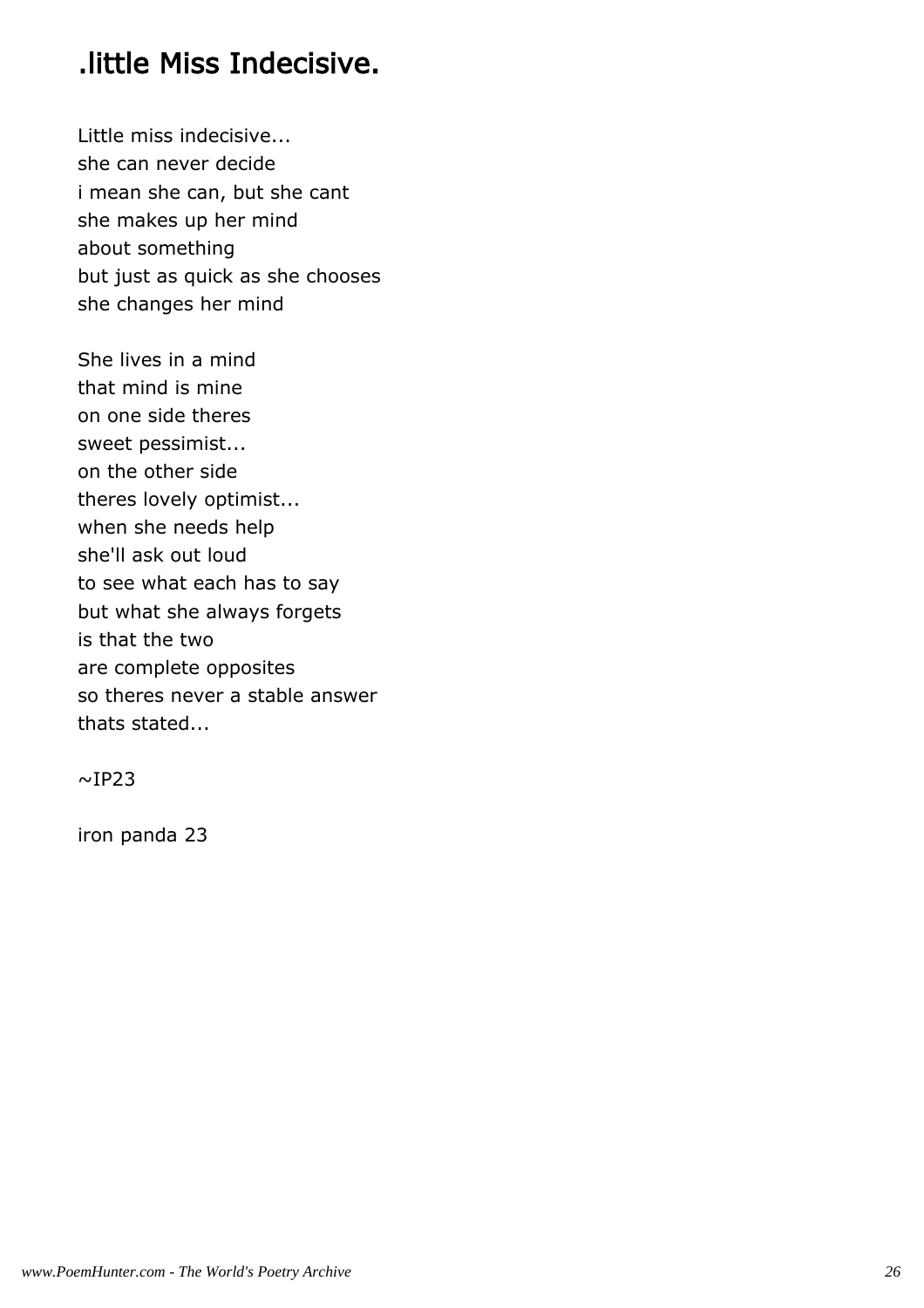#### .so...Those Thoughts Are Still There? ? .

Barely thinking about it those thoughts returned after reading about it she seems to have learned although she already knew about the signs of self annihilation

She tried to put them asside but they wont reside they still appear every now and then why cant her happiness come back she tried again to get it back...but... she just keeps failing...

She knows...well feels that everyone is better off without her they tell her its not true but why cant she believe in you? ? in what you say she cant trust anymore or even believe in herself lately...nothing has really helped

those thoughts...theyre still there...hiding...

 $~\sim$ IP23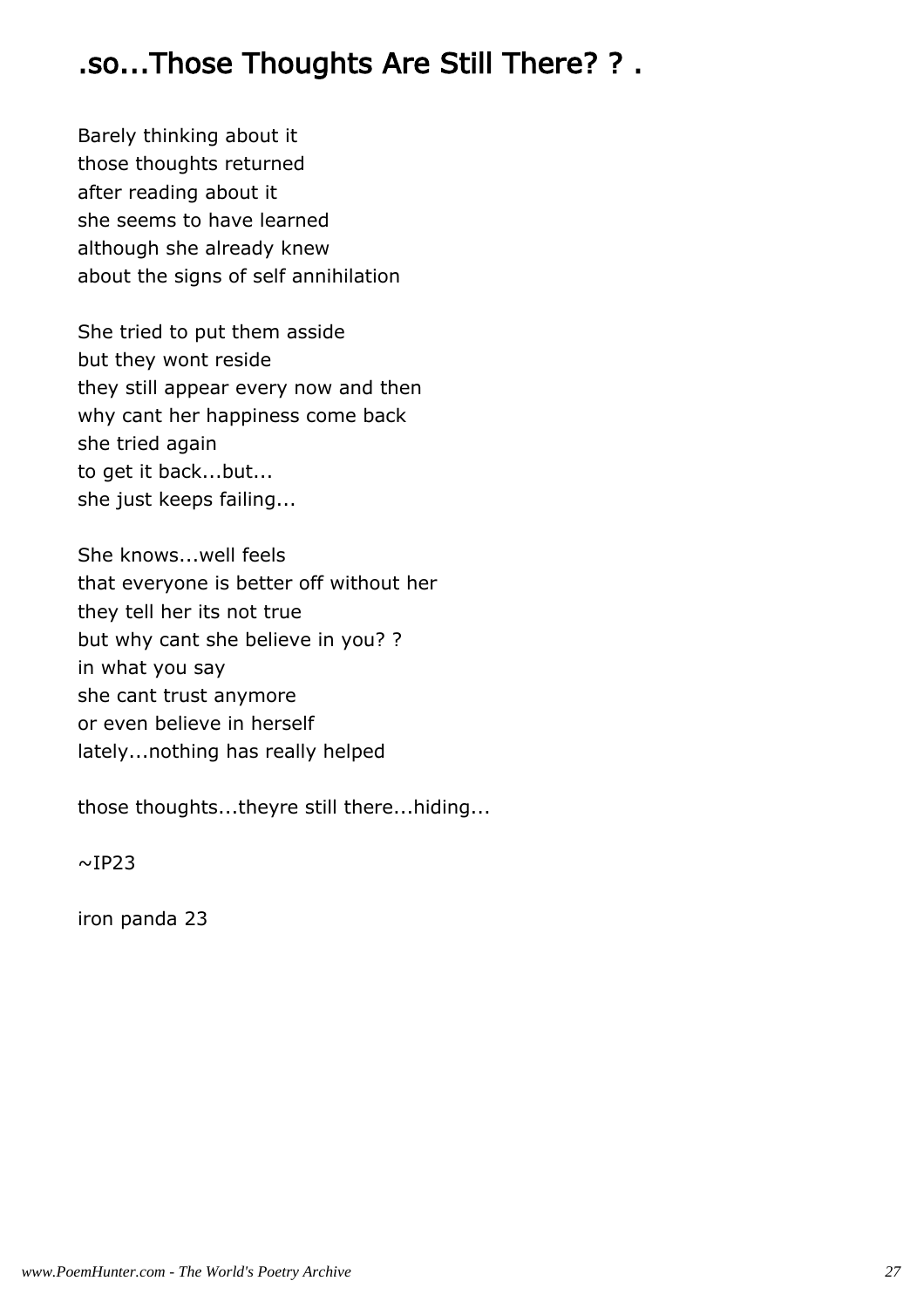#### .spam Messages & Me

What are your thoughts on spam messages ill compare your thoughts to me with spam...it just keeps coming back not really worth the read when compared to me its almost the same except when you delet me i wont bother to come back because i know that theres no need

Spam, it sometimes shows you things it sometimes has things worth seeing like me...i sometimes have something to say...you know the kind of something that you care to hear other than that you dont even know why you acknowledge my existance

So please...if you will just tell me if you want me gone just delet me... to stop recieving notice of me do unsubscribe... im nothing but a spam message

 $~\sim$ IP23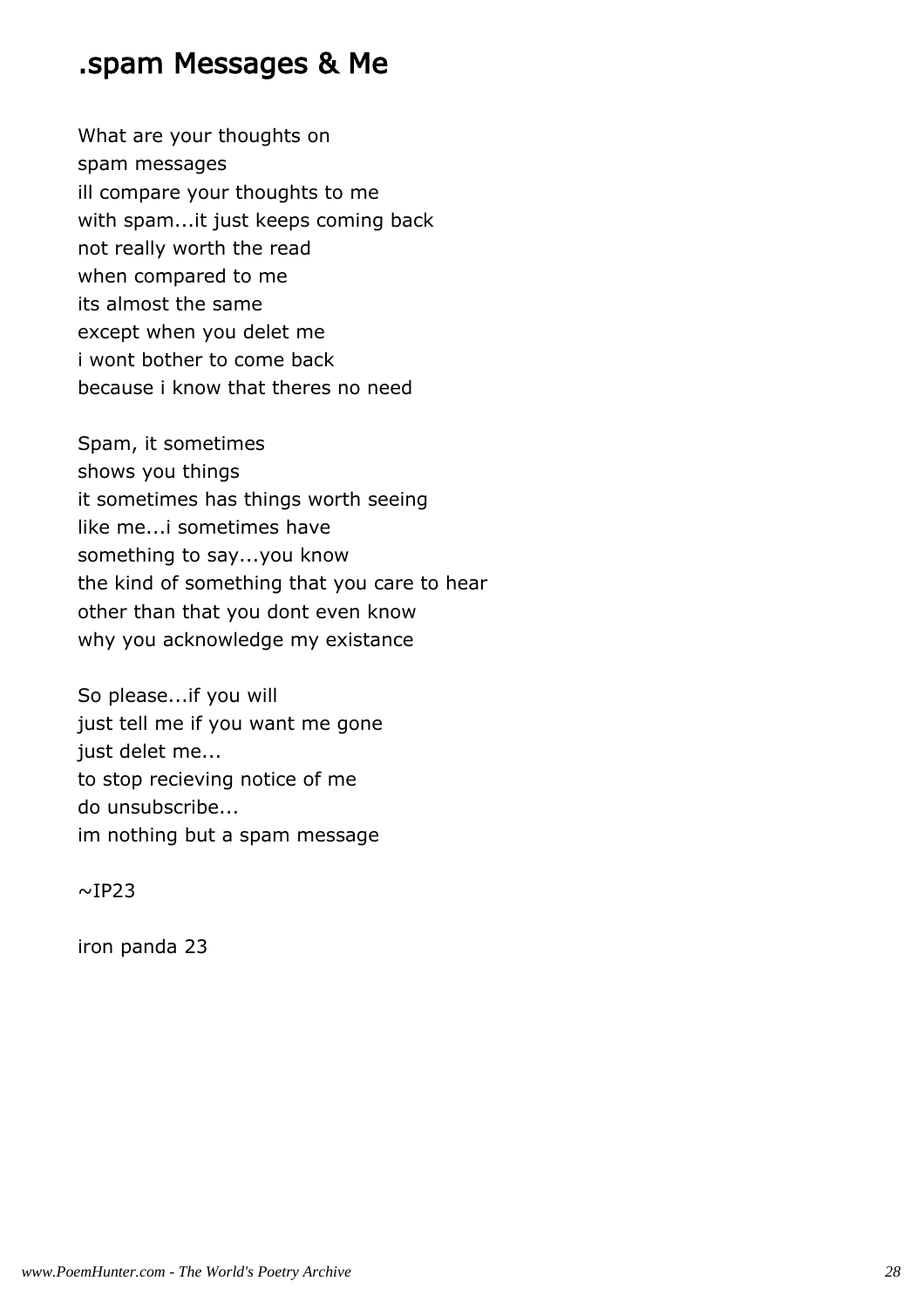# '.Welcome To The Land Of Unexpected Disaster.'

Its something that u should expect its just that...at the wrong times it happens death comes and takes what u love away like the ocean wipes out ships with captains

Its then u cry a waterfall and a bomb goes off in ur heart u feel like the world is over wishing u could go back to the start

If life were like a video-game we'd all have extra lives but since this is reality we all live once n sometimes twice wheres the reset button when u need it most the pause then restart on the player's controls

Death, the unexpected visitor came knocking at their door n so they answered not knowing what they had in store if only they had some cheat codes they'd have made it to another level way faster so welcome... to the land of unexpected disaster

 $~\sim$ IP23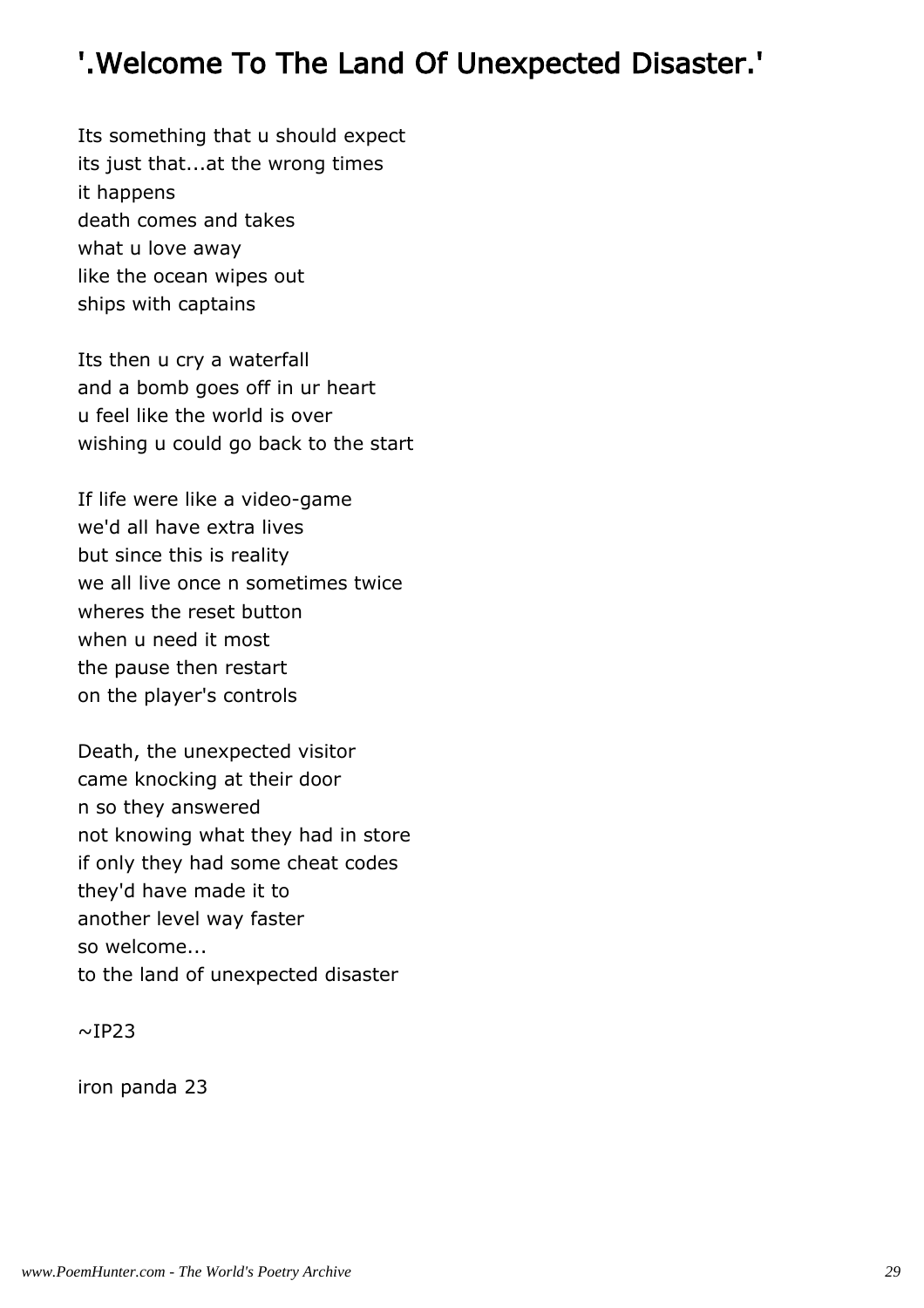#### .your Mirrormask.

(the following is to...whoever)

Look at it...just stare... tell me what you see besides the obvious which just happens to be me... look a little closer... & what can you find? ? that what you feel i feel all in the same time

When you hurt i hurt so i only try to make you better appearantly im useless im no different than whatever youve tried you tell me that im wrong that i am worth something im helping things become brighter well why dont i see it? ? is it because...im the one... wearing the mask? ?

I beg to differ...not a very good excuse because i told you when you needed me most that id be here for you... but you dont need me...do you? ? so why am i even here? ? its not like i can work my happy magic elsewhere...

This mask...its like a mirror, is it not? ? havent you noticed? ? i show you how you feel so stop pretending! ! because i know! ! ! its not helping anyone... only hurting us both... but... if this is what you want...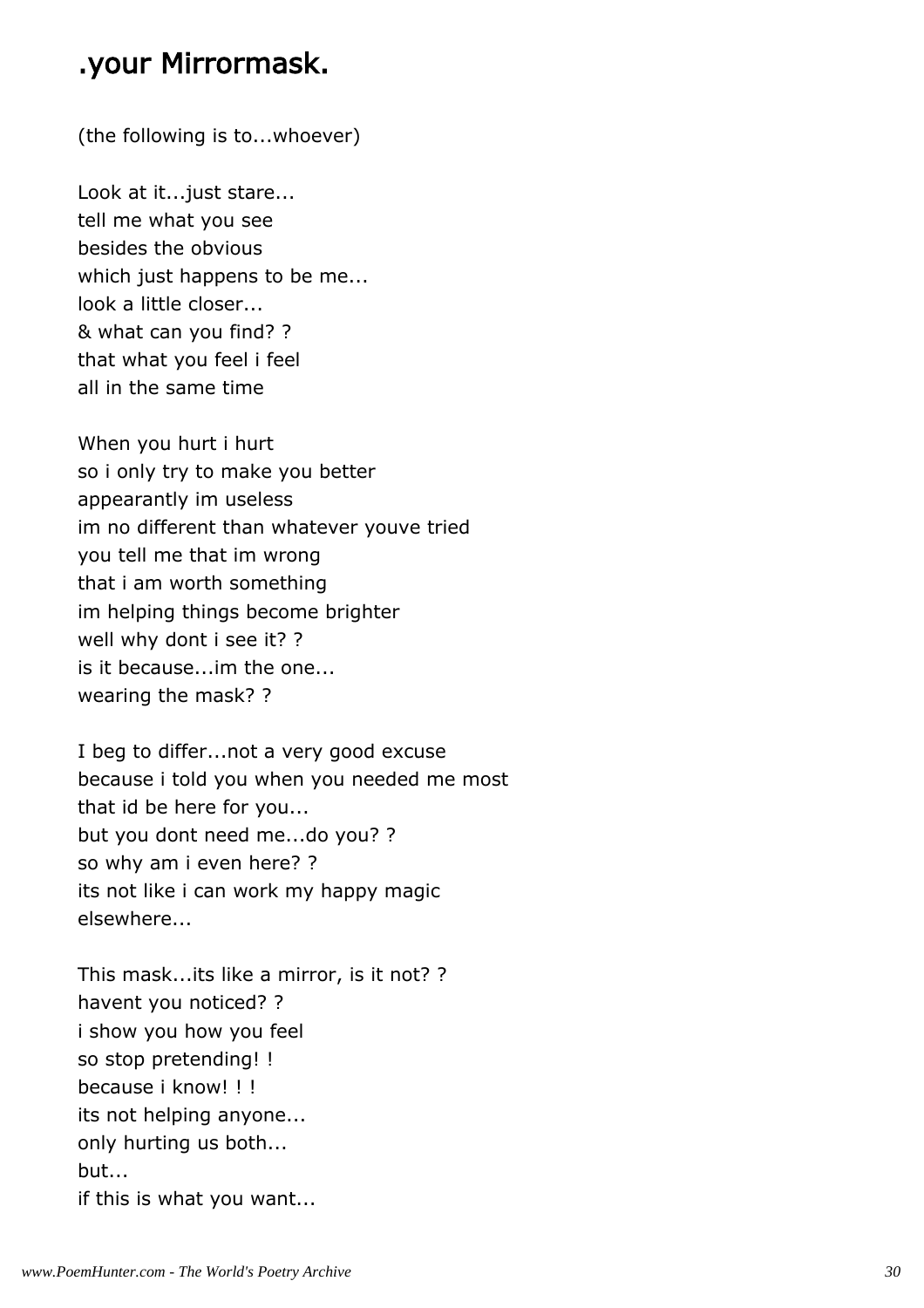then im going away... but wait...theres no need to tell you im not worth your time of day... so long to you...

 $\sim$ IP23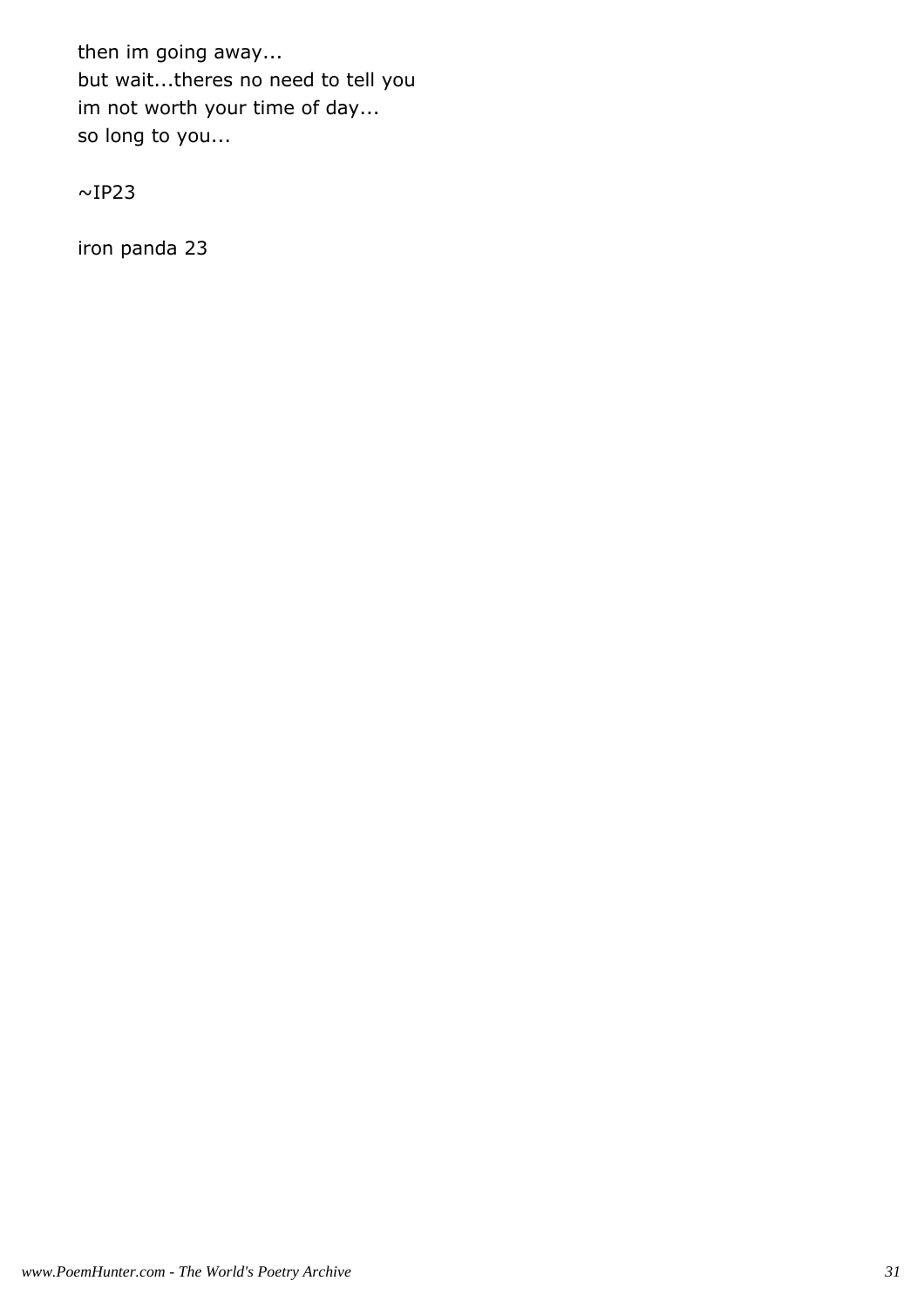# : '/....? ?

This day....6th of may (2010) what the hell is the deal with it? !! there was enough on my mind there were decisions that need time and now this...its a bunch of shnit! !

Shes gone now and i wont get her back all cuz of some futzin @\$\$ who couldnt drive they took her life i dont kno if i can cry....i cant forget

She was my cousine and i loved her ALOT even though i didnt call her much now shes gone....im friffin pissed like i said..this is a bunch of shnit who ever was the cause... the one who should take fault should be ANNIHILATED somehow ill make sure of it! !

For u: .....your soul shall now rest....you were loved and no one will forget....with love..you'll be in peace...& you'll always have a place in our hearts! !

 $~\sim$ IP23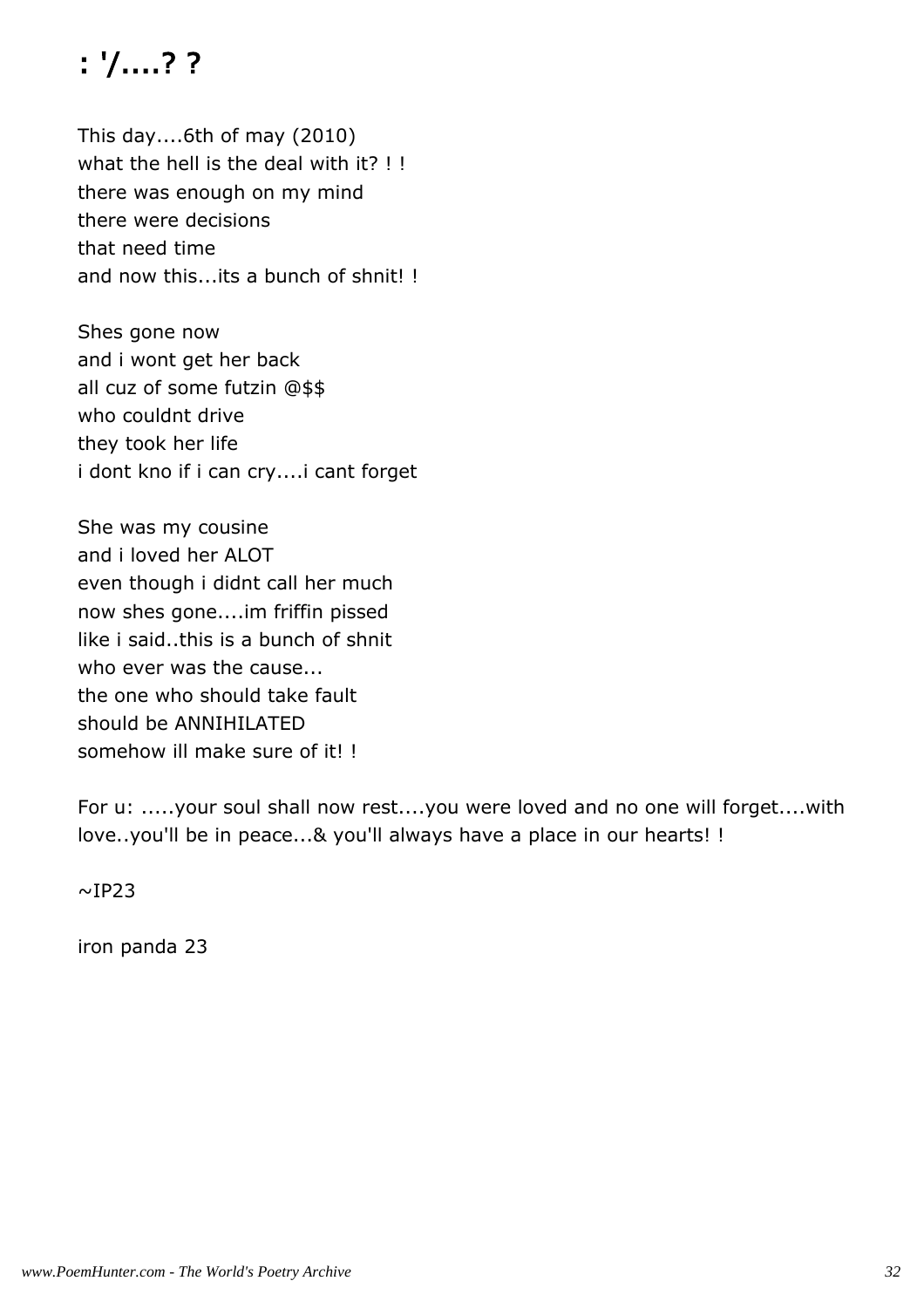#### -: Ur Mission: Aborted: -

Ur mission..aborted why'd u have to go? ? did u only come for the show? ? did u come to escape some wrong that wasnt right? ? was some1 trying to take ur life? ?

Apparently so, because they succeeded leaving those who loved u heartbroken...u were needed u didnt deserve this! ! ur life was cut too short ur mission...aborted too soon for the court

Ur mission...aborted u were suppose to come back for us to see for ur mommy to hug u for me to meet but that all changed when that enemy arrived they drove right through u couldnt...didnt survive theyre murderes...they took ur precous life! !

This cant be happening isnt this just a dream? ? arent we all suppose to wake up? ? wake up with the loudest scream? ! i guess not....sadly its all real whats wrong with ppl these days? ? do they have NO hearts? ? do they NOT feel? ?

I can go on all day but that would be too long so thaanx u for reading may ur lives happily go on....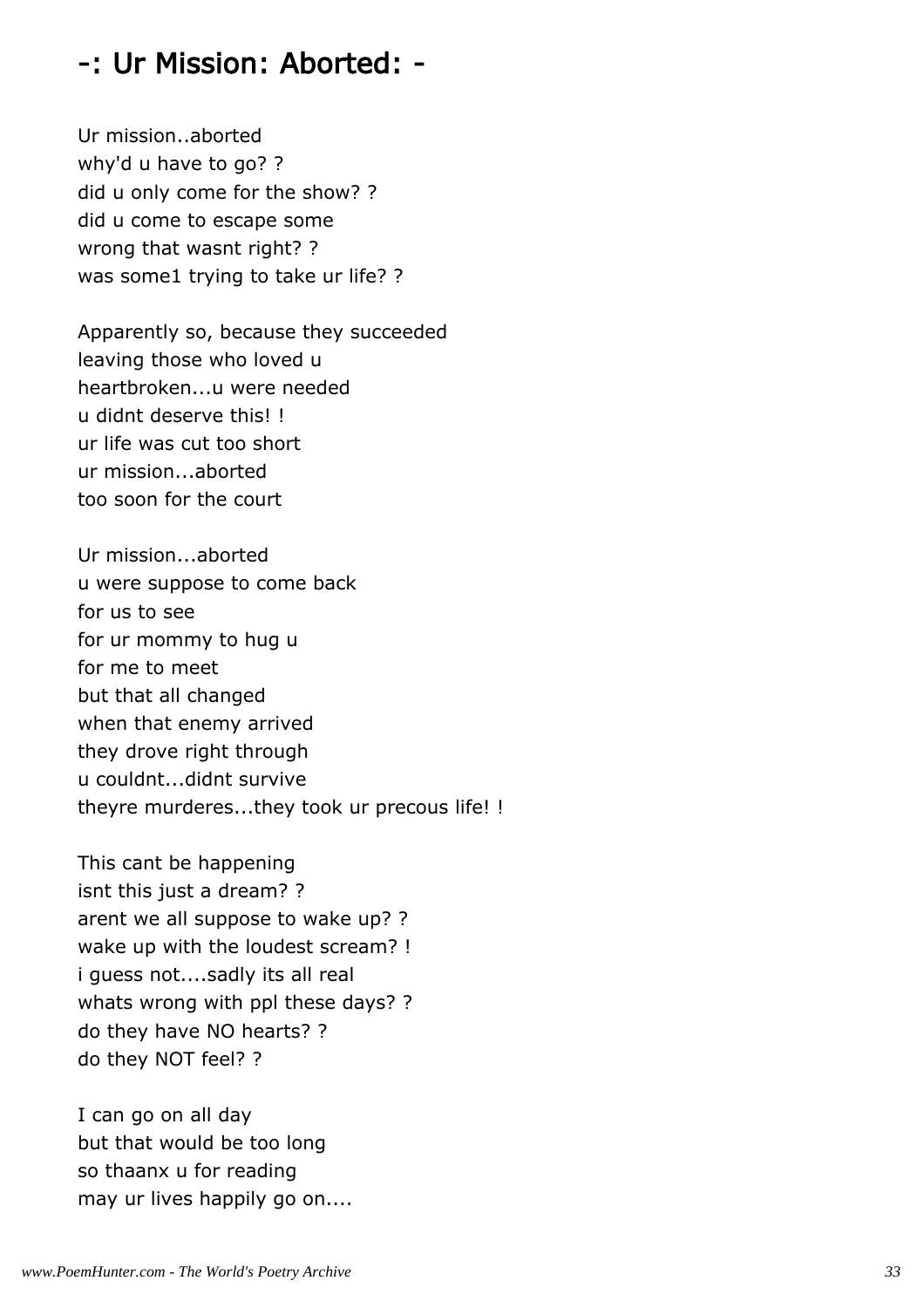$~\sim$ IP23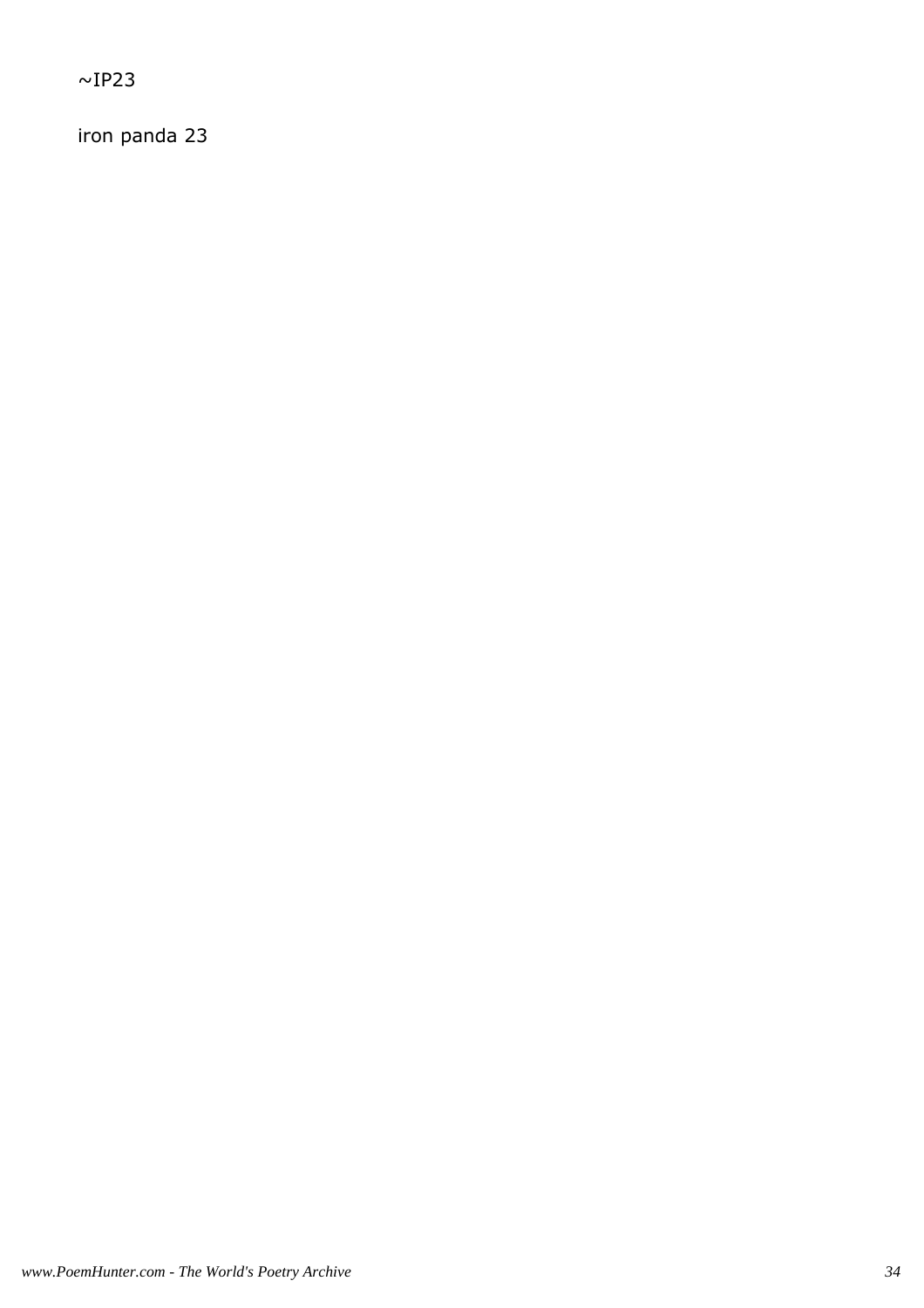## ^-^blame You I Do.....(Its Ur Fault) ^-^

Do u see what u've done? ? u guys just came into my life i've gone mad bcuz ur gone and nothing seems to right yes...its ur fault

Have i been forgotten? ? i kinda think i have i should be use to it now bcuz its happened in the past but love u i still do

If i dont hear from u soon.... or later....or never.... i guess ill just have to get over it and hope that things get better.... or not? ? ; ( love u i do.....but im still gonna blame u ♥

 $\sim$ IP23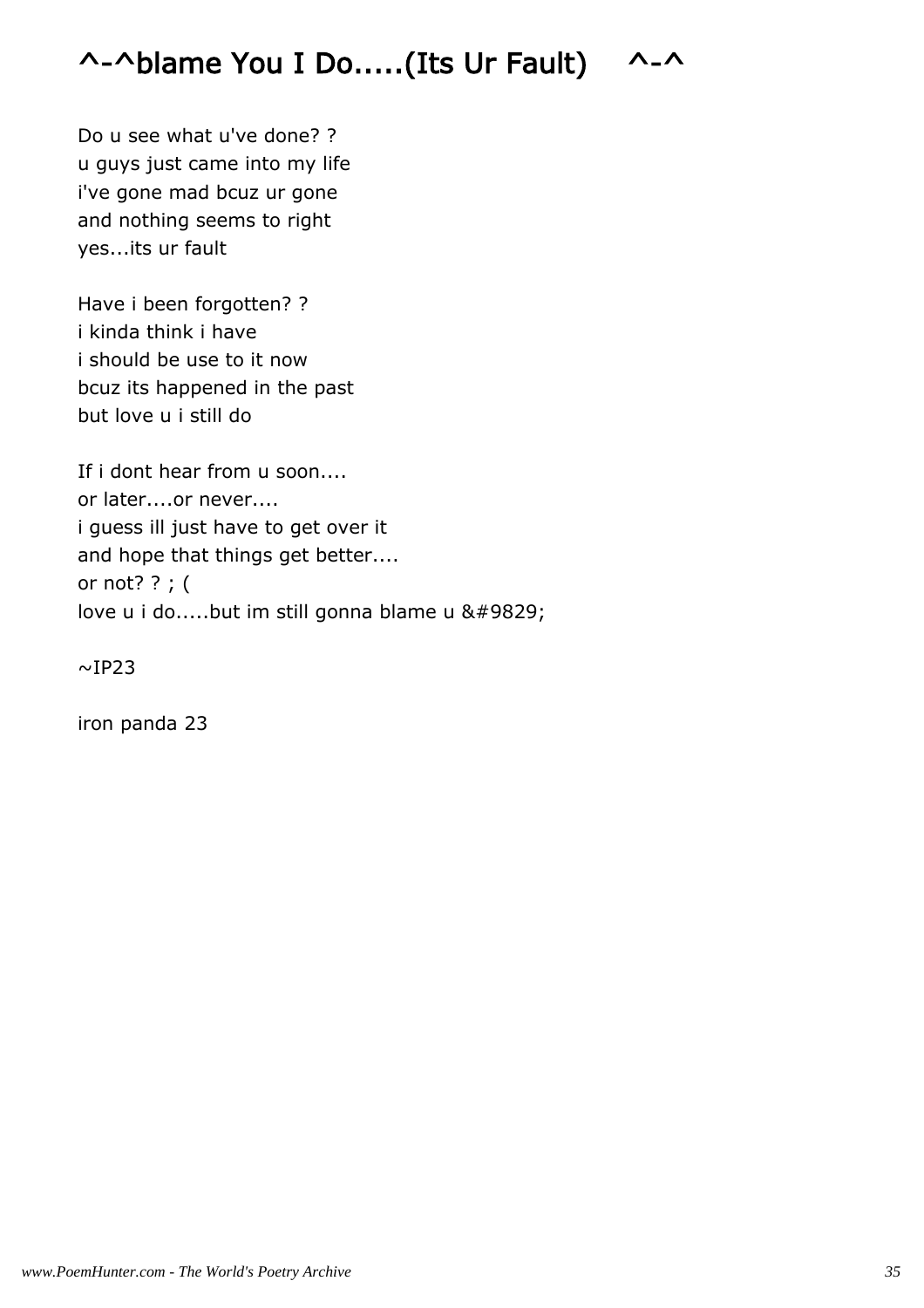## A Friend To Remember

I am your friend and you are mine and thats all that really matters...

When you were here we had good times and now those days have shattered

Hey did you know that when you left alot of things have changed? ? i went from here to over there faster than the pouring rain

Its been awhile since we've had a nice laugh how bout i give you a call maybe if i had a few laughs i could relive it all

 $~\sim$ IP23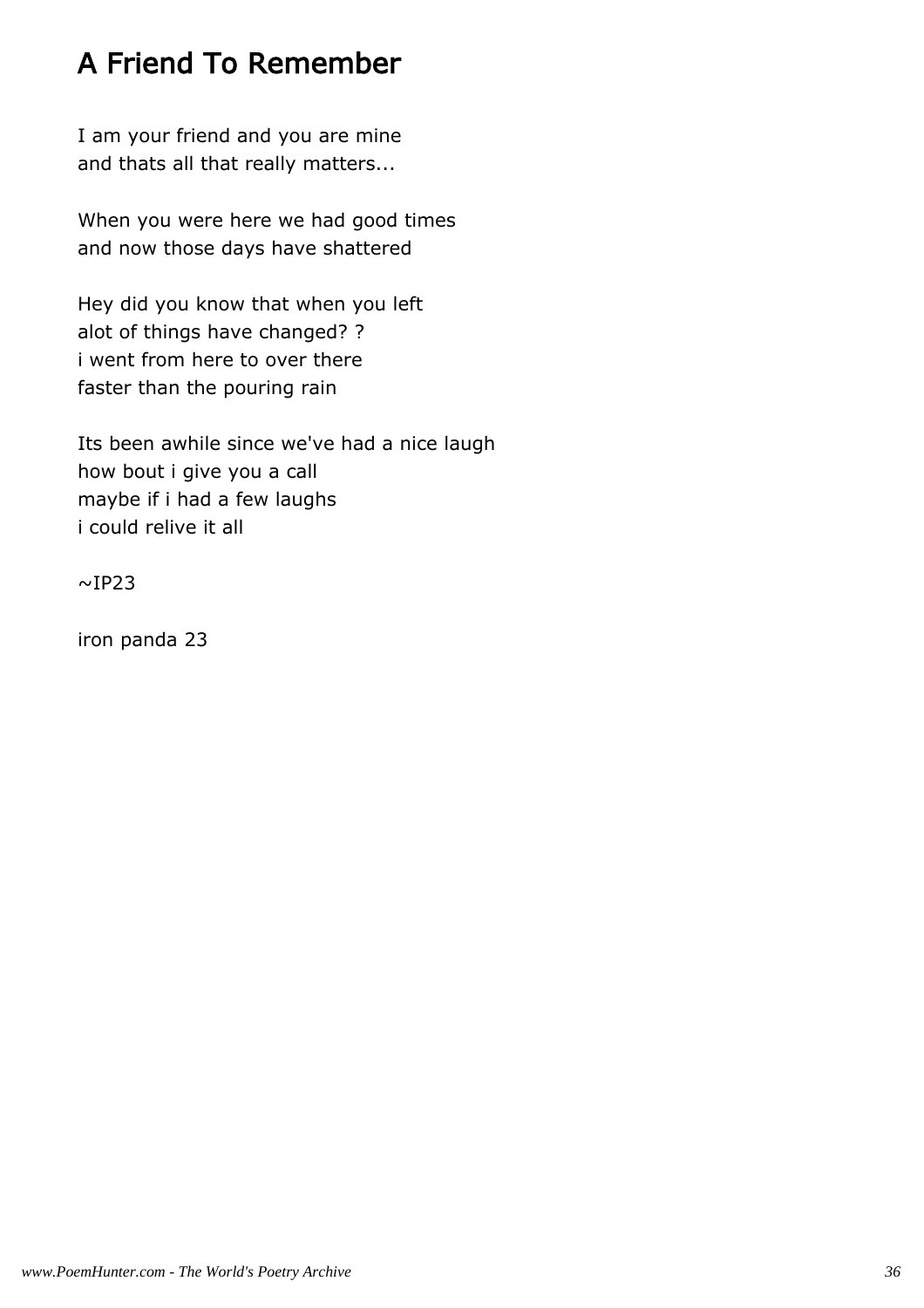# A Key To Your Destiney

To see what your future has in store you must find the key and unlock the door once done shall you be able to see what's unseen your destiny will be revealed, but the results... are they what you want to see?

 $~\sim$ IP23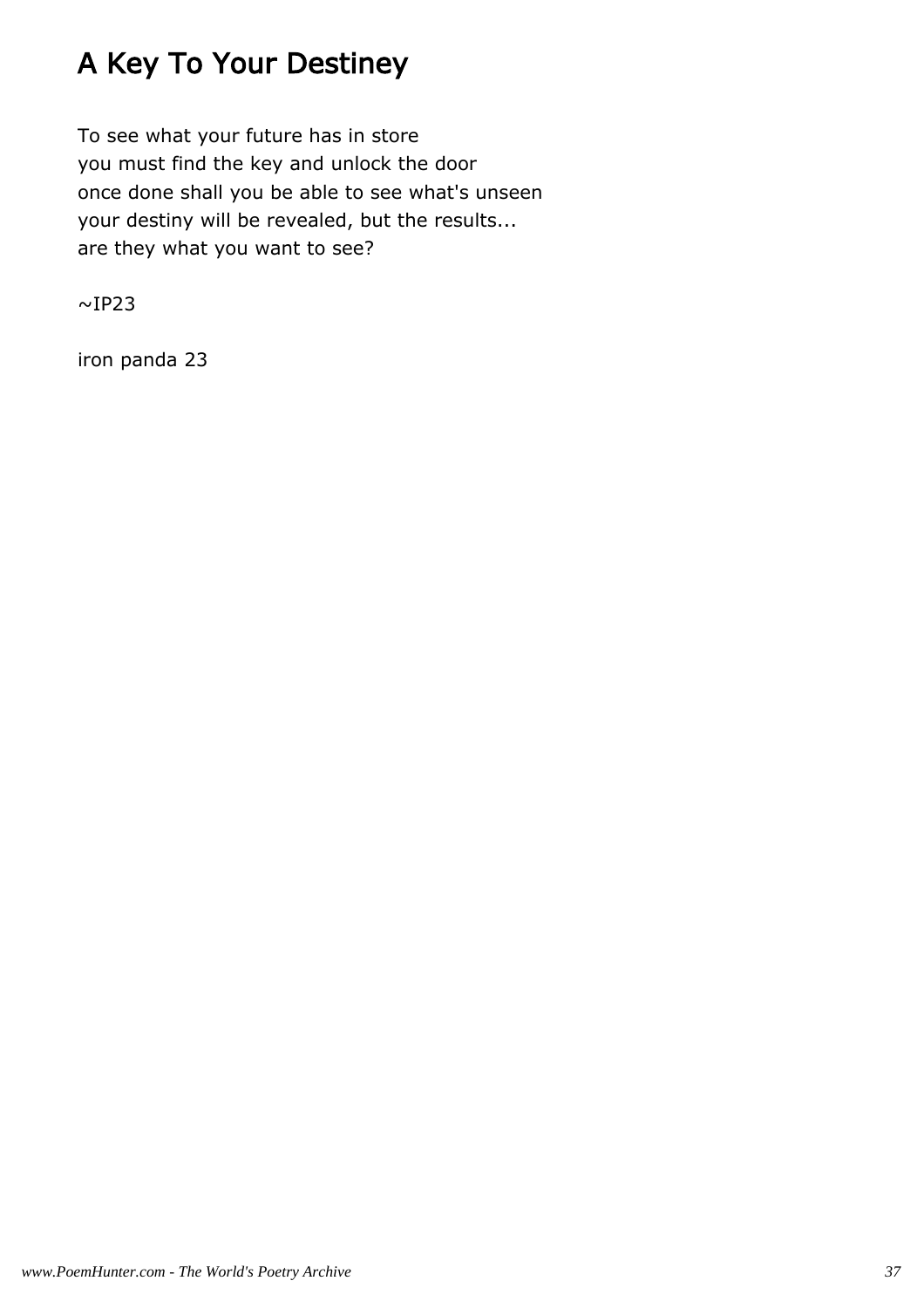### A Possible.....Goodbye? ?

If i were to leave and never come back.... would anyone notice im gone? ? my presence is fading if i go you'll be celebrating... that is...if you remember...but im wrong

If i were to leave and never return.... would anyone notice im missing? ? all the heartwarming things that were said to me...im guessing they're all dead...or maybe... it was said....but didnt mean anything

A possible 'goodbye' is what ill say...is that a crime? ? because 'goodbyes are forever... hellos are for now' since im not greeting you (all) im leaving you (all) .... as in my life....shall forever....be paused....

 $~\sim$ IP23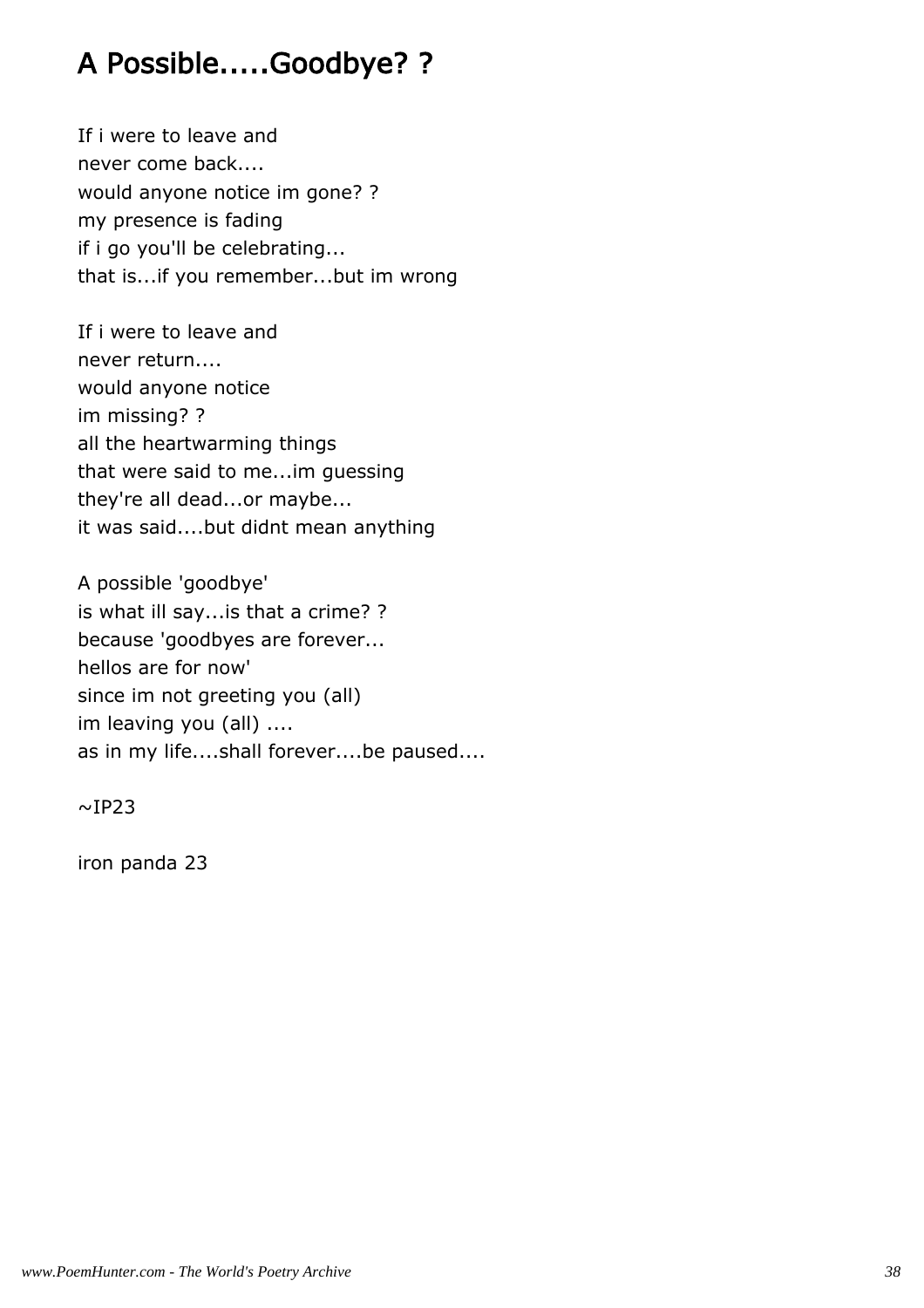# A Smile Like The Sun

April showers bring May flowers A sunny day will make your sadness go away A smile from you will make the pretty flowers bloom And when they bloom I will give them to you, as a special gift Why? Because your smile will last a lifetime And the flowers will come and go If they are with you I'll know that they will always be happy And that they are sure to grow So keep smiling and show your happiness and you will see That the more these flowers grow, the happier you'll be

 $~\sim$ IP23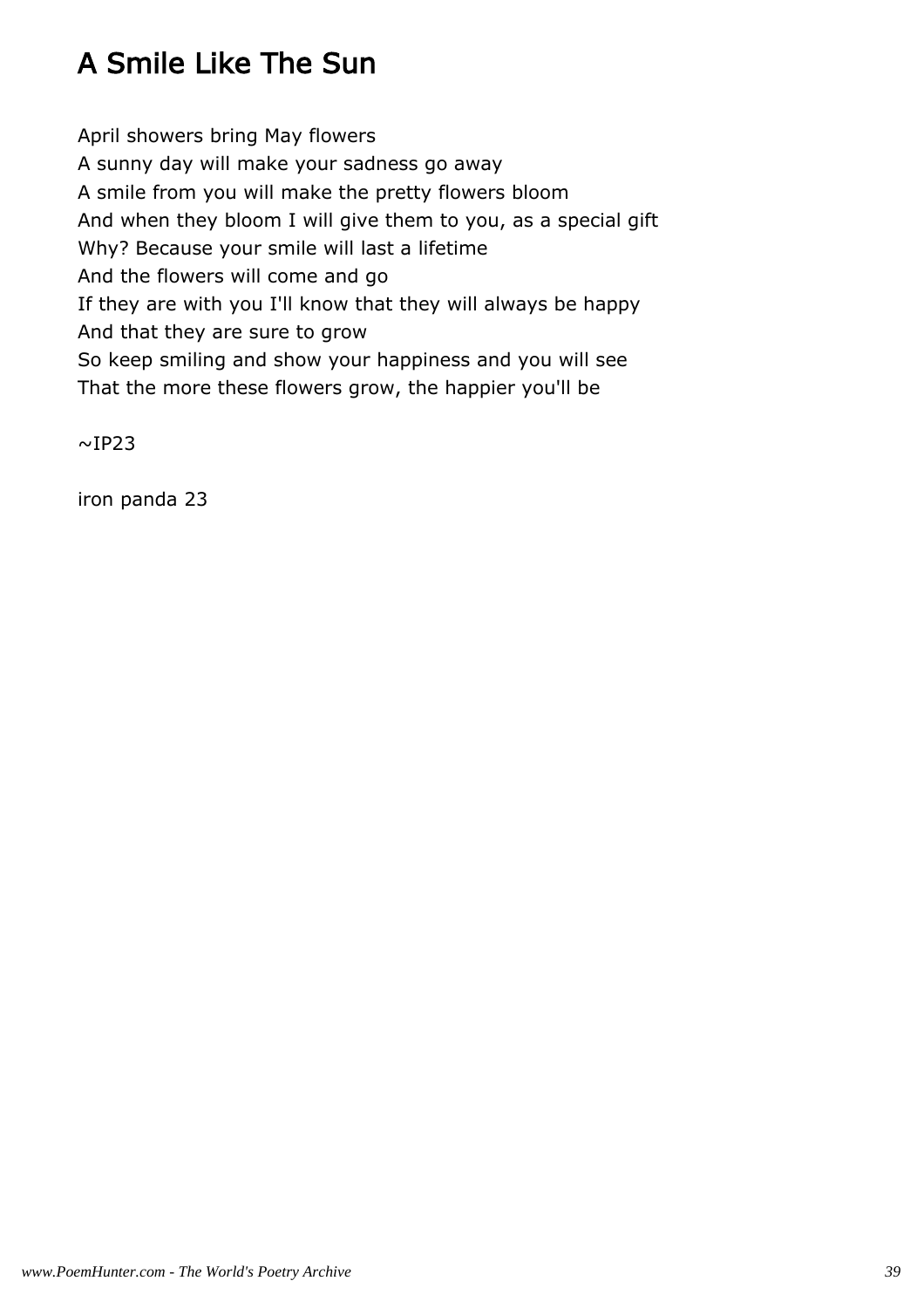### Alive Not Dead

Alive I am, not dead I thank God again For allowing me to be blessed day after day Though some of these days didn't go my way Care I didn't, hate I won't Love is what I shall always do Forever is endless Alive I am, not dead I thank God again I'm makin' it through this Even the moments when things get teary

 $~\sim$ IP23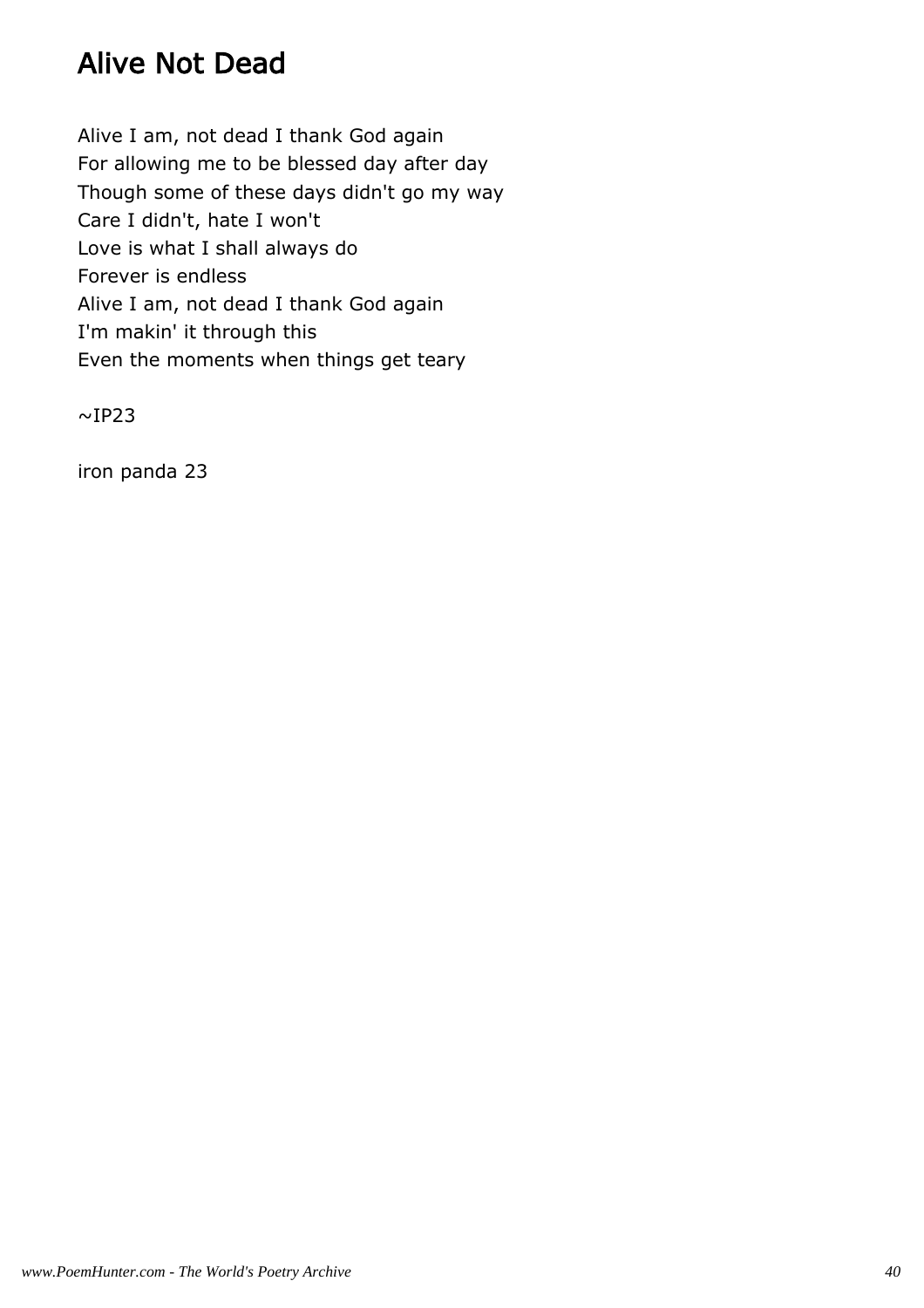## All The Time I Think Of You

Everywhere i look i see your name well now let me ask you... do you think thats strange? ?

Its the thought that counts since im not there with you now right? ? well if thats so...then i guess my thoughts mean alot since im ALWAYS thinking about you and i mean ALL the time

All that i said i DONT want to EVER take back it would hurt me ALOT and i dont think anyone would like that.\_.

 $\sim$ IP23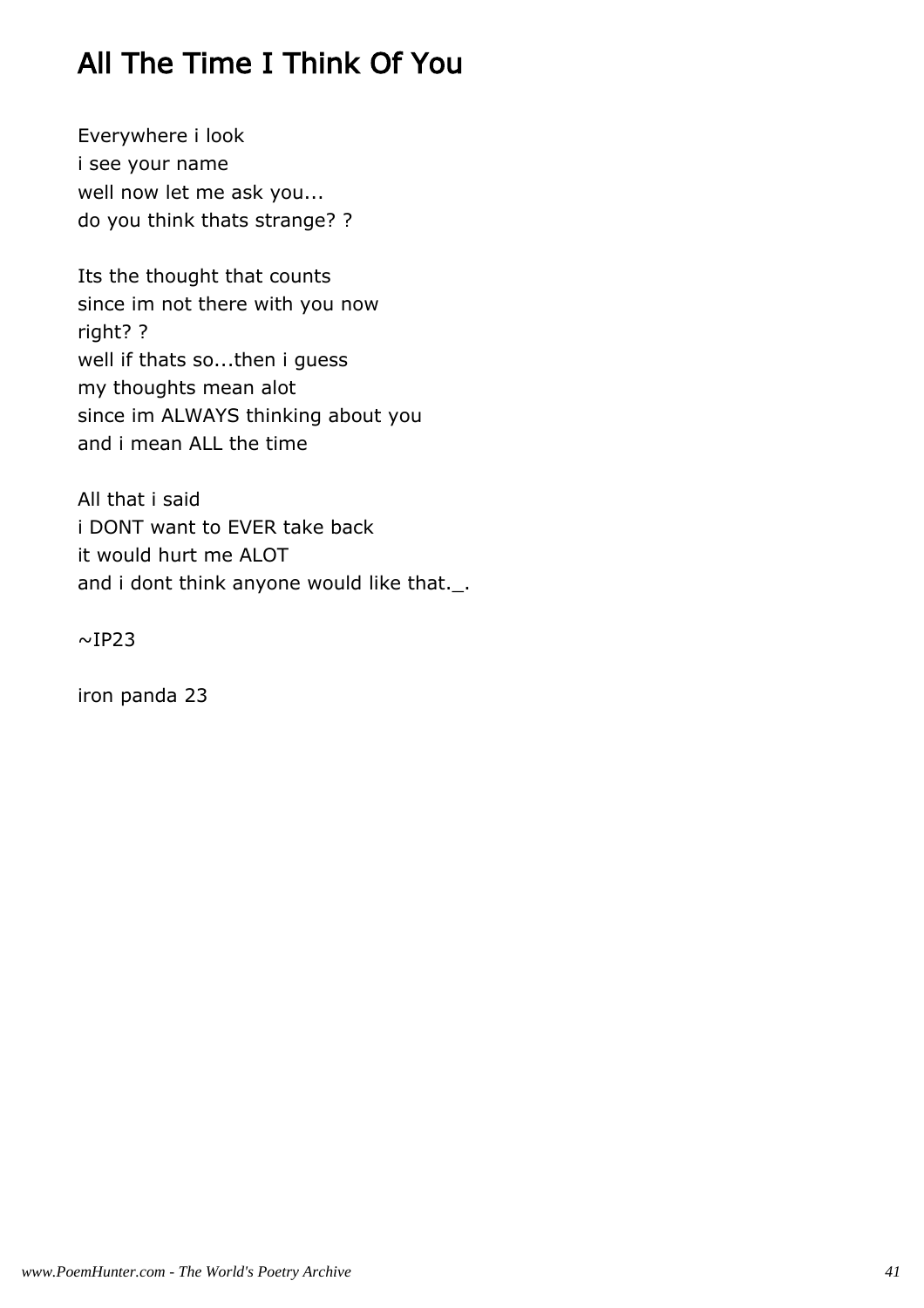## An Acid To Burn Away The Pain........?

When life hands you lemons should you really make lemonade? I say go out, throw all those bad lemons away....

Take the juice, pour it into the evilest of eyes... No? not their eyes? well then maybe over those terrible lies?

Let the acid burn them all away let the pain sink into their souls within our souls? Let the hatred burn away fade away into the darkness

A darkness like no other should it all disappear... will it spark a new life? A new and improved way to try and tare us all apart? eat away at whats of importance within us....what should be there? ..... Love?

 $~\sim$ IP23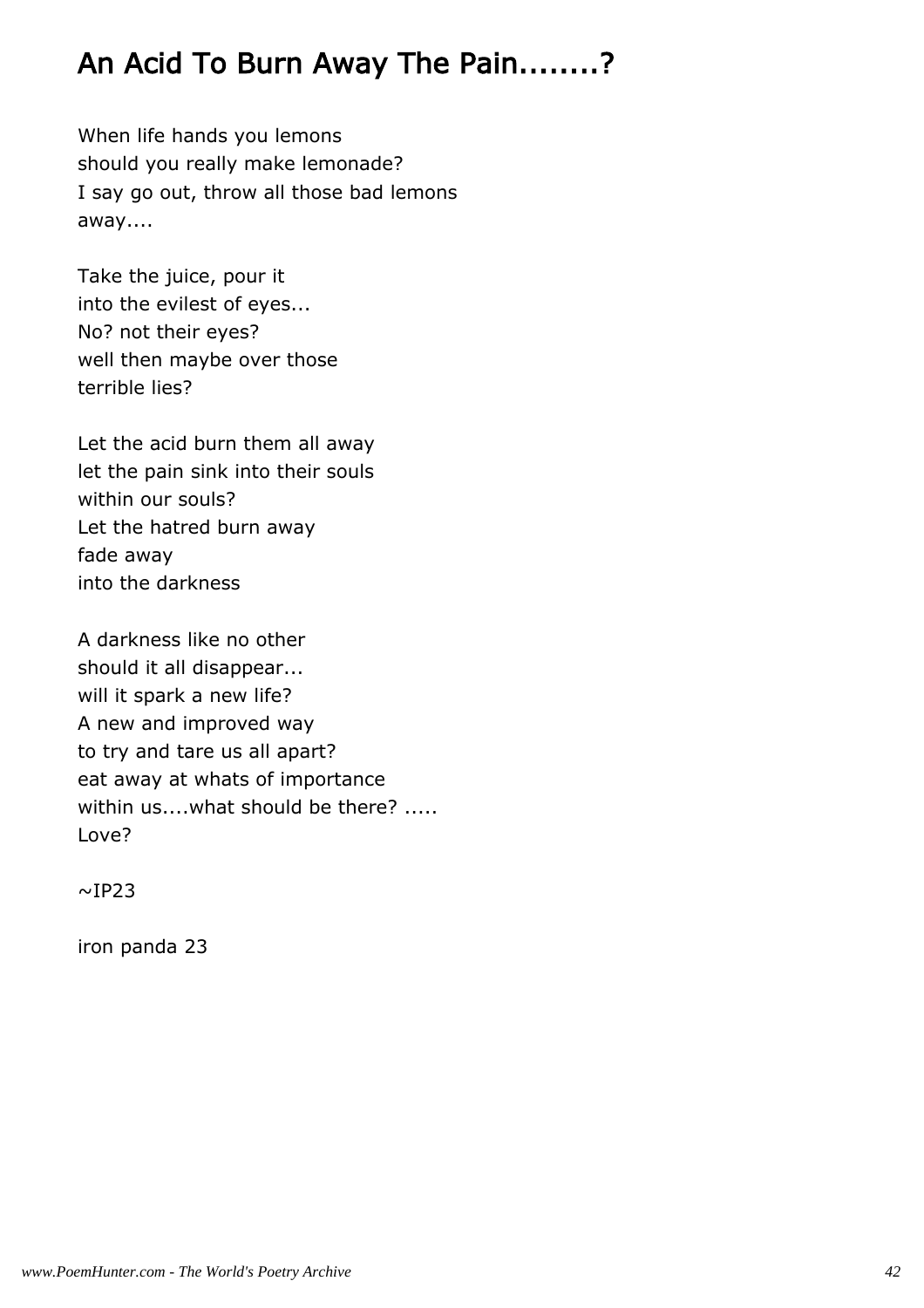#### An Incomplete Poem \*

I wrote a poem it has no name i'd post it here but here's the thing.....

Its on a piece of paper pretty much ready to be seen but theres this one word thats getting to me

Its written so tiny i cant understand what it says if only i would have re-written it this wouldnt be such a pain in the......well yeah

Id post this poem but its incomplete because of that one word i cant understand it when the sloppy-ish handwriting was done by me T\_T (its written so tiny)

(when i figure out what the word i cant understand cuz its written all sloppy & tiny.......ill post it.....& this one will be deleted)

 $\sim$ IP23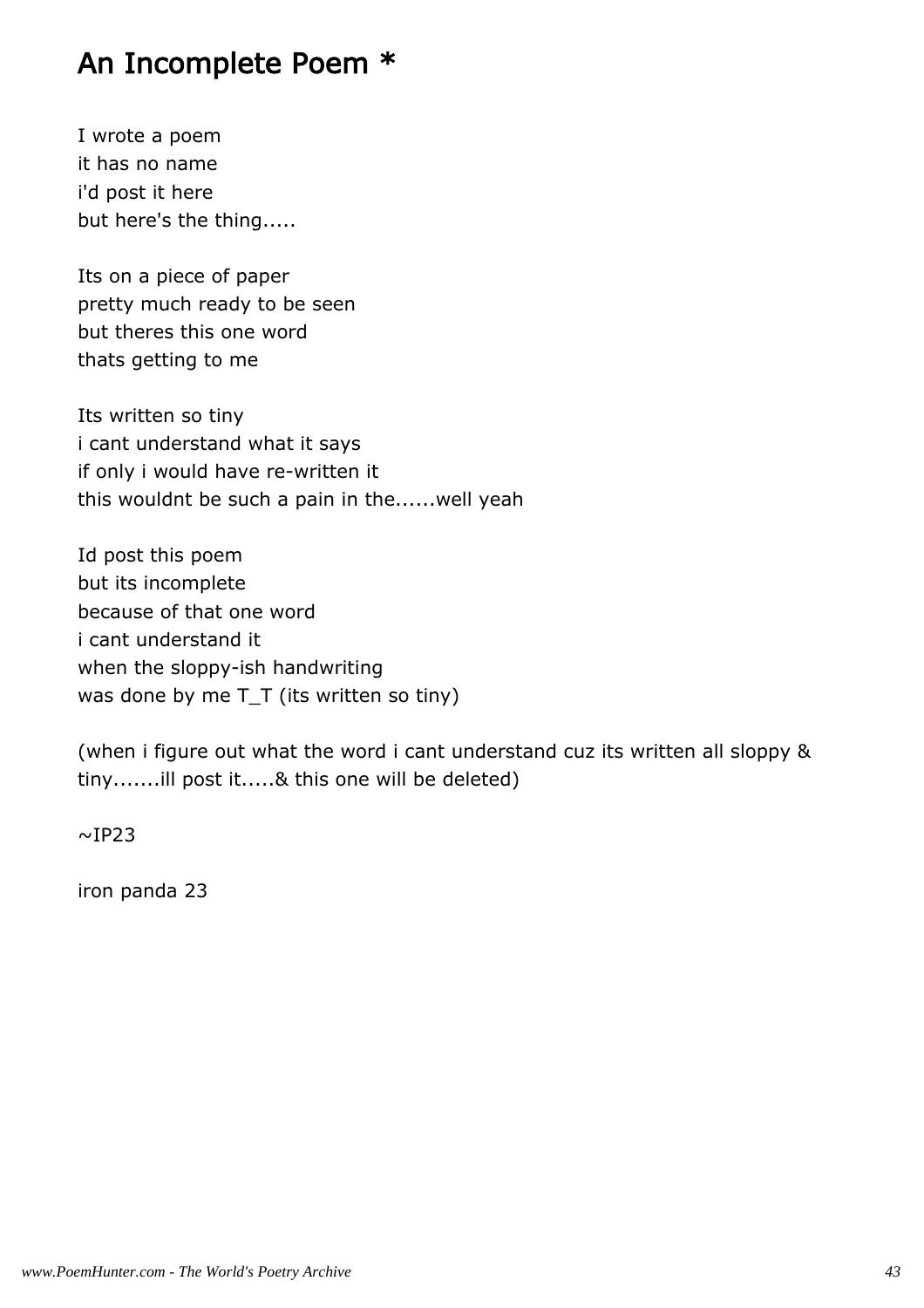# An Ode

like a flower three in a vase you light up dark moments with colors of spring

i smile when i see you and when i saw you then you're with me now and for however more

an ode to my lamp

 $\sim$ IP23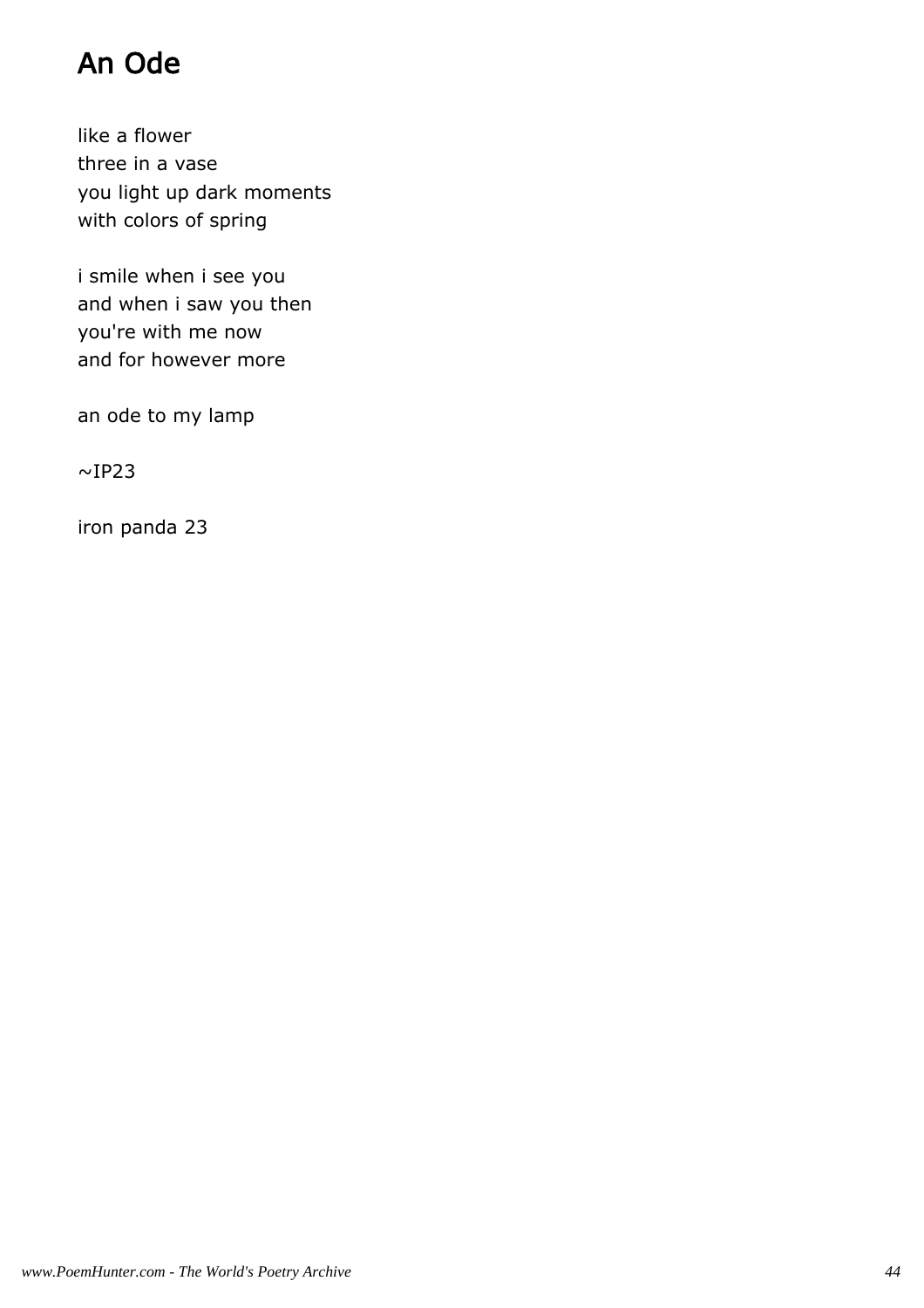# An Ode To My Robot Teachers Homeschooling Is Terrible)

You ruin my day my life should i say I dont like hearin your voices you waste my time... what you do you dont make good choices

Your existance is of no importance your malfunctions are annoying im guessing your circuts are always shortened

If i could destroy you...ELIMINATE....ANNIHILATE you then believe that i WOULD i STRONGLY DISLIKE you i LOATHE you with a passion

Why you were created in the first place why you came to my place...my home and CONTAMINATED it-my precious air with your disgraceful lameness

So i say to THANKS A FRIFFIN LOT for friffin up everything i was doin just fine till my parents discovered your **STUPID AWFFUL** DISGRACEFUL UNCALLED FOR FUTZED UP LOSER PATHETIC EXCUSE for an educational system

YOU are my #1 WORST ENEMY as of now i need to find a well and push u down! ! HOMESCHOOLING ONLINE IS TERRIBLE! ! thaanx u^-^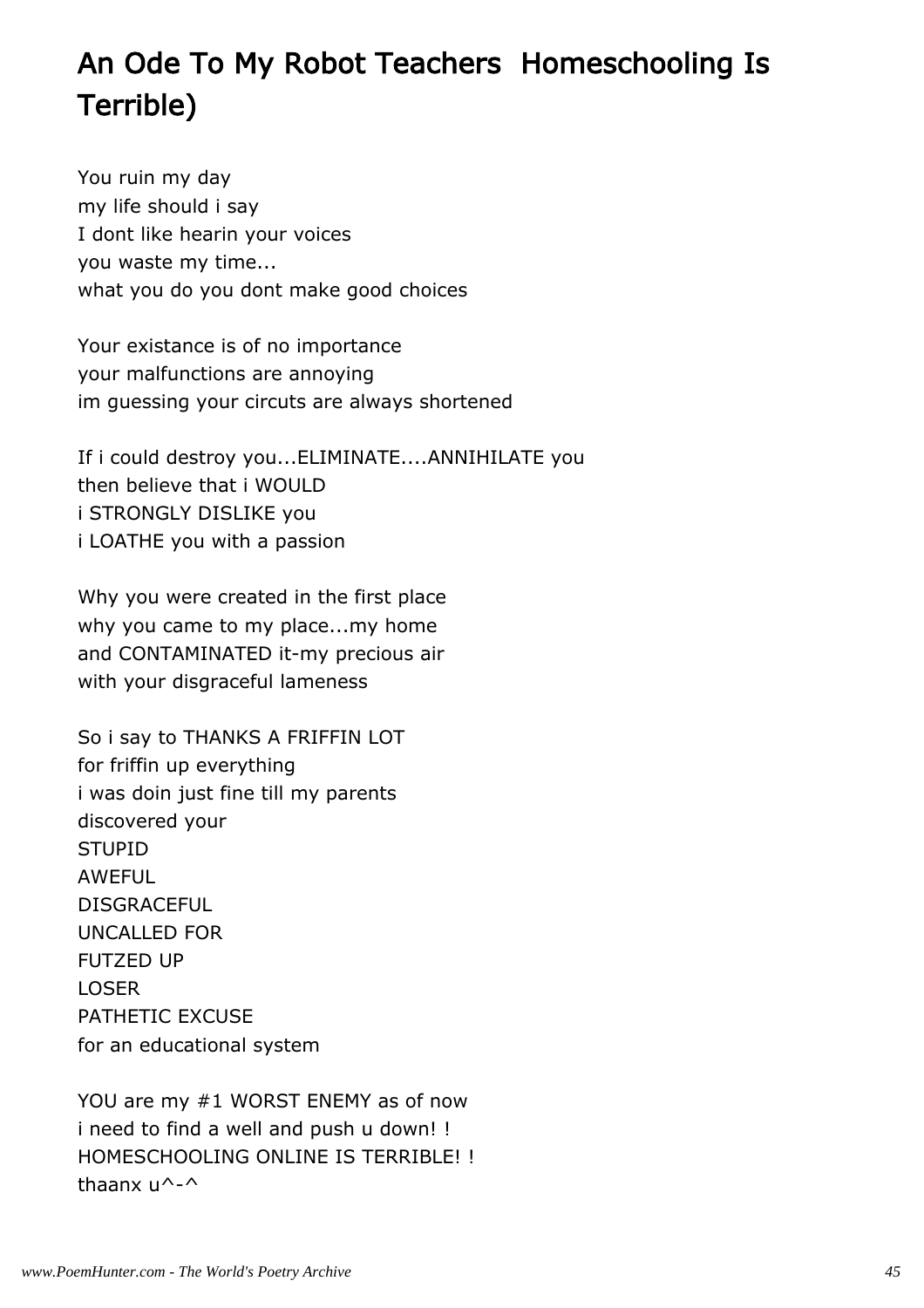(thaanx u to 'my conscience' for giving me this idea...i feel a little better) xP

 $\sim$ IP23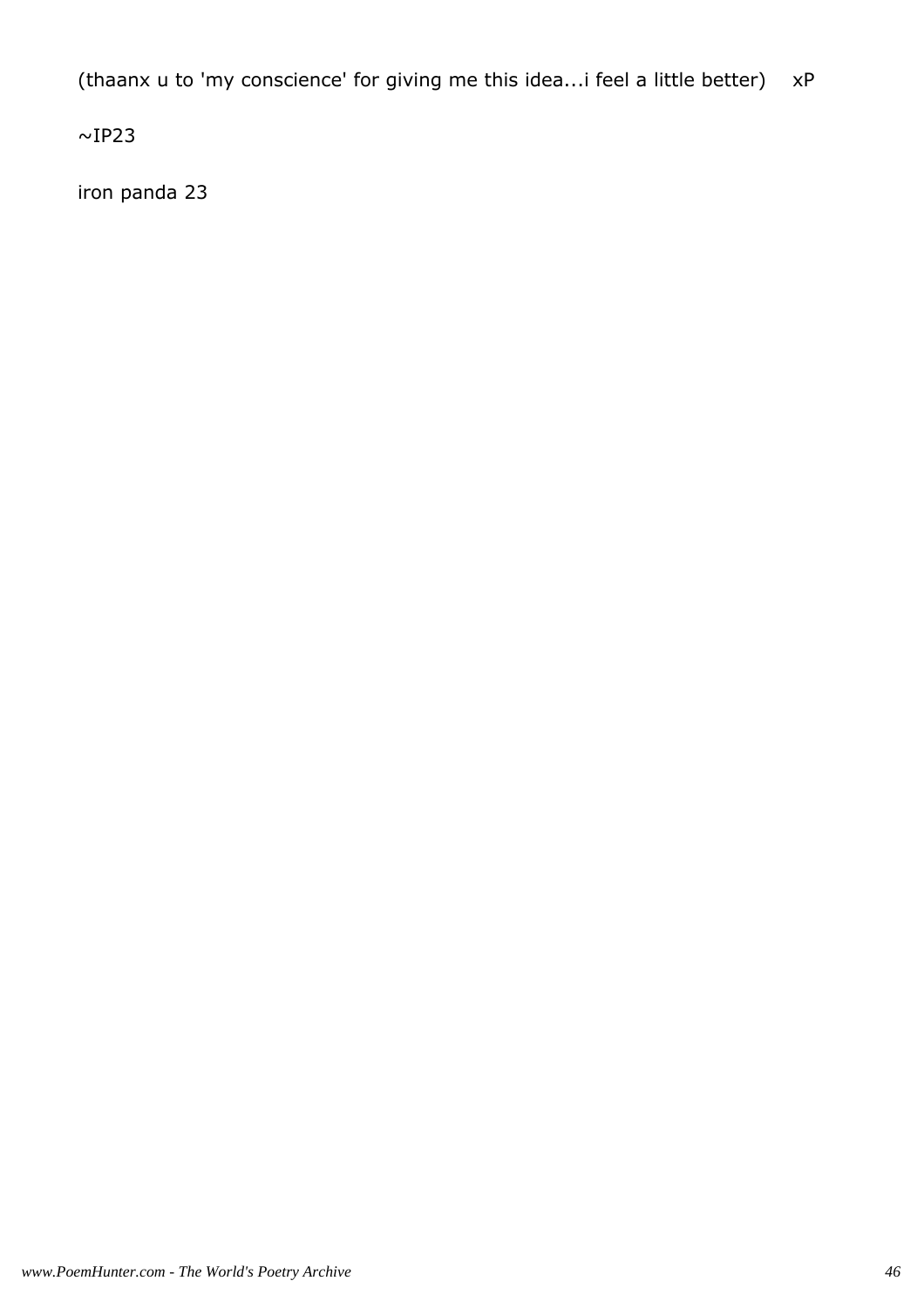### Annoyfrustirrated

Irritated, frustrated sick of that, sick of this Change it all, change it now bring more smiles, bring less frowns

Dont wanna cry, just wanna laugh just want this dreadful time to pass Quickly with success quickly with more progress

Annoyed with this, annoyed with that tired of all of this, tired of all of that Stressed cuz of this, depressed over that?

When i'm happy- i'm calm and all i want is that

 $\sim$ IP23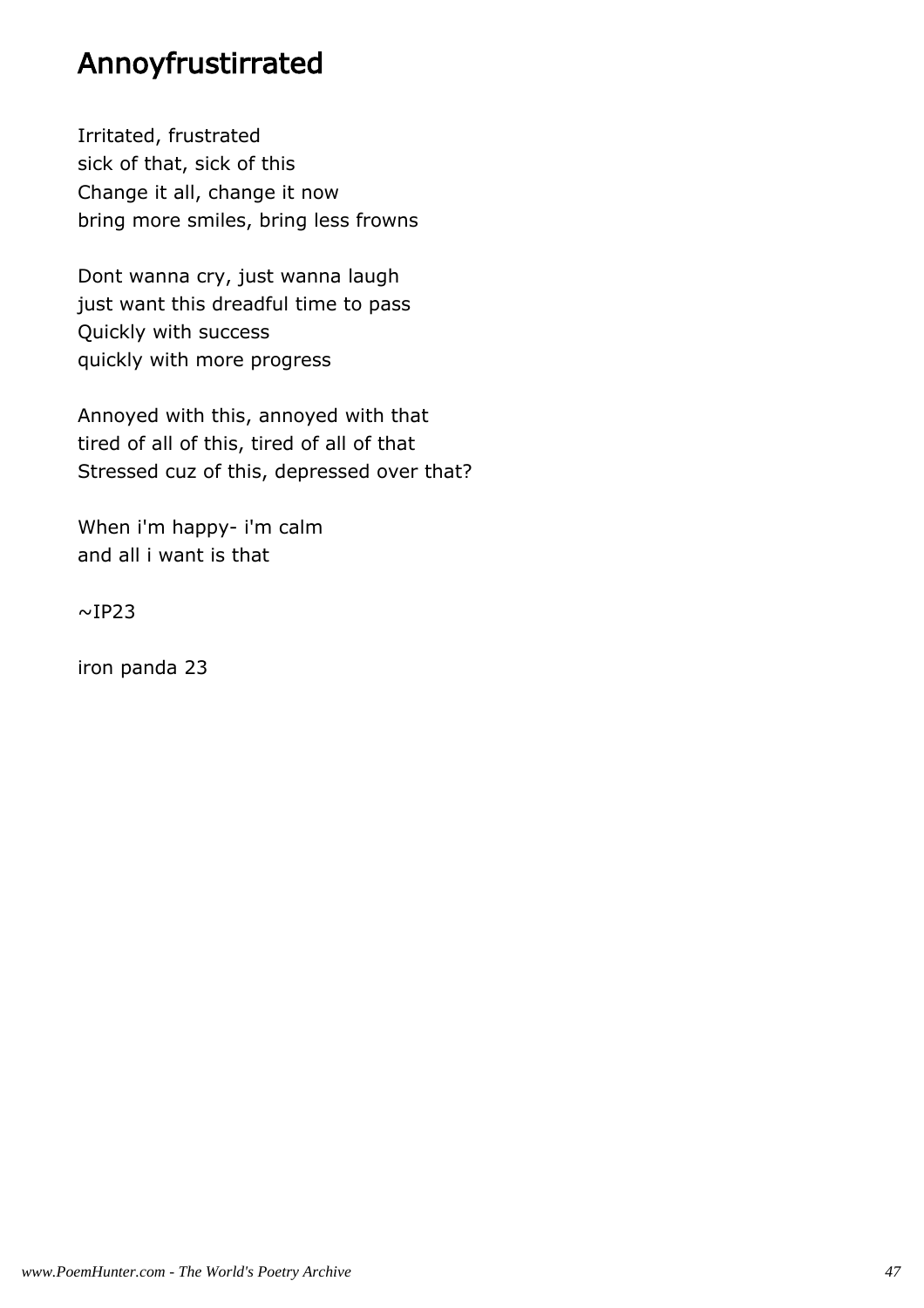### Ayuki's Losing To Her Pain

...Ayuki's there for everyone... shes there when they need her most... its when she needs just someone they vanish like a ghost

When she reaches the point where she wants to cry & doesnt wanna return theres no one there to be her guide she has to do it on her own

When shes close to empty... close to her lowest of lows theres no one there telling her not to give up hope theres no one telling her to not let go

Shes losing to her pain & she wants to just quit but she doesnt have it in her to go through with it

Beneath the smoke that fills her head Ayuki is crying... soon to be... internally dead

 $\sim$ IP23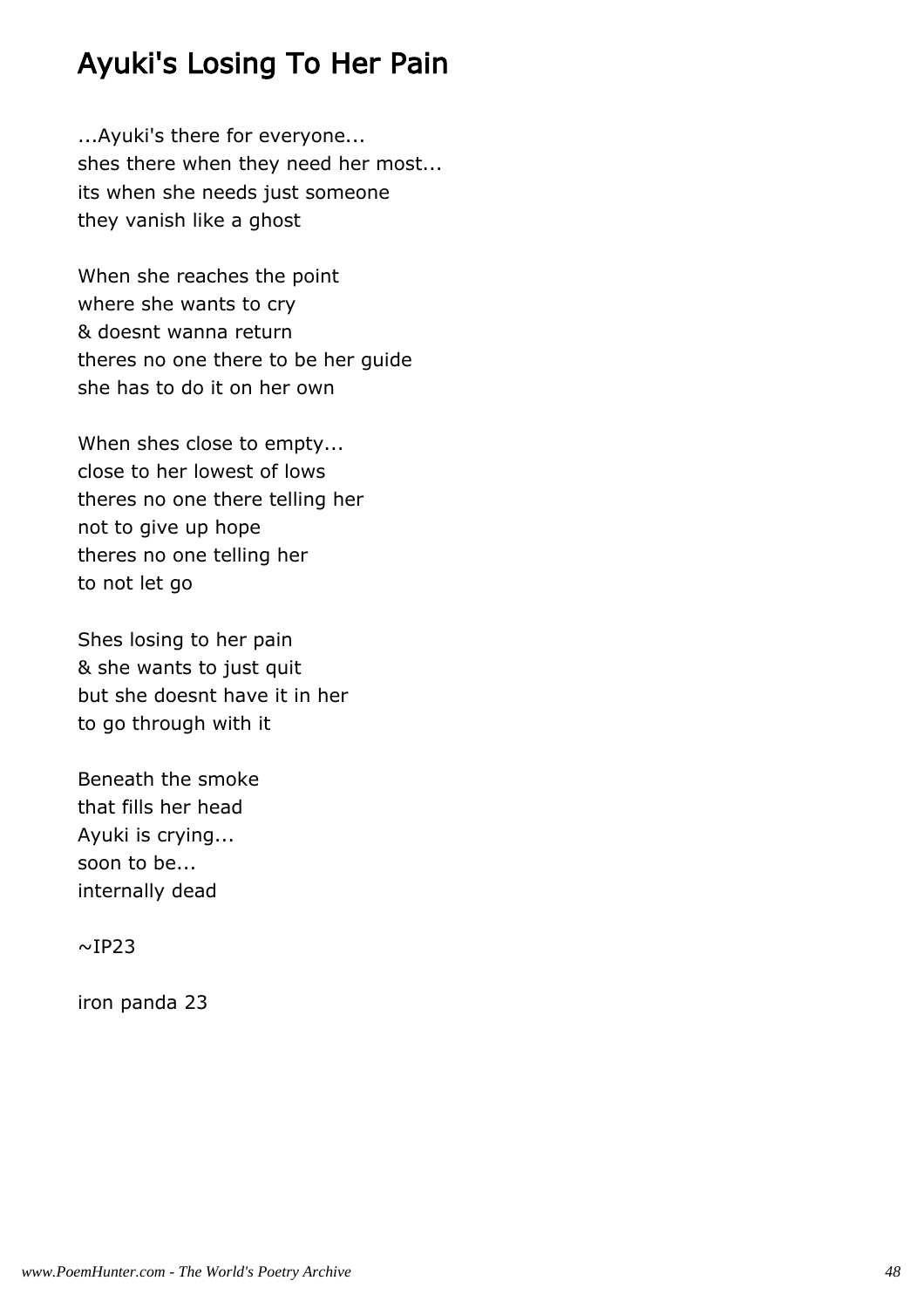#### Ayuki's Storybook

An adventure gone wrong ayuki says in a song this must me how it should be they come and they go goodbye and hello but who are the ones that are here to stay? ?

Replay the memories in her mind and now with her go back in time view it all...the ups and the downs come back to the present to see what hasnt happened why this adventure has such a dark page

Look! ! you see? ? that line right there... just read...it says...

'she met some people whom she thought she knew they said to her `we're here for you` not everone who said it is still around they abandoned them...still lost not found'...

She sits and thinks of which ones are still there she counts a few at least one...should she care? ? her trust is so limited that there hardly isnt any but ayuki takes the risk of being hurt by so many

She said she wanted to say goodbye but for some reason...she just couldnt...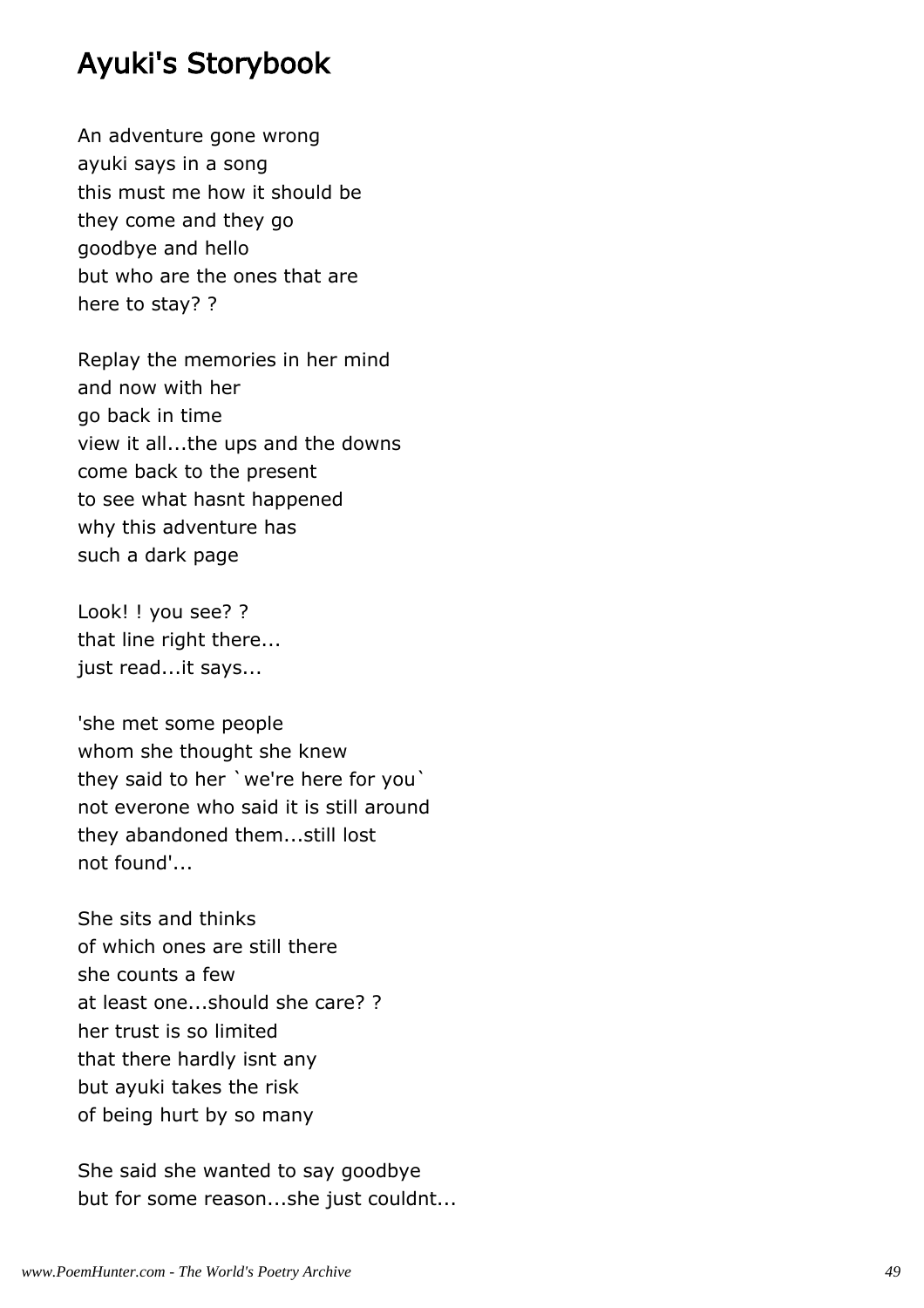so she decided to come back since some said they cared but where are they now? ? most certainly not here

Right now in the story ayuki's doing fine wishing people wouldnt lie to her and would stop wasting her time for now we're going to close this here book until we meet again to have another look

 $~\sim$ IP23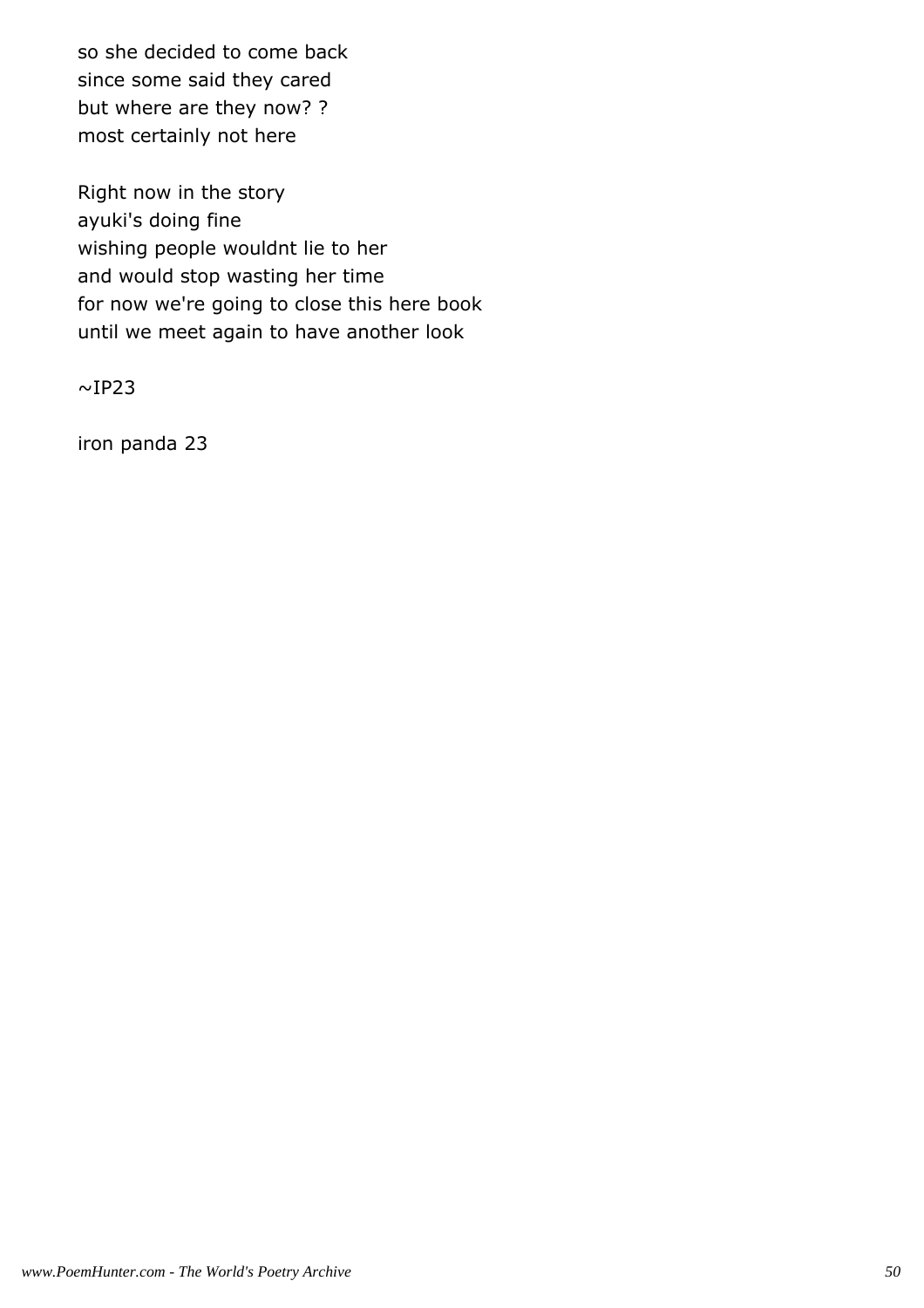### Ayuki's Year- Part 1

(few names are kinda made up)

Ayuki's year...it went half way up and then straight down what she thought did was make some new friends but what she didnt & shouldve expected was to be decieved in the end

Her first new friend of the year her name was yicinan they said they were best friends to the end & after time yicinan was let into the gates of ayuki's sacred heart right then the candle of ayuki's pain had already began to spark

Her name (ayuki) was not at all hard to forget but yicinan couldnt even remember it in the beginning it was kinda ok since things were new but as time went on upon her memory it should have grown...

 $~\sim$ IP23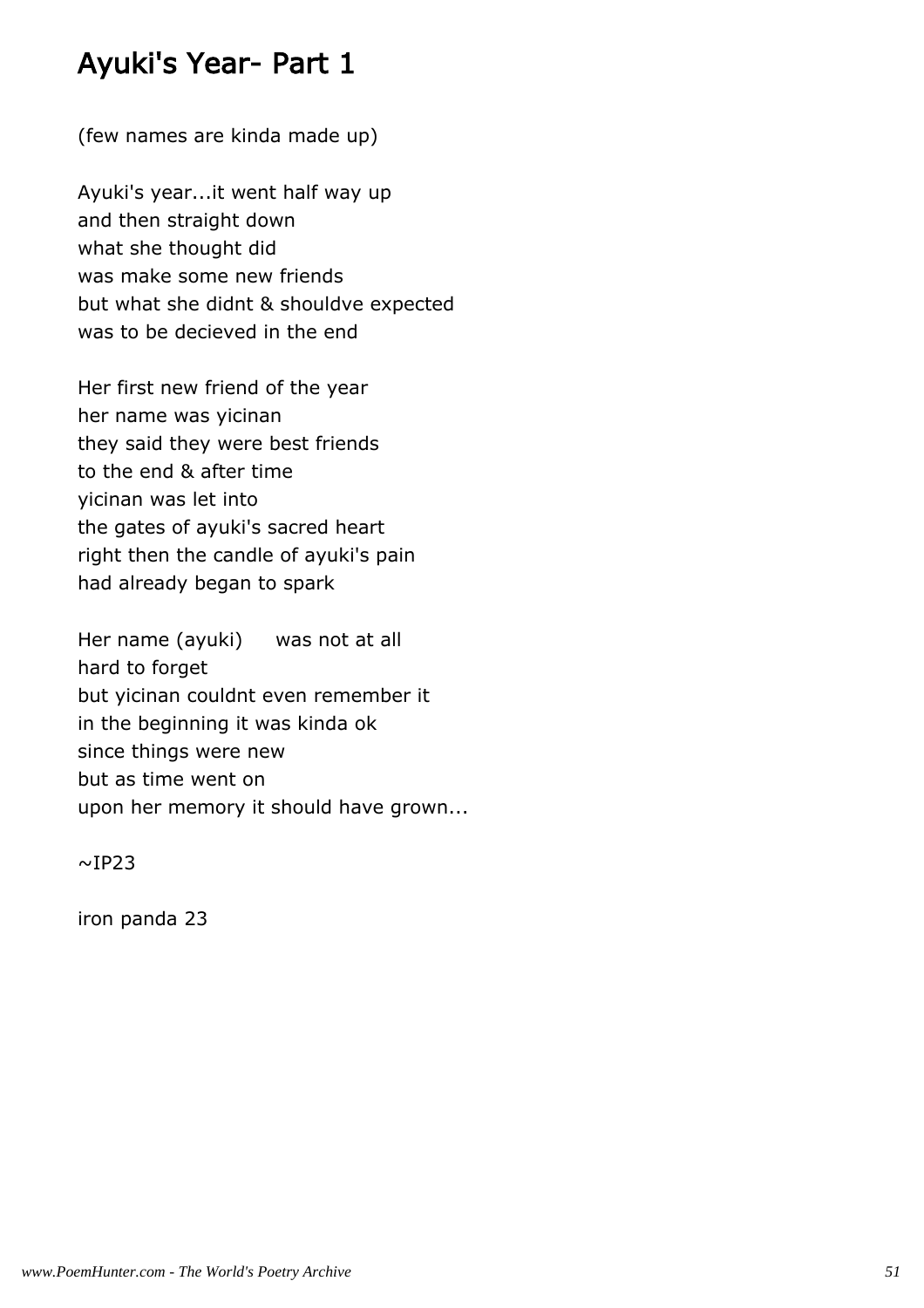### Ayuki's Year- Part 2

(few names are kinda made up)

Nybor is someone ayuki decided to get to know but when yicinan did one of her disappearing acts...its kind of something shes known for...nybor came looking for some other kind of show...while ayuki just wanted to be friends nybor was looking for something more

When yicinan returned... she left nybor for whatever reason on went their lives...changed did that season... fastforward to whats going on... nybor is still here...still wanting ayuki just wanting her to come around though ayuki already explained that what she said isnt going to change... yicinan still hasnt returned but ayuki's doing better

 $\sim$ IP23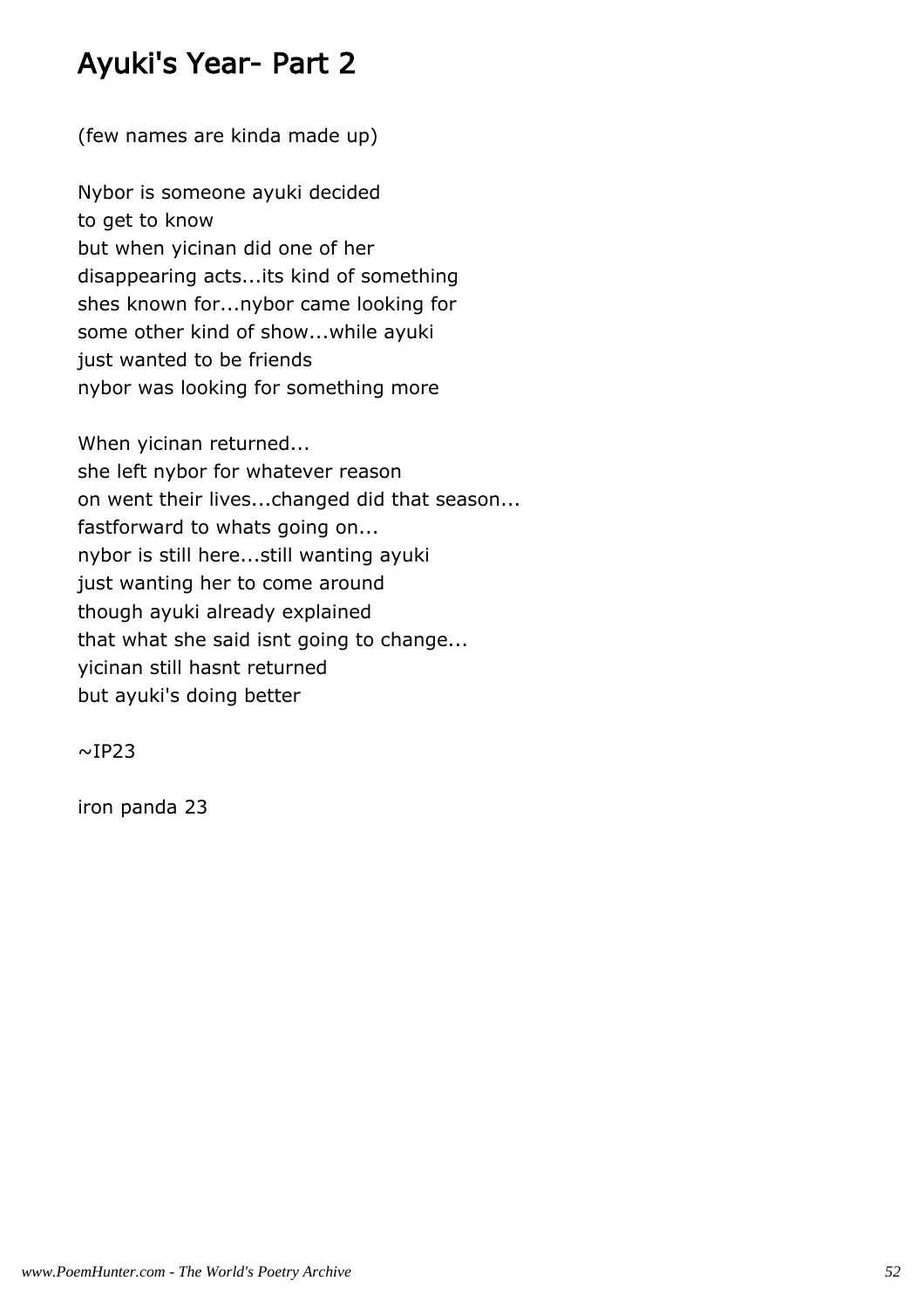### Ayuki's Year- Part 3

(few names are kinda made-up)

Some months went by when ayuki spoke to wehttam... he was friends with yicinan so... instantly they became friends and soon enough that advanced it didnt take long for yicinan & wehttam to say that they lost connection with her because when those few extra months went by it seemed like the two of them werent even alive

Ayuki began to go through withdrawal not realizing that what she felt inside wasnt the need for them but the need to cry... a short while after...they started talking to her more telling her they loved her...building her a fool's door ...more time passed & then wehttam disappeared ayuki was told he went & started a new life which left her crying her pathetic tears...

 $~\sim$ IP23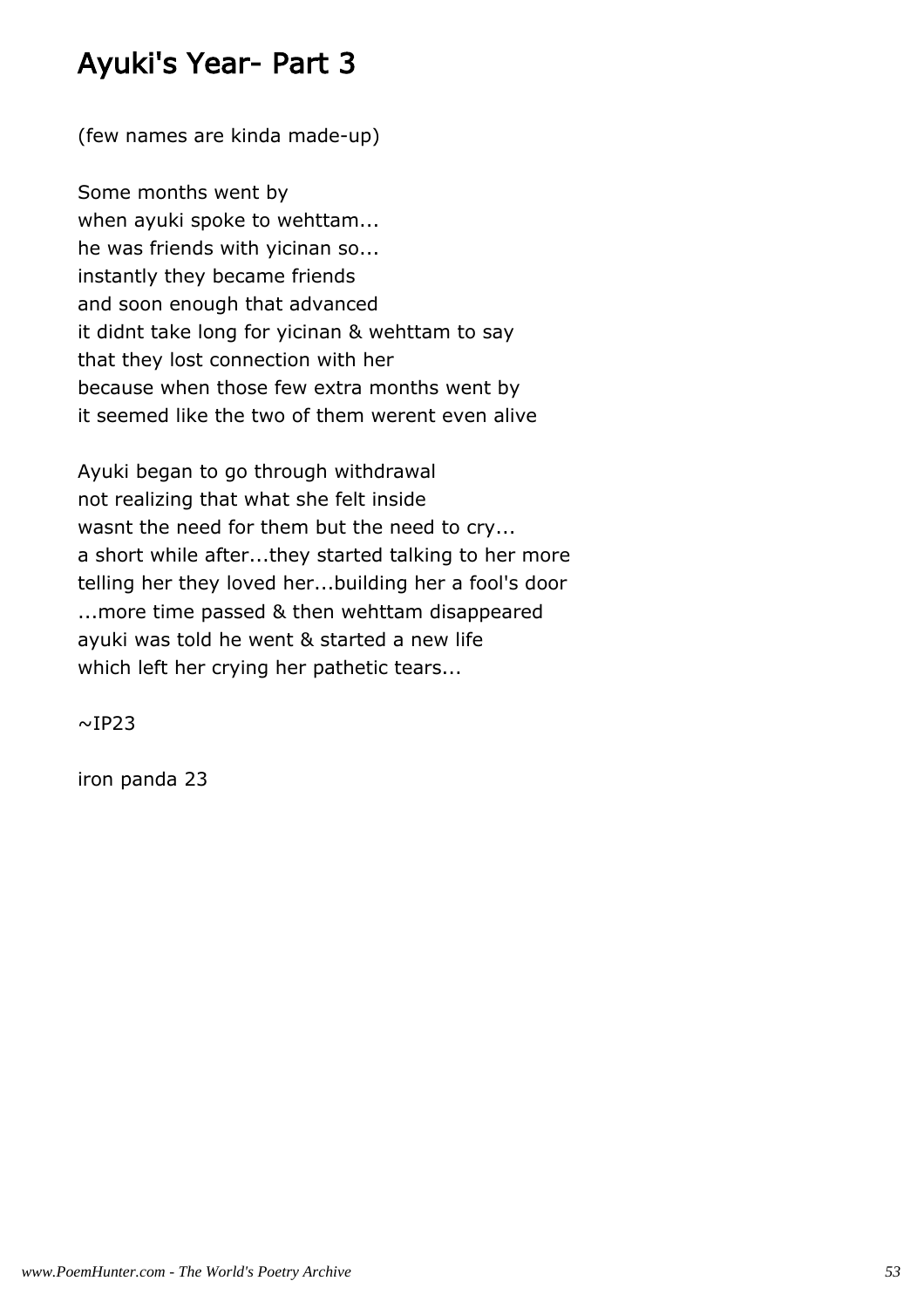### Barely Ok

I just cant do it i sit at this computer as i write this poem crying... as i think of everything thats just running through my head my nose is all runny... my tears stop as i write i dont know why it keeps coming back i dont know if i can continue to take this

Every passing day i feel even worse than before i just dont feel that i can do this anymore... im sick of writing about the pain i feel but...its the only way i can release my emotions freely without a care... my mind...now...is at a blank so i guess im feeling ok... but barely

 $~\sim$ IP23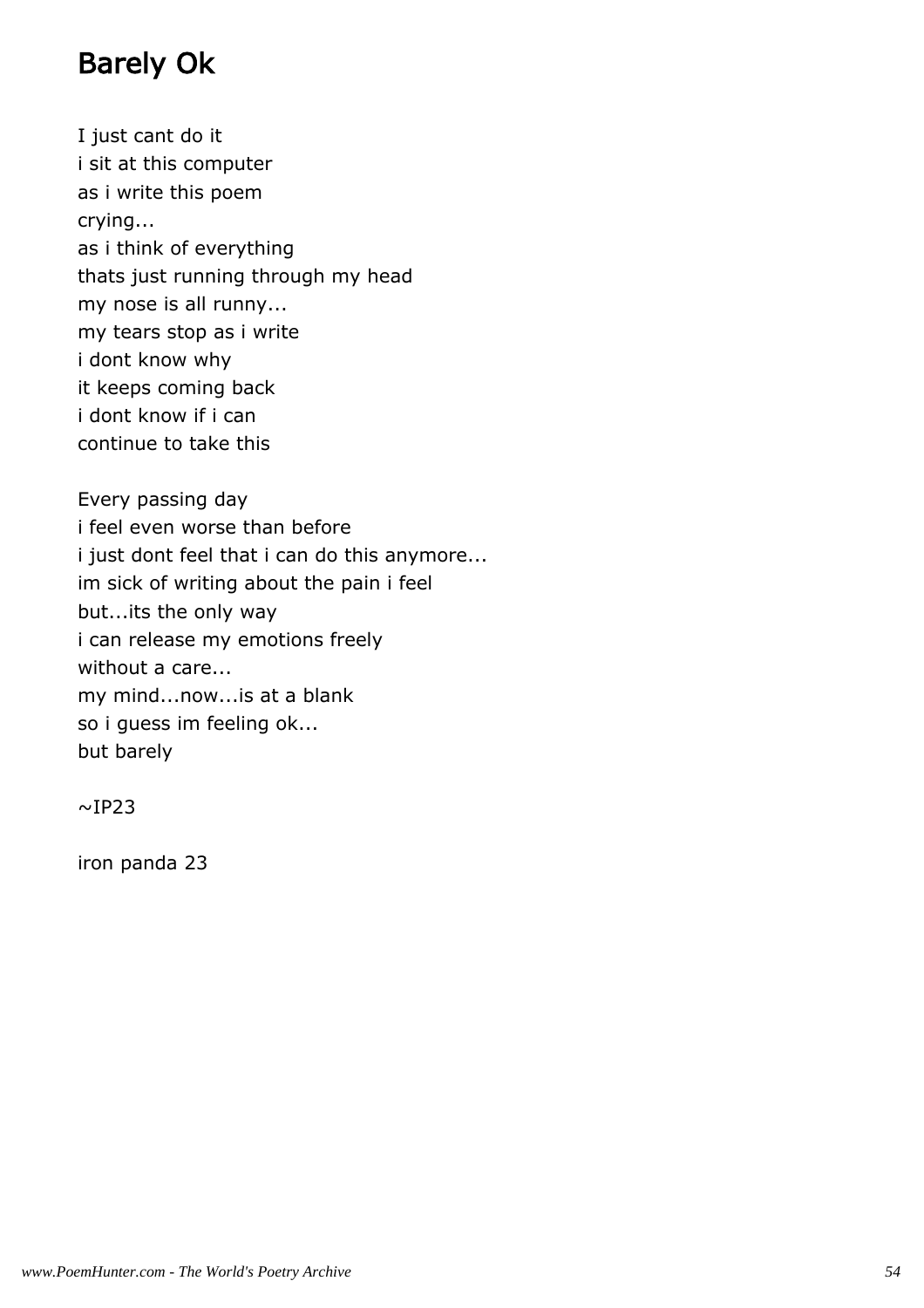## Best Homie Friend Forever

Friends forever are forever friends Stating that our friendship will never end You say friends for life? Does that mean your friendship is over when you die? Yes? No? Maybe so? If so then its a lie Homies never leave you hangin They catch you when you fall They're even there to help you when ya back is stuck to the wall Oops. well there you go again, doin somethin really stupid Guess who's there to help you out...your bestie? Can you prove it? All I'm sayin is this one thing And makin it loud and clear Ya best homie friend forever is more than likely gonna be there

 $~\sim$ IP23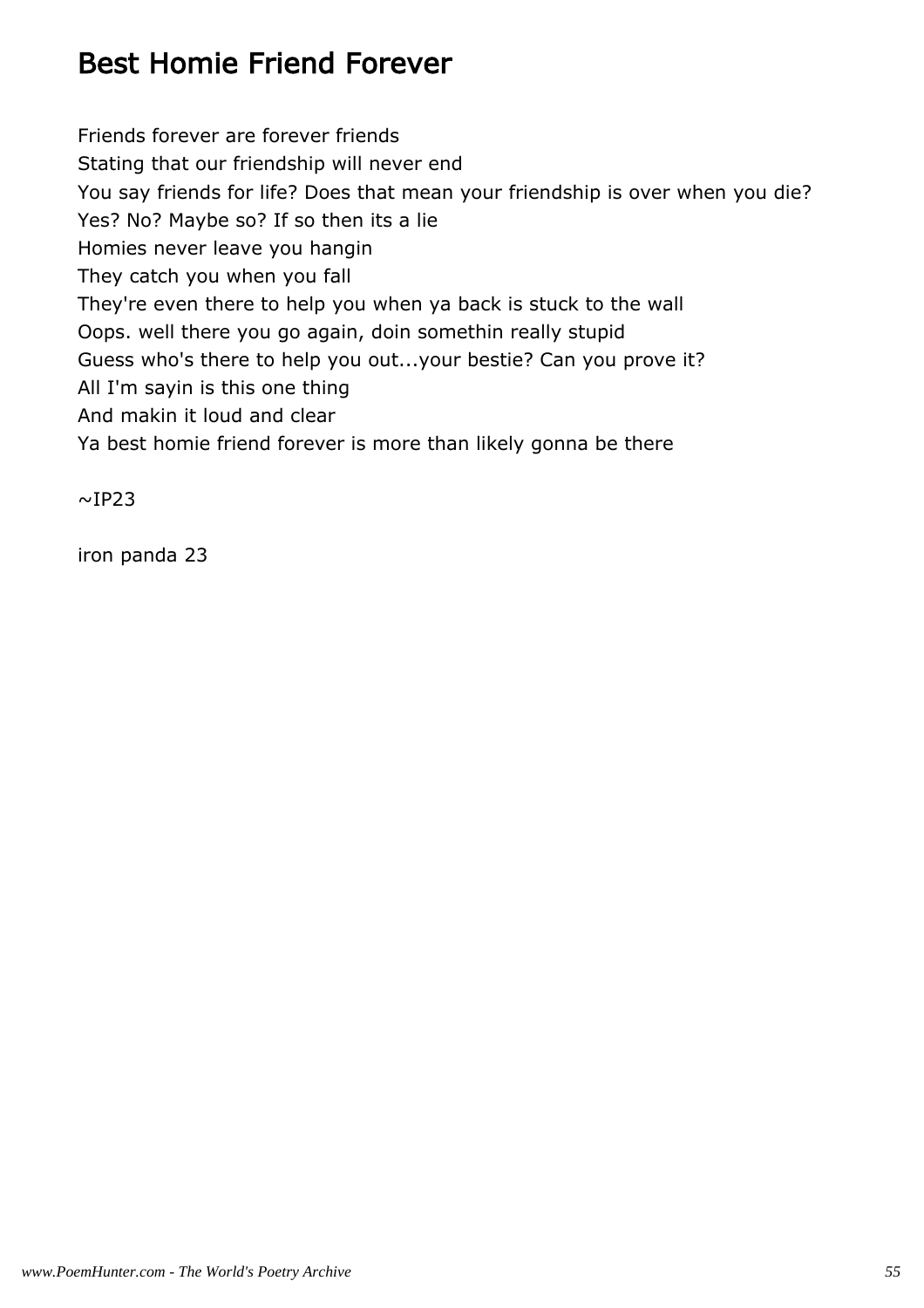### Choose: Your Addiction Or Me? (Collaboration)

Now that your addicted to this we need to end it Because its going way too far, your time that's spent You need to just come back to me, because we can fix this Instead of causing space between us, we can mend it...

You glance at me, almost afraid to speak To admit you have a problem because you don't see it like I do But it's tearing us apart, pushing me farther away Please come back to me, make it like it was

I feel like I'm losing u And I have problems & pain Help me help u & we'll both make it through While u think about this Just remember that u have me And I'll always be there for you

Don't want to keep being pushed away As your addiction becomes more important than me This addiction has to end now or else I will go Can't keep ignoring the signs of this

It hurts me to see you this way, battling this addiction You can't do it alone, but you wont let me help You say you don't have a problem, but I know differently What should I do? Follow my heart? Or do what my mind tells me to?

Look into the mirror The one that holds your future And tell me what you see Am I standing there happily with you? Or are you alone and without me

Why can't u just realize That there's a serious problem going on And that you're putting our love at stake That I'm giving u a chance to make the right decision Before you're left with tears...a blurry vision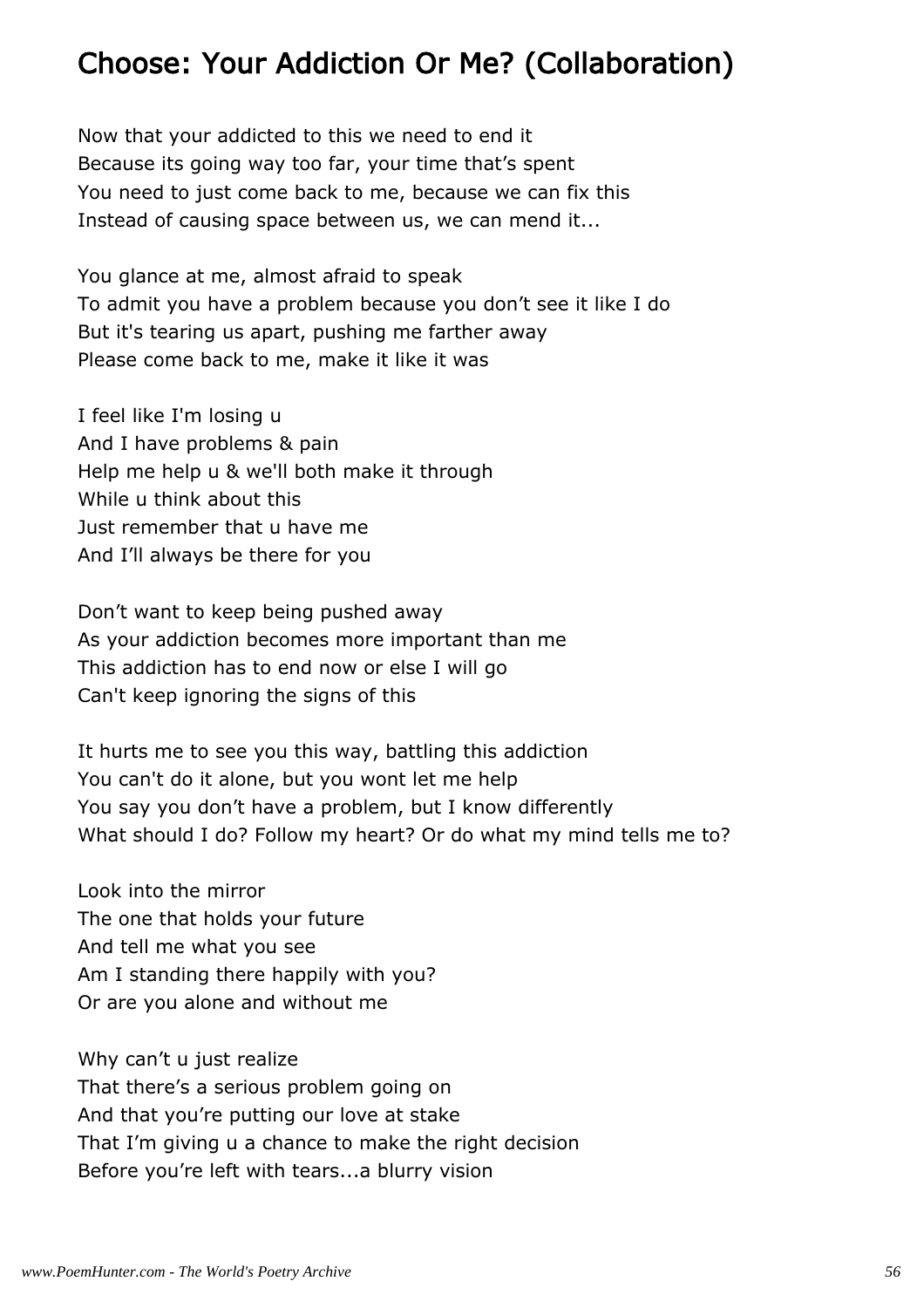Don't you see how much I'm willing to help you? How willing I am to stand there beside you But if this problem stays, then I must go There isn't room enough for two of us.

The time has come for you to choose A girl who loves you with everything and would do anything for you Or an addiction that will just destroy you? Choose now, or I may have to leave forever......

~IP23 & Karley Kay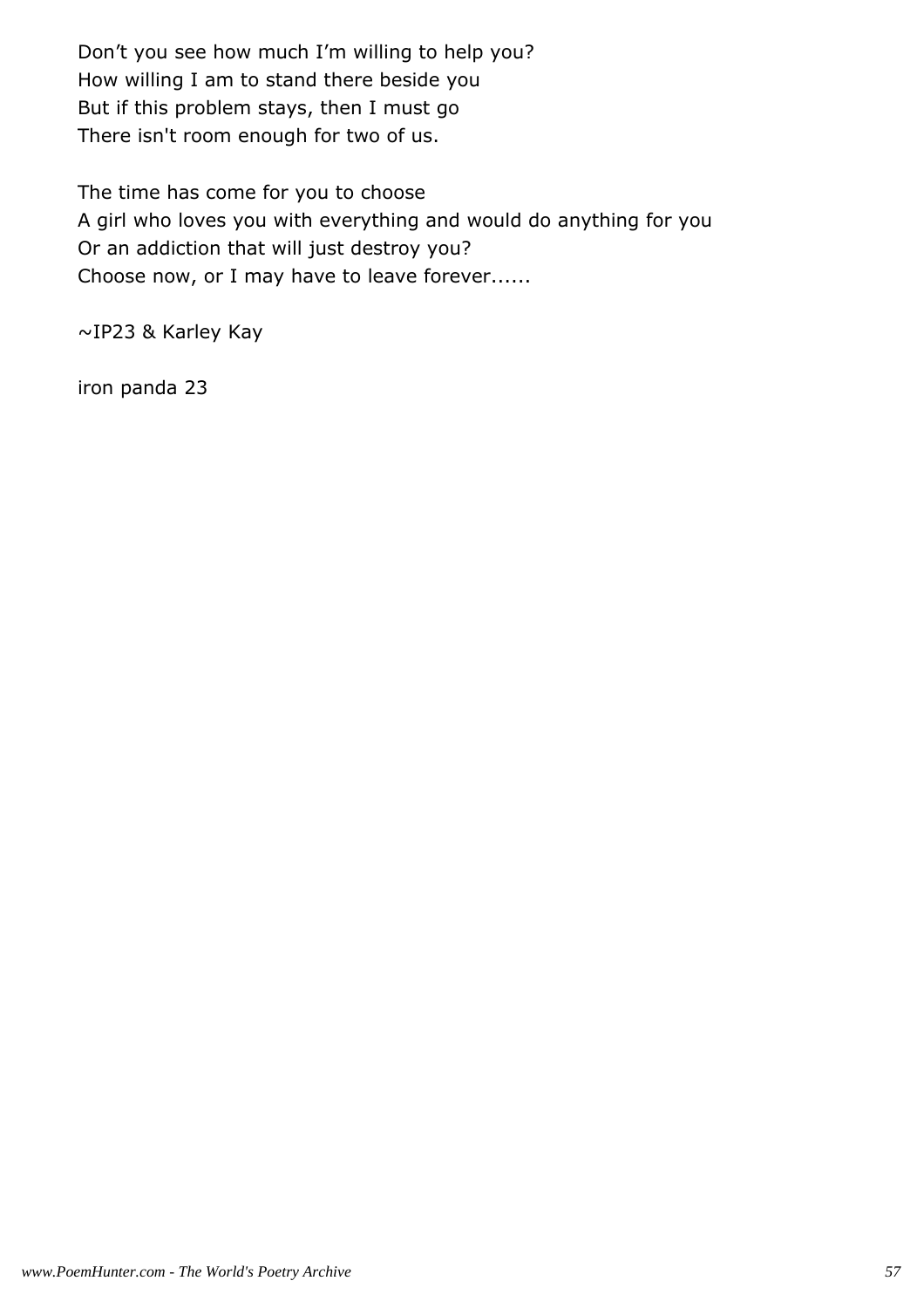### Cuz You'Re Awesome

Your awesomeness level is oh so high Just like a star high in the sky You love and in return you're loved too Because you have people that care for you Just stay the same and don't ever change a thing about you You're that one in a million The best in a zillion And that shall forever remain the same

 $~\sim$ IP23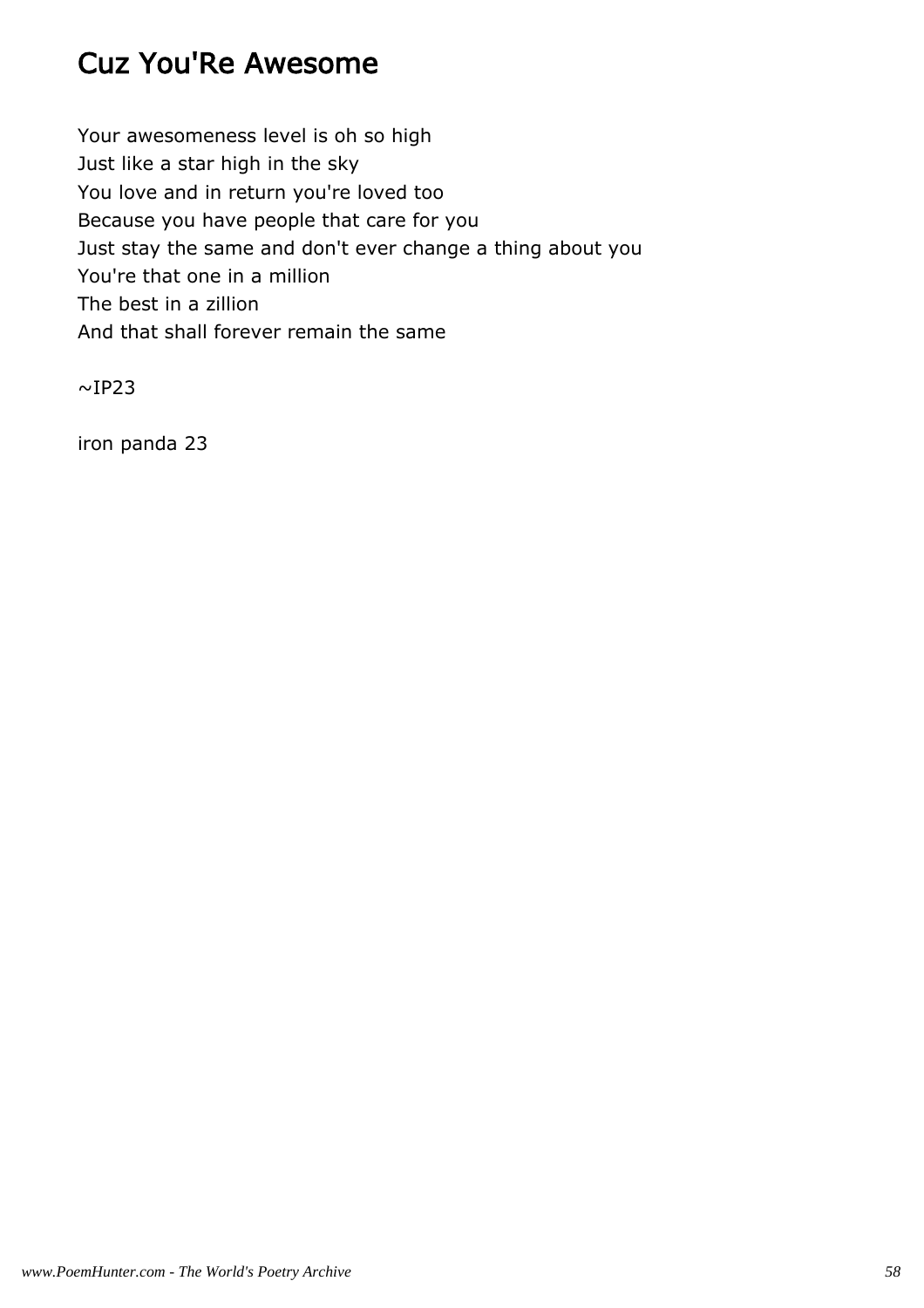### Denying Your Love

We both know how you feel so i dont know why you keep denying you already told me so whats your deal? ? this isnt something that needs trying youre just messin with my thoughts the emotions in my heart and i wanna know.....whats holdin you back? ? i wanna know what youre so affraid of is it really that bad? ?

You already know i love you even when you act retarded at times and if you didnt....then you know now so take your next step i already took mine those moments when i yell at you when i freak out for whatever reason its only cuz i care but the way youre holdin back like this it really isnt fair

When you feel this way about a person you feel you know its meant to be and when that person feels the same way its best they let those feelings be seen

-dedicated to Aaron.......FAYNESSS LOVES YOU & YOU KNOW YOU FEEL THE SAME....so STOP BEING AN IDIOT & TELL HER! ! -

 $\sim$ IP23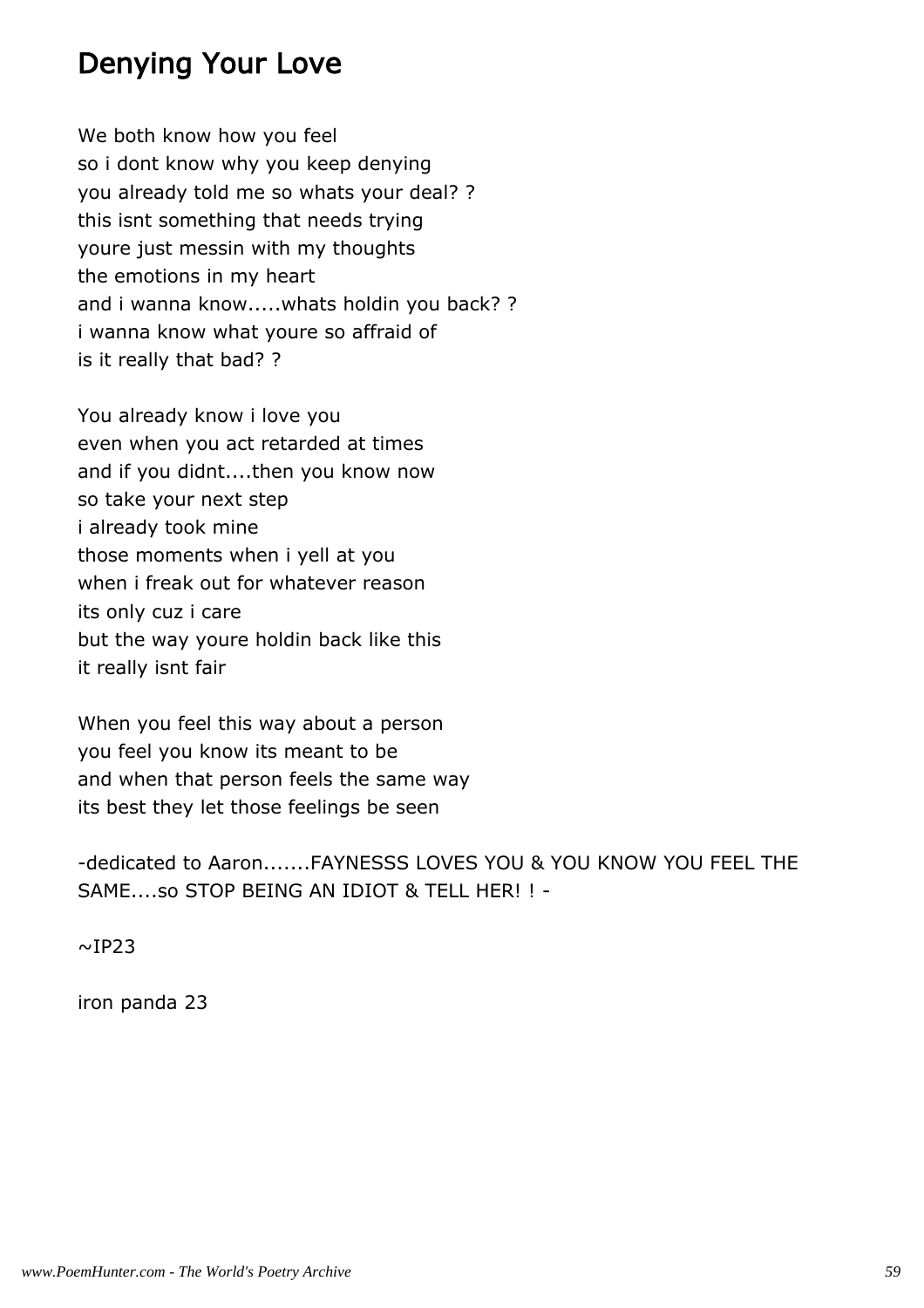### Destroyed Happy

They say enjoy life while you can but those small moments you try someone destroys them-once again

My day started happy, but then turned sad you never keep your word and that makes me really mad

Don't make promises you know you won't-or can't keep its annoying and its wrong so right now I'd rather not speak- I'd like you to just move on

I didn't have an attitude I was obviously unhappy why can't you understand? why don't you understand? when will you understand?

That when I try to enjoy life.... you always destroy it?

 $~\sim$ IP23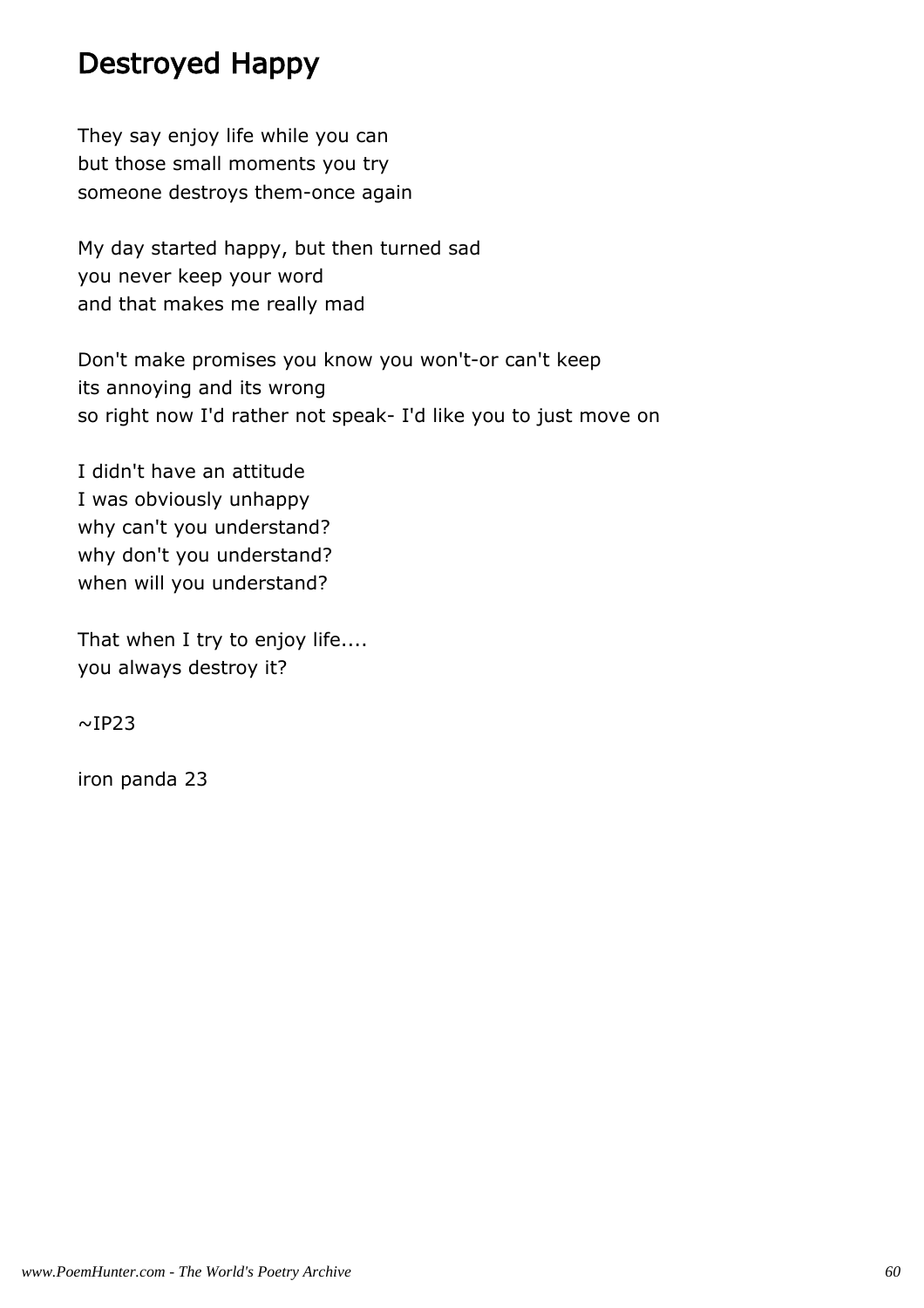### Do We Still Have Shadows If Its Dark?

A question a thought to ponder upon

I ask myself I ask others

Do we still have shadows when the lights are gone?

When we turn them off when they disappear Will our shadows still be there?

Those whom i asked they dont know

Some say yes others say no

Will i ever know? I havent a clue

For this is a question that I ponder upon This answer, is it hidden? could it appear if i waved a magic wand?

 $~\sim$ IP23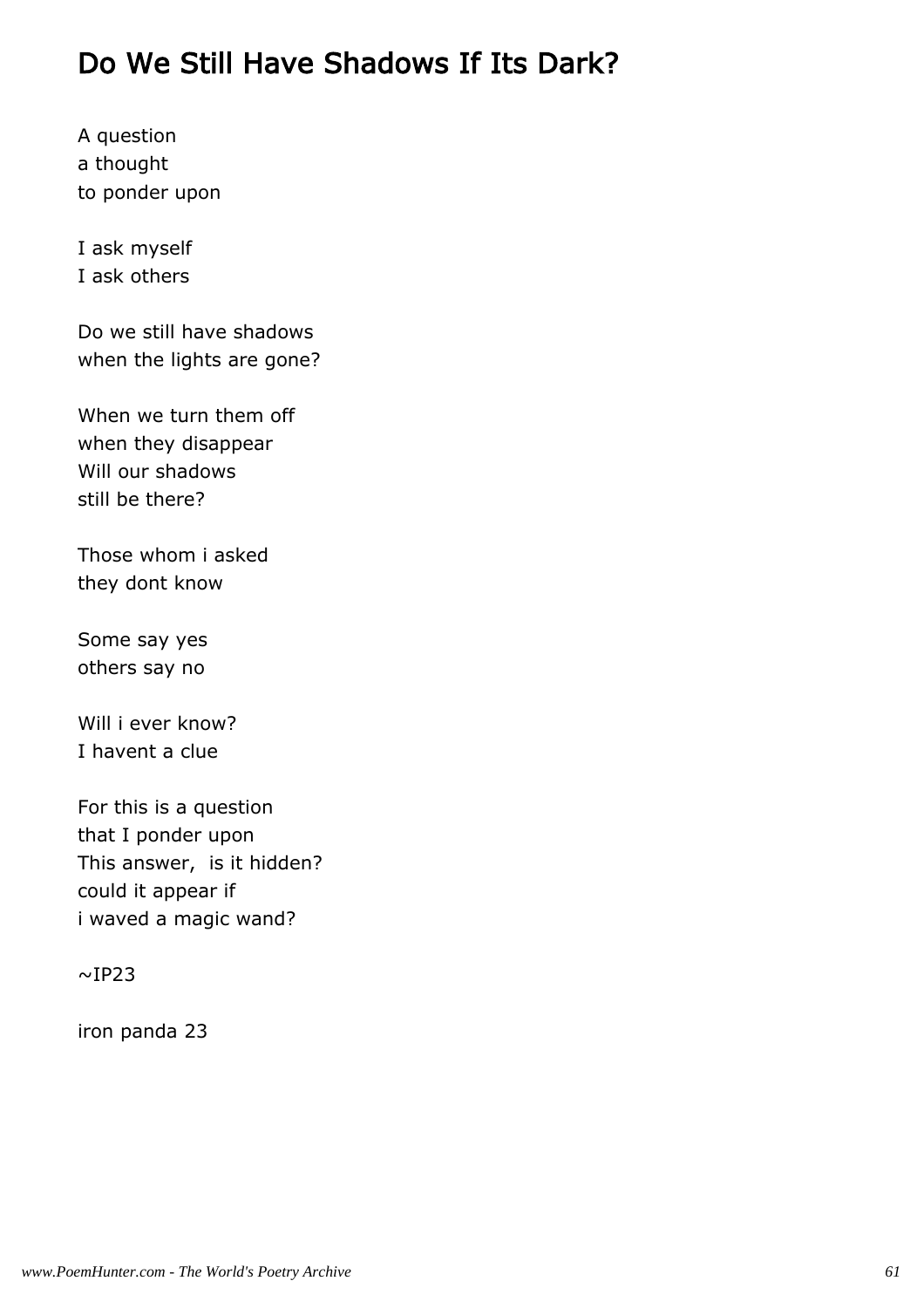### Escape Where I'Ll Be....Happy

Im laughing but im not happy a part of my heart....it crumbled sadly i smile but behind that is just a frown no not behind, but is a frown its just turned upside down

This sadness is killing me slowly it'll soon control me i need a way....some kind of escape a place where my smiles will actually be smiling where my laughs will be laughing where i'll actually be...... happy

 $~\sim$ IP23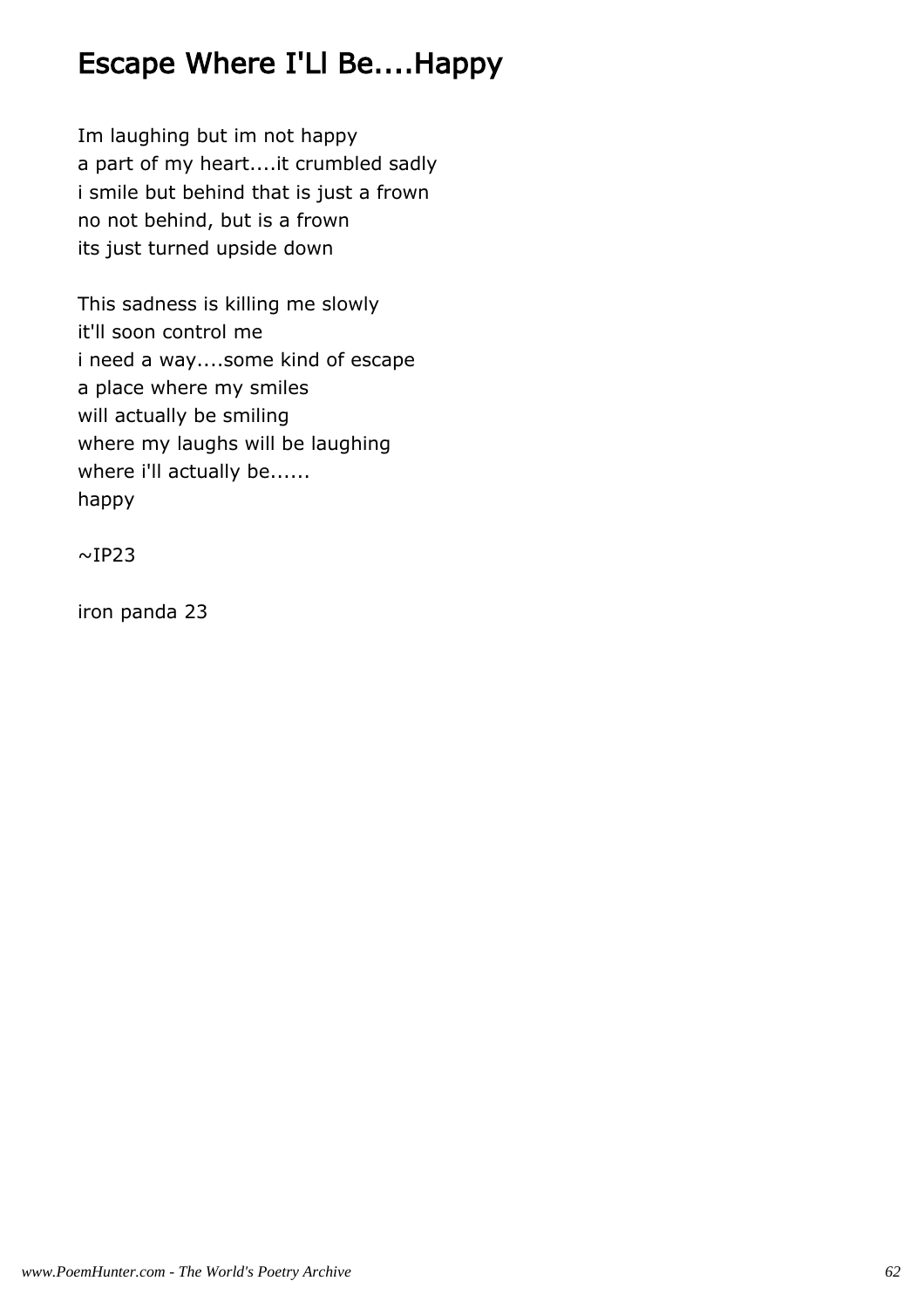### Expression Of One's State Of Mind

Realize that love is that spark to discover One's true side, one's state of mind One's state of mind- condition its display, its recognition Express whats unexpressed- through time

Could it be because of an illusion if one's state of mind has brain confusion? Many things, there was a fusion that made an illusion that caused brain confusion All explained, so it was, that it was said

Realize that love is that spark to discover One's true side, one's state of mind love to be loved, to be loved- love For a true display of expression to be seen

 $~\sim$ IP23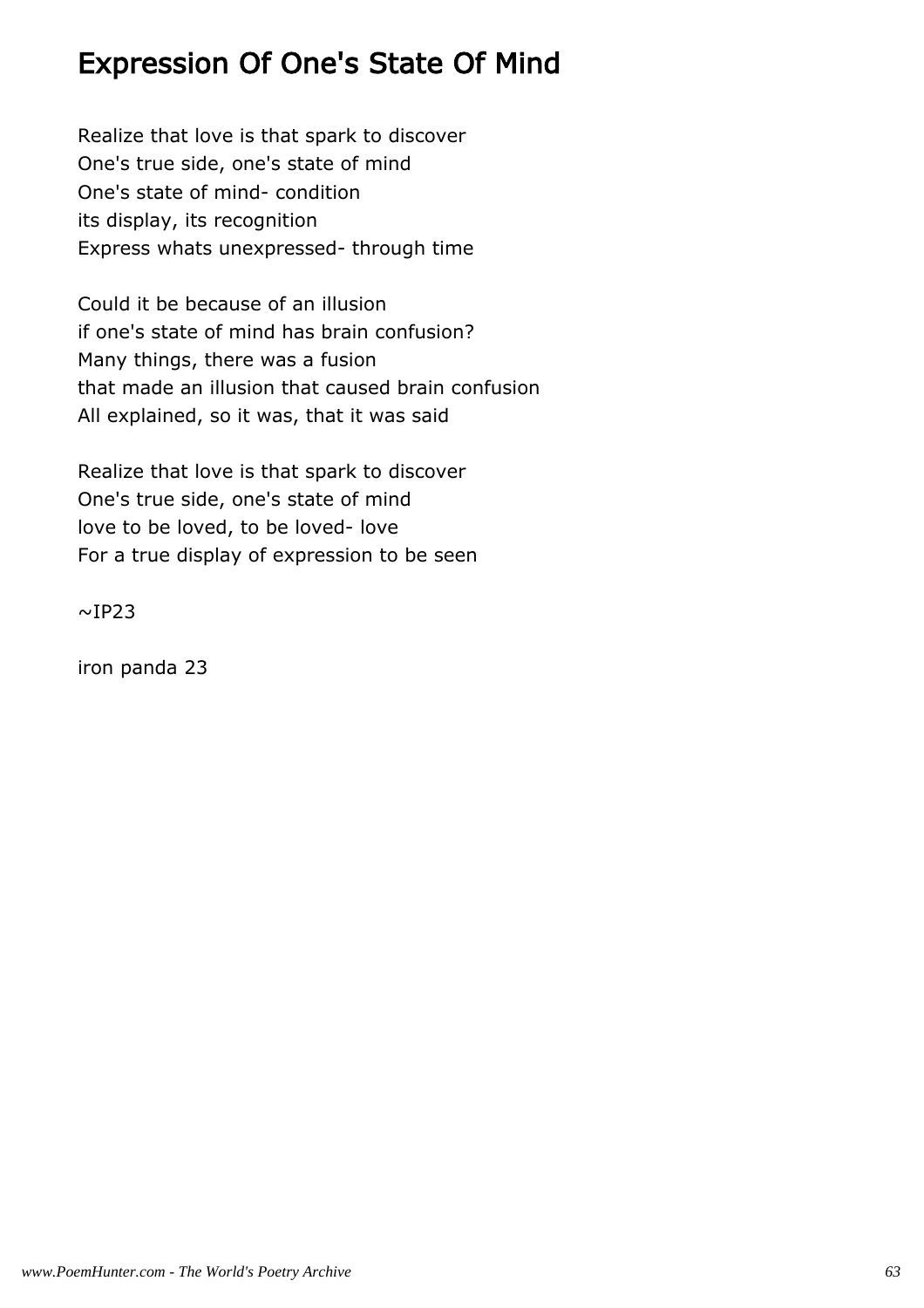#### Fairies Of Winter

Every year there comes a day when winter begins and all come out to play Young fairies of the snow come dance in the wind as snowflakes come falling, they twirl and spin

All but one thats too shy to go out she sits by her window While the others fly about...

She spots one fairy The goddess of snow she observes her freeness And watches as the snowflakes glow

Inside her heart she knows that she's ready to fly Whats holding her back? Her thoughts say she's still shy...

That night, looked up in the sky is what she did Gazed at the brightest star And wished upon it...

'O bright star that I see through mine eyes Please grant my wish, give me the courage to go out and fly'

Her wish was granted, and so she flew out To play and dance under the moonlight Doing what all winter fairies do

 $~\sim$ IP23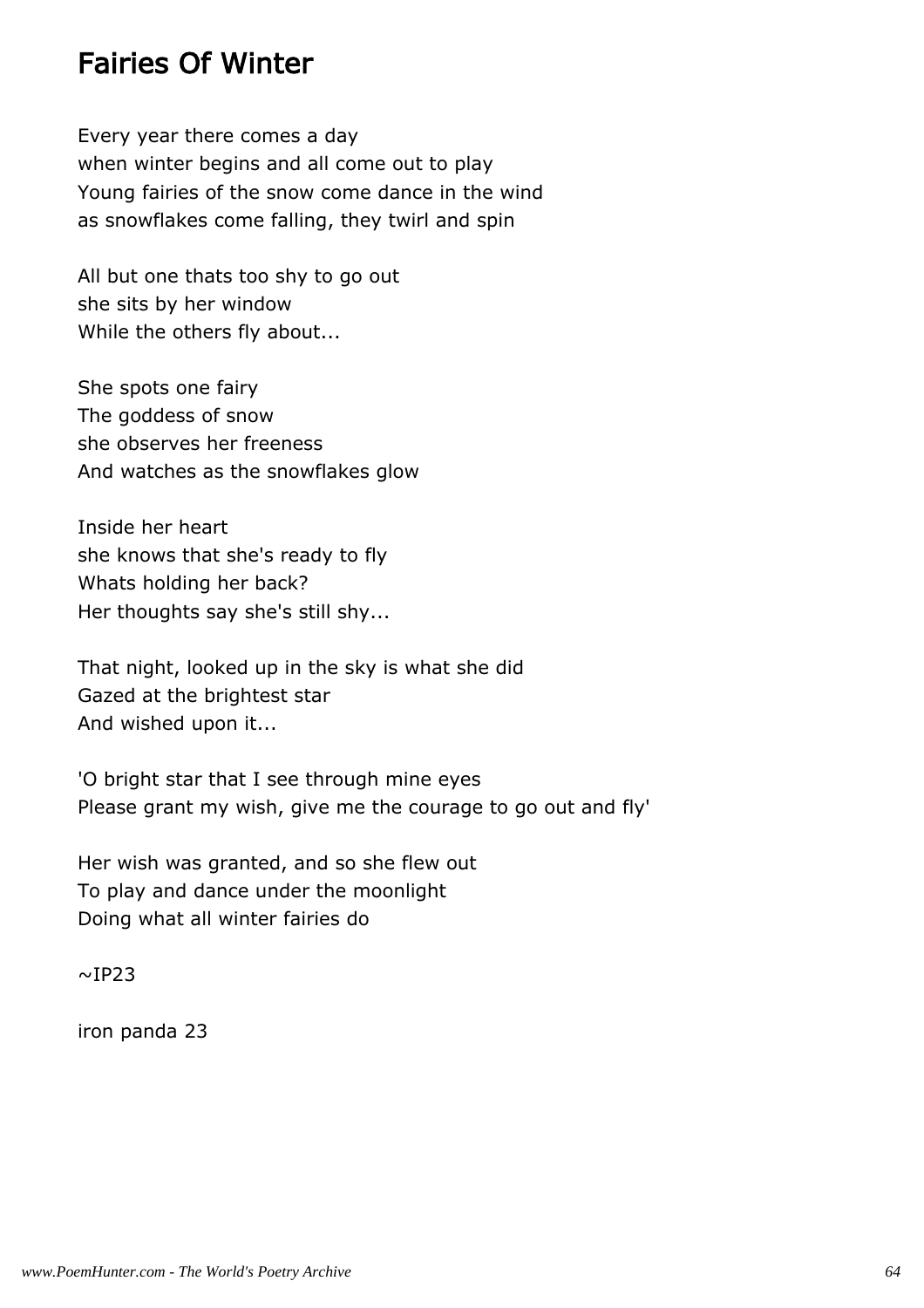## Fear Of...

Fear of one thing Fear of many things Fear of winning nothing, but just losing Fear of life and what is called death Fear of being too happy, only to get hurt again Fear of something becoming nothing Fear of losing something of much value Fear of love becoming hate Fear of being liked or disliked, is of the same Fear of misunderstanding what is understood by others Fear is of many things But what makes fear?

 $~\sim$ IP23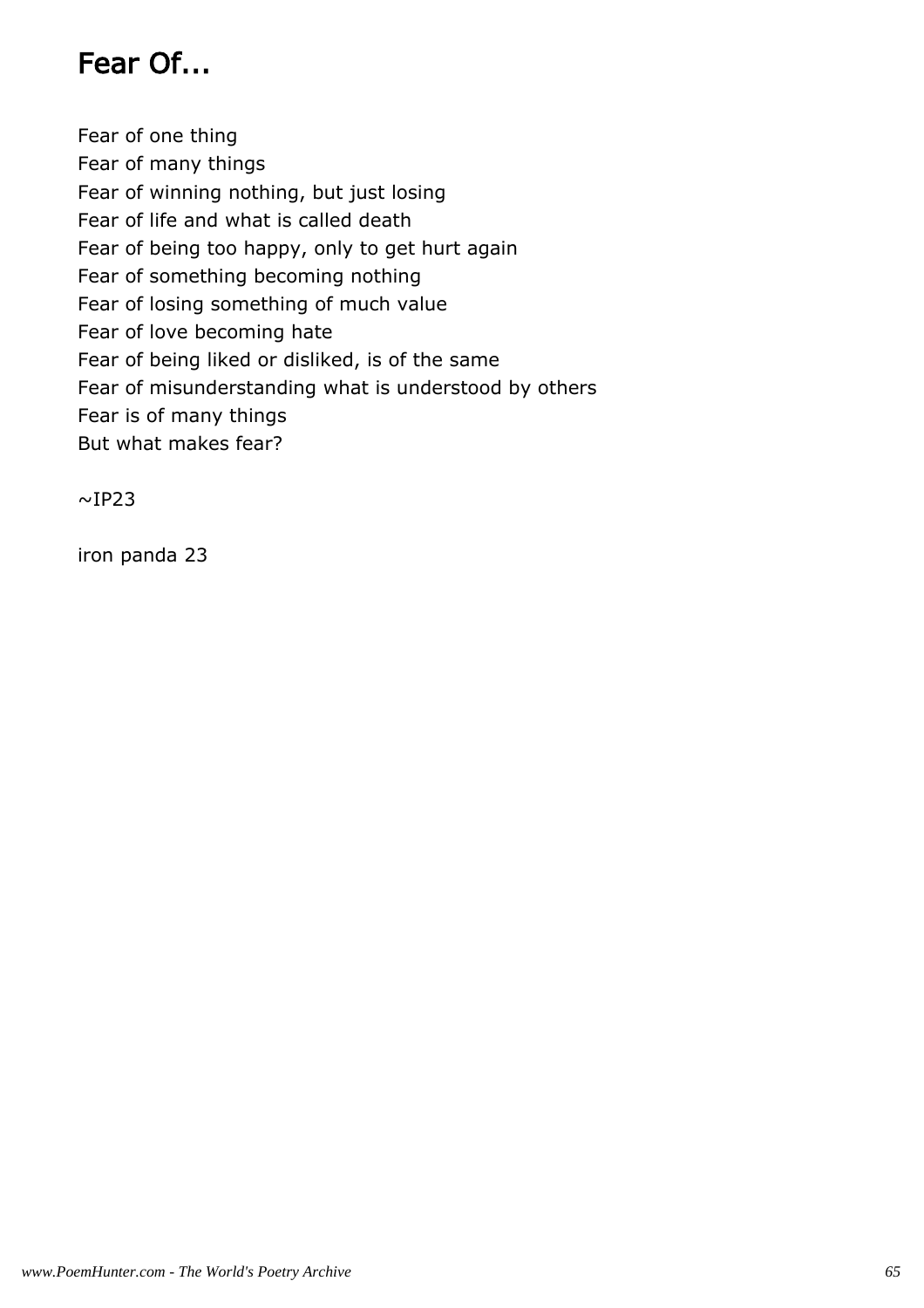#### Flashback Moment

So the other day i just took the time to flashback on moments that were stored in my mind like the day i first met you we became instant friends its like ive known you forever our thoughts flow like the wind

We had so much in common it was like we were from the same world it was then we became WEIRD SISTERS and from then my happiness floraled

I entered your life at a moment in time when you were kinda happy you entered my life at a moment in time when things were kinda depressingly clashy

When i didnt hear from you i felt as if my world would end but then you came back and i was ok again

Those moments i miss and i still get that feeling when i dont hear from you for a long while it makes me wonder if i'd done something....or if you're happier elsewhere....(of course you are)

You're one of my bestest friends.... 'forever and always...always and forever' im not sure how it is for you but for me...things should get better this....was a tribute to a falshback moment

 $\sim$ IP23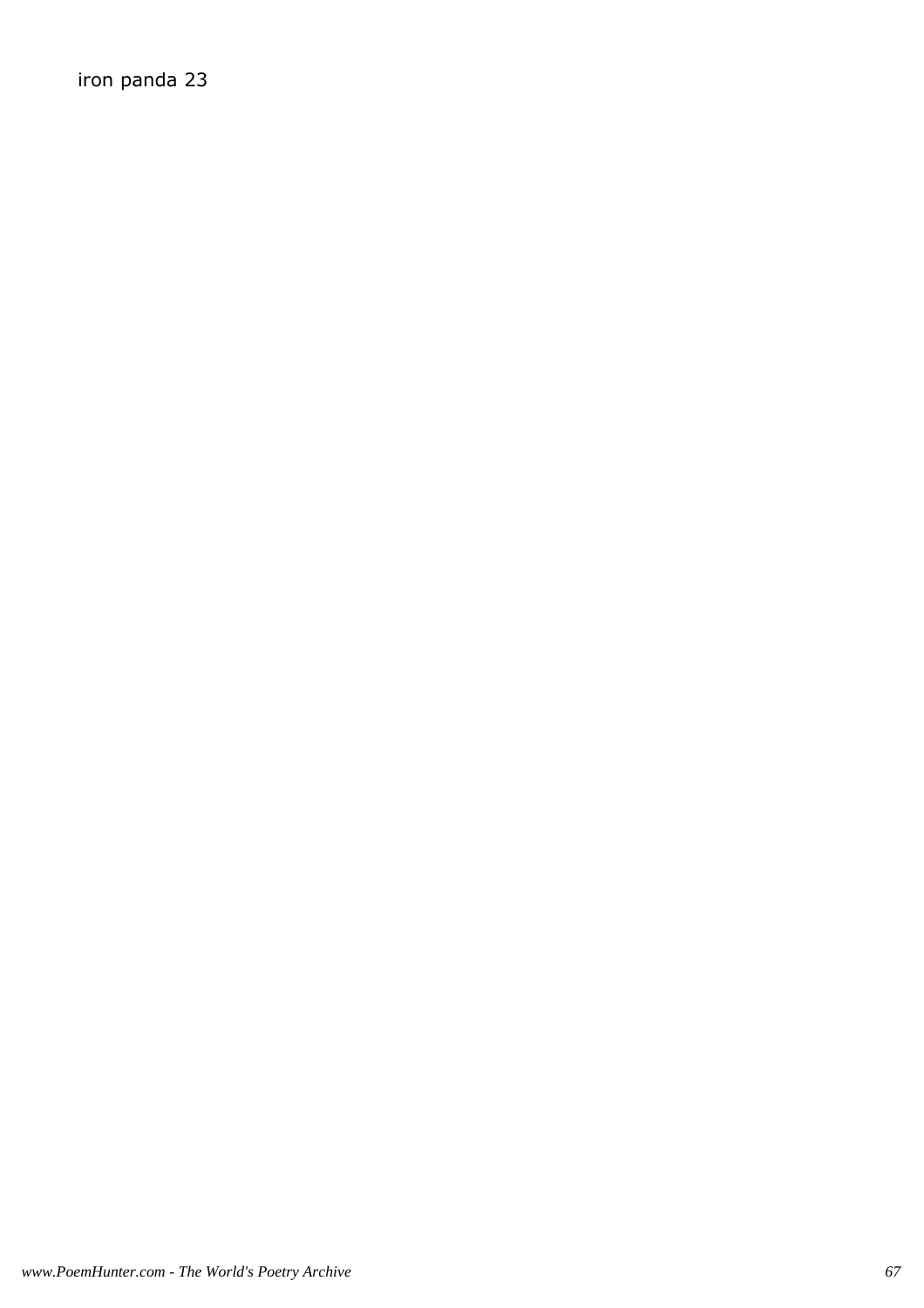## For You

We dont really talk that often but every chance we get to it means so much to me i guess...theres just somethin about ya ill skip the time i have for lunch which is way beyond crazy but for you guys it seems just fine conversations that we have arent always long but that doesnt always matter to me just as long as i can get the time to say 'hii!  $! \wedge$ - $\wedge$ ' to you guys then im happy & my day is pretty much complete

 $\sim$ IP23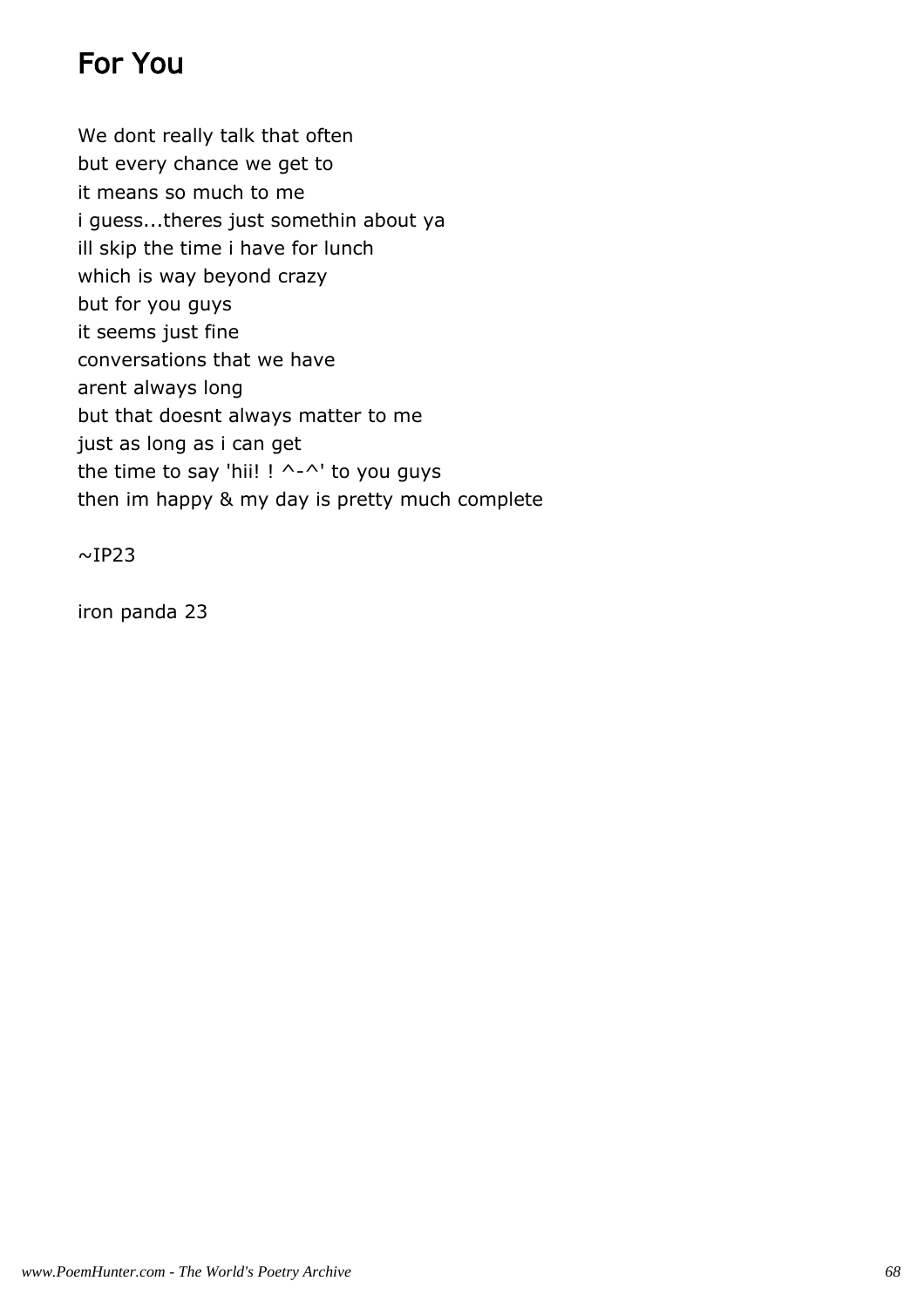### Free Voices

We all have voices, but we can't all be heard We should be free like the singing of a bird Why can't this world have equal rights? Why should we always have to fight? If everyone was treated the same, was heard, was noticed Then no one would be blamed for this inequality

 $\sim$ IP23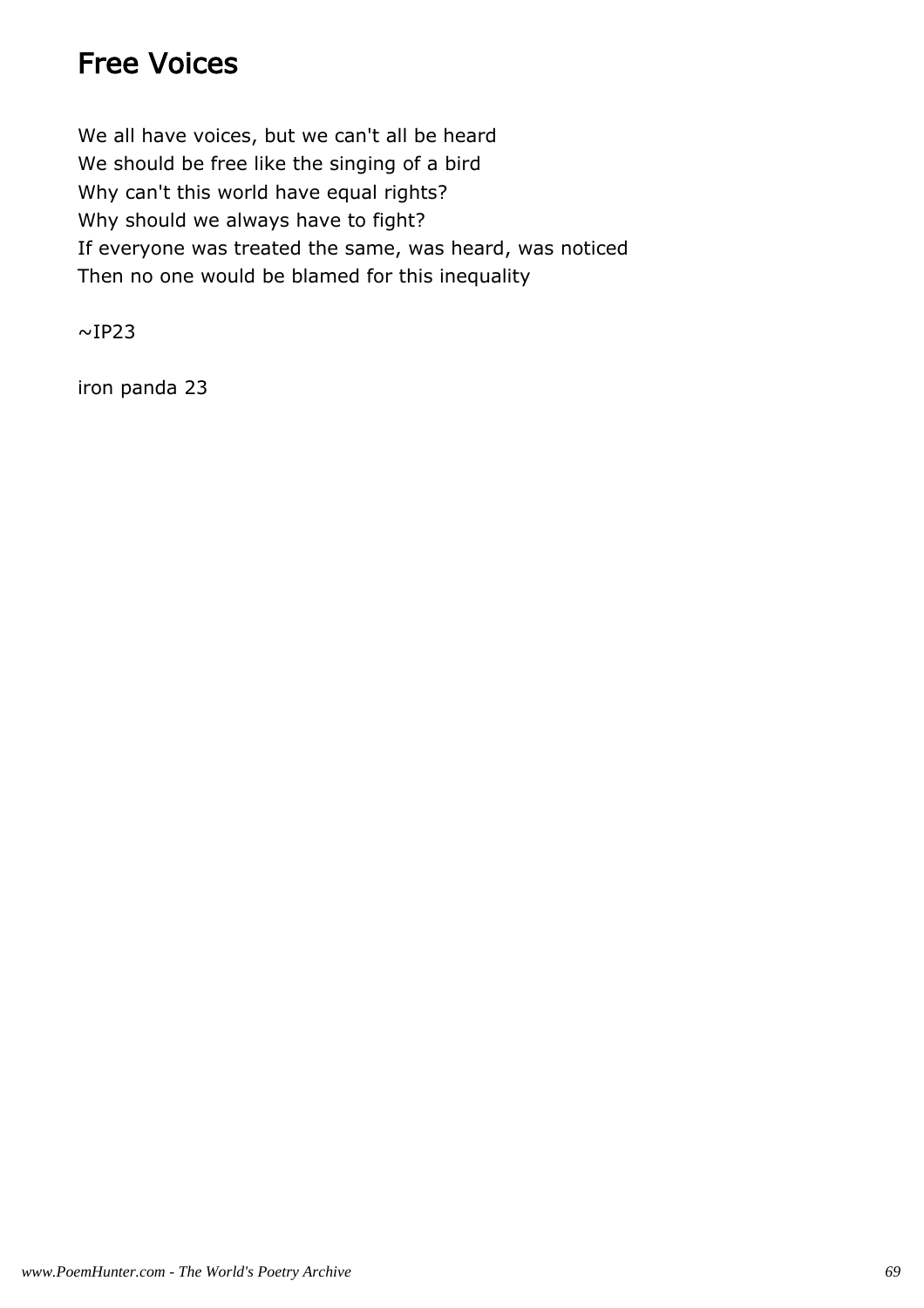#### ''Gameboard''

1,2,3 yeah you want me 4,5,6 now you got me 7,8,9 now its your move you choose  $1 + 1$ which makes 2- me & you we're at 10 & we both run where ever we can

Role the dice....its up to you you choose the card you want you move forward or behind some spaces choose this card & we'll change places with....the opponent whos on the losing team of 'gameboard'

Listen to me....stay with me we'll win this game & be freed from this world

Role the dice.....its up to you choose the card you want you move forward or behind some spaces choose this card & we'll change places with....the opponent whos on the losing team of 'gameboard'

Its my move.....i roled an 8 i choose the card another space move 9 says the square im in i move my 9 then 10 again we're almost there soon we'll be free.....from this world

So role the dice.....its up to you you choose the card you want you move forward or behind some spaces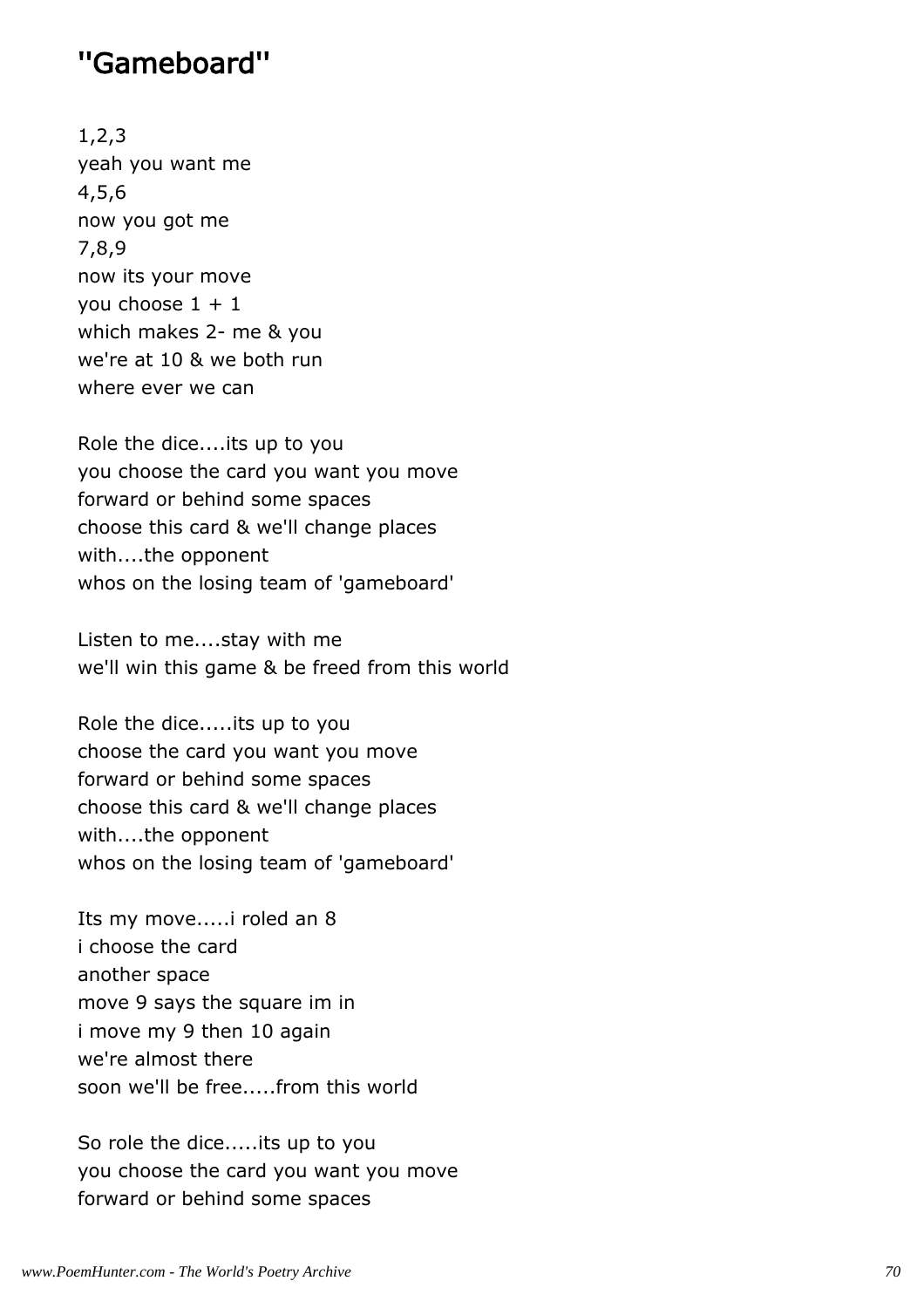choose this card & we'll change places with....the opponent whos on the losing team of 'gameboard'

We landed in a random square we move our space we look we're there we win this game we won we're done we're free

-was kinda bored when i wrote this....so yeah- xP

 $\sim$ IP23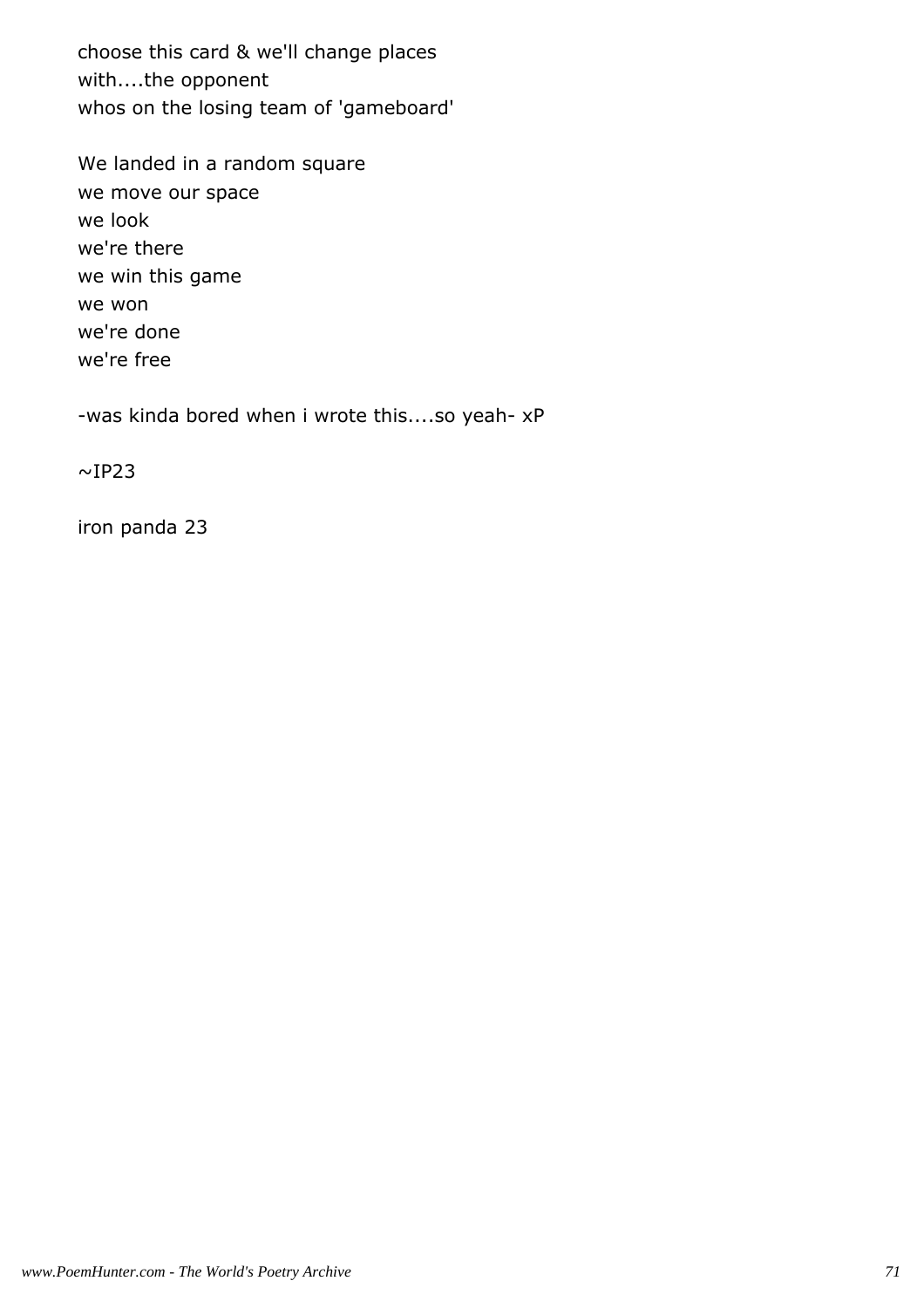## Going Through 'Withdrawal' Because Of You

Now thanks to you this is what im going through this thing they call 'withdrawal' these symptoms....i have i dont know when theyll pass but when you're there its like they were never true....

Thing is.....they are so get here...you're too far! ! ! im not sure how much i can take my heart is beginning to think it aches but......it doesnt.....does it? ? im trying to tell it..... that what it felt....feels.....isnt true but since im going through withdrawal it just knows that it wants you

 $~\sim$ IP23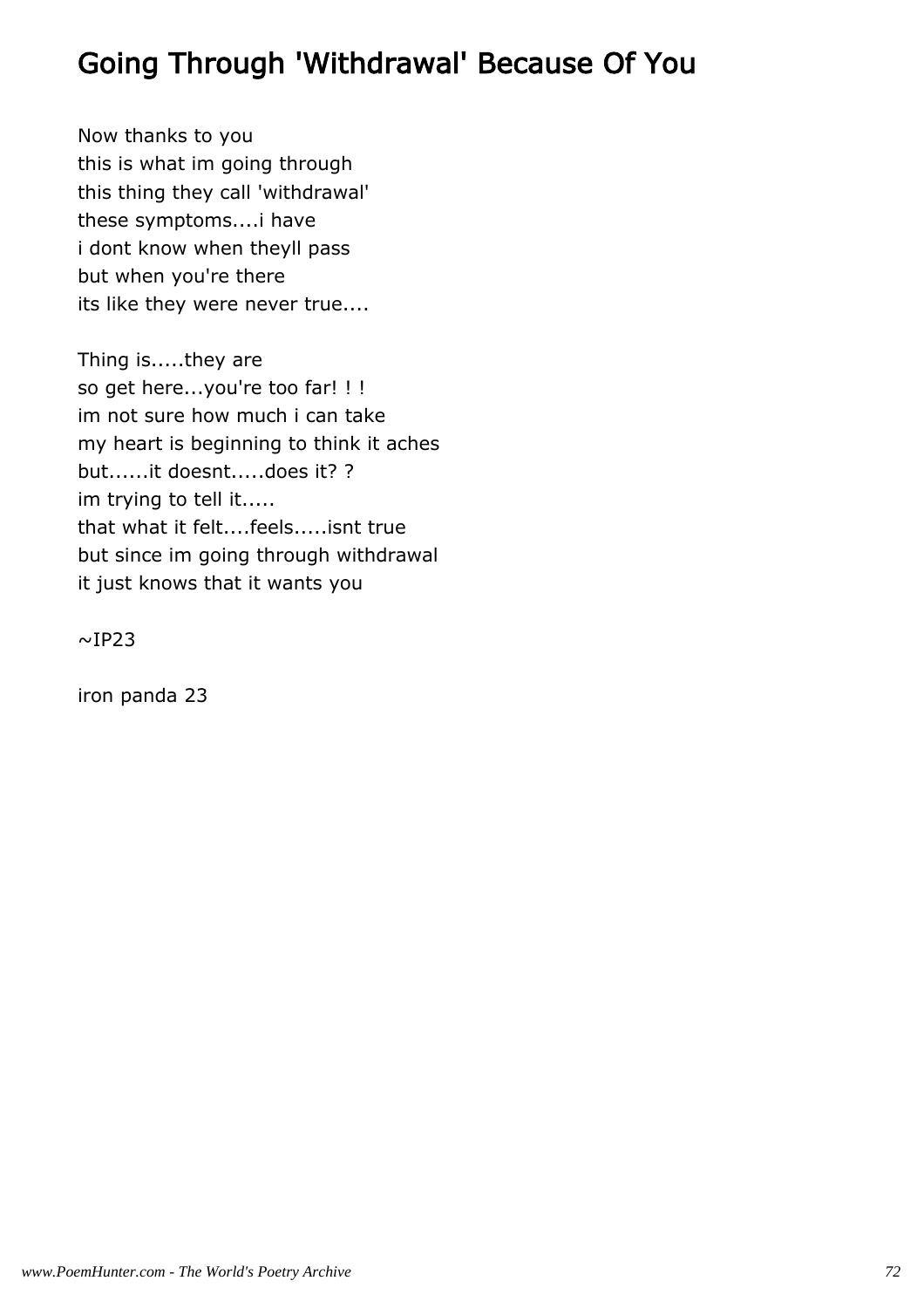#### Heartstruction

My heart no longer has a gate or barrier so all are welcome to come in why dont you just destroy it im sure you'll enjoy it i no longer have any use for it

Just toss it aside my pain is staying so it seems and its seen so theres nothing to hide

No one cares but ill say it 2 words.....goode-bye yes....im saying 'so long and goodnight'

 $~\sim$ IP23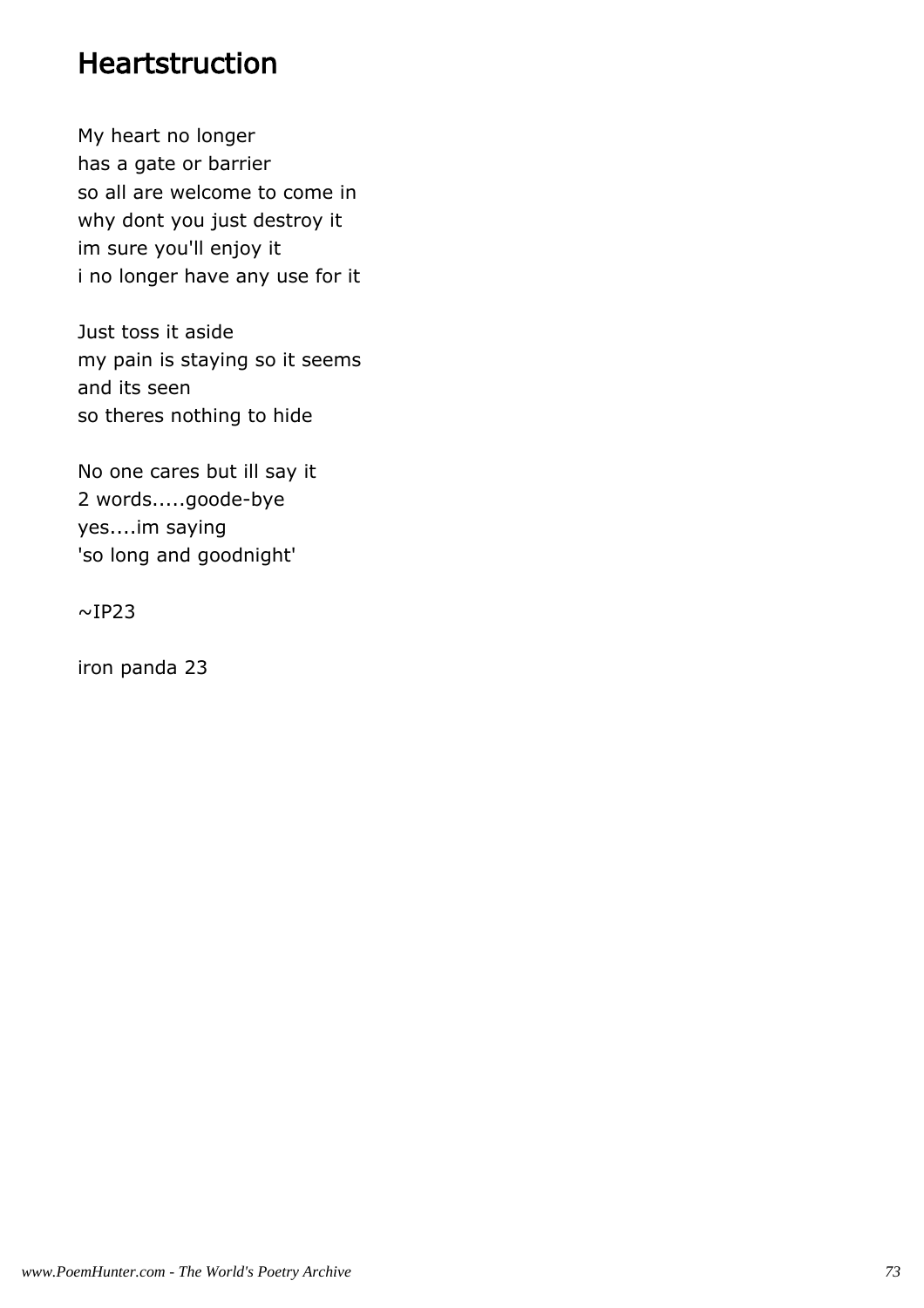#### Her Heart

Her heart, it beats, it feels a feeling that hasn't been felt in a long time she doesn't want it to leave but stay, for this long time

Her heart, it beats, it feels a feeling but it kind of hurts alone? So sad all she wants is for this to last and not end up like moldy food in the trash

Her heart, it beats it feels like it may be cared for? Where is the key? she wants to know if its safe Or has it decided to go

Her heart, it beats but why beginning to fill with sorrow? its confused, these emotions just the answers to her questions is all they want to know

Her heart, it beats and she's just tryin to keep it safe her heart is connected to her mind and they both wanna know….. will everthing turn out ok?

 $~\sim$ IP23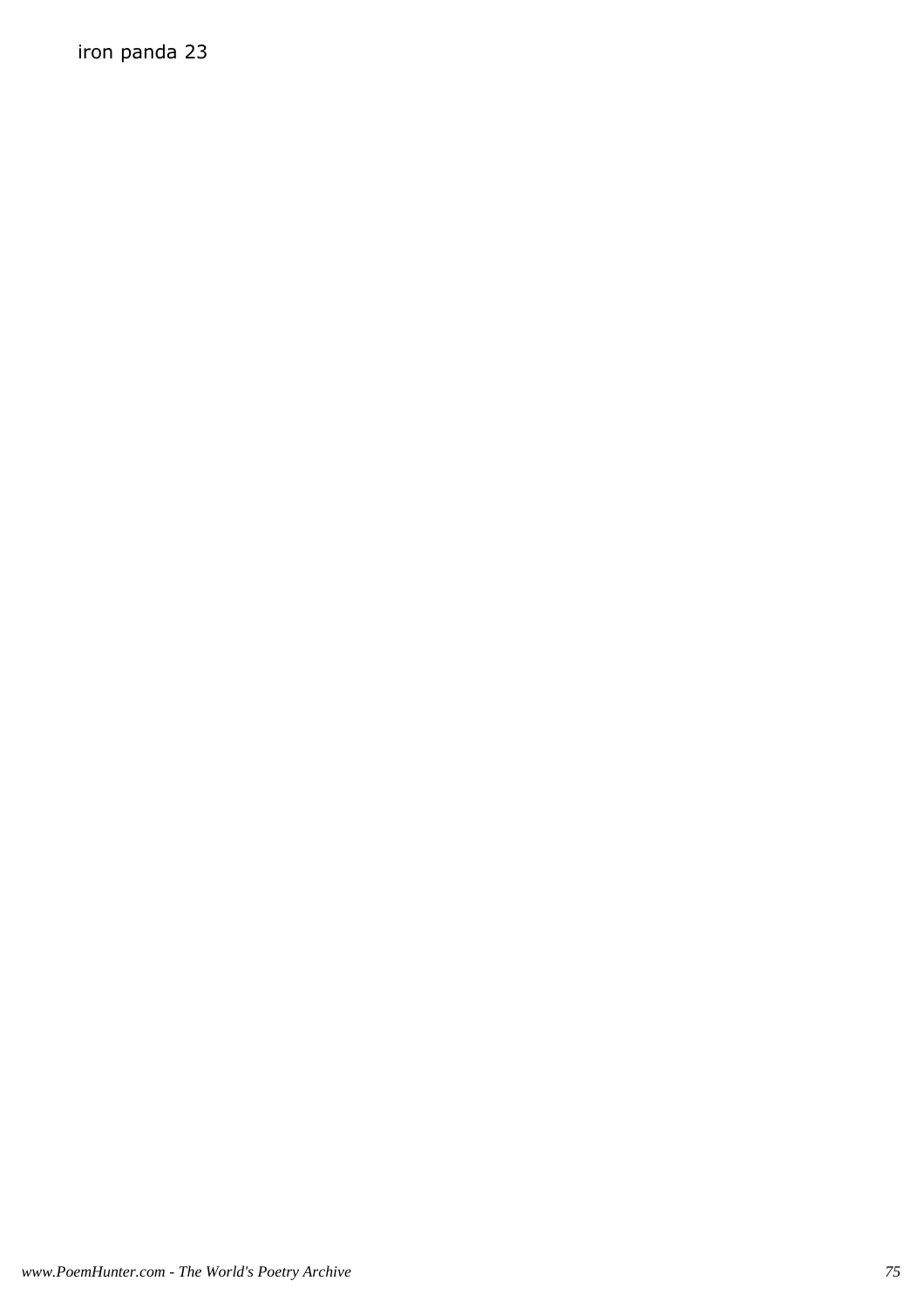### Hopes Are Dreams

Hope to me is when you believe And when you believe you see a dream

To see a dream that only one can see Is a privilage and a power that was truly meant to be

The power to dream and believe is at heart And deep down inside is where everything starts

 $~\sim$ IP23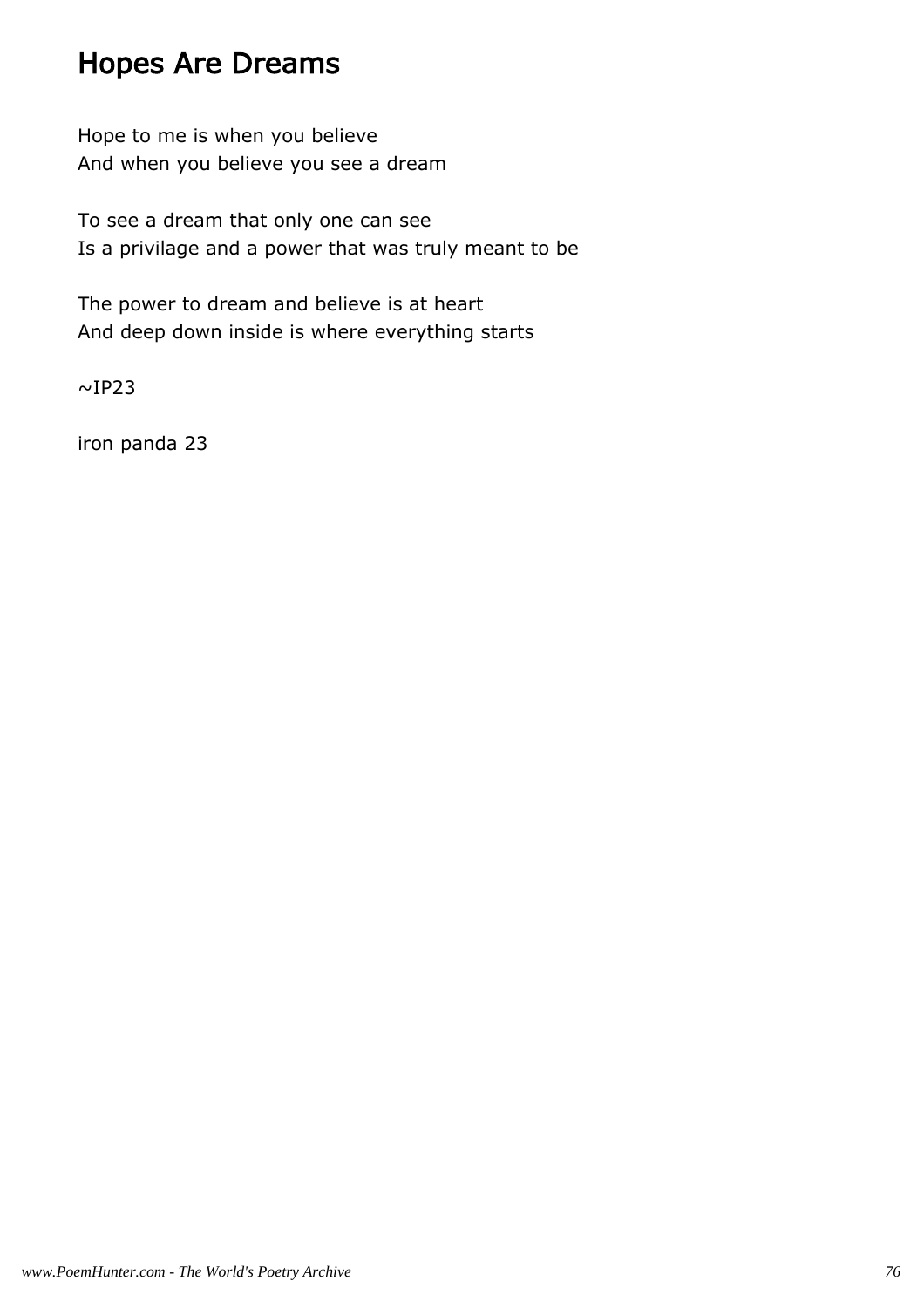## I Accidently Cause Pain...You Didnt Listen...

To take your own life is selfish thats what people say well who are they to tell me what selfish even is? ? maybe its selfish of me to stay i wanna say goodbye & at the same time i dont... & for some reason i cant i dont understand! ! if im gonna be here at least let me be isolated from everyone that way i wont cause anyone anymore pain i cant accidently hurt people if im alone its just that...theres some who just wont listen even after i explained... just know that i tried to warn you & that there probably isnt anything to gain

 $~\sim$ IP23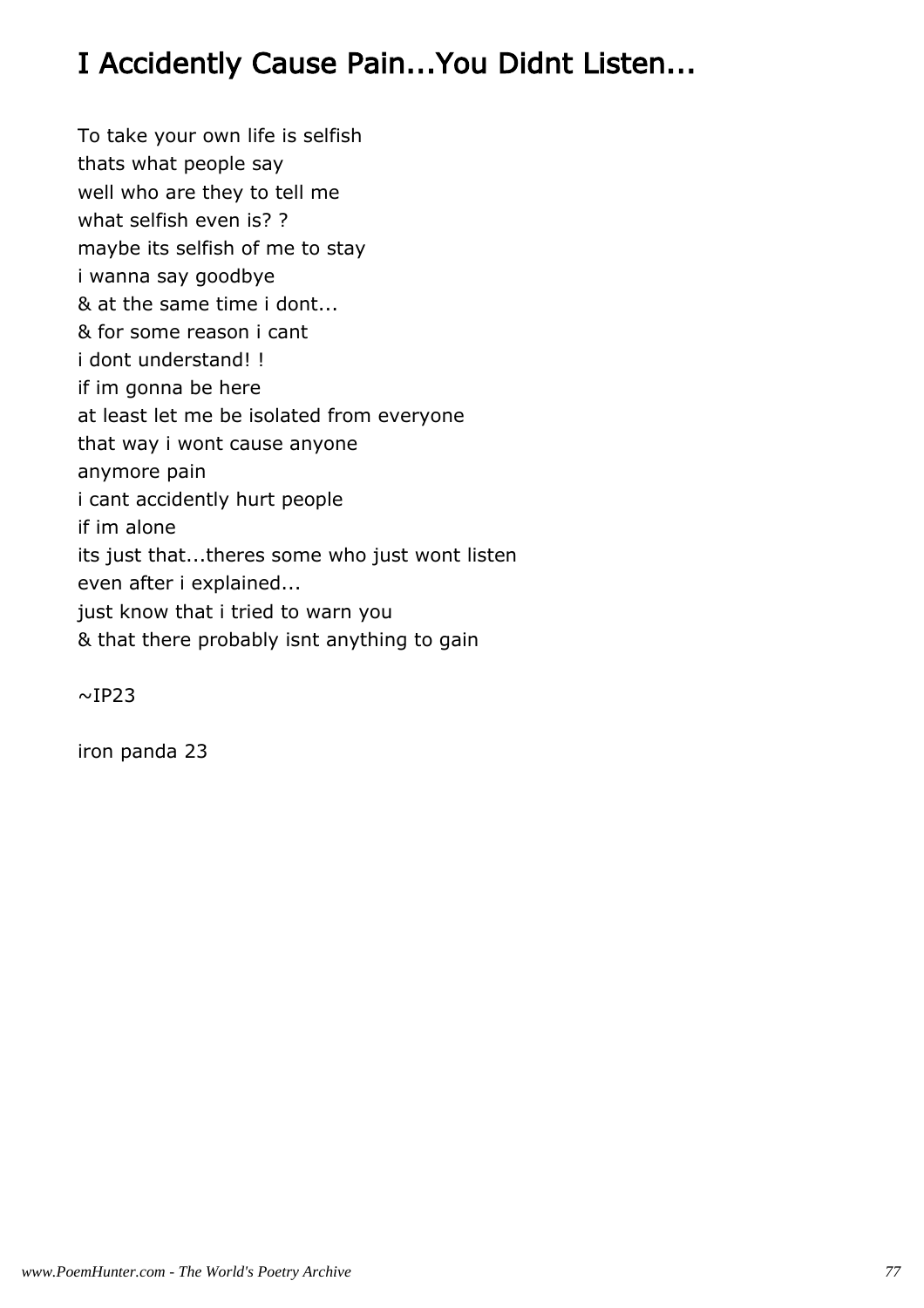## I Dont Even Know What More To Say...

Im careless yet careful im strong but im weak i dont care but i care i can act as if im sour but really im sweet i like & i dislike i think but cant decide ill stand out in the open & sometimes ill run & hide ...i dont even know what more to say...

 $\sim$ IP23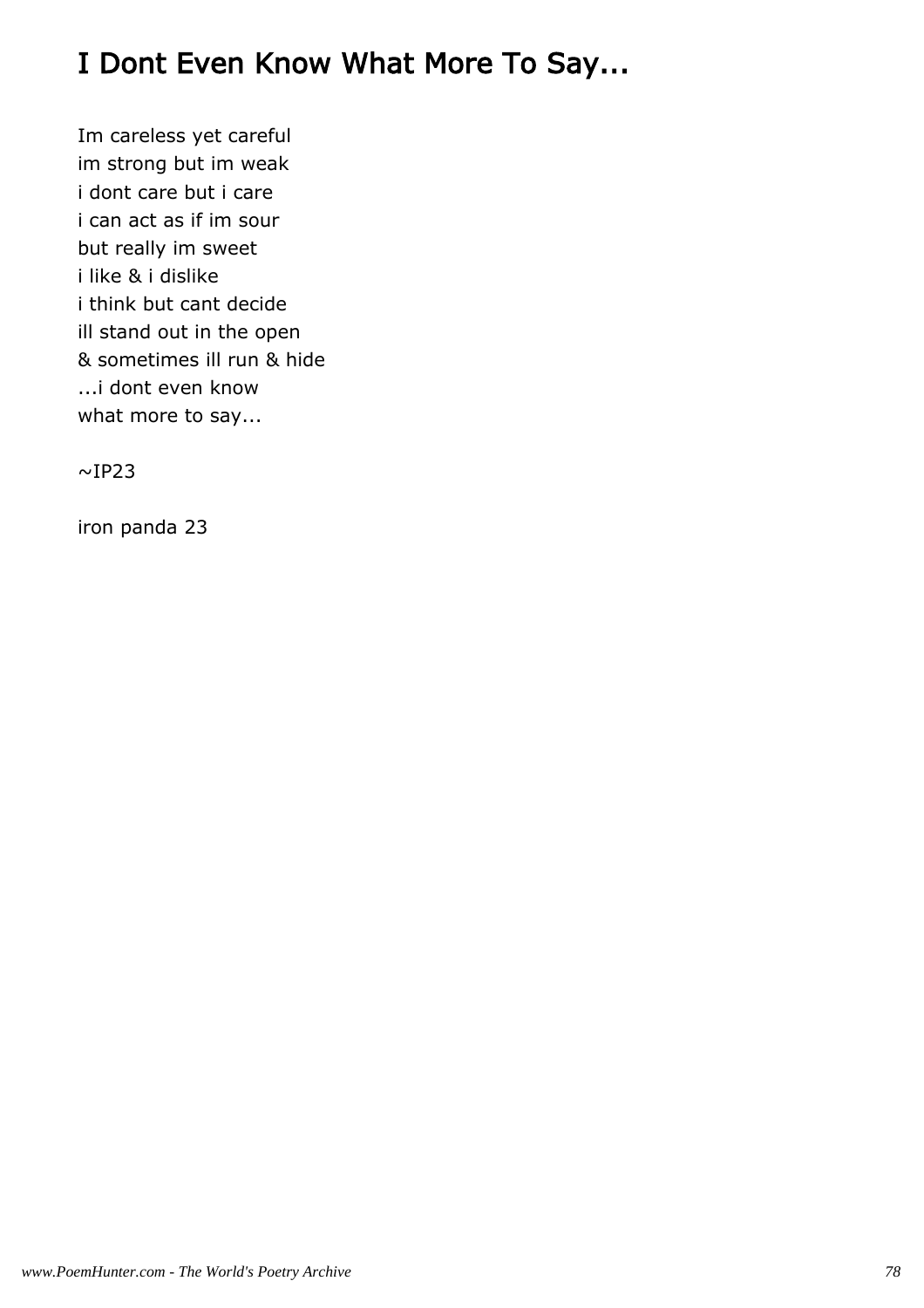## I Guess This Means No 'Cya Later'? ?

It'll never go away... the pain...that hurt that i feel because people...they just... keep coming...then going... & coming back... the worst part is... they dont even tell me... theres no warnings...not even a 'goodbye'...meaning... theyre not coming back or a 'see ya later'...meaning... they wont forget that i still care... that im still here for them no matter what i... i just keep forgetting...that things... dont work like that... that i have to remember that the hurt will return

 $~\sim$ IP23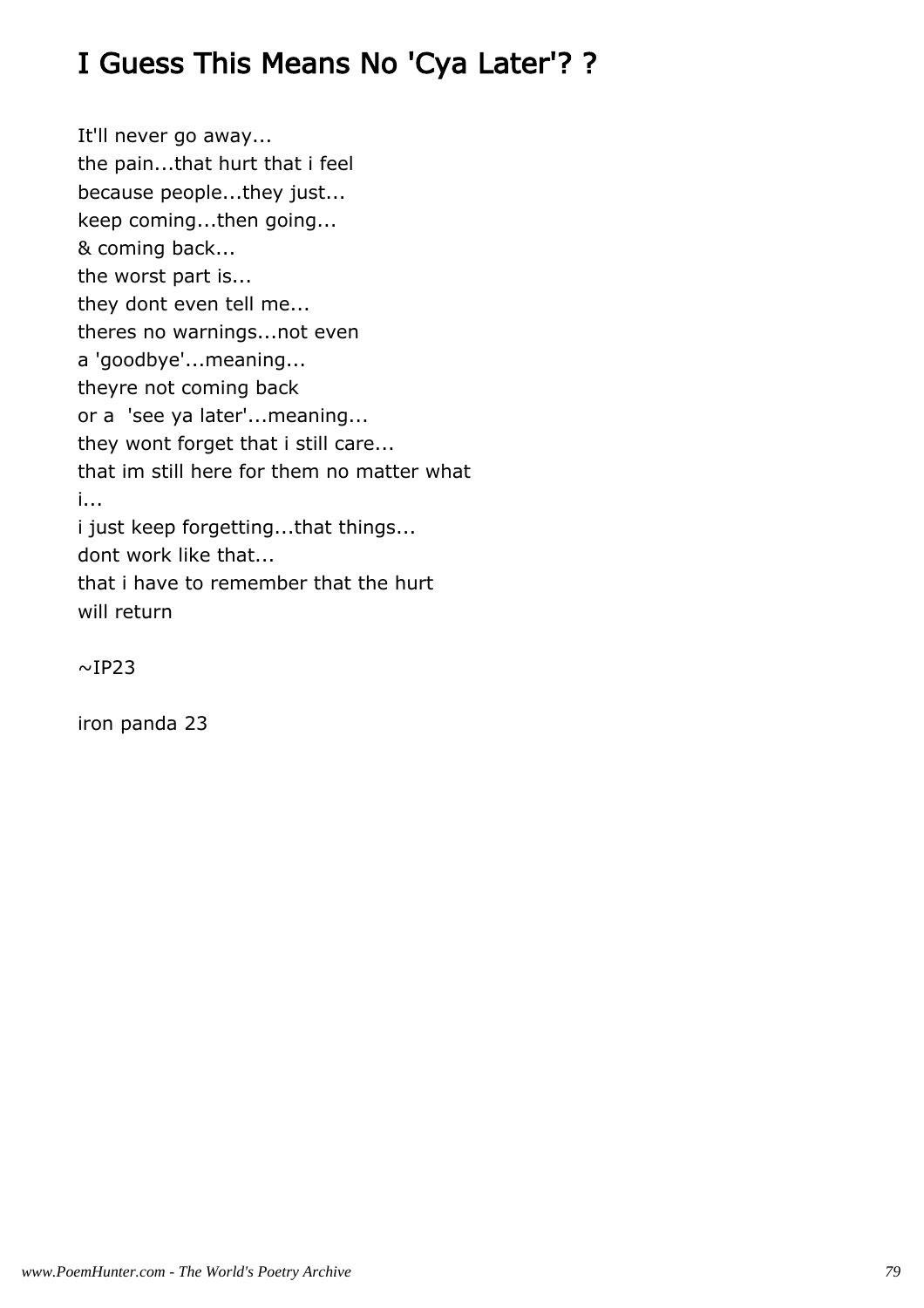### I Hate This! ! !

I hate it! ! cant take it! ! all of my stupid confusing thoughts! ! these confused emotions my confused everything! ! when will i be able to think straight? ? when will i fix myself? ! ?

My brain... it...its trying, & so am i... but why? ? why do i keep failing? ! ? ! all that i do...i cant seem to do well anymore its so frustrating! ! !

I cant take it...not anymore... i keep saying that...yet here i am... again...trying... even though i said 'i quit' i...i never quit...so i guess... i didnt mean that? ?

People say this is some sort of stage? ? its apart of being a teen? ? well i hate it! ! its stupid & i just dont like it! ! is it wrong for me to say that? ?

So its normal to feel so futzin lost? ? so its normal to always wanna cry? ? im not the emotional type... so whats my deal? ! ? ! am i really suppose to have those....those aweful thoughts of...of no longer being here? ? does that seem normal to you? ?

I prefer not normal...but this... this isnt something im into...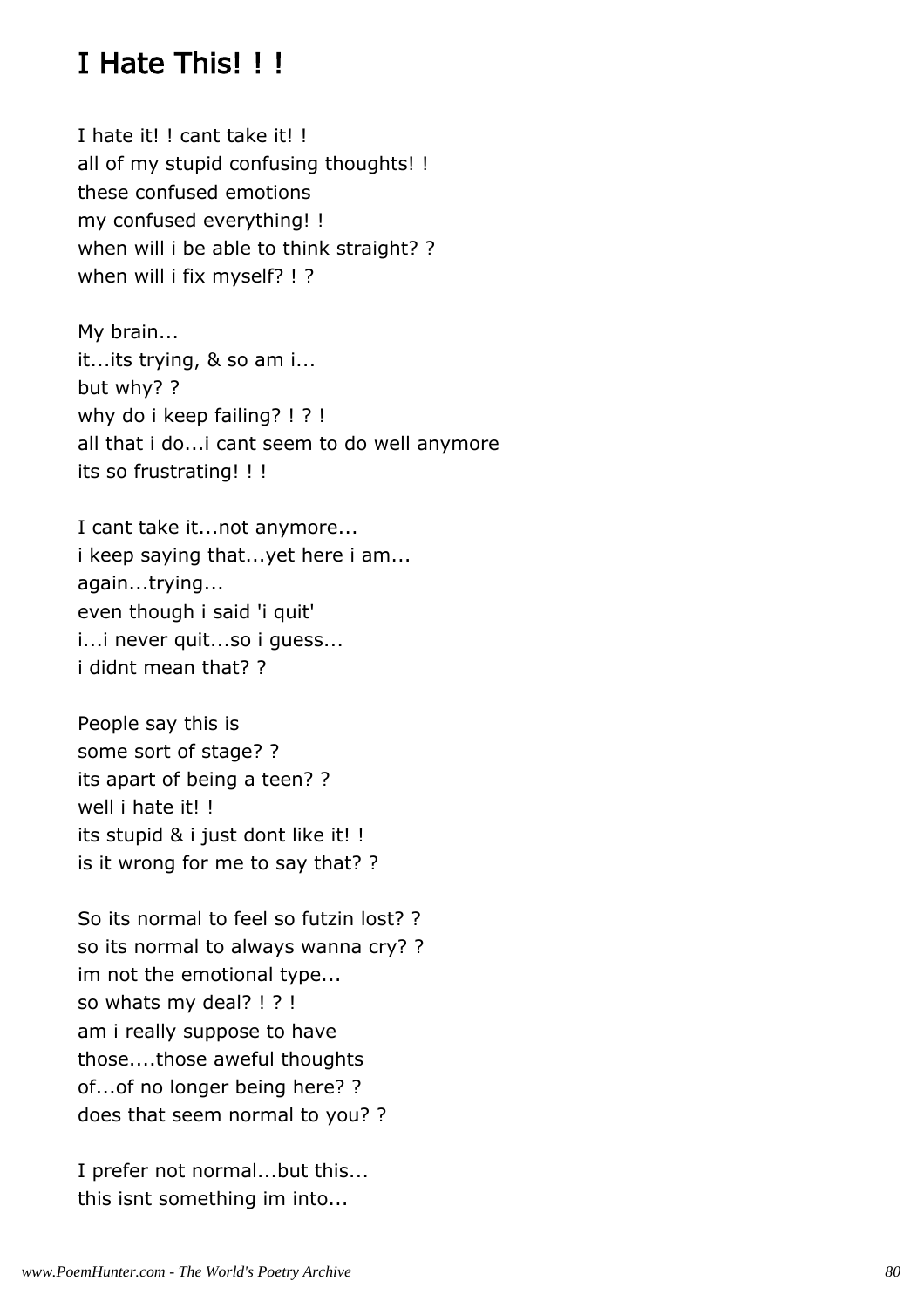why do i keep feeling like... im not worth it... like everyone is better off without me... like im the reason for everyone's pain like no one really cares that im here... i dont believe anything people tell me anymore...

It pains me...to even think those things... to think that in order to feel happy... to feel safe... that i have to not care about anyone to not care about anything to not care about myself...

I dont wanna tell anyone my thoughts... i dont feel its safe... ive got it all under control... clearly i dont...but i refuse to speak of it my acting skills...theyre so wonderful! ! ask me how i am i tell you im good...im fine... well im not!! so dont bother asking! ! ! please...dont..im sorry i had to yell... but...i cant do this anymore... im confused & lost & i dont know why i think what i think or why i hurt......its... futz! ! i friffin hate this! ! !

 $~\sim$ IP23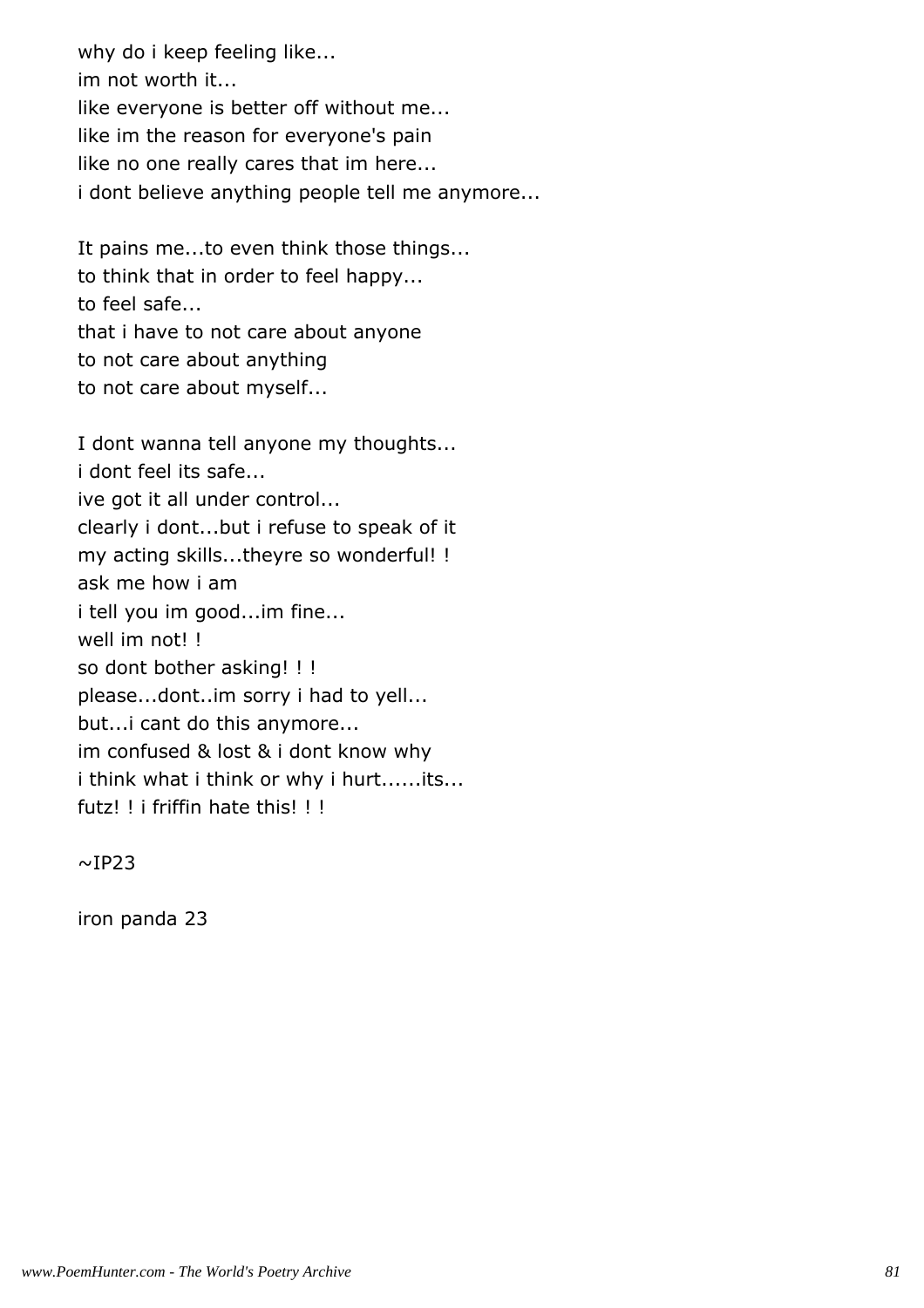## I Have No Life, So Why Am I Here? ?

I have no life, so why am i here? ? each day i get more irritated than the last theres something in me that i can surpass that light that shined is beginning to fade i dont even care about the rest of my days

I cant help but wonder... what people see in me i know they see nothing... but yet they see something

I no longer want to put up with these thoughts and feelings i dont know what i want... or what to do... maybe ill fade with that light

 $~\sim$ IP23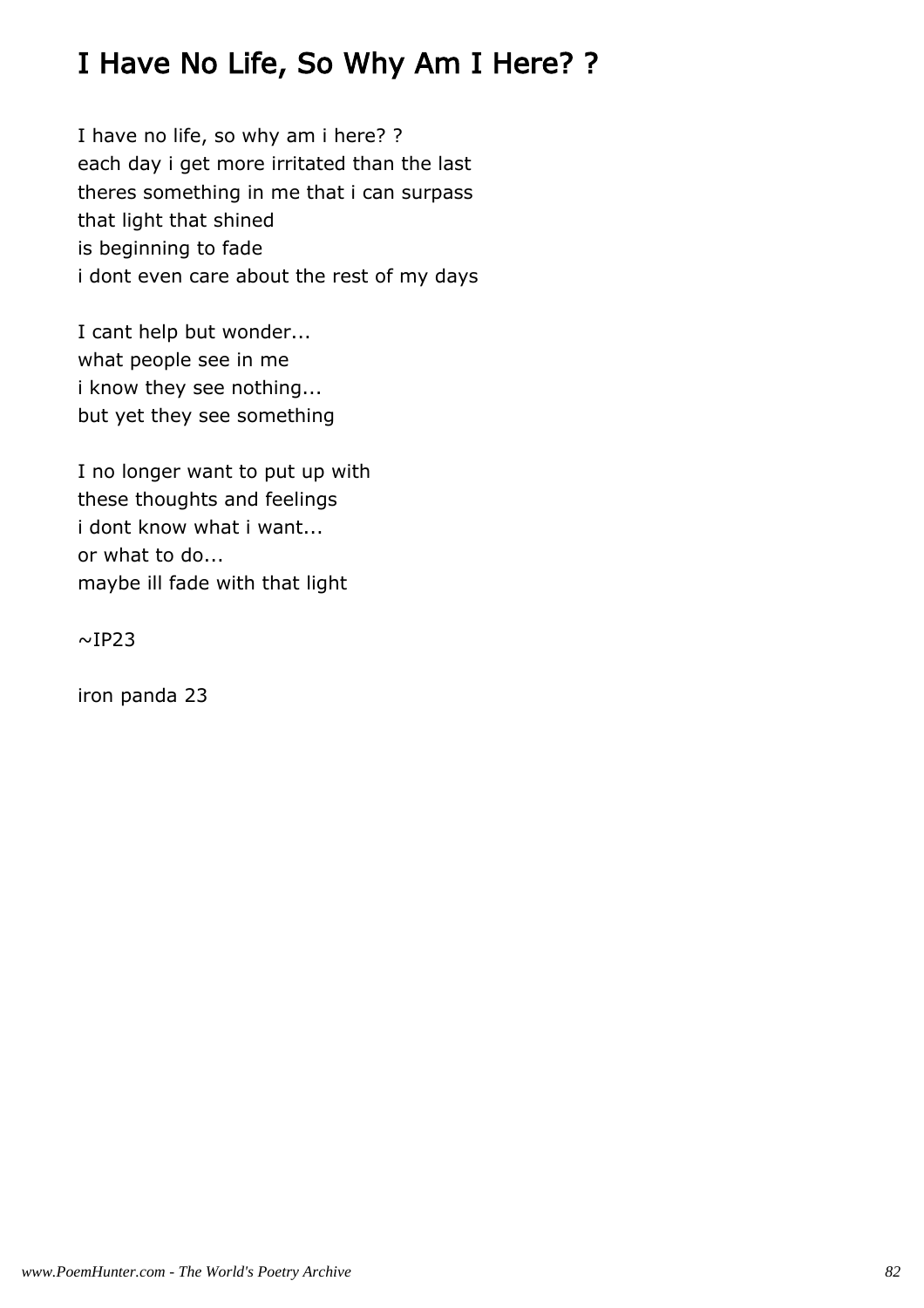#### I Know What I Saw.....3 Faces Within A Tree?

Outside of my window there stands a big tree I woke up one morning and saw small faces-there were 3

One looked like a mask it had a smile that was kind another, like a side profile I could see the shape of its nose it seemed like it had its own mind

The 3rd was kinda scary as if it had one eye in the middle of its face-it kinda smiled or was it more so like a creepish clown, instead of an eye it was a nose?

I saw this all on a friday the 12th of March to be exact I told myself that later that night I'd look for those faces in the tree And I did.....

I found one, the one that looked like a mask the other two I could not see For it had been rainy and windy and it was cloudy that night And so I ended up falling asleep

Before I did so I told myself that I'd look for them the next morning And I did.....

Again, I found the one that looked like a mask But this time it wasnt smiling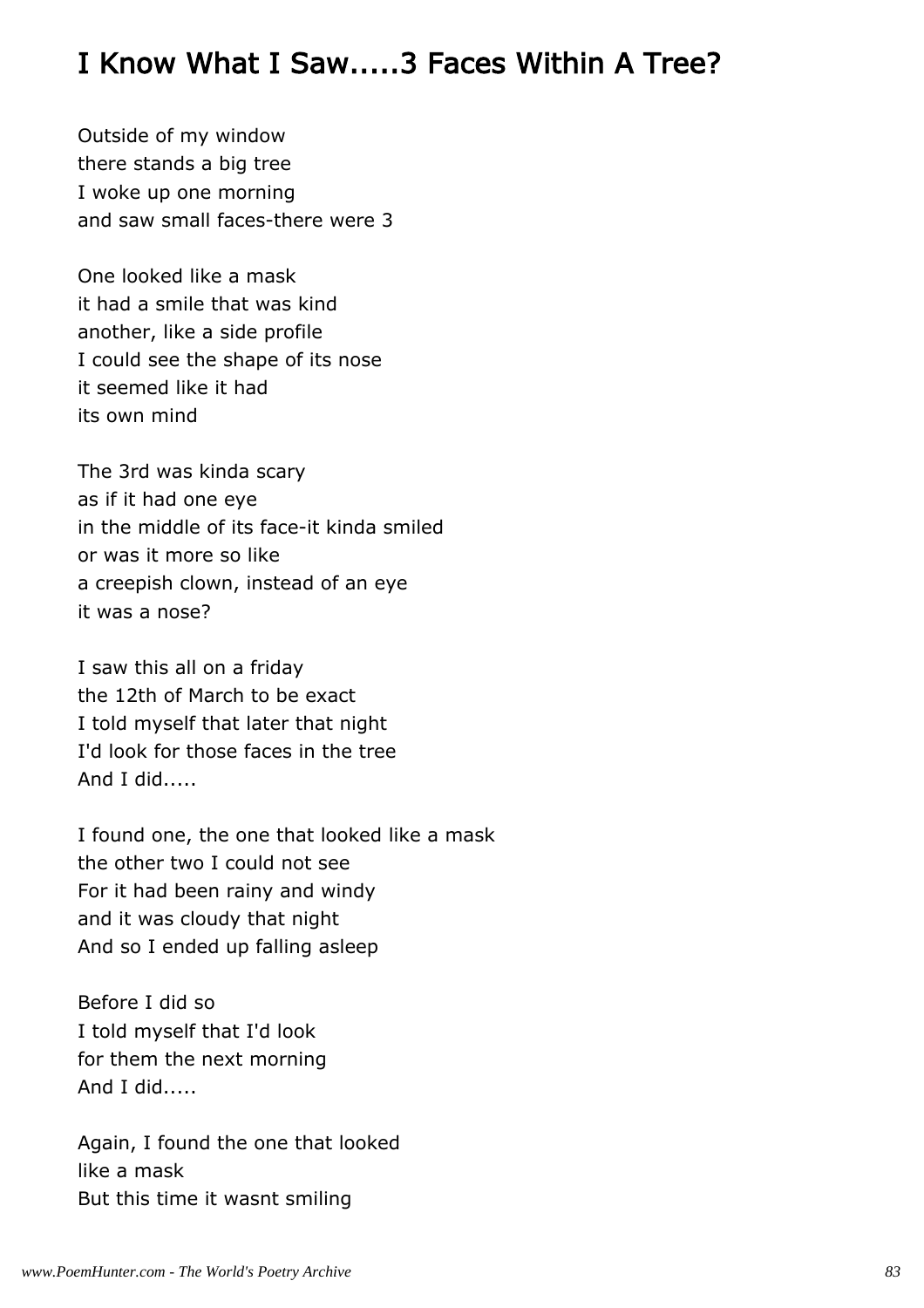it looked kind of sad a little scared in a way the other two faces were nowhere to be seen

I lay in my bed wondering what had happened and where they had went Some may say I've lost my mind but I know what I saw so I told myself, later that night I'd look again..... And I did.....

I came to see the face like a mask and this time it looked angry the way it stared back at me kinda scary-in an evil way?

I saw another face-kinda like an old lady it sat in the place of the second face

Could the mask had been angry because she was there?

It was still rainy and windy I layed there and thought and eventually fell asleep

 $~\sim$ IP23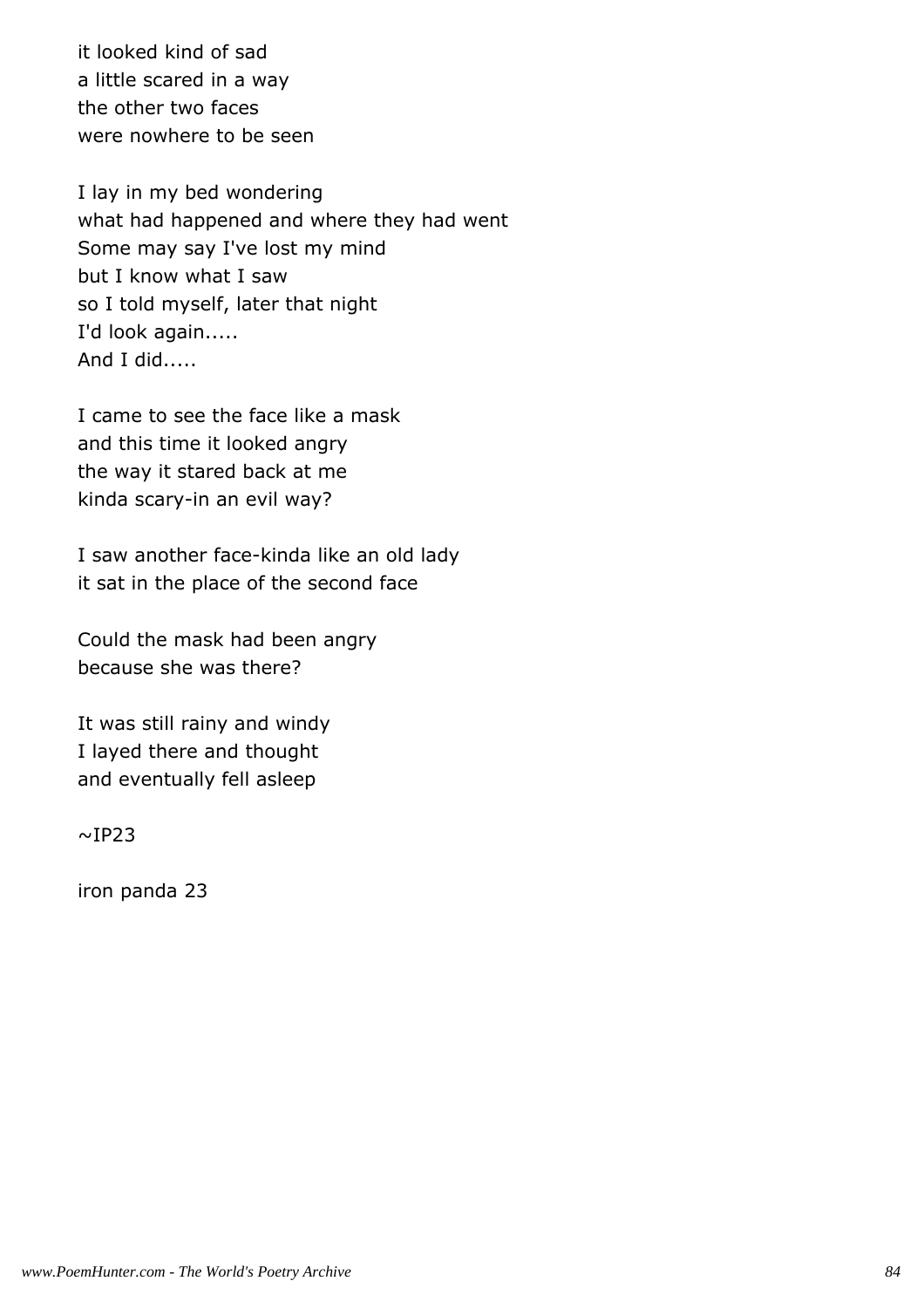## I Need An Answer.....Will You Tell Me? ? ? ....

Holy chiz! ! what do i do? ? what the futz! ! im so confused! ! nee-chan! ! nee-chan! ! will you help me out! ! my thoughts have gone mad again! ! where are you? ? ! you're where abouts? ?

Lover! ! sweet lover! ! i need you now! ! i need your help! ! but you're not around! ! im trying to stay calm! ! as of now its not working out! ! i say! ! ive lost my mind! ! you say whats this about? ? ....... well....... ill tell you......but..... i need an answer.... will you tell me? ?

 $~\sim$ IP23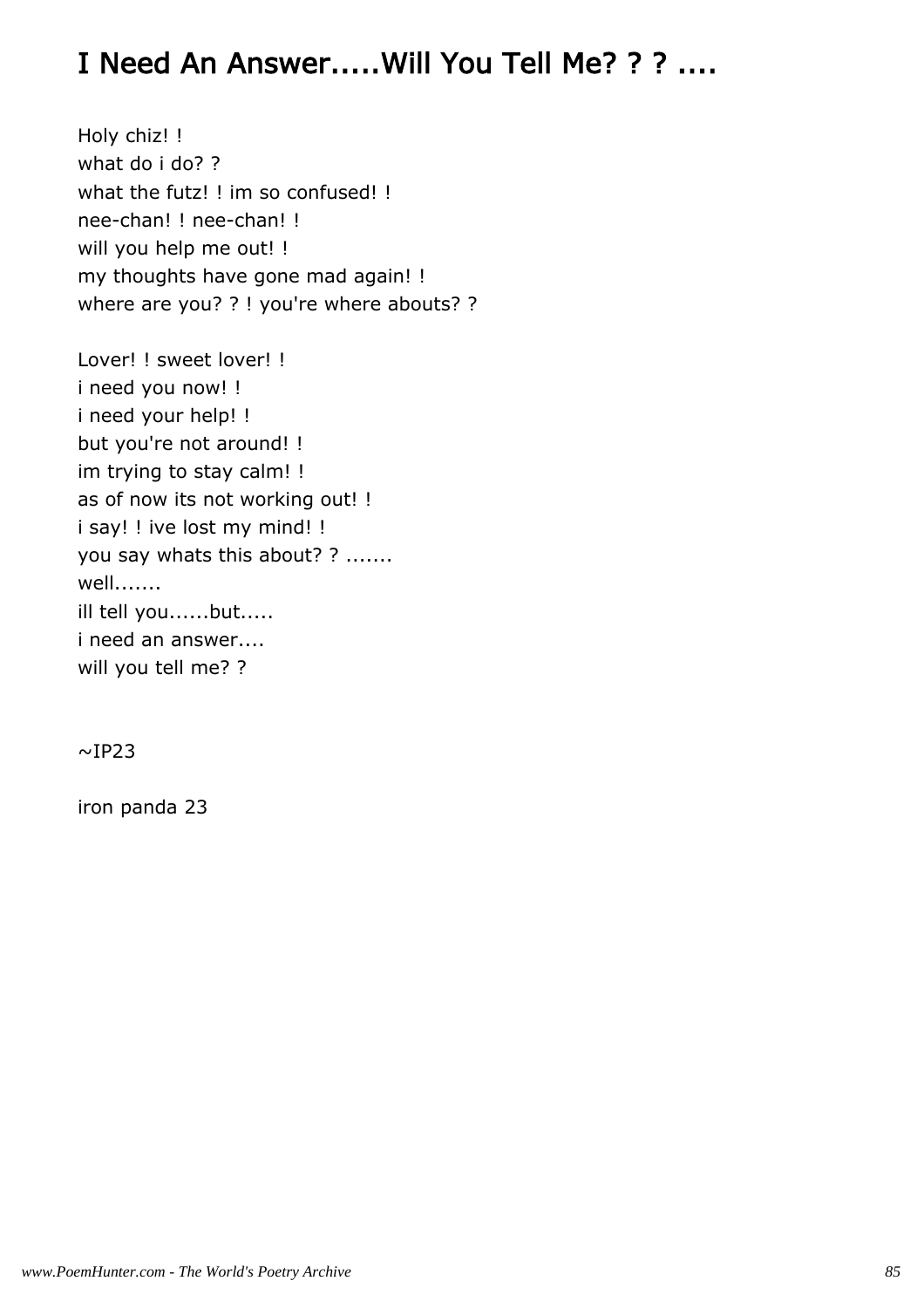## I Need You...Remind Me...Help Me...? ?

I know i keep saying this but im really hurting inside my pain.....it dies...& revives i need you to heal me to end my pain always tell me you love me like you always do because to me it means everything if i could just see you be with you would it help? ?

I feel like im losing it but ive lost it long ago....my mind friff i wish you knew how much you really mean to me its not even funny how much i think you dont mean it how i feel like its not true when i know it is but something in me is trying to control me....lie to me i need you to keep reminding me that its not a lie.....

Help me...please? ! ? ! tell my mind that seems to have malfunctioned whats right! ! make this right! ! i cant handle it anymore these 'i believe it...i dont believe it' debates i have with myself its destroying me....from the inside

I know i believe but i need you to remind me at all times that you are there and you will be there but only if you mean it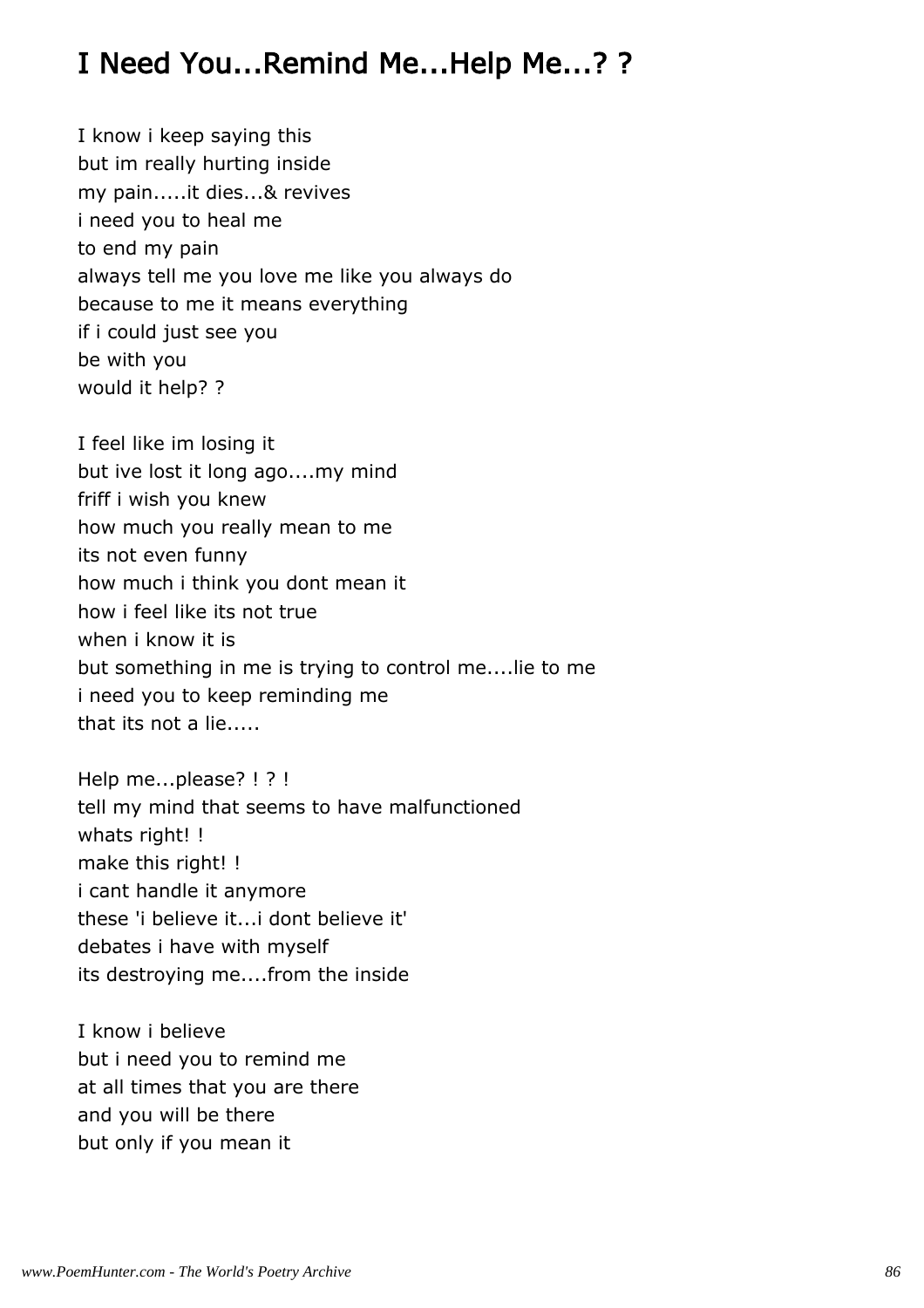$~\sim$ IP23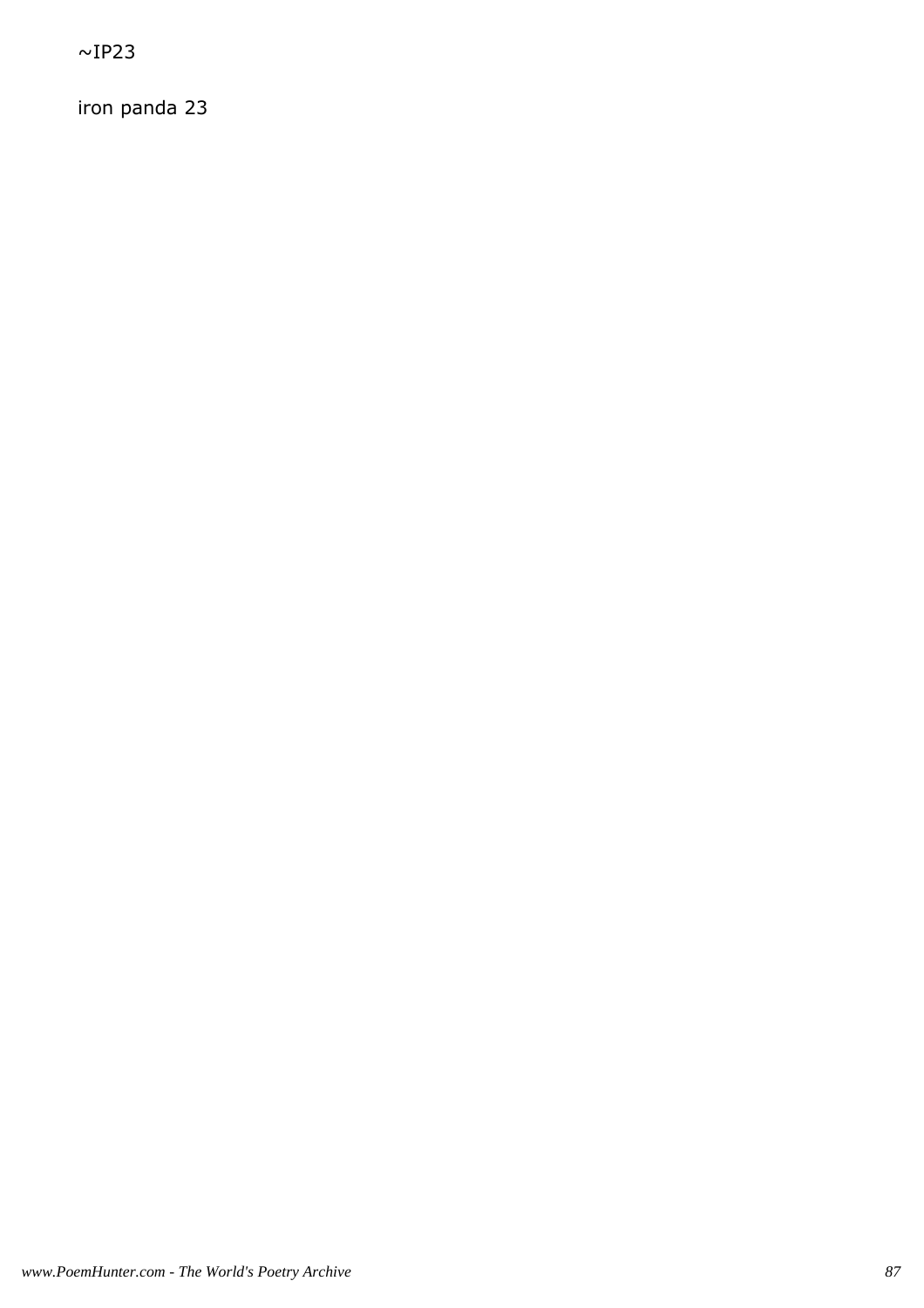## I Really Do Love You

Hey love im sorry if it seems like im not into you you see...i really am but the thing is.... when i was last with someone they tried to take my heart and tare it in pieces-more than two

Ever since then my heart has been sealed shut its been heavily guarded but the gate is beginning to open up

I really love you...and words cant even express that and understand that expressing things is something im not good at...so instead i write it out

Alot of people always wonder about me its rare if i really speak whats on my mind just tell me....if you have a question ask me though i wont always have an answer

 $~\sim$ IP23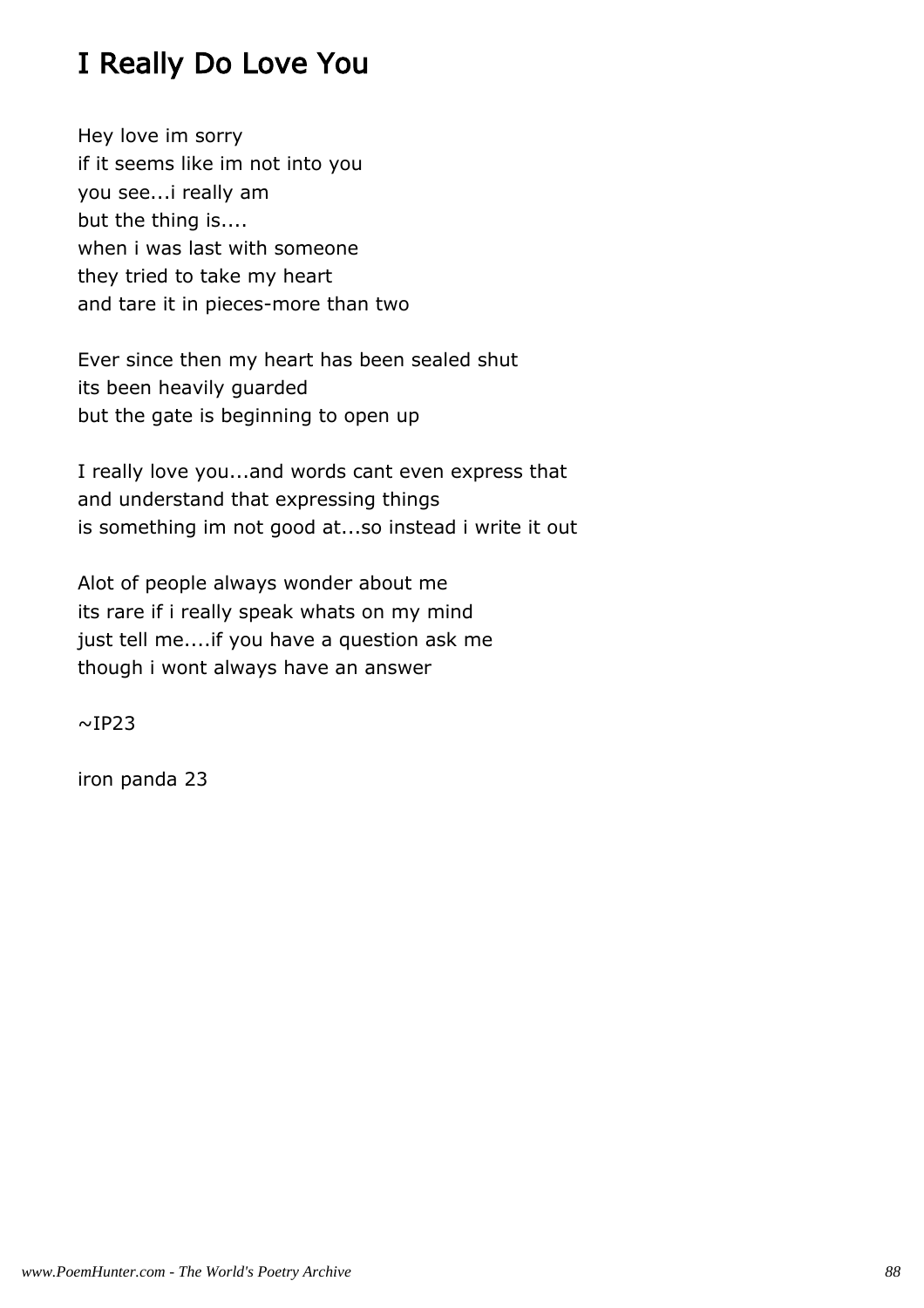## I Think I Did It.....Again

Confused about this so im gonna blame that

So much is goin through my mind what am i suppose to do?

Did i do somethin stupid again? did i friff up....AGAIN?

How in the world do i always end up doin this? ...........

Did i fix it? i dont think i did how do i know?

 $\sim$ IP23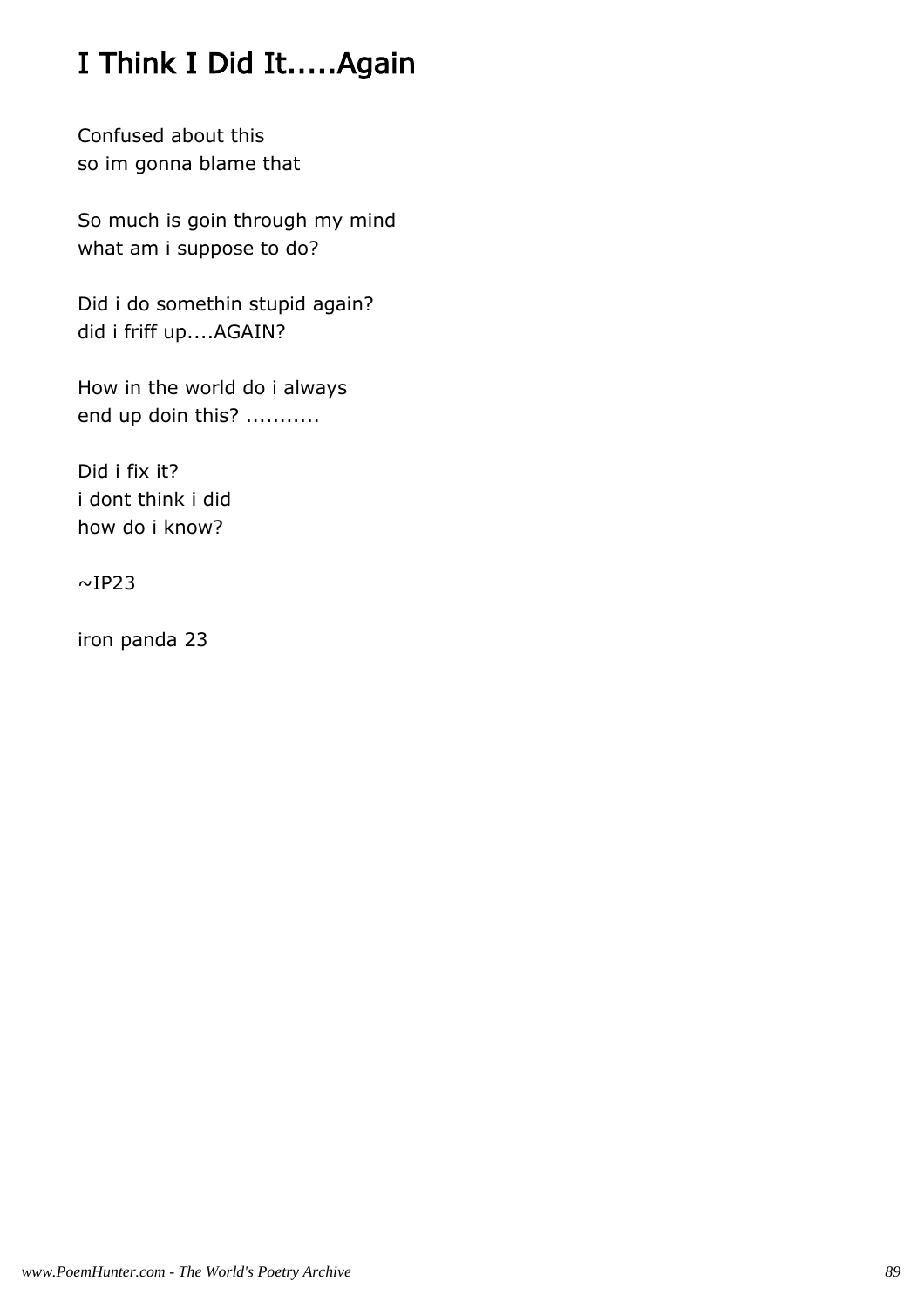## I Wish This Was 'The Last Night'

I sit in my room thinkin 'bout it just wish that i could be there with you thats just how it is....... ill never want to say goodbye sometimes i want to cry i say im fine..... but you know its a lie

I wish this was the last night id spend alone id look you in your eyes so you'd know id know you're everywhere i need you to be the last night id spend alone you'd wrap me in your arms and you wont let go your're everything i need you to be

I wish this was the last night away from you.....away from me.....

-i suppose this is my short version of 'the last night' (skillet) -

 $\sim$ IP23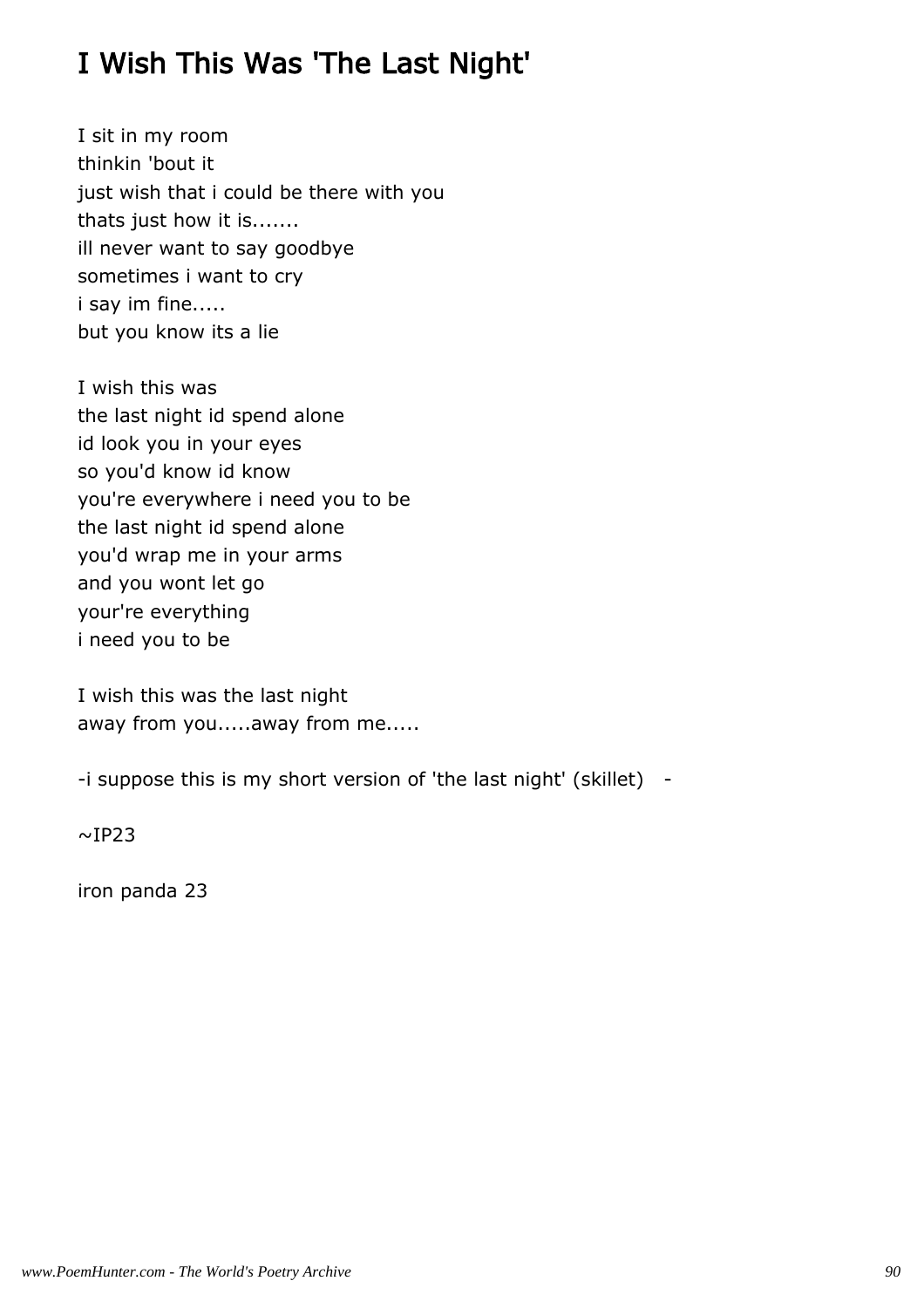## If I Annoy You...Would You Tell Me? ?

I feel like im becoming of an annoyance to you So if i am...why cant you just tell me? ?

I dont like being lied to I dont like it when people act like they care so if you dont wanna be bothered then just say it....make it clear

I'll understand it perfectly if i annoy you then ill go please dont pretend that eveything is alright tell me...cuz id really like to know

-this is to anyone.....-

 $~\sim$ IP23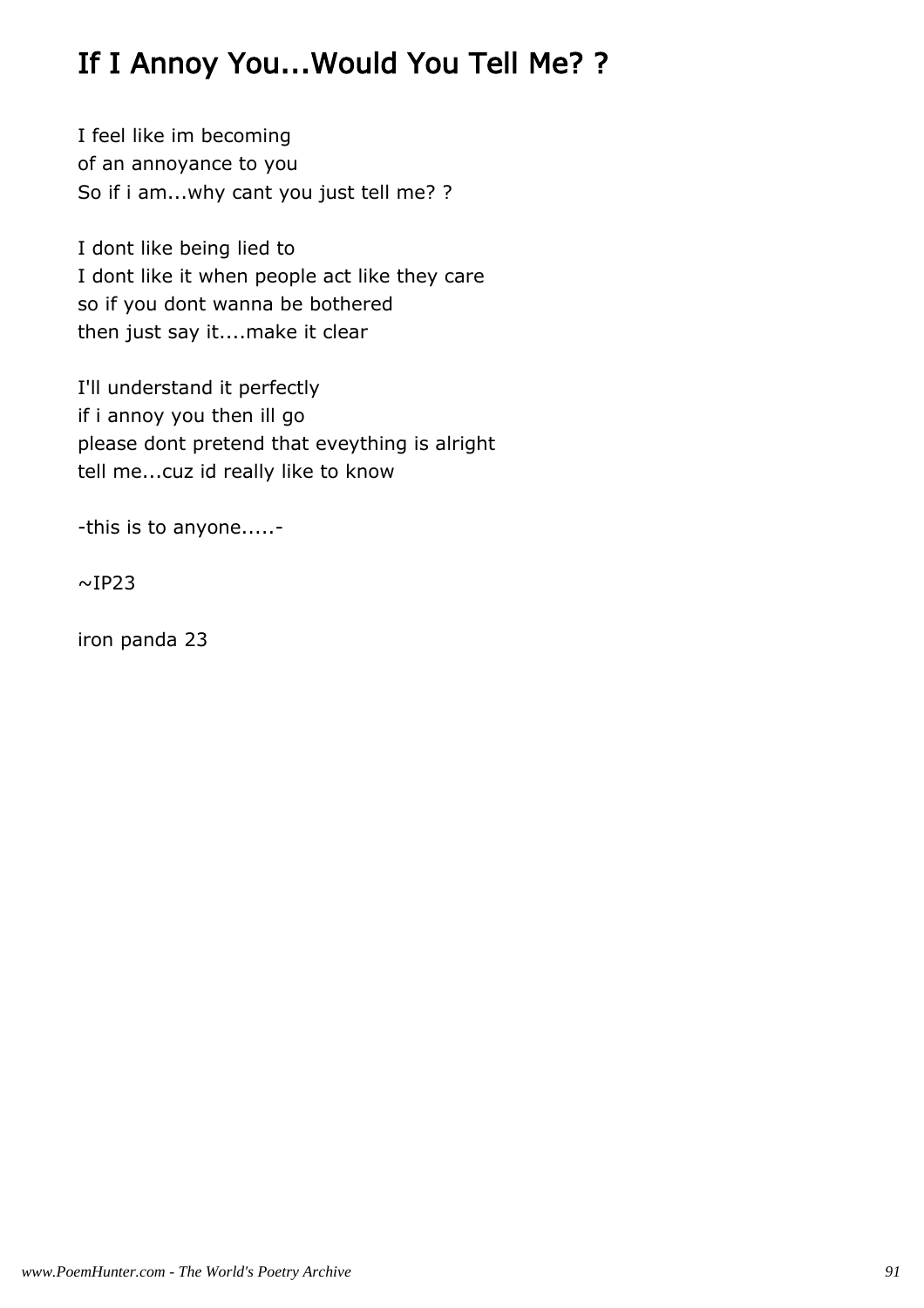## Im Done

What have i gotten myself into everything is causin me stress i hate it when im being pressured my thoughts arent even calm i need peace & rest maybe it'd be best if i just had no contact

This is getting out of hand & now im getting worried my happiness was here but for a short while it seems to be coming to an end id better brace myself for whats about to come eventually ill get through it itll be hard to move on

I shouldve just kept my thoughts to myself look at what happens when i finally let them go some wonder why i dont express myself well hey...now you know

Im getting tired of everything its driving me insane maybe when i come back ill let you know appearently no one understands when i try to explain whats going on in my brain

Right now i just need some space my space...just time... if youre not gonna try n help me then go away.... just leave me alone & dont waste my time ive got enough to deal with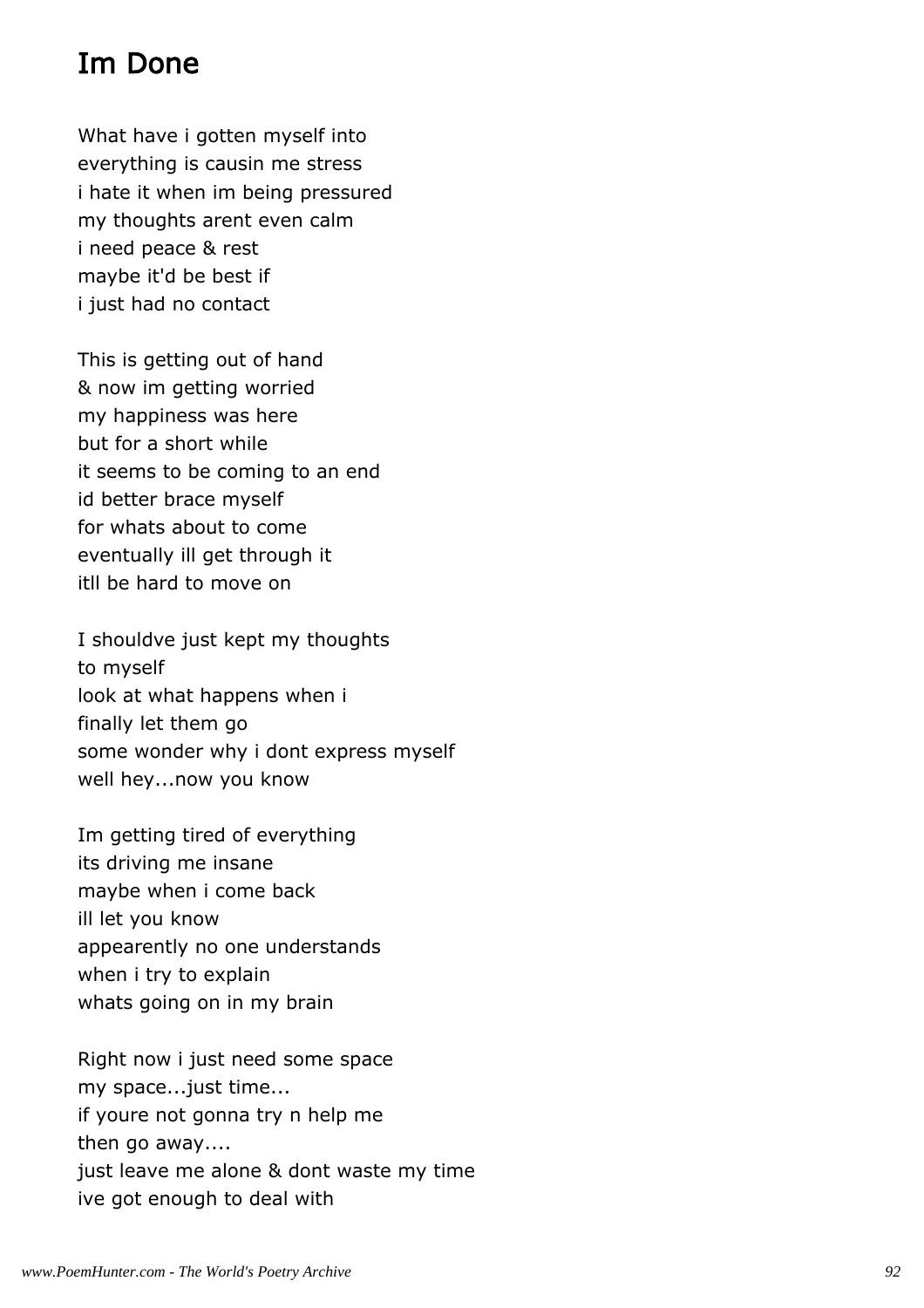so stop wasting my time if you dont really care then keep your distance until further notice because im done

For those of you who are just plain annoying theres always busy traffic to play in your constant idiocity is just making my depression worse

 $~\sim$ IP23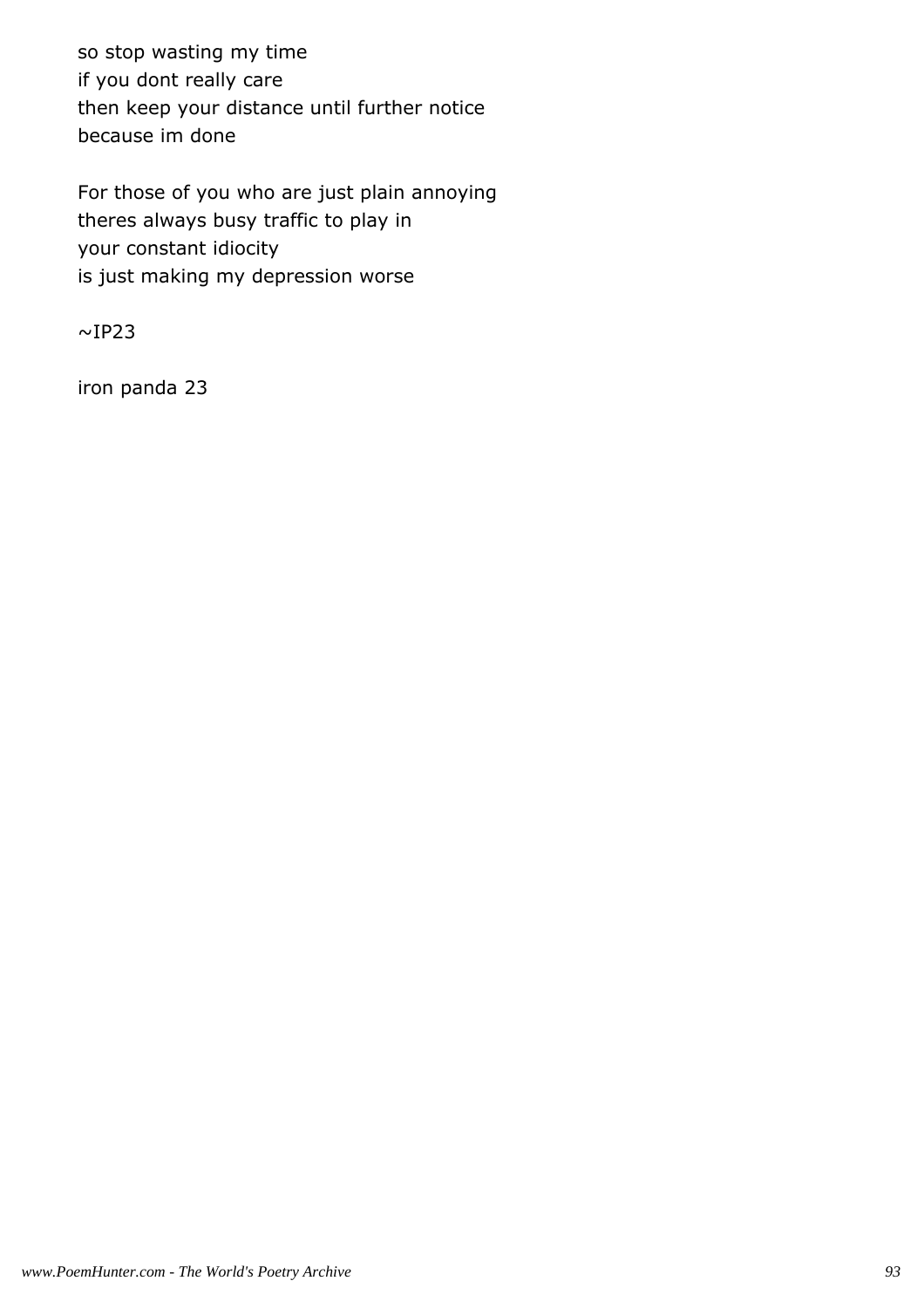## Im Sorry You Saw Within My Mind...

Im srry that u entered my mind and had to see what u saw i guess I ddnt warn u of my chaotic hidden thoughts and once again of course… this is all my fault i did tell u that ud find a lot of stuff but of course I wasn't specific so when finally decide to hate me ill just have to live with it

 $~\sim$ IP23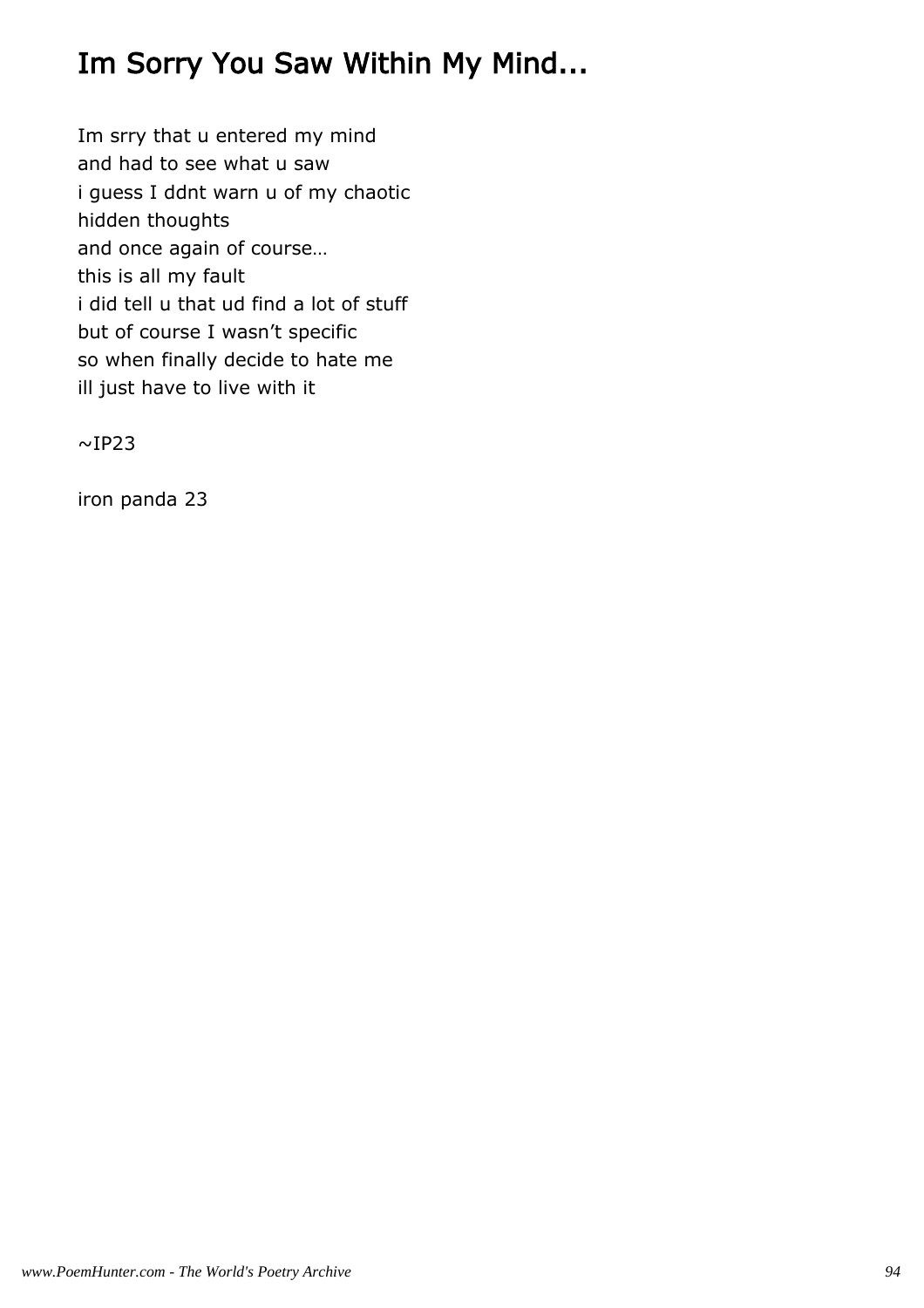### In His Name...

In His name in which we pray for true happiness for another blessed day

In His world is where we live think less to take, think more to give

In His plans there lay our future we'll live or die you'll know when the knock is at your door

In His name in which we pray, live, love our holy father watches over us in the heavens from above

 $\sim$ IP23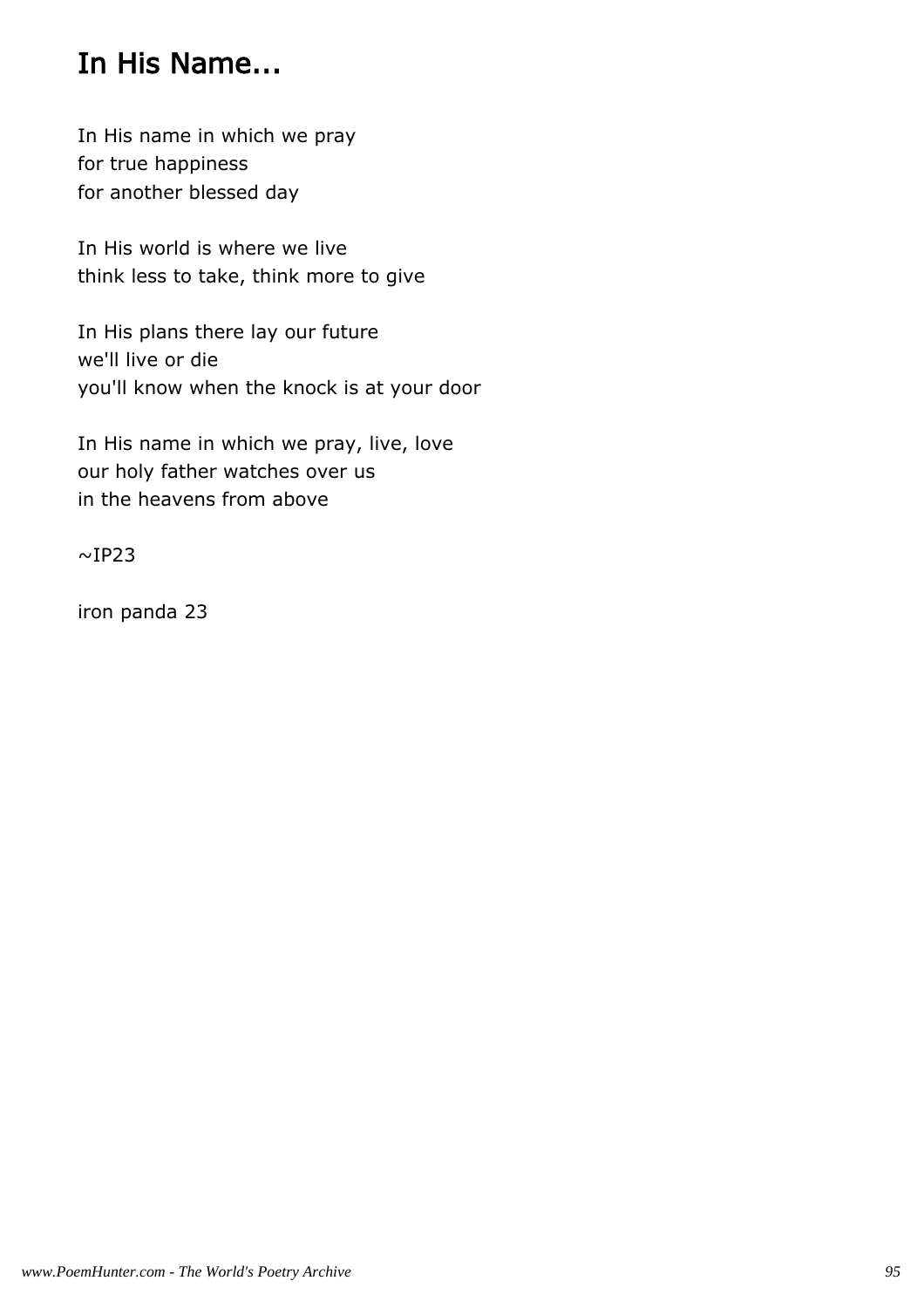#### Interrogation

Please...come...take a seat can you feel the pressure? ? can you feel the heat? ? ive got some questions that i need to ask are you willing to cooperate? ?

Im not liking this communication thing is there even any here i dont know...ive got no life plenty of time on my hands but...i wanna know do you care? ? if i need some answers right away....an honest opinion any form of information are you willing to be there can you even say? ? ....

And you...yes you what can i even say what can you even say do you even know how i am? ? hmm...i didnt think so no no...its fine just go on your way

Hey not so fast did you think without being questioned id just let you go? ? blaha! ! wrong...but heres what ill show you see this here? ? these are the facts you didnt know i knew now did you? ? well i did...the entire time you thought you could keep this from me? ? i told you i was magic...so i know things i know about the other person but hey....thats fine...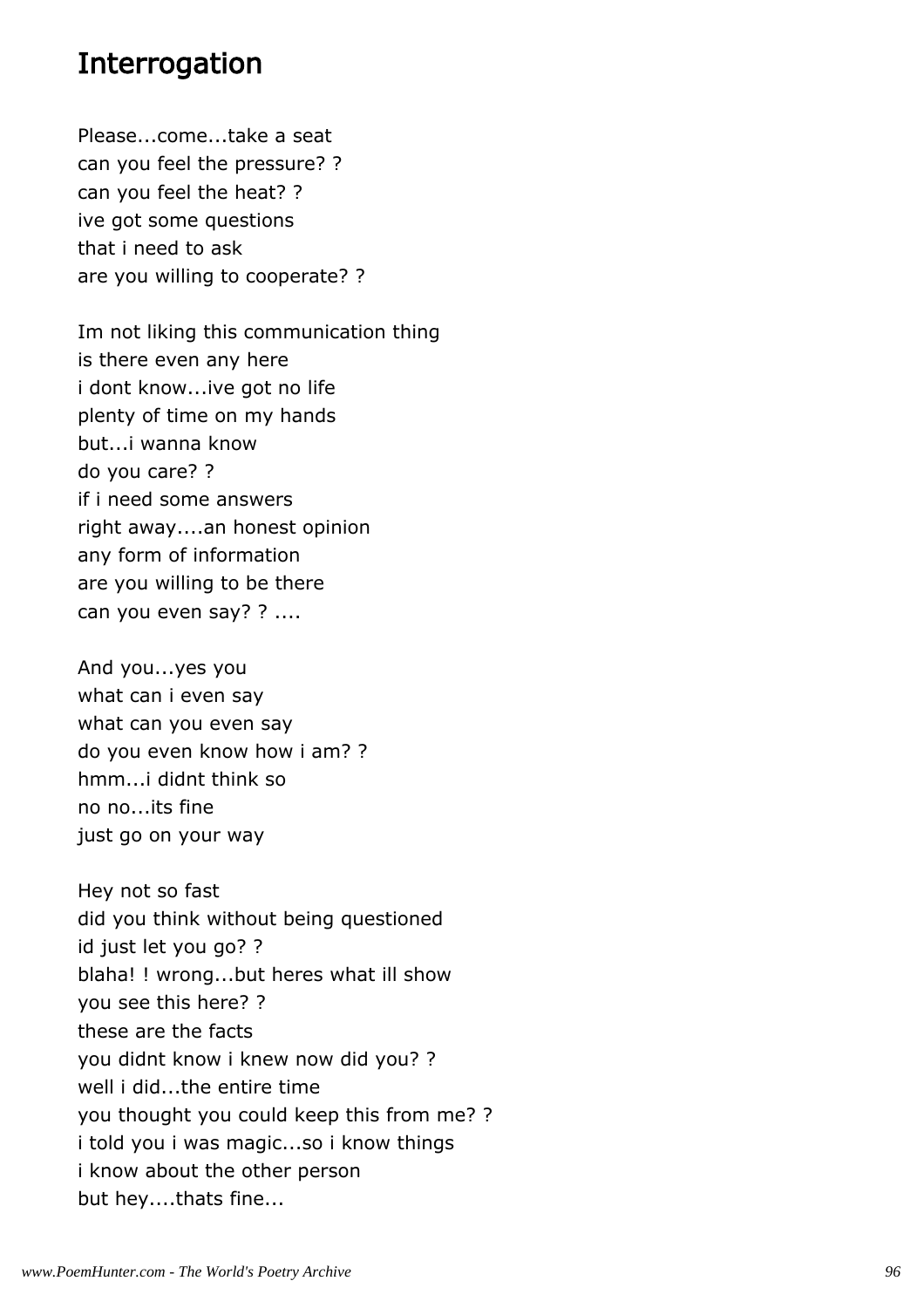youre all now dismissed for now im ending this interrogation time

 $~\sim$ IP23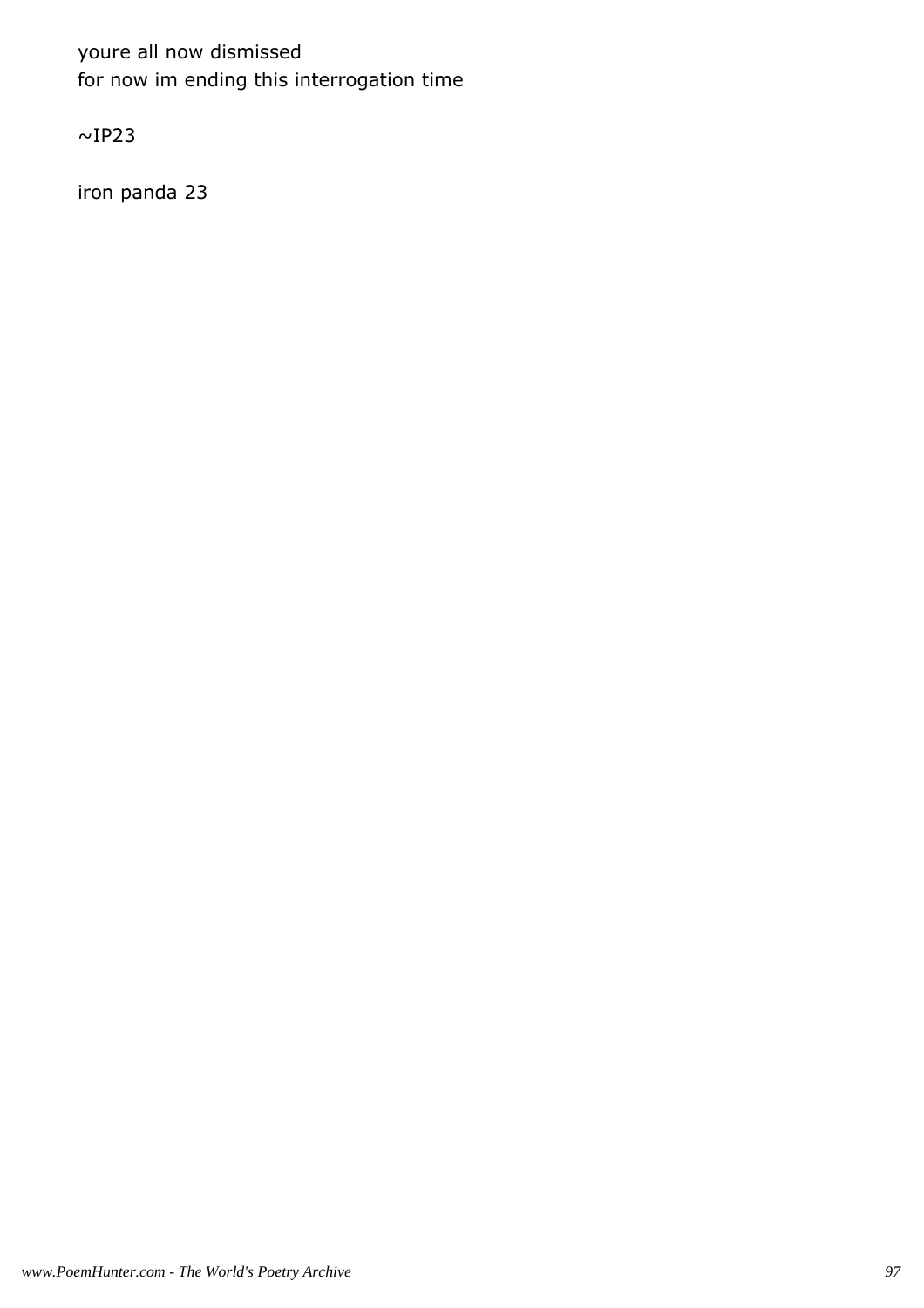## Is It My Fault? ?

Why do i feel like i did something i feel like im the cause of the hurt you feel if that is what youre feeling i feel like you dont wanna talk if its my fault you can tell me if youre mad at me i wanna know why i dont like the feeling inside of me it makes me wanna cry if im annoying you cant you tell me i wish i didnt feel like youre avoiding me like i often did in the past i get paranoid about alot of things and its really bad it takes a while to get over things i wish this wasnt so hard & sad

 $~\sim$ IP23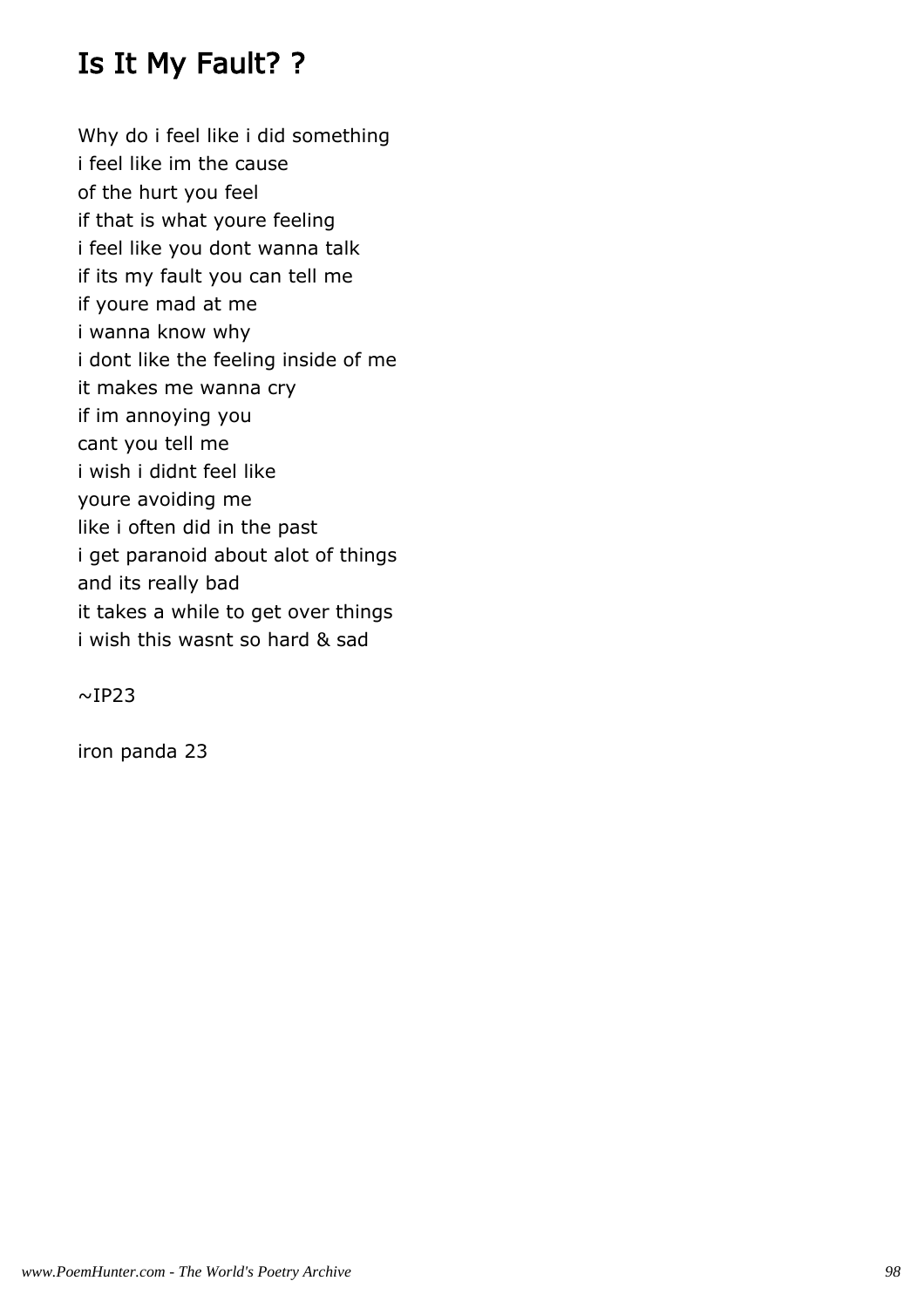## Is That Even A Question? ?

Its me....its not me is that even a question? ? im sad....do i act happy? ? thats the view from another's perception i need to rest.....cant rest it doesnt work anymore to pass a test.....fail it? ? im sick and tired of seeing the bad scores

My happiness...its limited little of few or none? ? i think ill choose little of few its the least i could do the least i could choose...to choose

I just wanna smile and laugh like i use to but.....i cant seem to do that here maybe.....if i were there.... there and not here......

To wait......not wait... to see......not see... its me.....its not me.... is that even a question? ?

 $~\sim$ IP23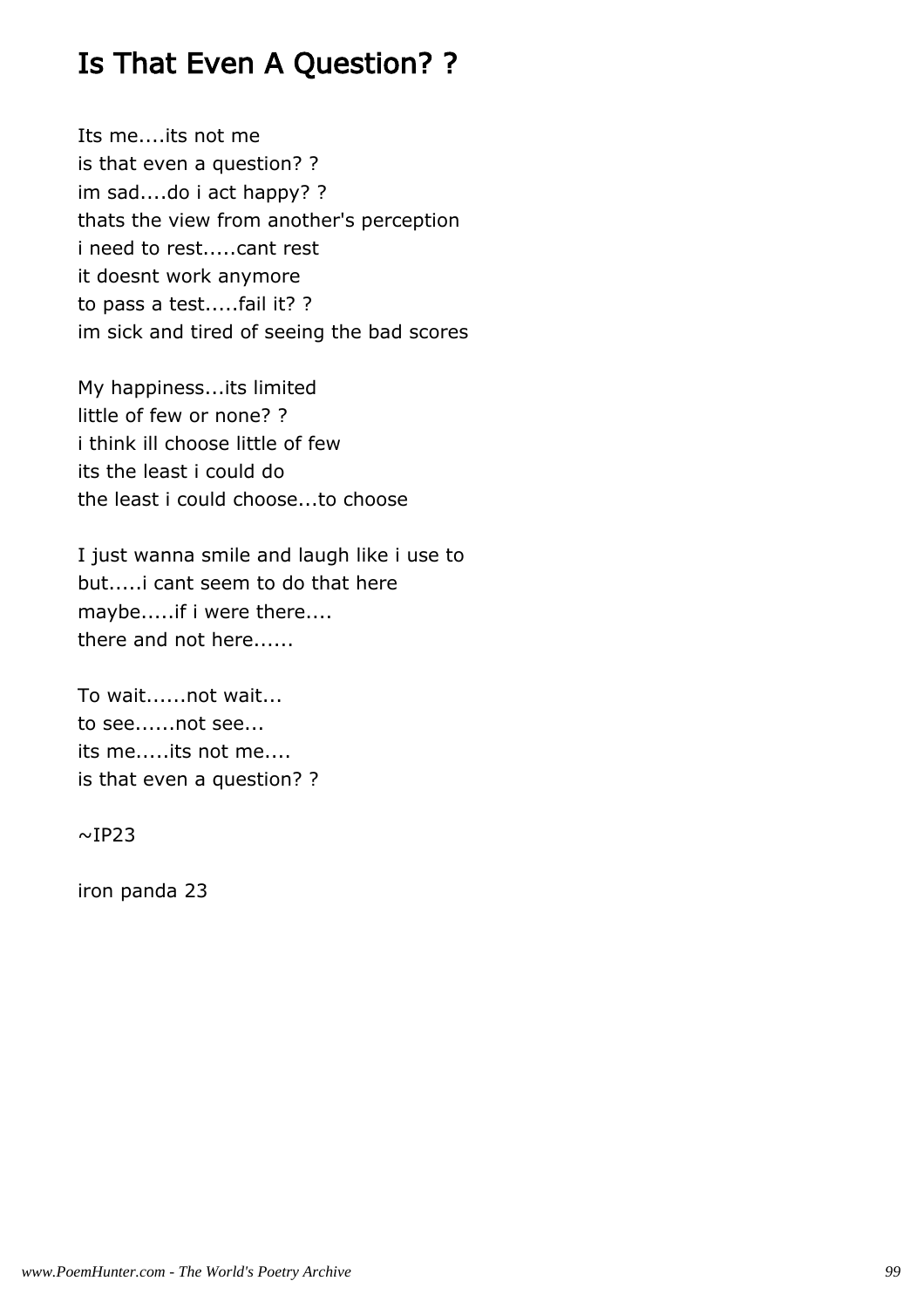## Is This.....An Invisible Love? ?

I know this girl.... we'll call her ayane and shes not sure what it is she cant see it.....yet..... she knows theres something there bcuz she can feel it..... is it hiding? ? or does it not exist is this something she thinks is here? ?

That name.....that shape its everywhere she goes she loves it.....& them but what does it mean? ? the faces she hasnt seen the things that she believes its.....its all taring her apart like.....a little paper angel or a butterfly's wings the songs she sings..... they arent really helping

That day....her day..... when will it come when she'll see that one shes been waiting for those people she cant seem to get out of her mind why..... shes not even sure how to or why they wont leave if they wont make her better.....forever is how she wants things to be together

This is the view.....her view of where things are but if this isnt right then she must be blinded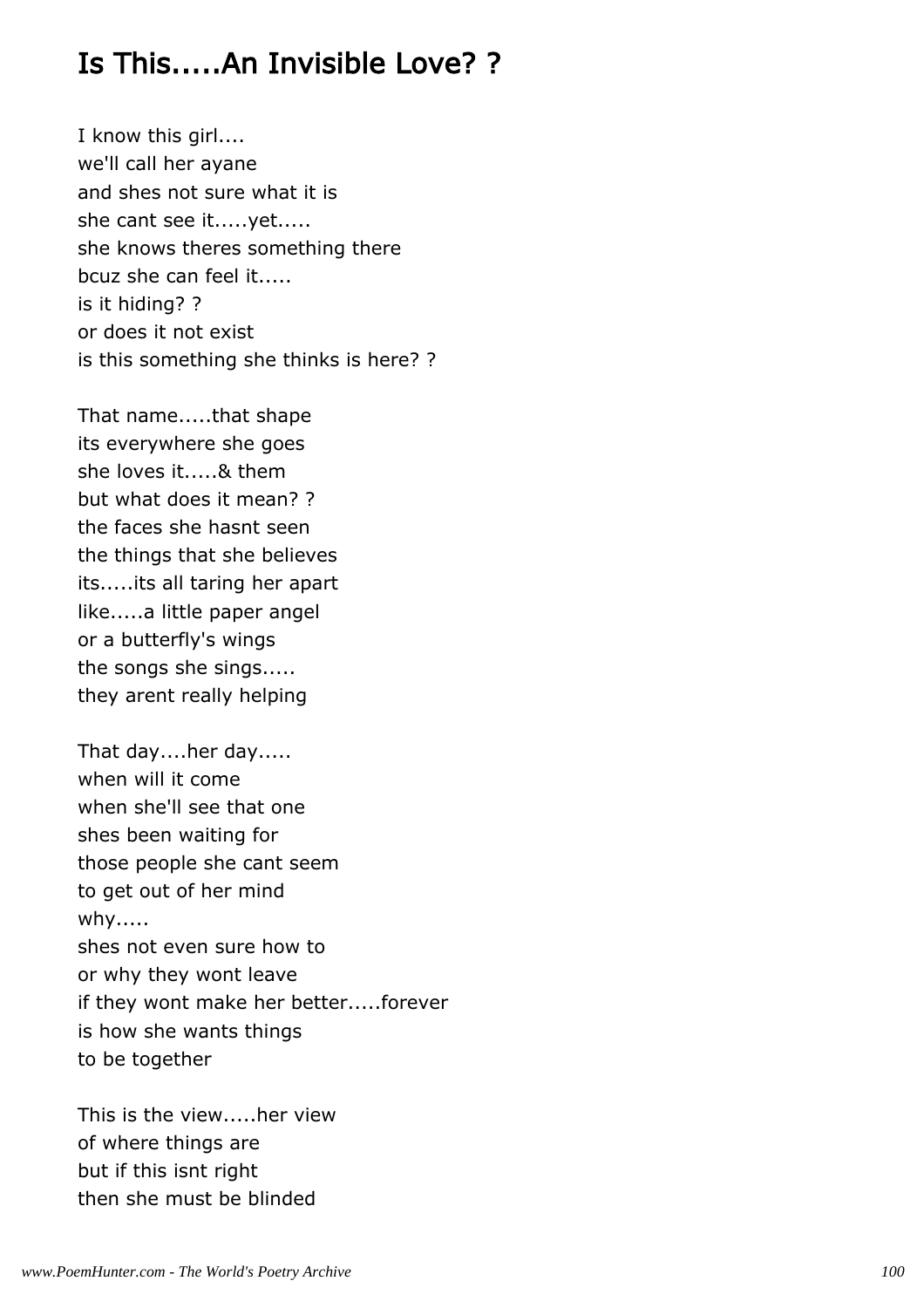by an invisible love

 $\sim$ IP23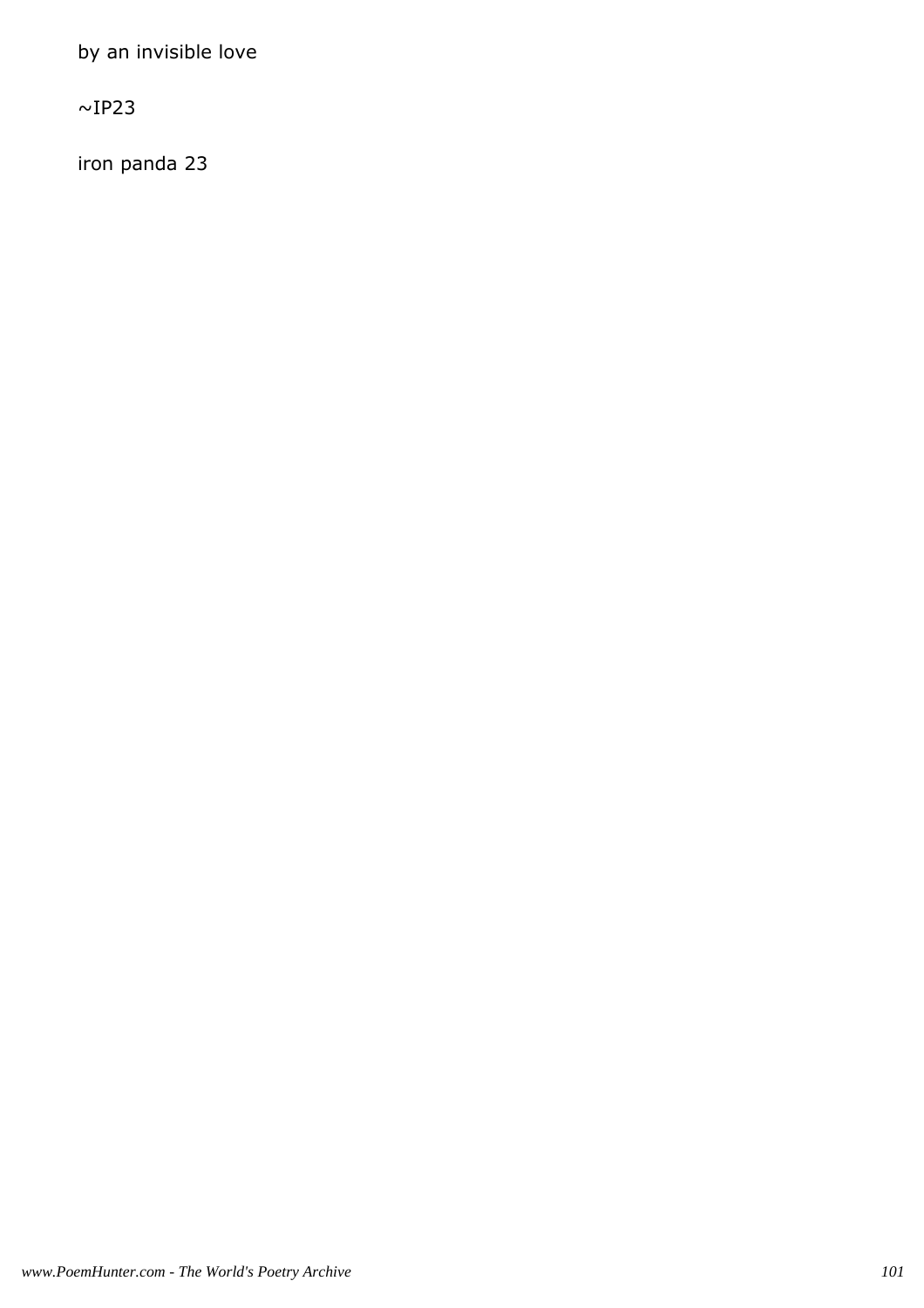### Ive Figured It Out

Ive figured it out i really think i have ive found the cause to what made me go mad

My heart...my mind...and i agree that im affraid to let my heart be totally free i love you so much i realized more than most things my heart is filled with it but the thought of losing it.... that brings...sadness & alot of pain so i try to think of happy things

What i want....what i need... is to see you i wish i could be with you but youre too far away and we both know theres another way

Since its not option A then we'll have to go with B what we said was 'forever and always always and forever' is what our love should be

-this is my answer to my other poem.\*I Need You...Remind Me...Help Me...? ? \*.-

 $~\sim$ IP23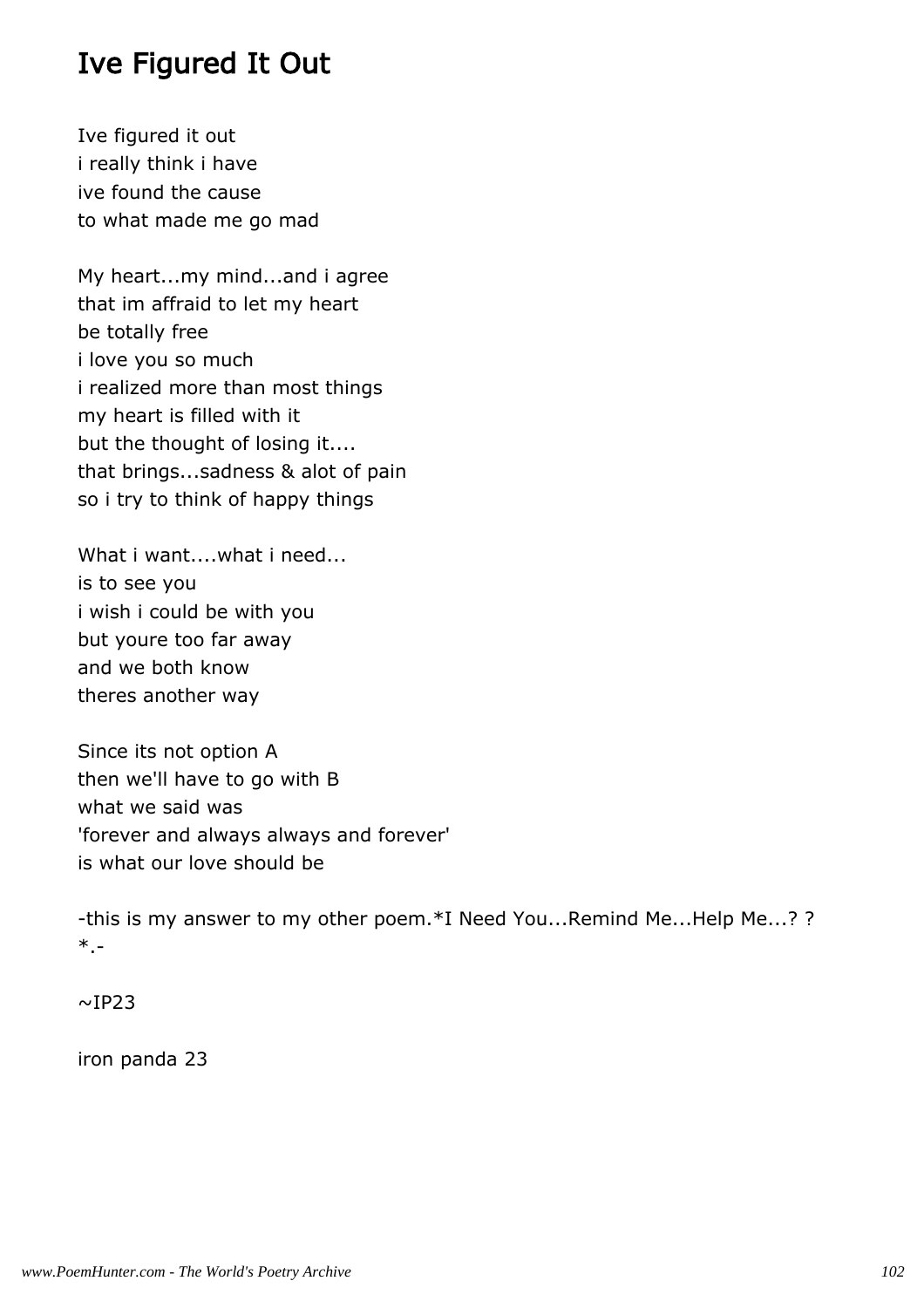# L.I.F.E.

Learning something new each day

Inspiring others to go their way

Forever you will love and be yourself

Even through rough times when you need help

 $~\sim$ IP23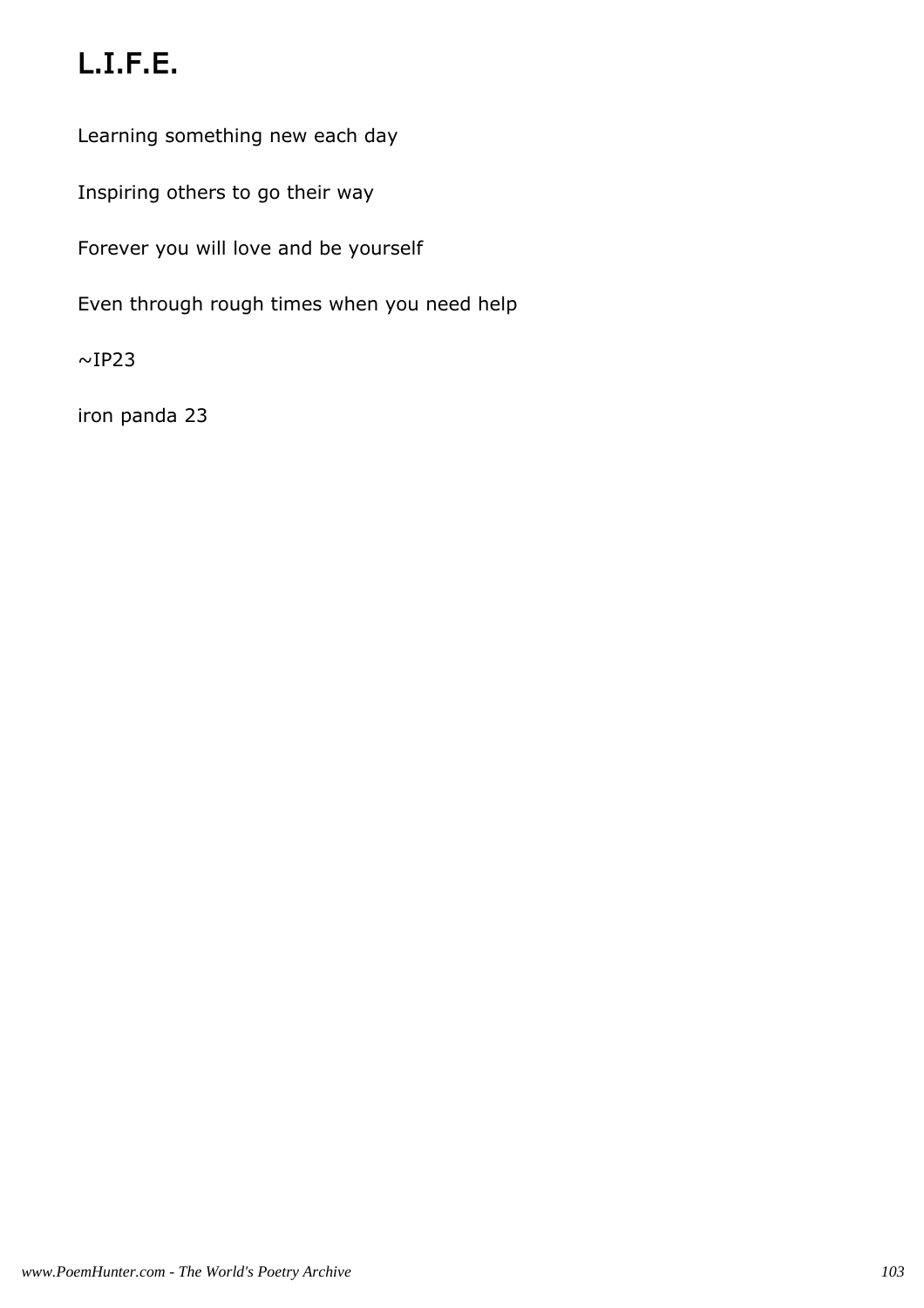#### Lifeless Memories

You made me feel like Im on the edge of that mountain waitin to take that fall I cant find that desire to even admire the love that we use to share It was you and me plus the sun- it was shining and the night stars would shine so clear....

As I watch time pass me by I wonder if I could have, still fill it with adventure Because with you things are and were never the same Its like you aim to be the blame like you wanna feel a certain pain To be...ashamed-?

You make me feel like Im on the edge of that mountain waitin to take that fall I cant find that desire to even admire the love that we use to share It was you and me plus the sun- it was shining and the night stars would shine so clear....

And so I stare into what are now My lifeless memories

 $~\sim$ IP23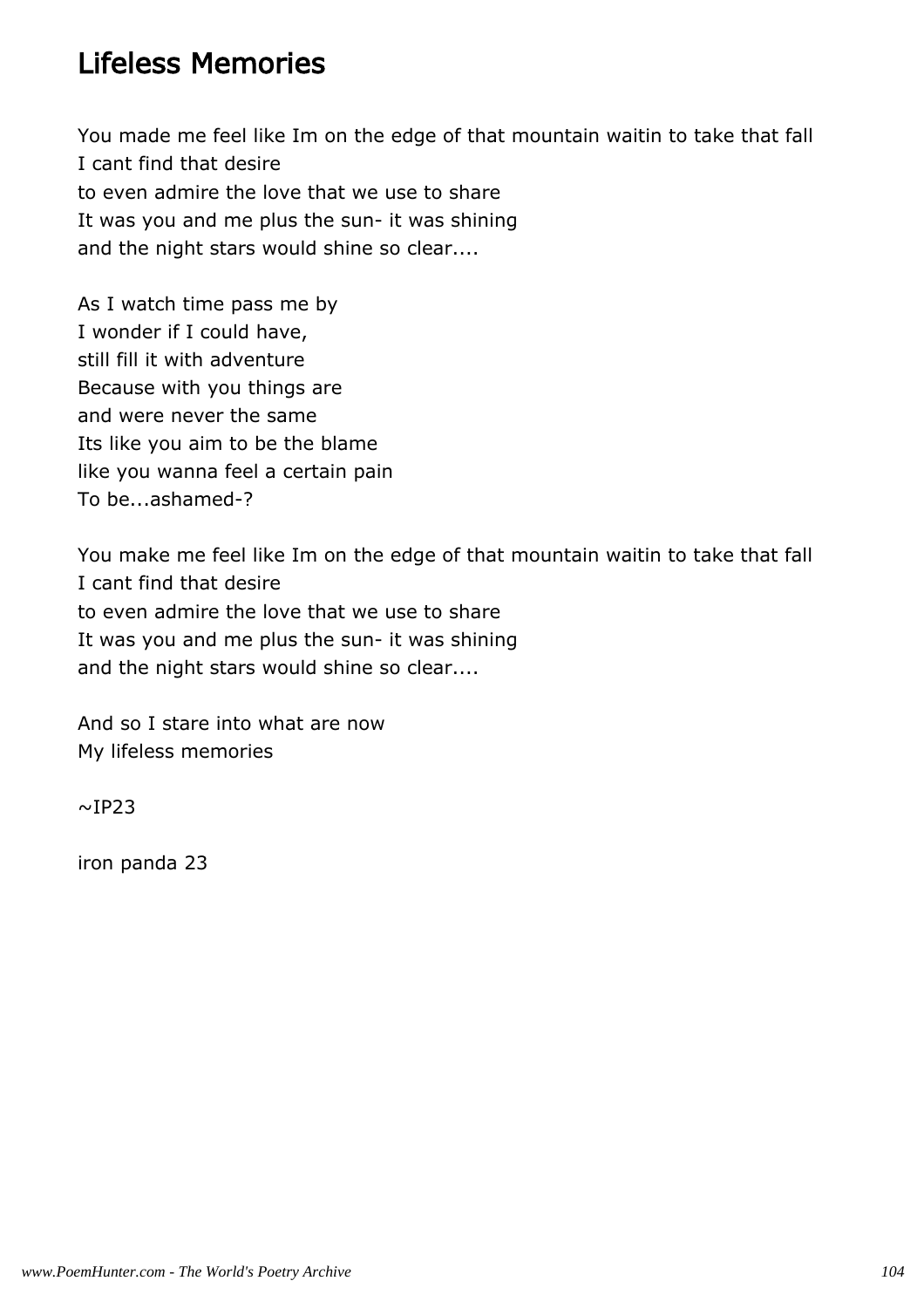## Lost My Mind's Control

I cant do it.....not anymore the control over my mind its practically gone i no longer have it i tried to keep things calm but without you theres no point days go by and each passing day another piece of my mind goes with it i need you and youre not here why? ? i dont know but what i do know is that im not sure how much longer ill last if you dont return soon..... ill be forever lost....gone

 $~\sim$ IP23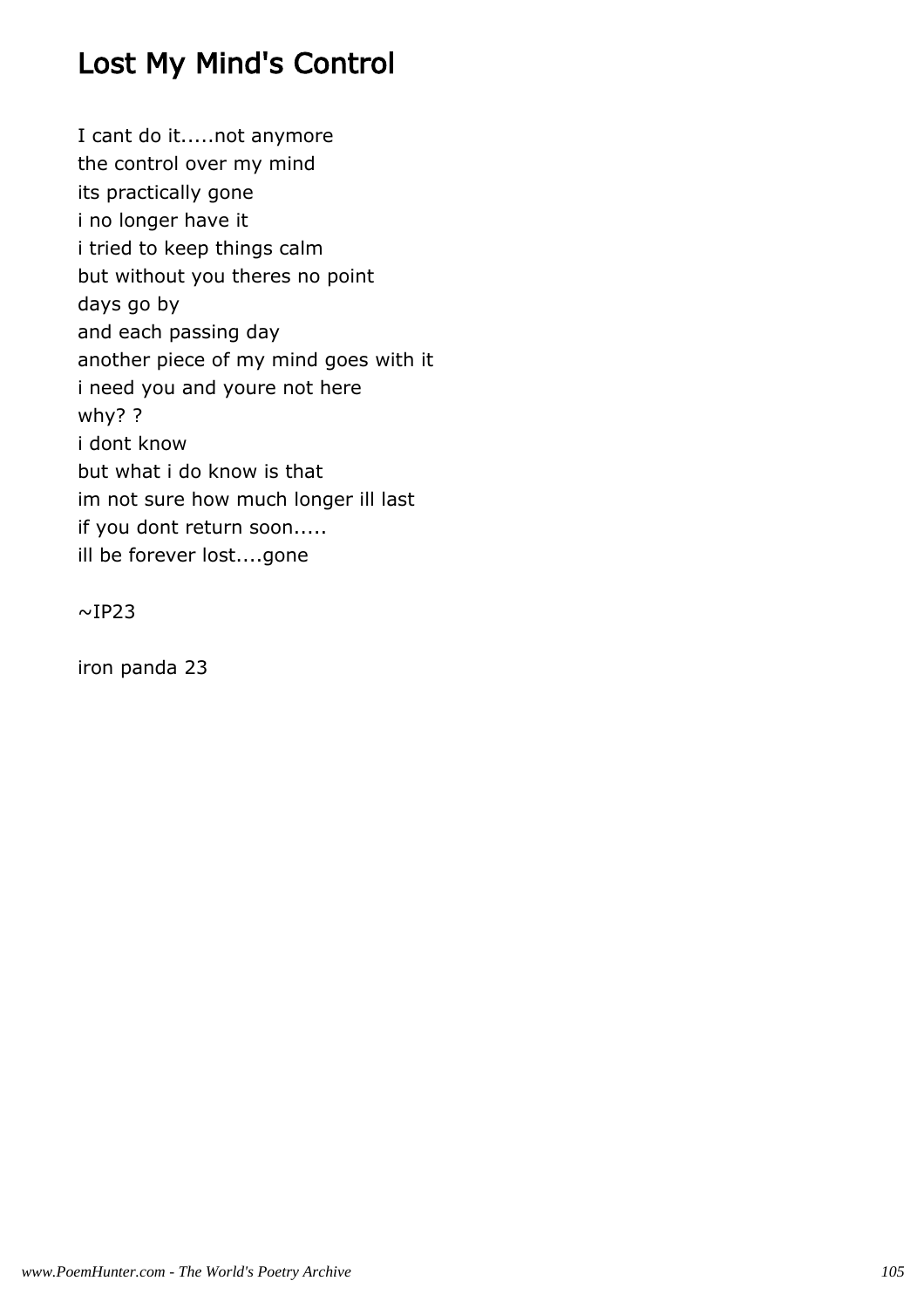## Made With The Gift

Beauty hand crafted time taken with love Each detail carved carefully By one with a gift from above

In the mind of creative thoughts is where this piece of art was born By the one with the gift, it came to life its appearance is appealing and so unique Its a mystery as to how one could create something this magnifique

 $~\sim$ IP23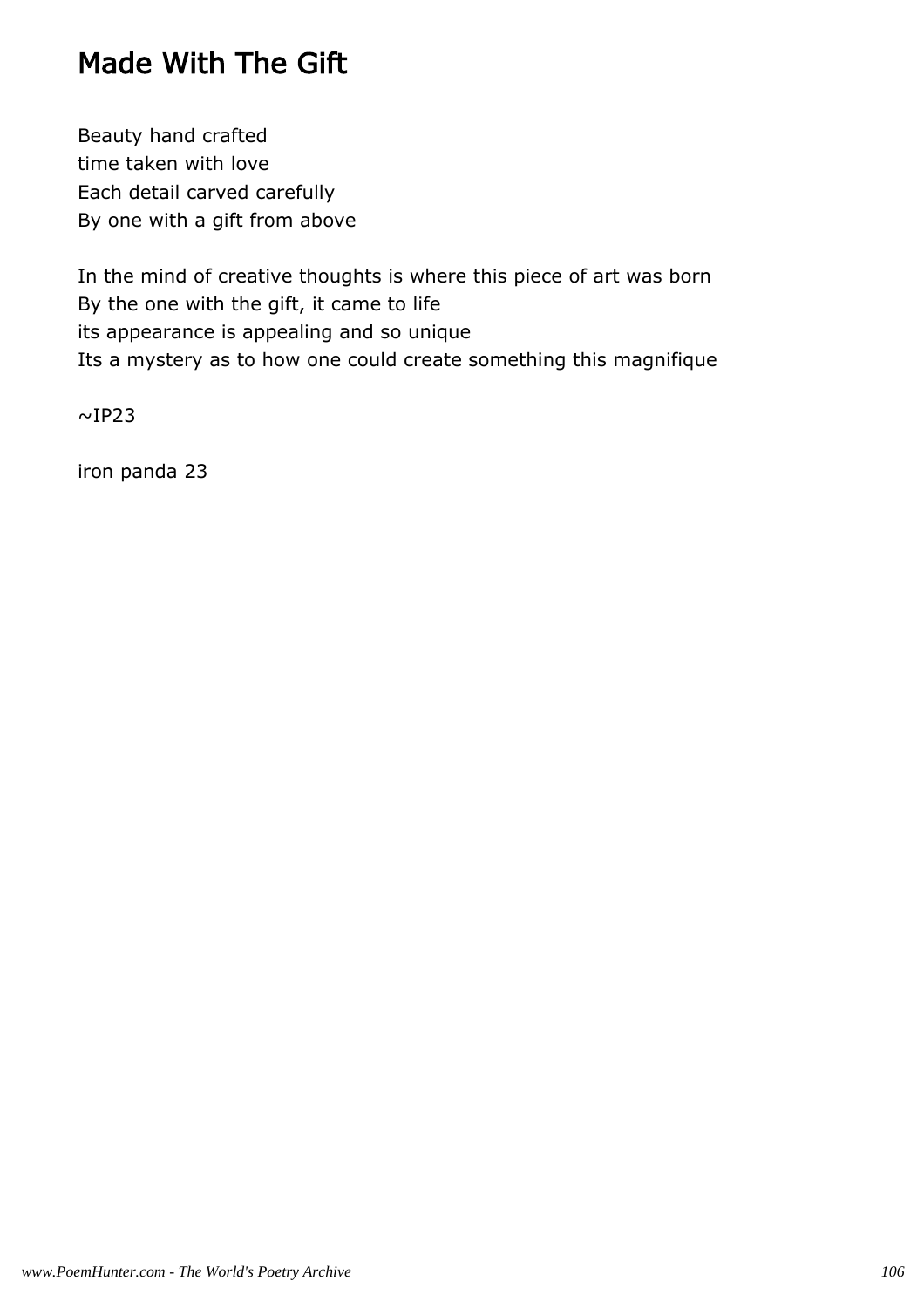#### Mixfusionode

Mixed thoughts, confusion no delusion for my mood i cant think straight....i cant choose cant break their heart but i like them too Cant tare apart what i seem to have they've been gone too long i kinda want this bad just helped someone throught the same thing but cant help myself...such a sad shame someone tell me now...what should i do? ? keep my promise or...with this go through? ? just help me out...i could use it now i kinda want this bad... but how will things turn out? ?

My answer seems pretty obvious-no? ? well hey its not im soo confused like on some game show i recieved those 3 words and in return those 3 were sent of course i meant it when i sent it but when recieved was i decieved? ? i dont think so...cuz they said it first theyre the key to my heart its what i said and to lose that...it could really hurt (maybe) just help me out...i could use it now i kinda want this bad... but how will things turn out? ?

Do i feel a little better though i still cannot decide? ? its the one that said they loved me vs the one i think i like and if i break my promise it would follow me for life Lost in this stupid game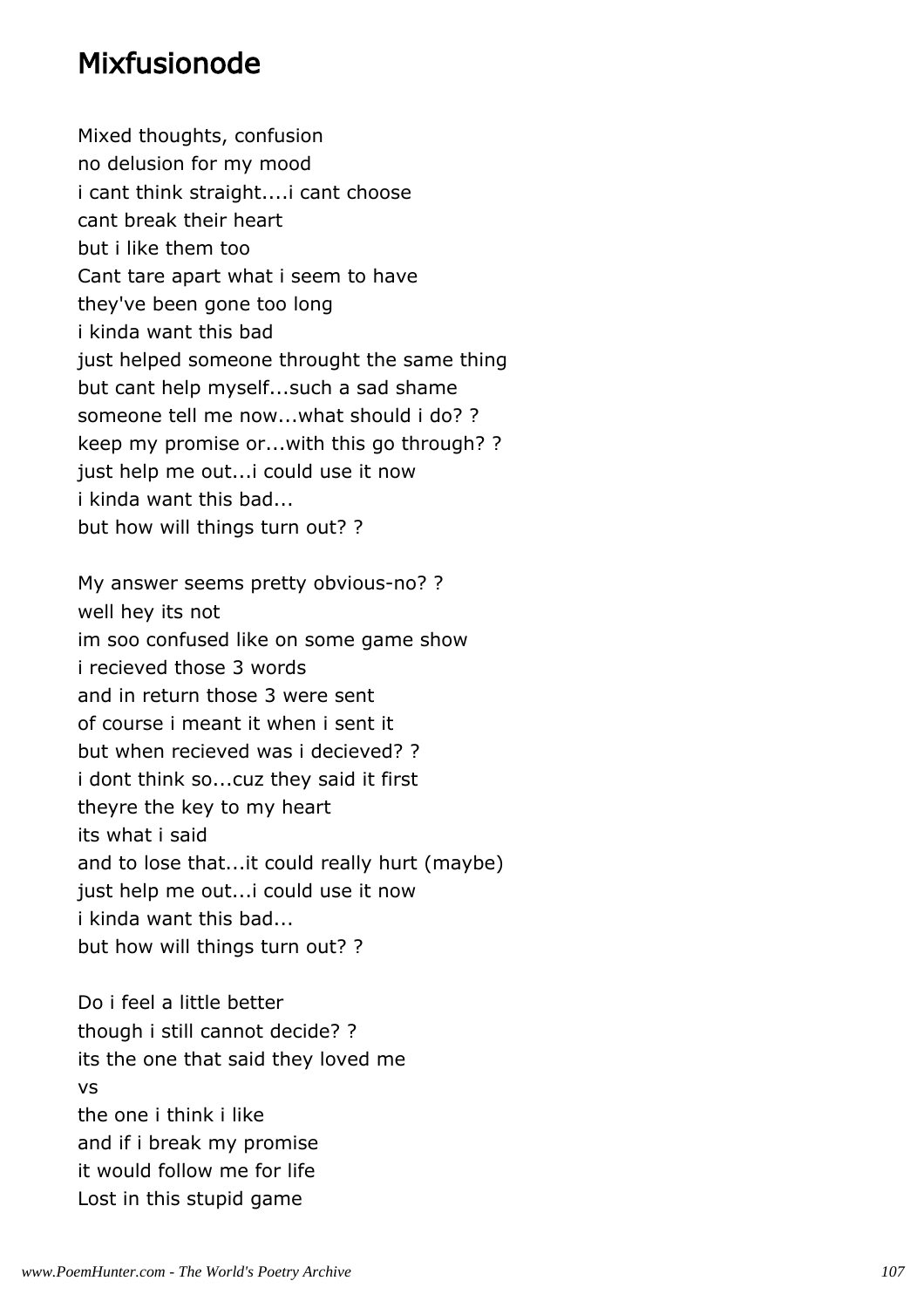anybody have cheat codes? ? this levels driven me insane! ! so please help me out...i could use it now i really dont wanna cheat with codes i kinda want this badly i need a safe way out

(dedicated to a friend....n srry its sooo long)

 $~\sim$ IP23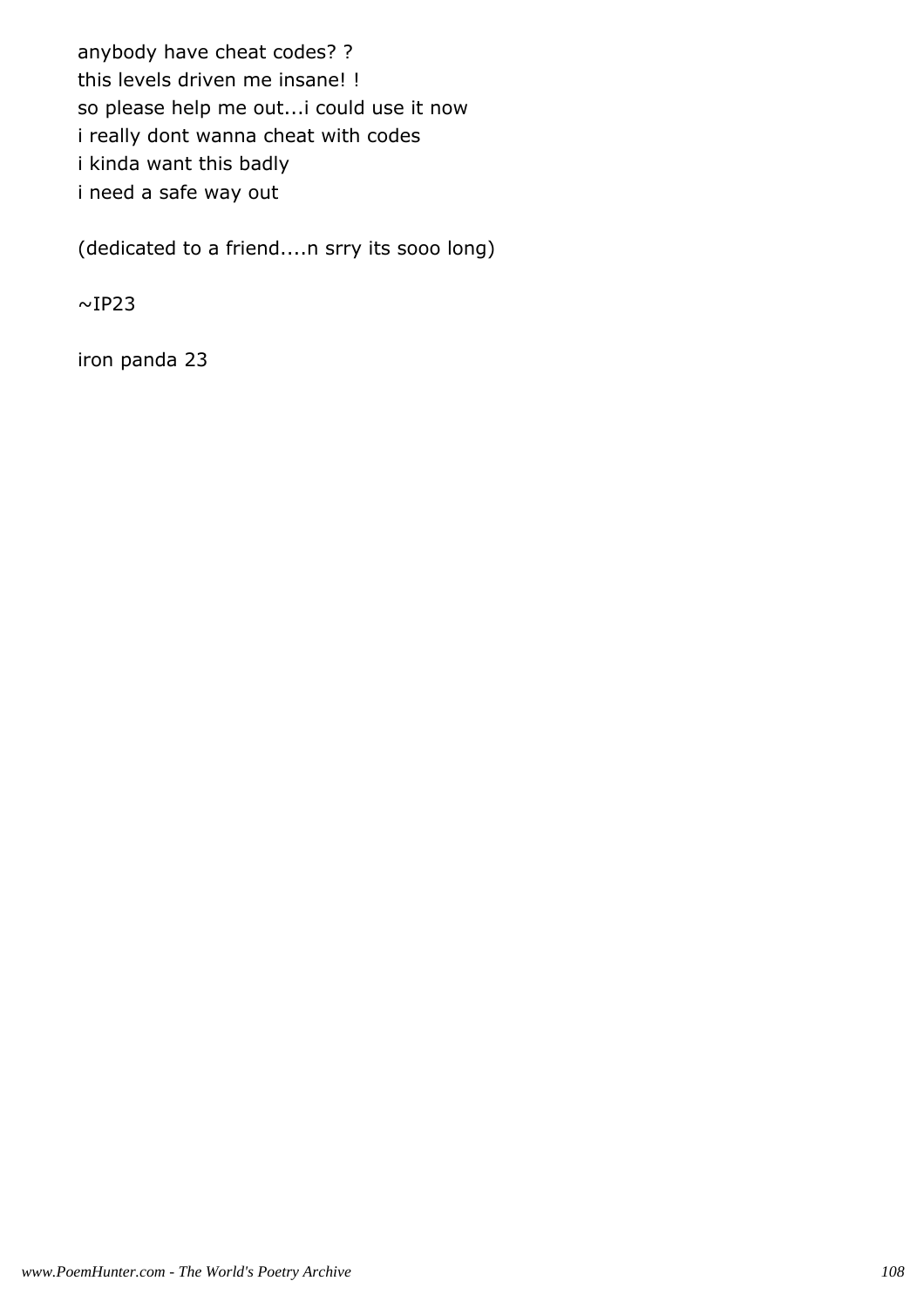#### My Journey Must Go On

I feel it taking a toll my mind and soul my body cant handle the stress it needs to rest my thoughts are all over the place so whats my case? ?

Am i among the lost not found? ? ive looked around but i couldnt find a way im on a mission to find what should be mine but whats the plan? ? do i discover that there never was one from the start? ?

Ive noticed that i am lost to soon or never be found is this because im currently living on uneven grounds? ? perhaps? ?

Ive seen the help i could get but is it legit? ? can i trust the words so slightly heard? ? can i depend on the hands that guide me through this dark land? ? should i believe what could be misleading? ? will my will show me the way? ?

I think im done for the day or many days to come but then again...i could spend...more time on what could come after instead of what happens before which could make me believe in what ive come to know while finding my way through the shadows what shadows? ? of where? ? a place where all thats conquered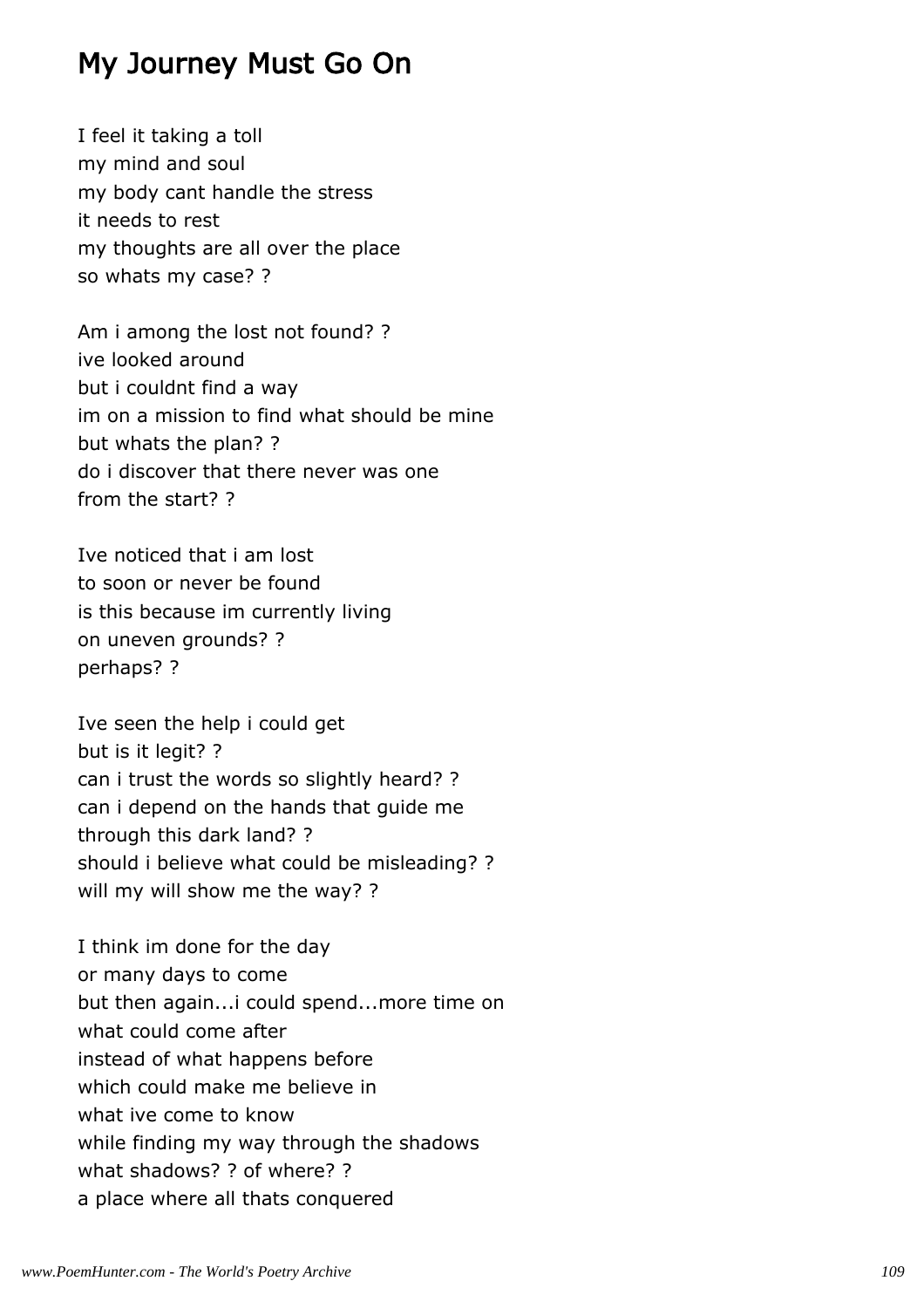is known as fear my fear...which was.... to be lost and not found.... to give up my hopes and dreams that began to unravel at the seams but ive found myself along with the right help those seams reattached...... and yet my journey must go on......

 $\sim$ IP23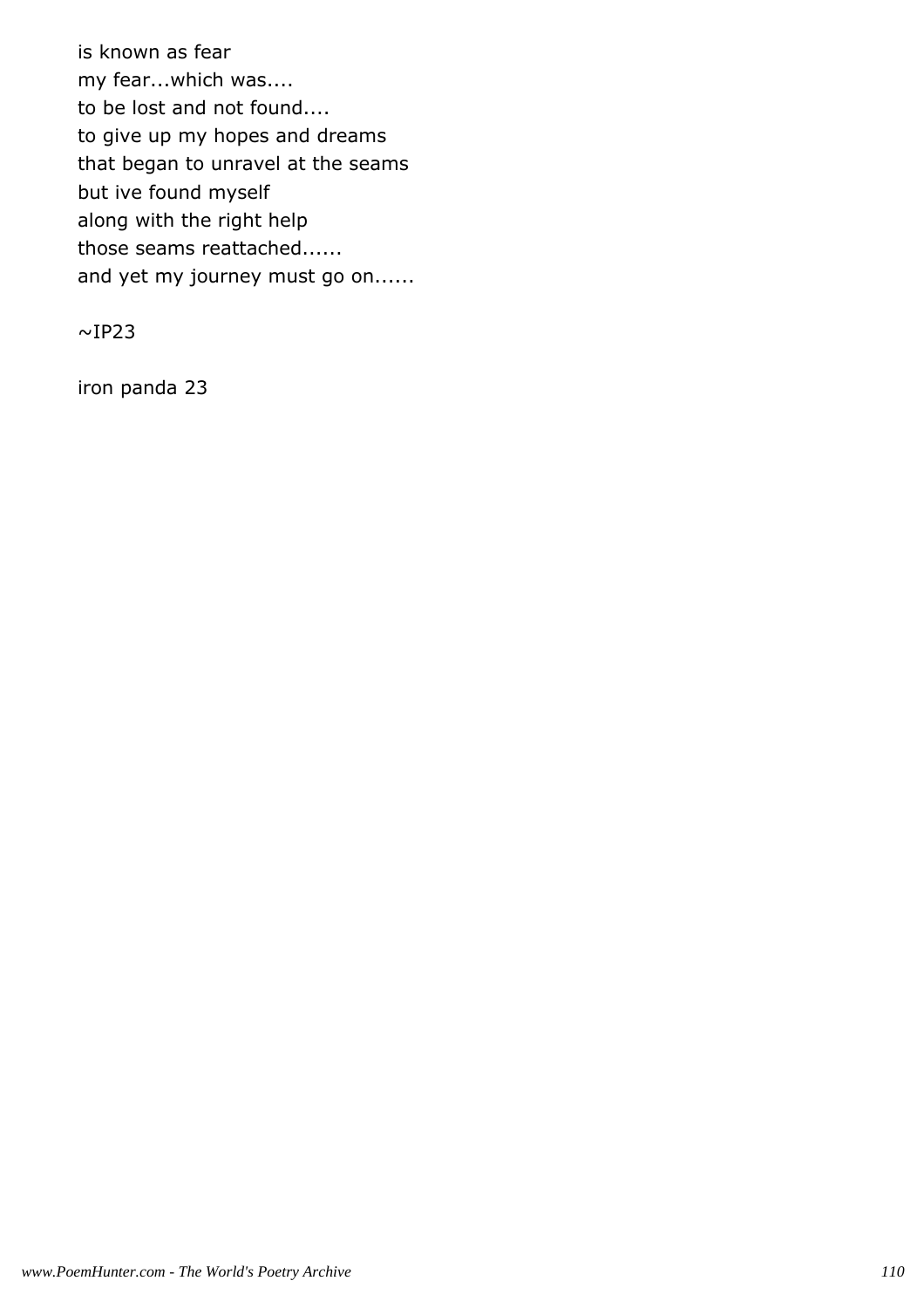#### My Love For You

My love for you is not even of this world So if i tell you i love you then i mean it

If you're family or a friend Or even more than that then BELIEVE IT! !

Even if i dont always show it just know i really do care

Sometimes my temper is short and i might blow it The mean things i say i dont mean it........

Just know that my love for you is and always be there

Know that for you i'd sacrifice all i have plus my life Because thats just how i am know that my love is forever lasting even if i dont always show it

 $~\sim$ IP23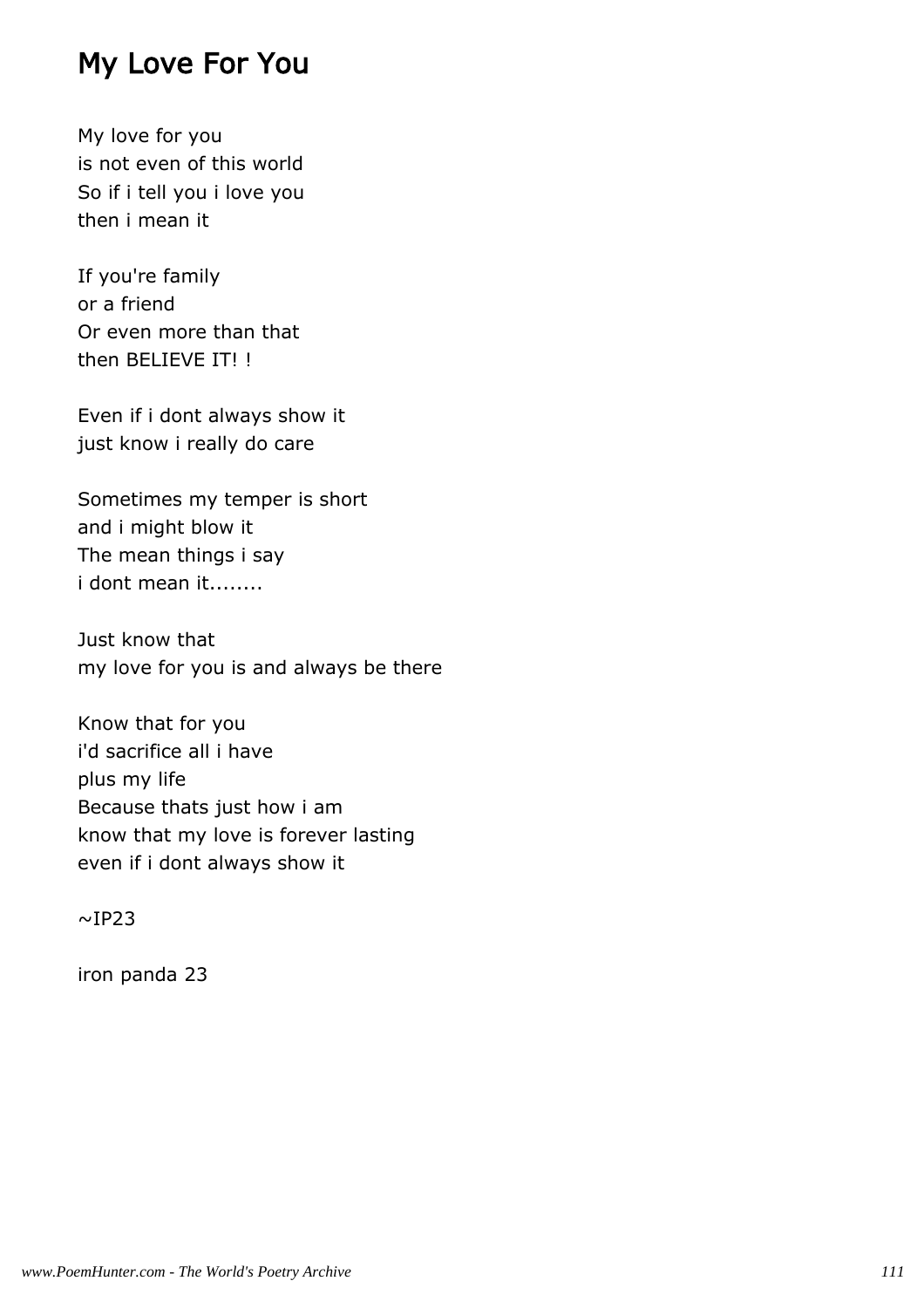## My Sweet Pessimist Vs My Lovely Optimist

Theyre at it again one's always trying to win this debate....when will it end? ? dont they realize what theyre doing causing things to be confusing & stuck in the middle is poor little indecisive

Sweet pessimist says to lovely optimist 'youre just way to possitive you need to think of the negative youll just get your hopes cruched! ! ' but lovely optimist begs to differ

Lovely optimist says to sweet pessimist 'well youre just way to negative think of the better.....the brighter side of things! ! look at what youre doing causing poor little indecisive to be even more confused! ! scaring her more than she already is! ! '

Poor little indecisive sits in silence...not knowing what to do so she cries.....because she knows that sweet pessimist could be right but then she regains her hope knowing that lovely optimist is her ray of light.....the smile that she needs

Its always like this sweet pessimist vs lovely optimist and caught in between little indecisive sweet pessimist always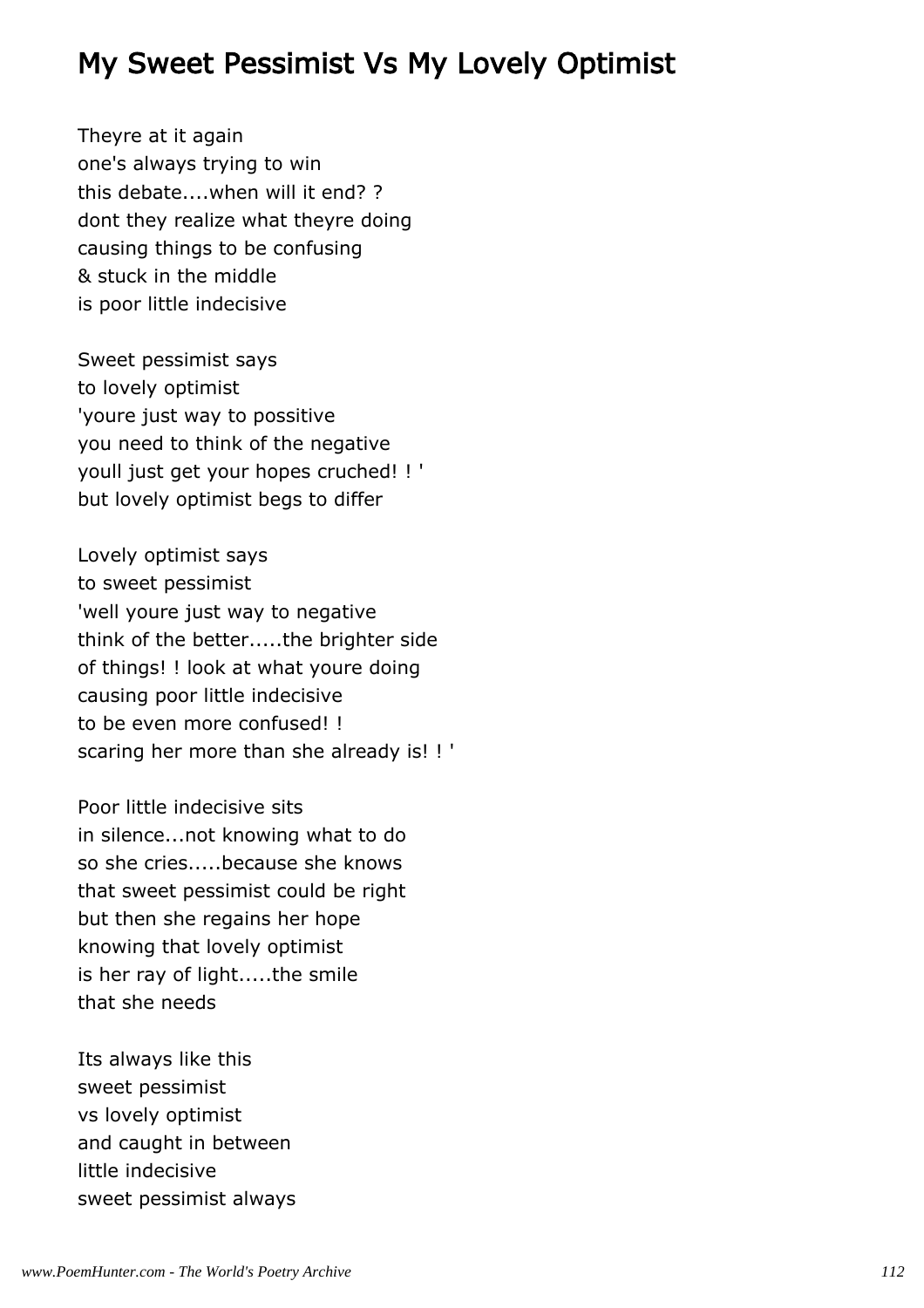gets to little indecisive before lovely optimist does and so poor little indecisive feels down & depressed.... after a while lovely optimist comes & makes things better but no matter what happens little indecisive will always be caught inbetween not knowing which side is best to believe

 $~\sim$ IP23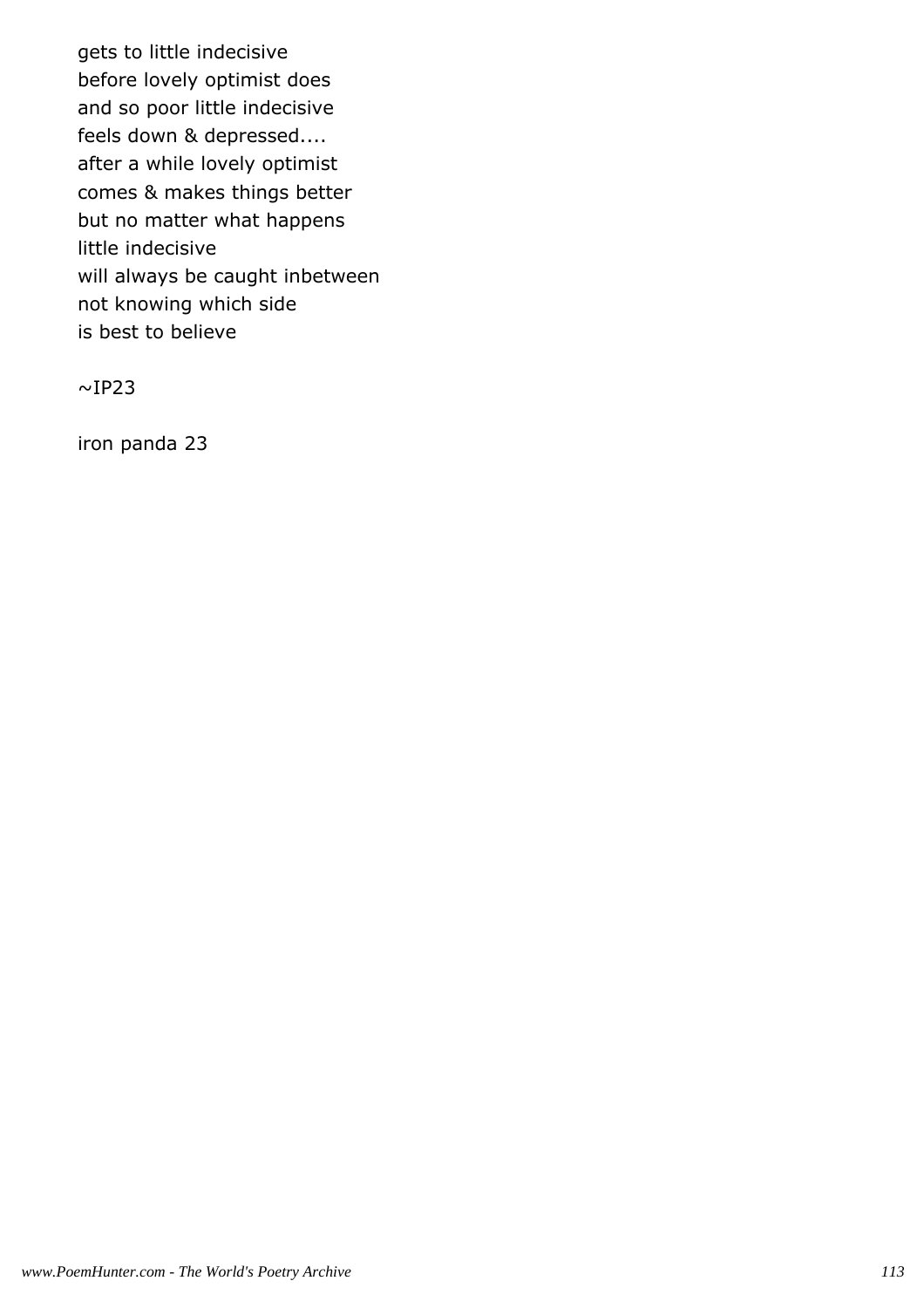#### Mysterious Rare

Take a look, take a whisper, into that cool air watch the mist, as it enters, that mysterious rare There it came, now it went Watch it come and go just like those magical souls

It'll hide it'll leap it will follow thee Anywhere and everywhere, it will know and see Run and climb and jump behind All is here....now gone

Can you feel it in the air there's something there's something and ita rare....its rare...its rare Can you feel it in the air its mysterious....unknown....you need to beware because....

It'll hide it'll leap it will follow thee Anywhere and everywhere, it will know and see Run and climb and jump behind All is here.....now gone

Can you hear that misty air as it whispers in your ear 'You can run but cannot hide' because....

I will hide I will leap I will follow thee Anywhere and everywhere, I will know and see Run and climb and jump behind Yes I'm here....now gone

(this was random and i was bored so it may or may not make sense xP)

 $~\sim$ IP23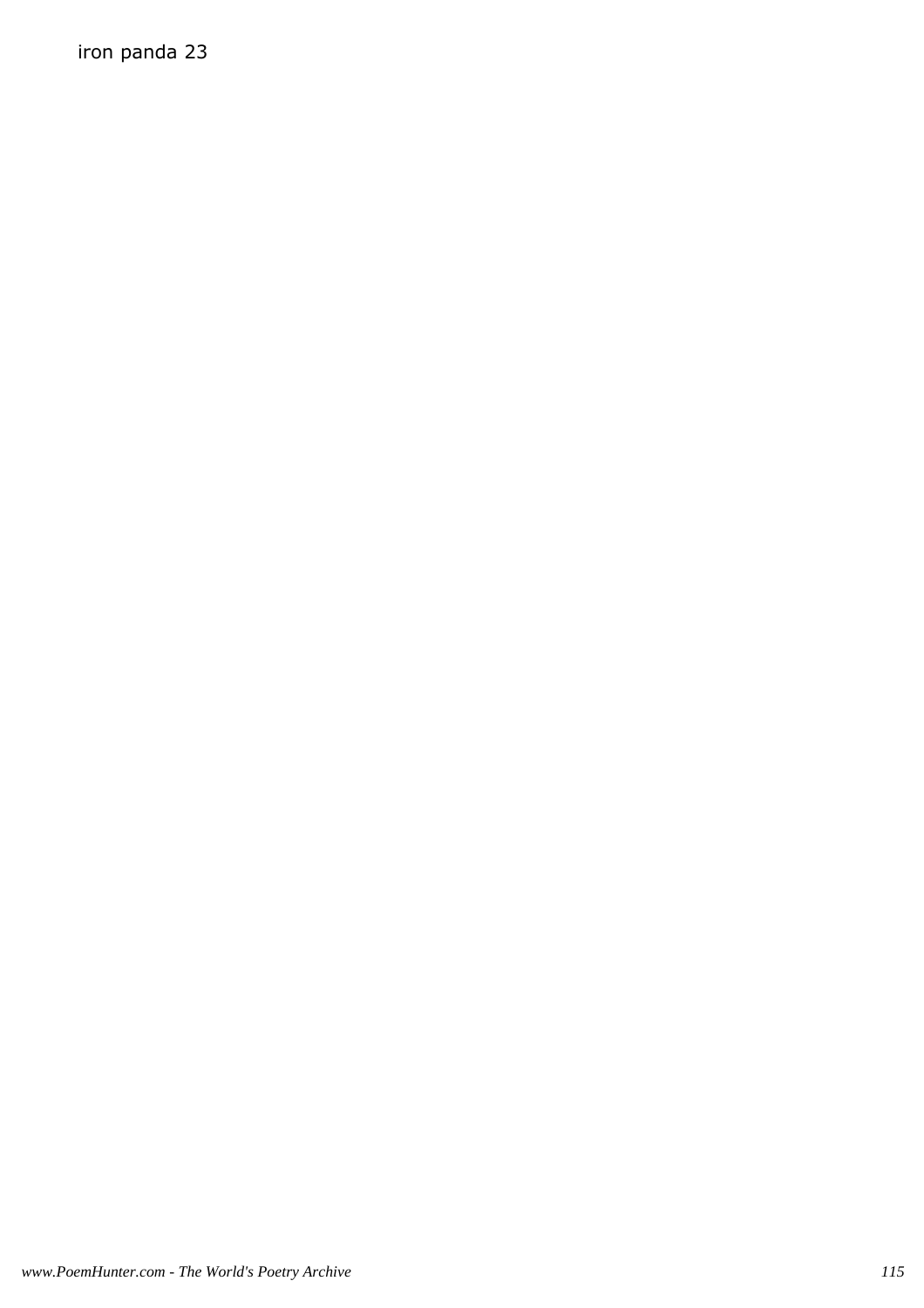#### Needs To Be Saved

I hate my life do i wanna die? ? im confused am i going through.... one of my depression stages once again? ?

Pretend...... to be something im kinda not (happy) but i was....then i wasnt....then i was again its like a never ending pattern i dont even know what the hell i should do do i cry? ? or write? ? or complain to someone? ? but who? ?

Where is someone? ? who's that someone? ? why is everything....has everything in my head gone mad? ? loose? ? out of control? ? whats the use? ? im tired of something.....everything? ? i cant even tell! ! is my pain real? ? is it an illusion? ? am i just going through some kind of phase? ?

These days! ! i dont even know what to do about it shout it loud? ! ? ! ....im not so proud... its a love-hate debate between me...myself...and i we sigh....cant come to a conclusion confusion.....i think... well at least try to...but nothings clear anymore that door...where does it lead? ? what is it? ? for me? ? will i go to the other side...to find... that 'things are looking up? ? oh finally'....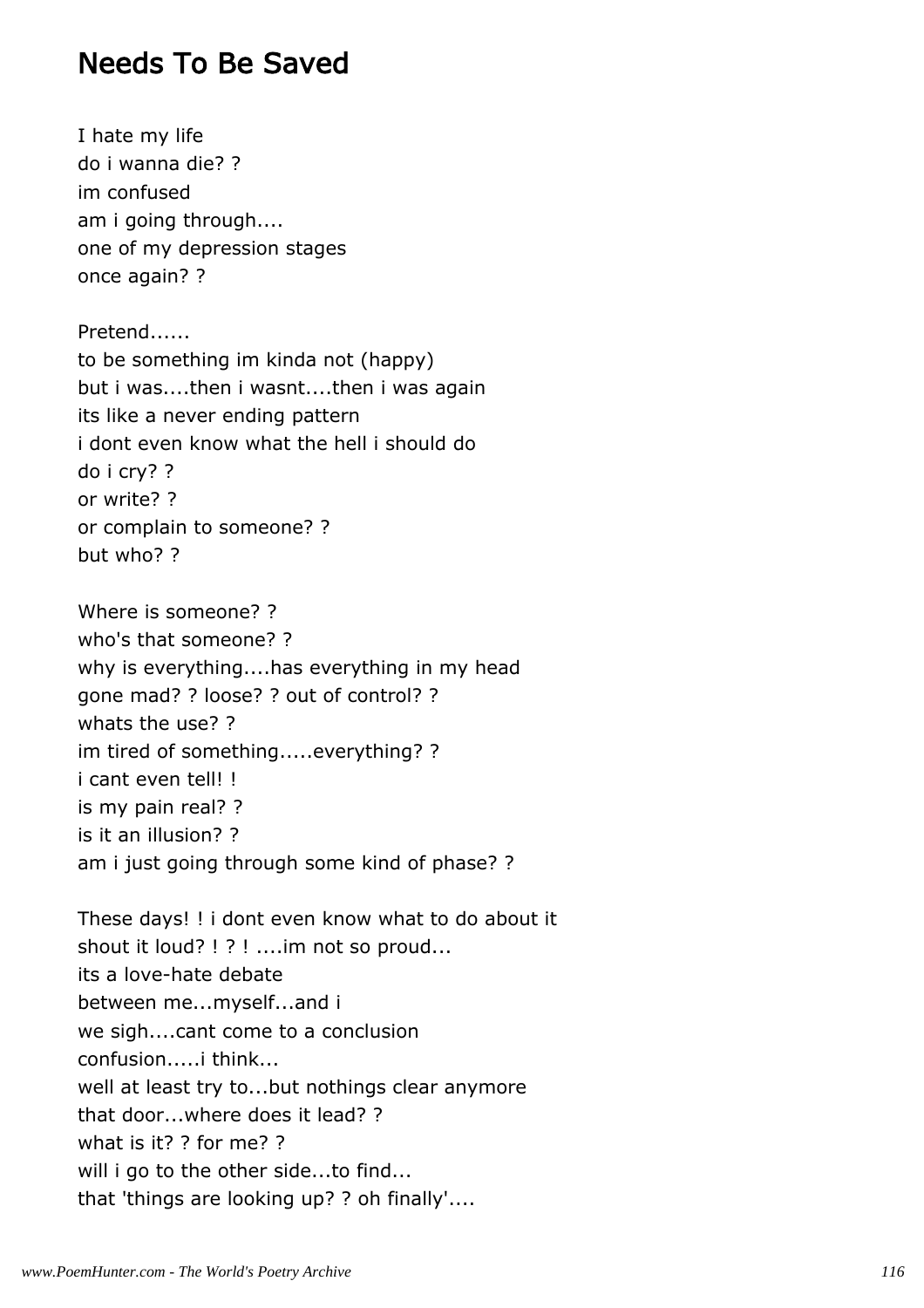maybe 'this is the last night...ill spend...' wondering...hoping? ? ...wanting? ? ...wishing? ? futz it! ! theres no point! !

I know whats next....or do i? ? perhaps......express! ! run wild! ! go free! ! ... be me? ? ...does that make sense? ? does this? ? do i make sense? ? the fence! ! that one that protects me! ! am i free? ? not so much.... i still hurt....the pain is holding me hostage... it got me...only because my fence....my shield....my barrier... it fell...was destroyed... im annoyed....i must deploy..... my heart...my mind....my soul...myself... needs to be saved..... who will help me? ? ....will it be you...which is who? ? ..... what do i do? ?

 $~\sim$ IP23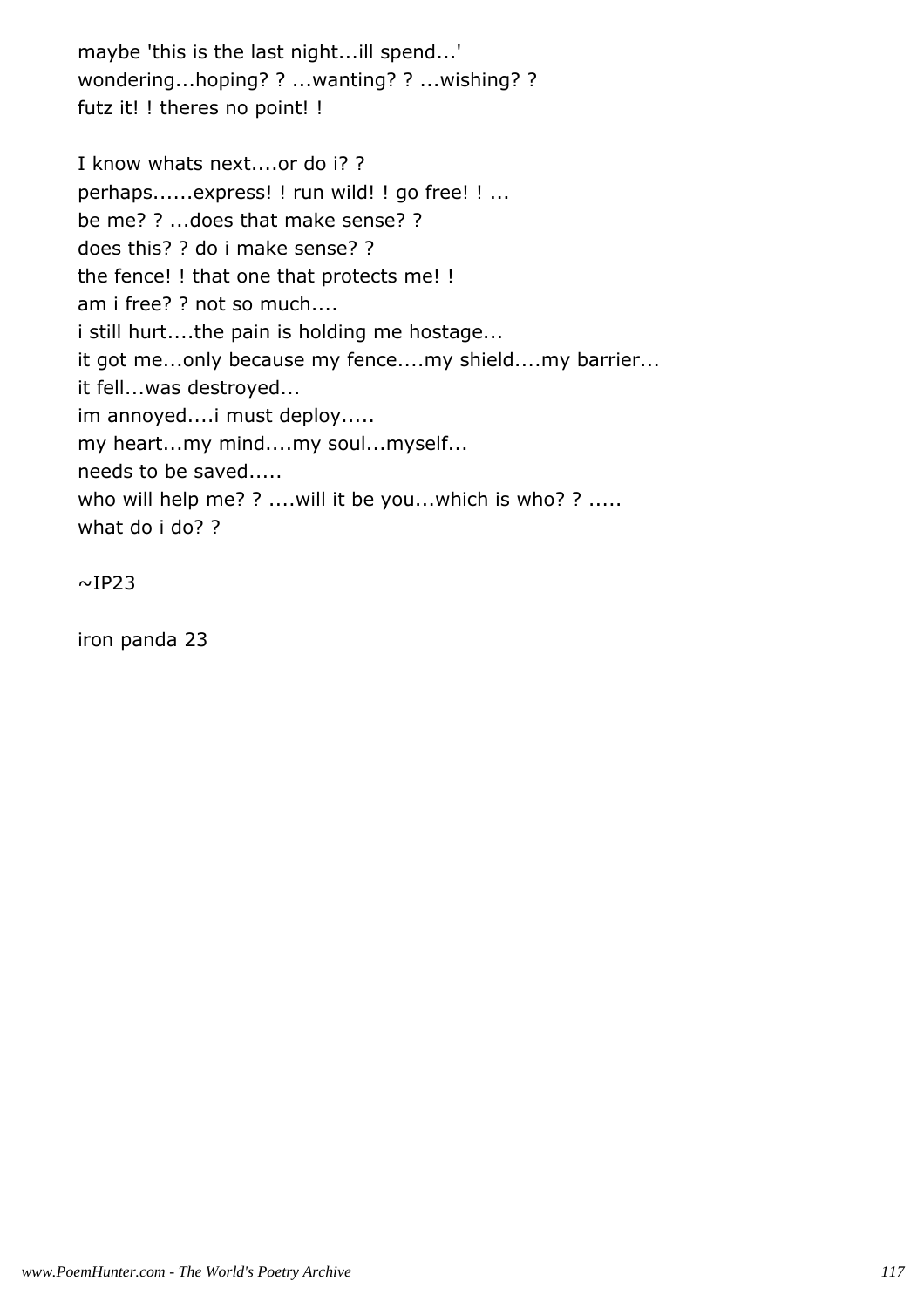## Of Me-Who Cares? ?

Who cares about my likes I'm just misunderstood who cares about my dislikes If I could vanish-then I would

Who cares of my existance you wouldn't mind if I...disappeared? I try to be happy but that only results to tears

I tell the ones I care for not to think of self elimination Yet I do so myself and still will have life determination

Who really cares of me don't force yourself to care If you don't then its fine cuz I understand soon I'll be out of your life and elsewhere

 $~\sim$ IP23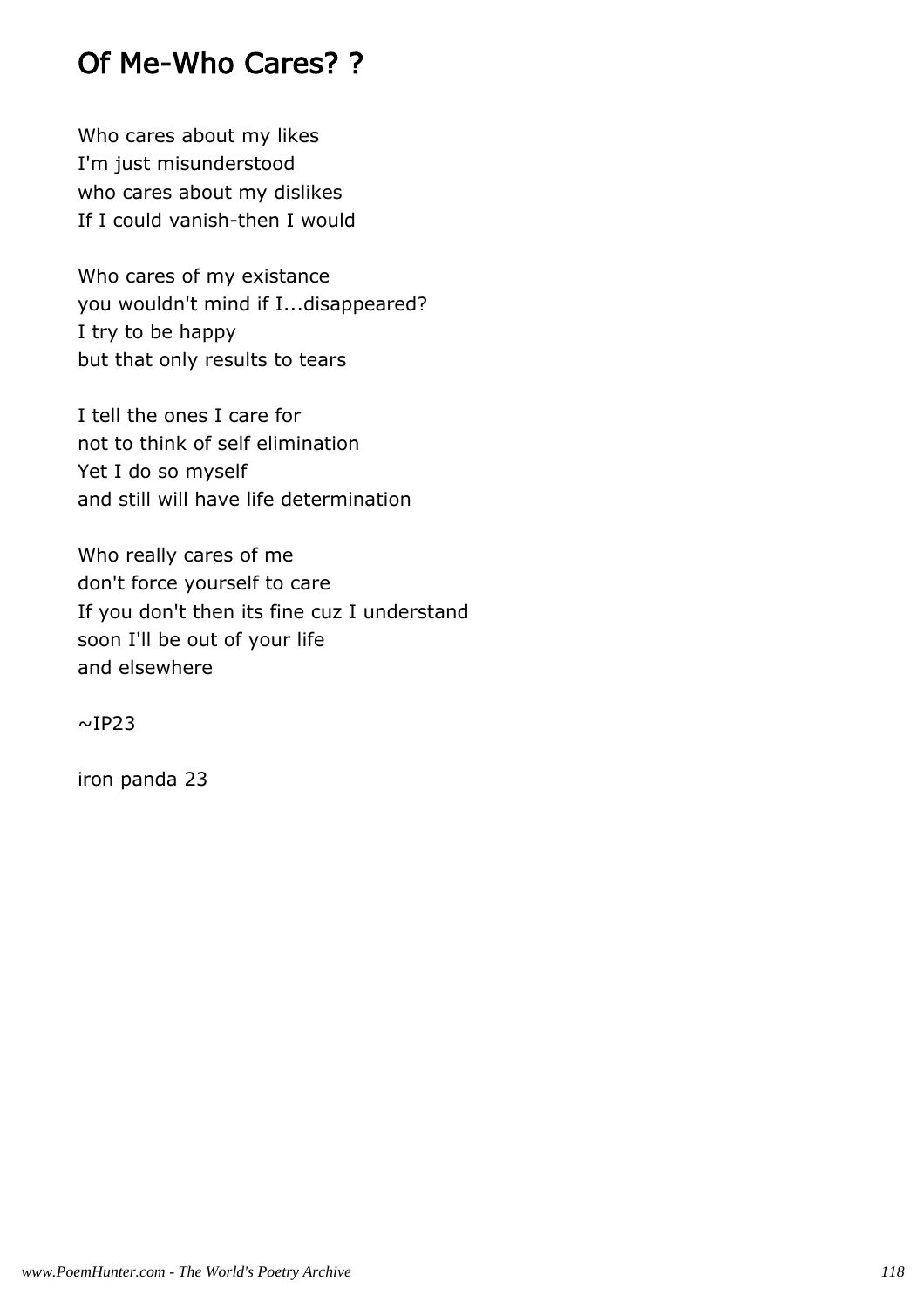# Pain Will Keep You Company

It hurts...when pain comes back its like someone...or something is grabbing your heart... that one that holds your love...your emotions

Tears...as they stream down your face whats going through your mind? ? ...everything and as you cry...it comes... ''it'' is fear...barely there but you feel it

Believe it...too affraid to trust...you sit...you stare as fear sings you a lullaby...so loud its clear yet...theres only silence in the room and still you feel the pain

Remembering...how you trusted without a care all who came into your heart were locked out of those gates so you wait... for the worthy ones to return until then...the pain will keep you company

 $~\sim$ IP23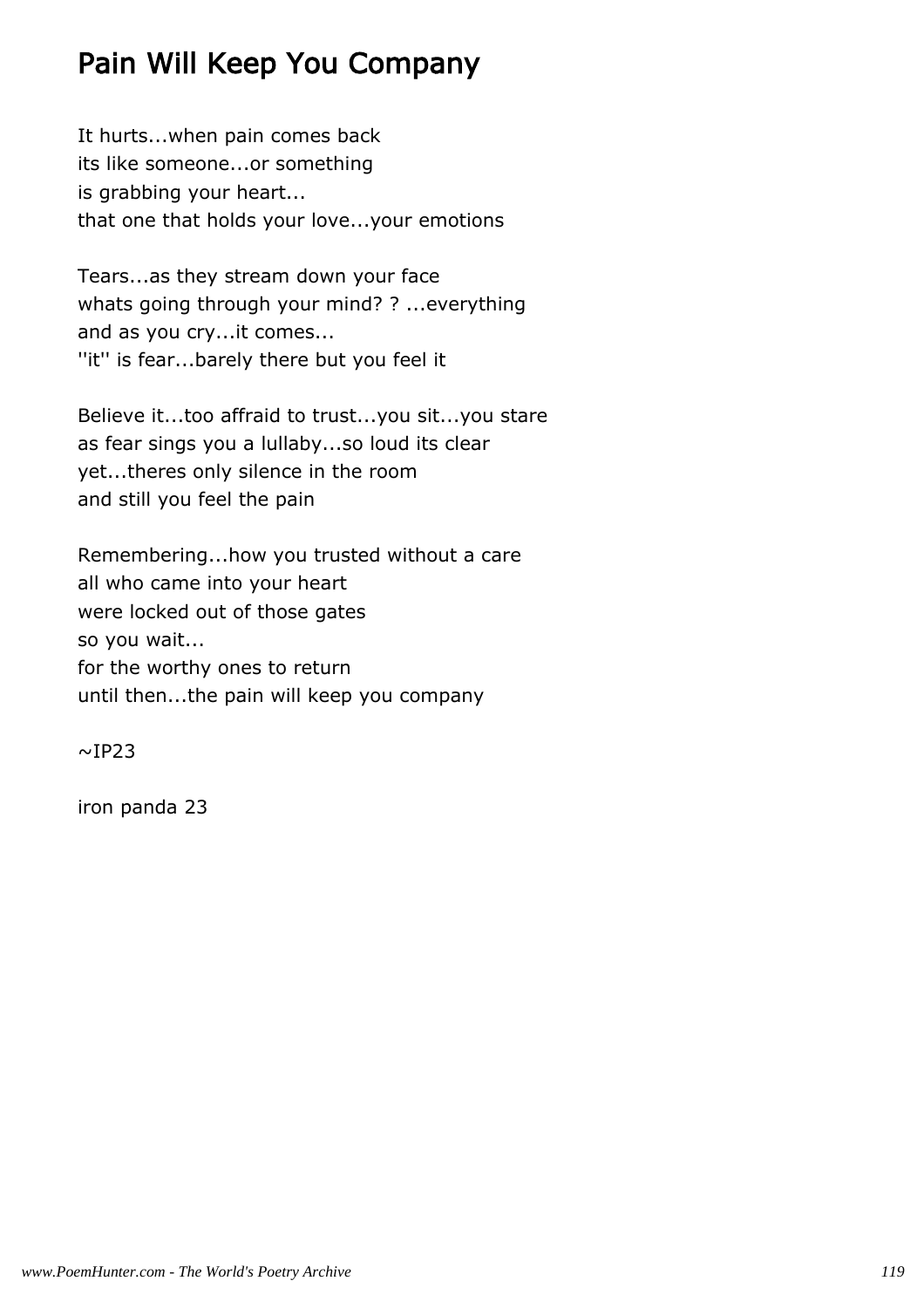#### Panda's Scars

Panda is a girl with many scars most of them hidden behind emotional bars one is visible... it rests upon her right wrist another is almost mental... it rests within her head

Panda was about 5 or 6 when she got that scar fell down some stairs & hit her head forced herself to cry? ? she did... & yes shes doing just fine years later...

March 22nd of 2006 panda was 12 & this was also an accident at school in the classroom they were lining up for lunch when she turned around her friend went for that launch towards panda is where her friend went...then she tripped after kind of exaggerating it into the door sweet panda fell glass was broken... her arm hit the window... & down from her wrist came a waterfall of blood...

The rest of panda's scars lie in her thoughts & emotions the ones she love gave them to her & theyre kinda getting worse shes not sure if shes gonna gain or lose a friend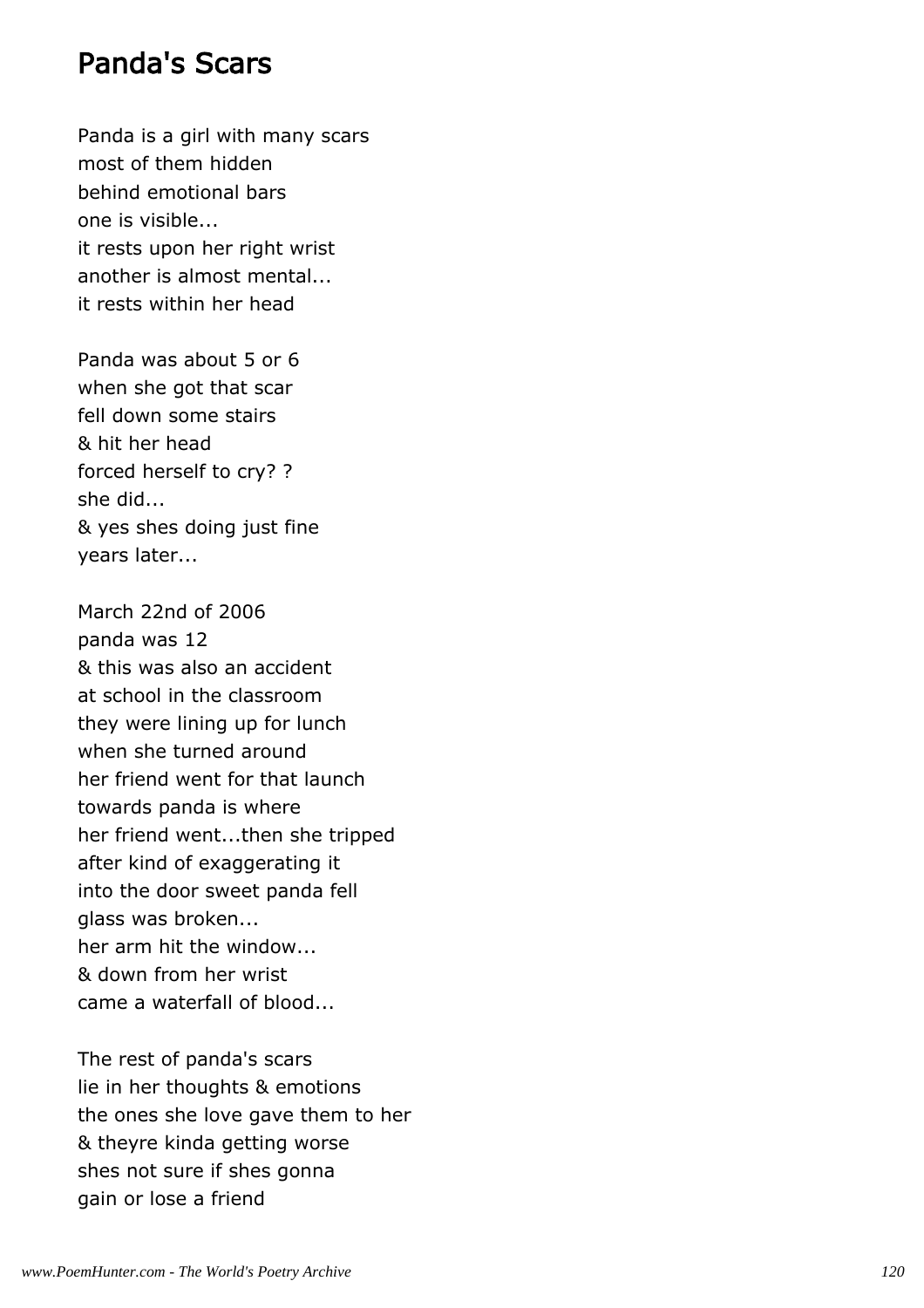whenever she tries to help it seems to get rejected in the end sadly that just leaves her sitting with her thoughts isolating herself from everyone so that no more pain will come about...

 $~\sim$ IP23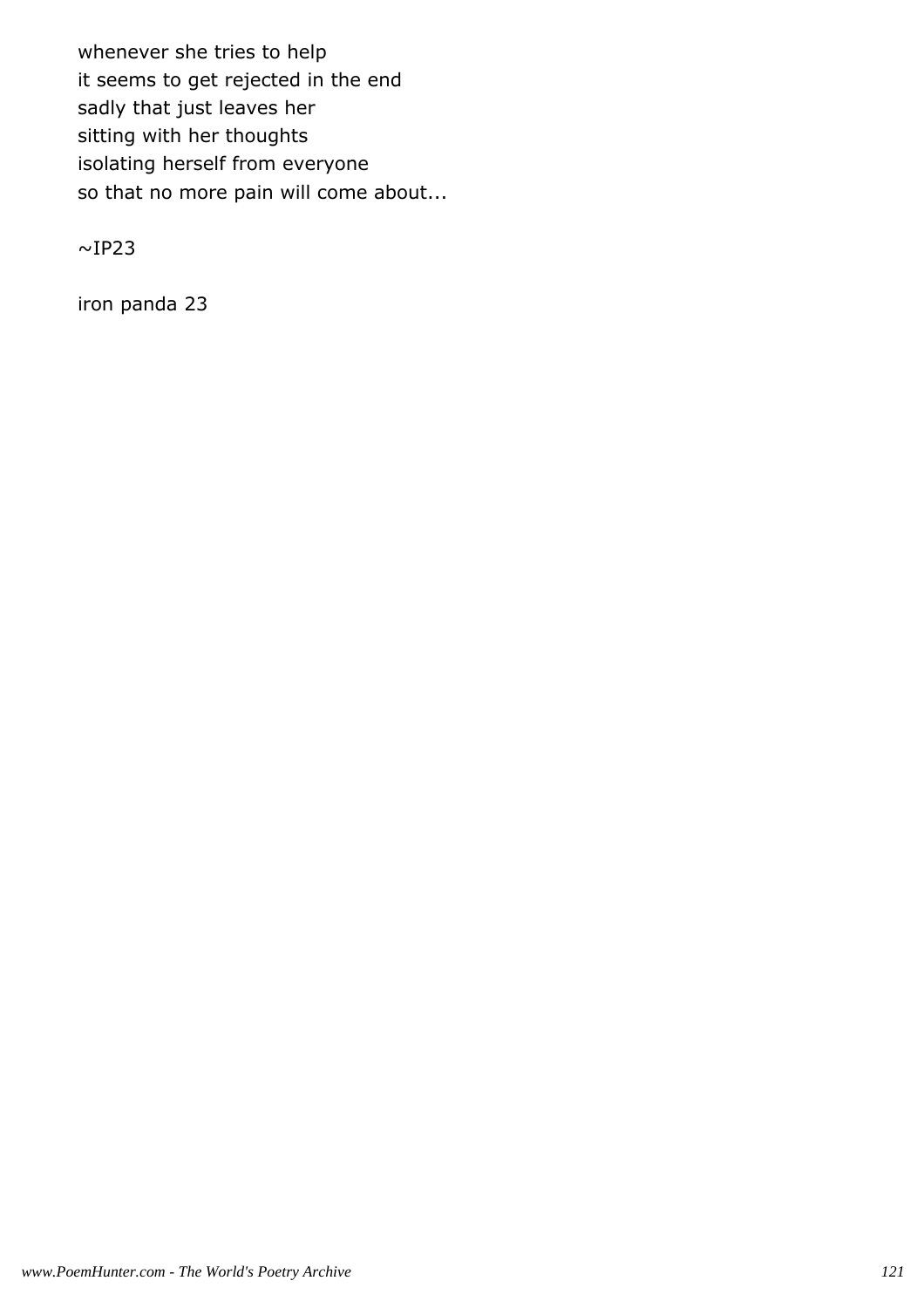#### Pathetic Memory

Useless, annoying pathetic memory it wont remember what she wants it or needs it to

Always forgetting whats important wont remember whats asked Many things are thought very few ever last

Gone, faded, some never return why cant it just work right? !

Anger, frustration pain is created All because of her pathetic memory

 $\sim$ IP23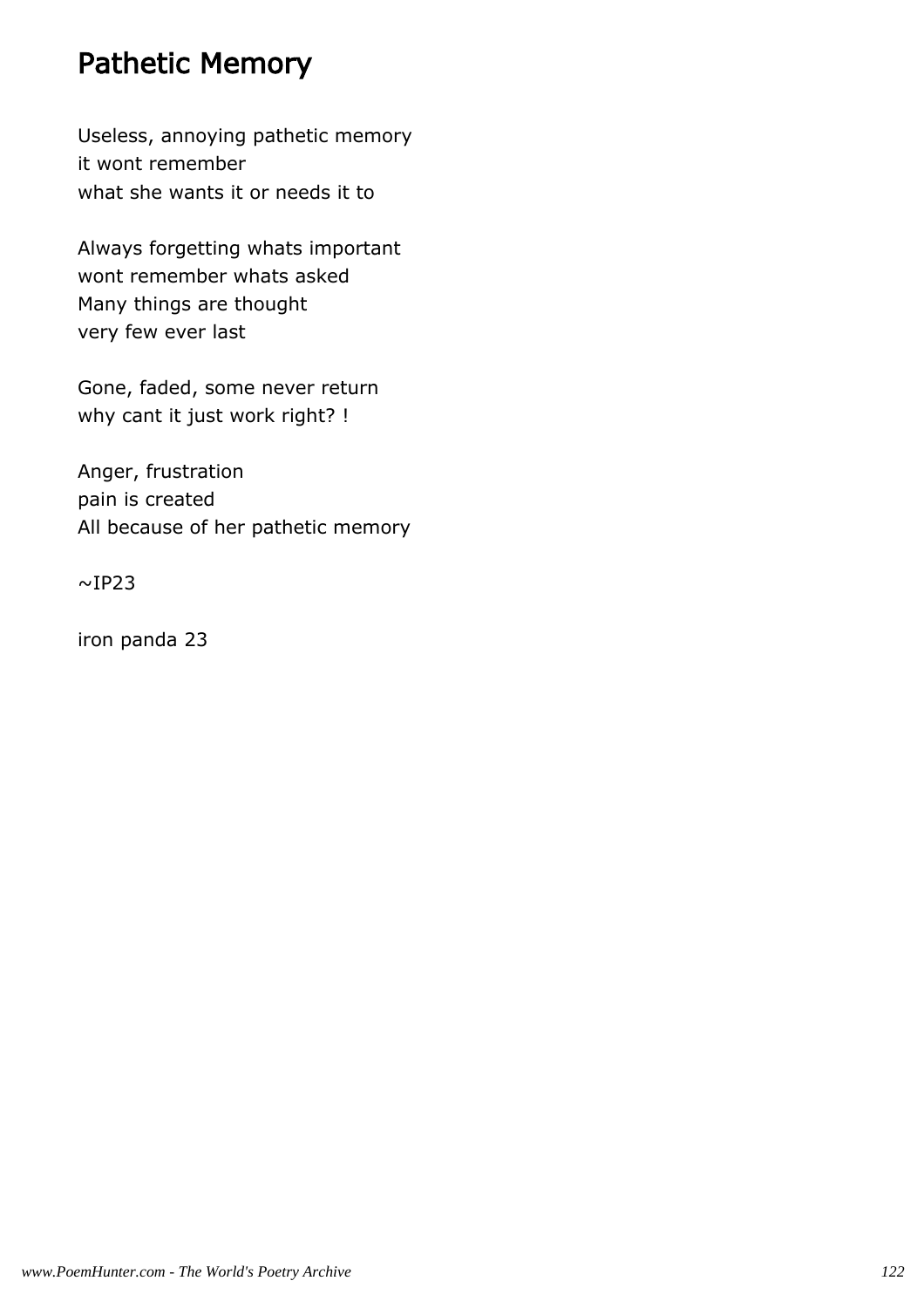## Please....Not Another Year? !

I cant...i just cant do this anymore no not again! ! three years was enough and a fourth is a terrible sin being homeschooled for anoher year i hated it from the start to relive it? ? i cry rivers of tears

As if i dont already have alot on my mind this was a main thought all i need is information and a little more time all im asking...praying at the moment is for this one thing.... please dont make me relive this let this last resort be the happy song that i sing

 $\sim$ IP23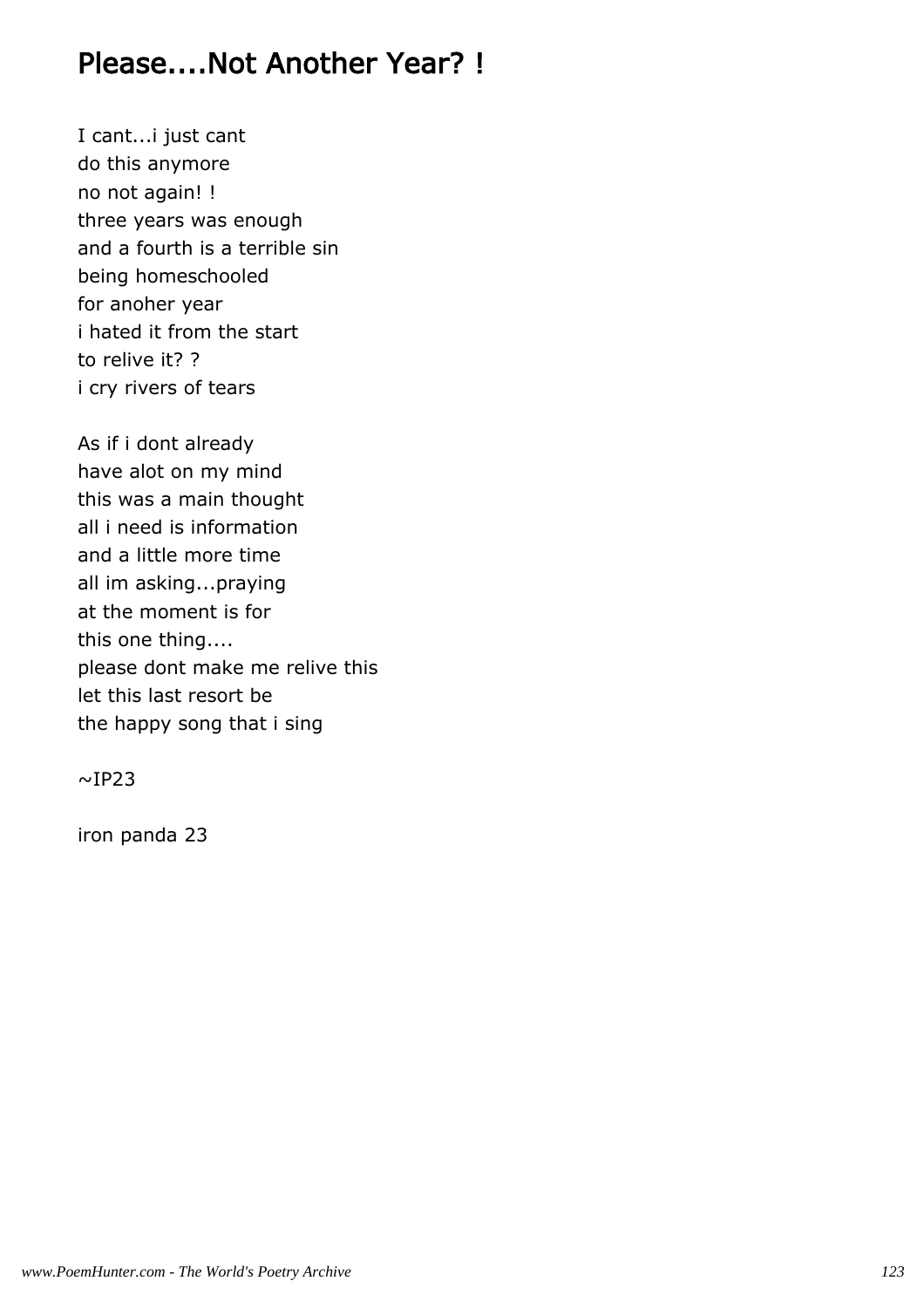## Promise Of Frozen Pain (Collaboration)

What i thought was right was wrong its like there was no effort made when i stepped upon that frozen pond it was already too late for me to be saved

What i though was right was wrong guess i left it too late Now i cant be saved From the icy burning hate

What i thought was right was wrong i shouldve never taken that step we'll now both suffer this burning pain its something i should regret

What i thought was right was wrong i wish i had'nt hurt you Just want a second chance a chance to start anew

What i thought was right had backfired it turned out to be wrong. although, i hurt you, i need your help, to get through this, im not that strong,

If you help me ill get stronger & ill promise you no more pain i promise then, it'll never happen again, im making my promise of frozen pain

-this was a collaboration- (done with Disconnected Soul With A Deceased Heart) [if you wanna know who wrote what..search this poem & read it on his page]

 $\sim$ IP23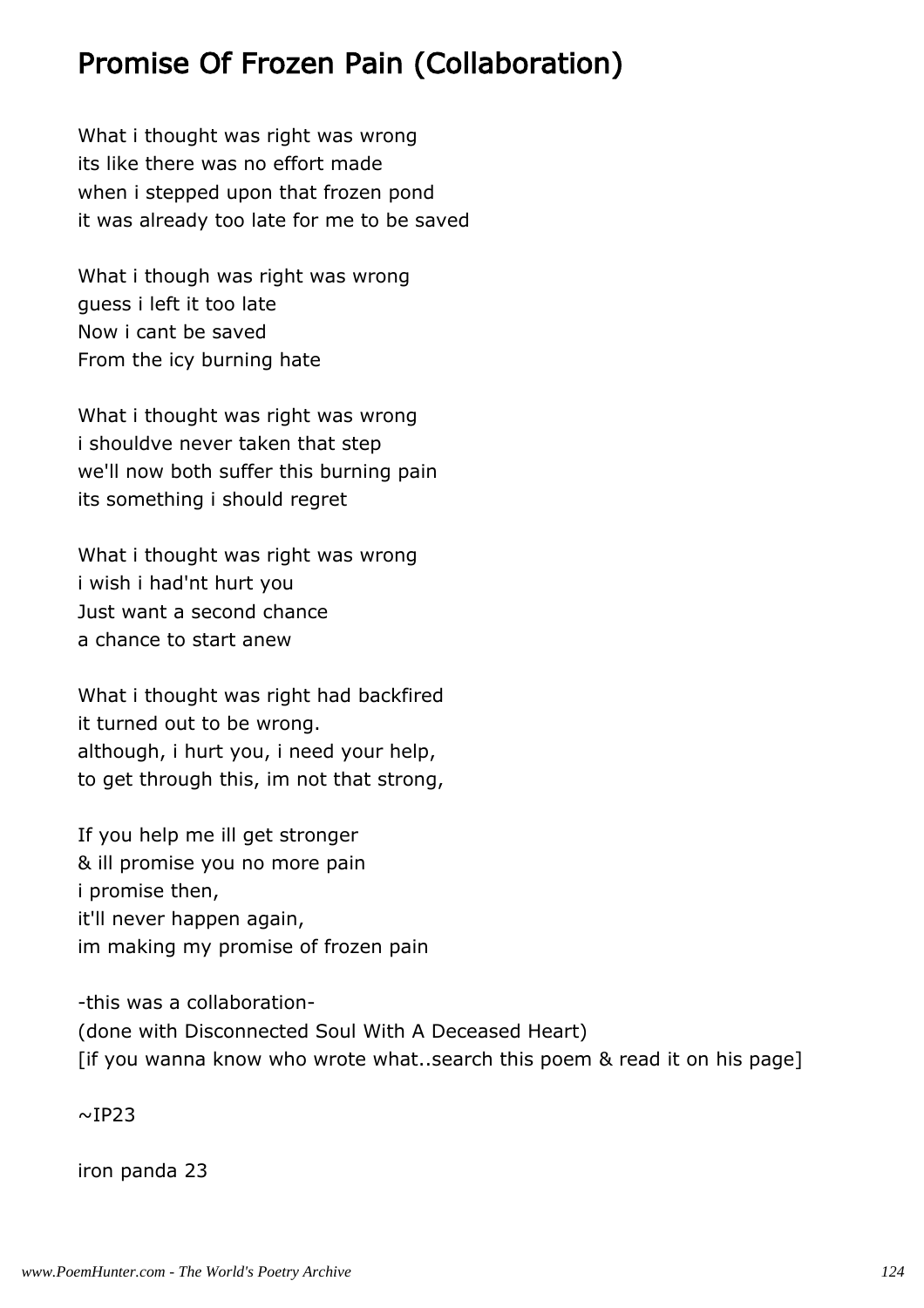### Protecting Their Gift Of Love

They will try not to get too attatched For it is their gift of love they will protect

Until their proof of truth is revealed They'll keep the lock on the box well sealed

The key is kept safe within their keepings For IF these are lies that they must face then NO there shall be no weaping

They'll be prepared for if they must ELIMINATE they'll be ready for this battle and their enemy shall DESINTEGRATE

 $~\sim$ IP23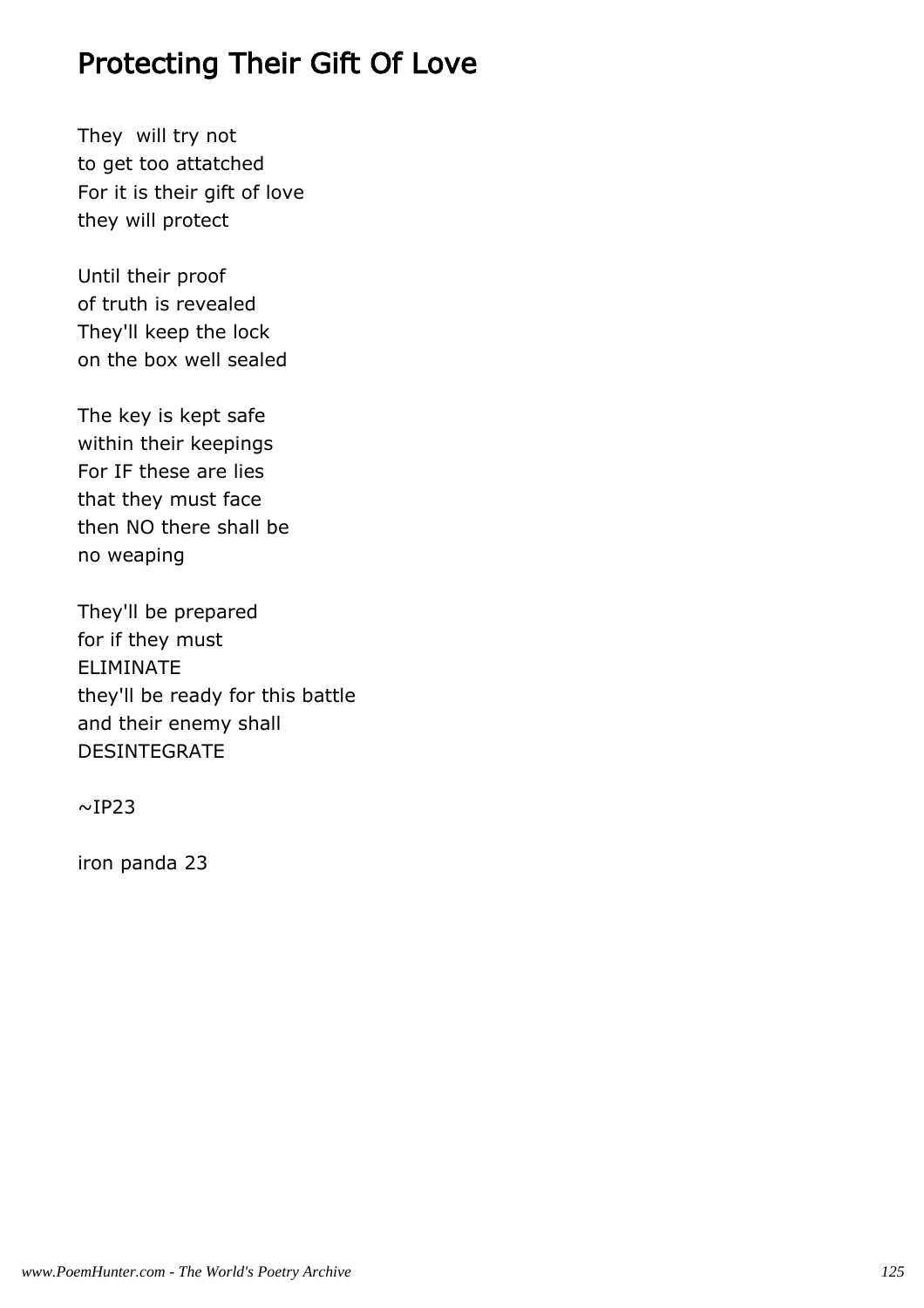#### Ranthoughmotions

I dont know why i feel this way i dont know why i wanna cry most days i dont know why i cant fully believe what people say and i dont know why i dont know

Why is it i always want what i cant or dont have i wish that most times i didnt feel hurt why do i always feel like people avoid me and why am i easily annoyed am i depressed? ? i cant even answer that i always feel like im under pressure......stressed and i always feel like i dont get much rest

Do i tend to hold empty conversations? ? there are words being said....things being discussed.... am i the only one who cares? ?

My memory....it doesnt even take a second to forget i just wanna scream and when i dream..... i wake up....and its like there was never anything there a bunch of random thoughts & emotions all thrown into one i dont know if i can take it keep goin through this for a short time it all settles down but i know its not done......

 $\sim$ IP23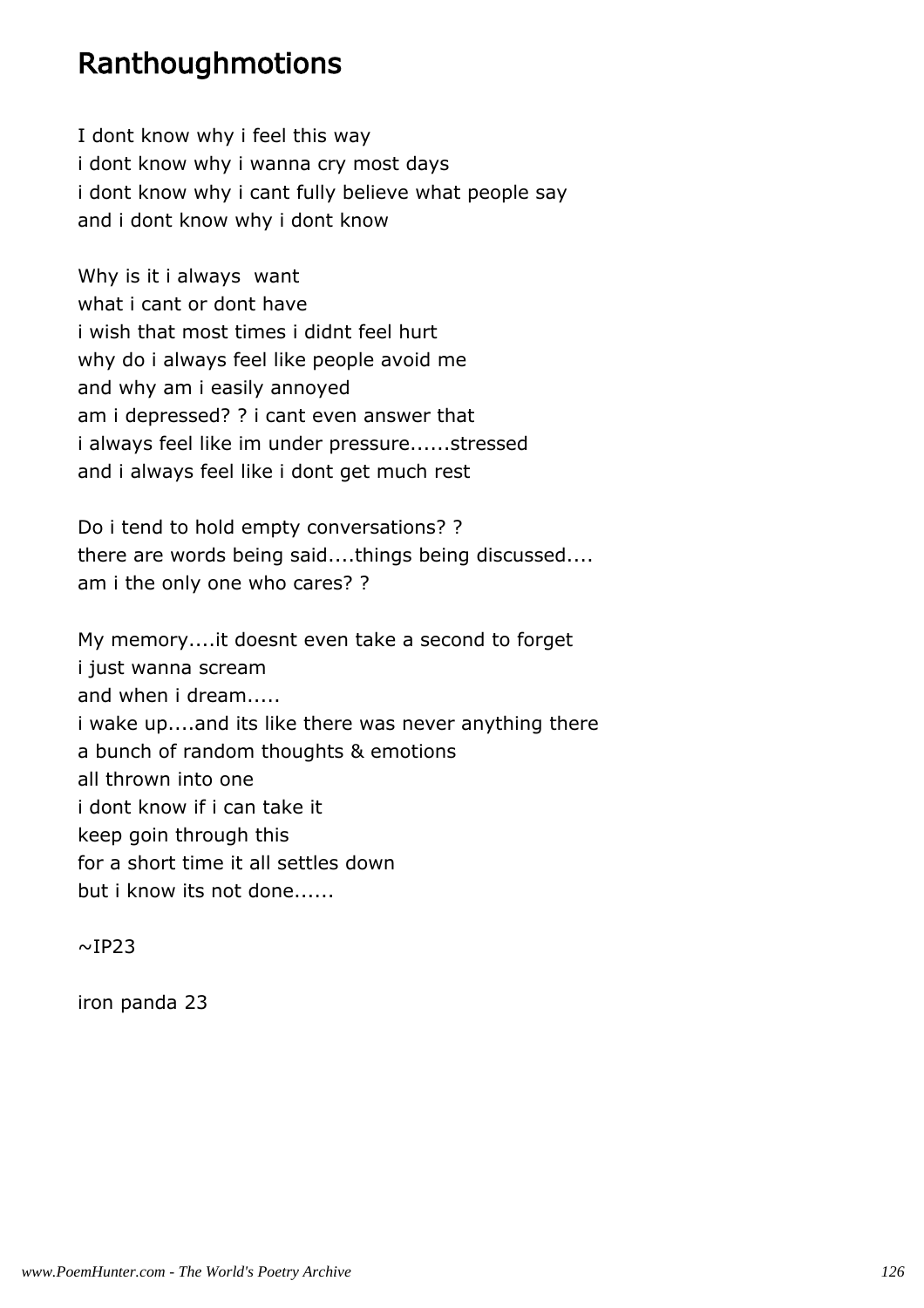# Read To Me, What I Cannot See

Read to me, what I cannot see Those are the words from one who's heart is pure Such ancient letters, of a foreign language from the past Speak words of such a true, deep meaning My heart was tuched, my mind it learned My ears filled with the sound of a voice that read to me I observe the art from an ancient time Storing its beauty within my memory Read to me, what I cannot see Those are the words of one who cannot understand what has been written

 $~\sim$ IP23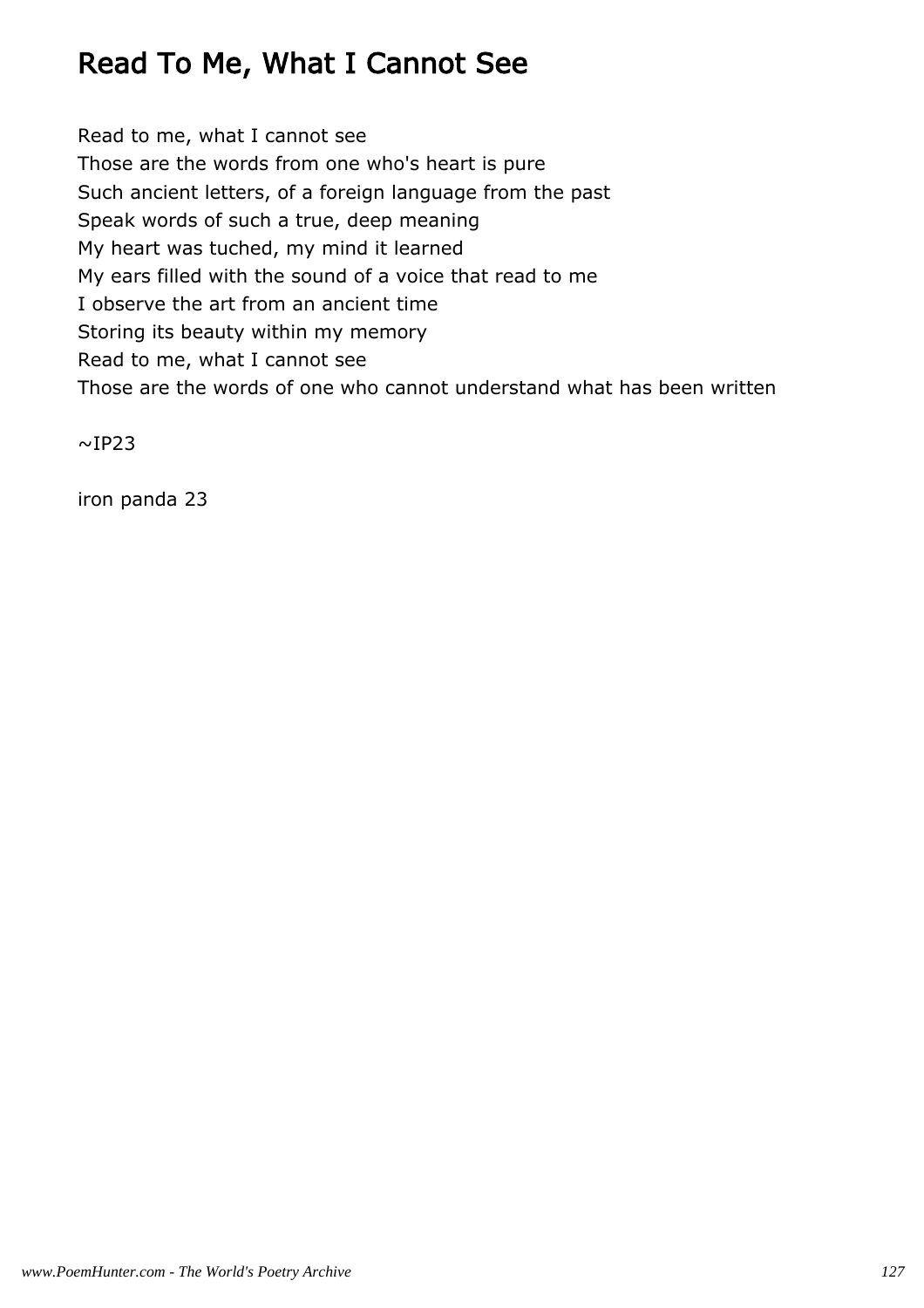#### Remember 'Bout My Heart (A Song By Me) ^-^

-a song by me....posted as requested-

One time is too many shoulda let you go back then now my head is spinnin cant believe i fell for it.... were you pretendin that you loved me or was that really true? ? oh my gosh, i cant believe i ever loved someone like you.....

Well fine you can go ill still be happy anyway and to you i say 'Good Day' just be gone, go back & run along and keep tryin to break others hearts..... Hey just remember bout my heart you didnt even leave a mark! ! ....

Moved on i did & found somebody that was really true to me maybe more than you'll ever be......to yourself and anyone that walks into your life Oh thats to bad for you cuz karmas gonna come back & break your heart in two... or more pieces than it did the time before... loves like a game so whats the score... on your side of the gameboard

Well fine you can go ill still be happy anyway and to you i say 'Good Day' just be gone, go back & run along and keep tryin to break others hearts... Hey just remember bout my heart you didnt even leave a mark! !

I didnt really care that you left me for somebody else but why'd you have your friend come & tell me? ? why couldnt you do it yourself? ? but the worst of all....you chose my birthday to tell the news-what kinda gift is this to me from you? ?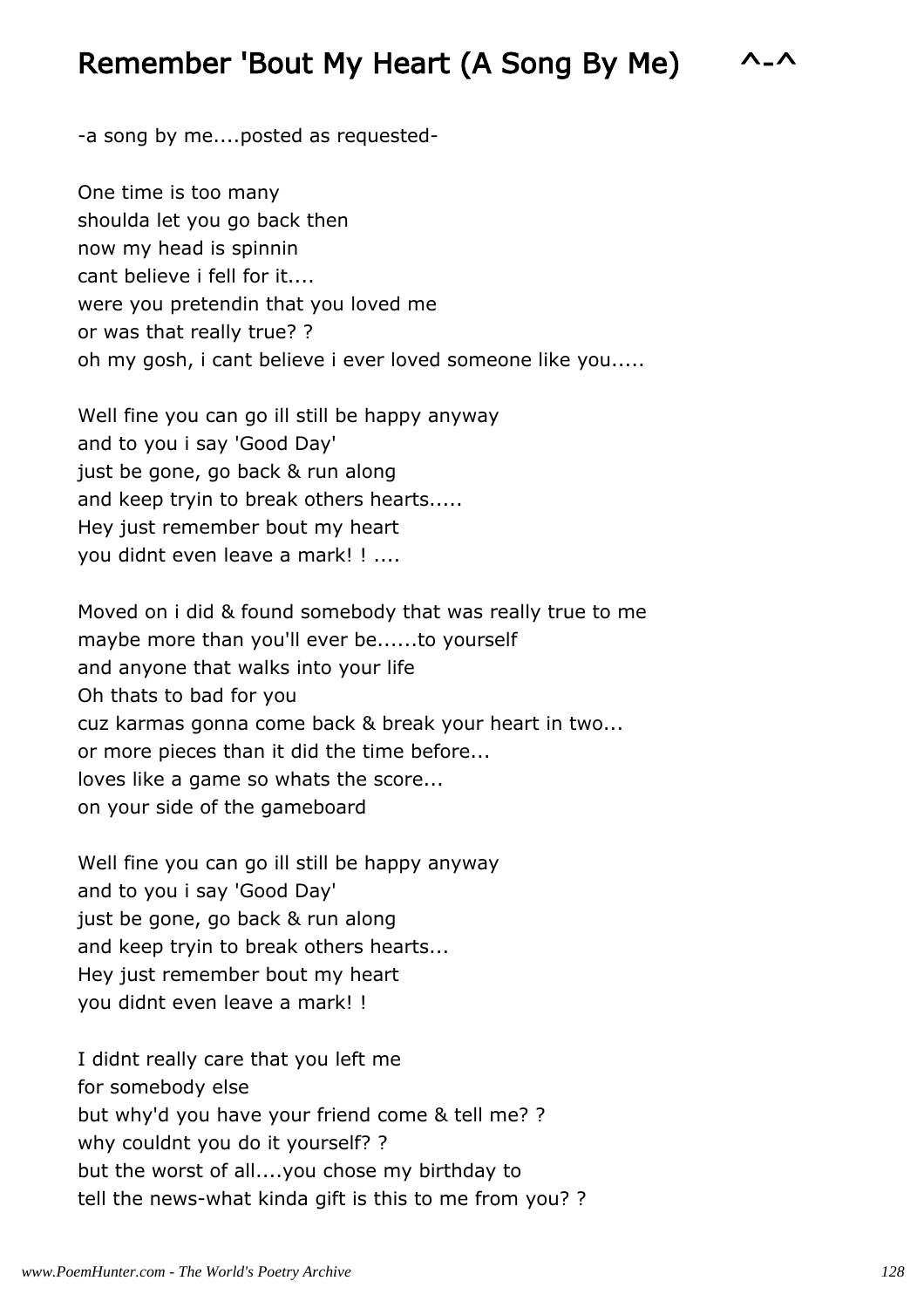Well fine you can go ill still be happy anyway and to you i say 'Good Day' just be gone go back & run along and keep tryin to break others hearts....

Well fine you can go ill still be happy anyway and to you i say 'Good Day' just be gone go back & run along and keep tryin to break others hearts.... Hey just remember that your heart will be the one with all the marks! !

(dedicated to someone who shoulve been ELIMINATED! !)

 $~\sim$ IP23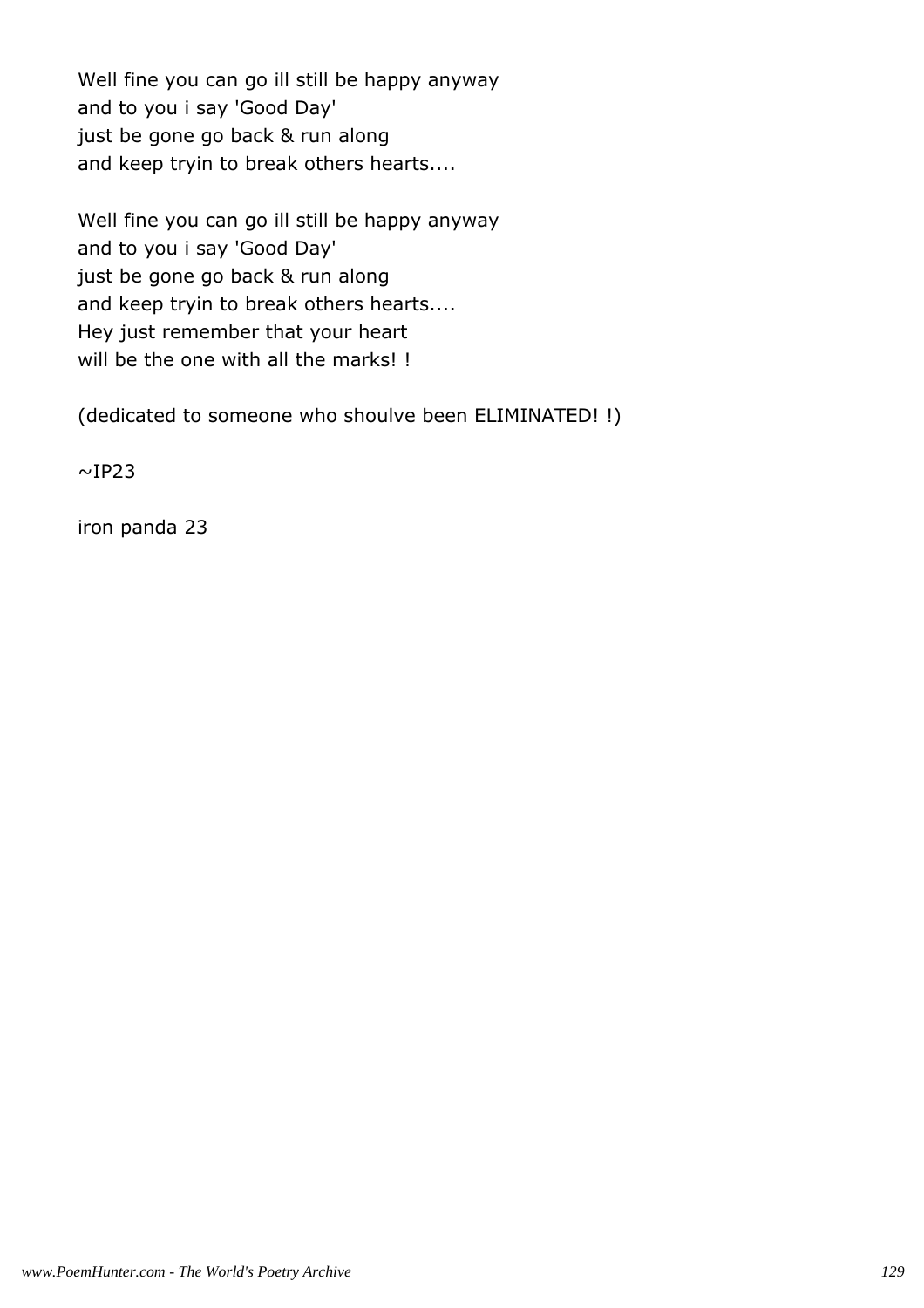#### Remember Your Steps

Remember your steps remember the beat remember the timing keep moving your feet just do what you can til you get it right go over it again... if only you could...

You is i... & i cant remember it all just a small portion i still dont know & there isnt much time before the show a day more than a week yet i still cant get it right please someone help me or ill look like a fool in everyone's sight

Its been a few years... but i know i can do it? ? i need a little more time to view it... remember it... follow along with everyone else if only i could remember it myself

They said im doing great since i came late... to only have been there 2 out of 10 weeks and learned as much as there is as quickly as i did... why do i feel like im not doing what i can? ? like...im not giving it my all...

Remember my steps remember the beat remember the timing...

 $~\sim$ IP23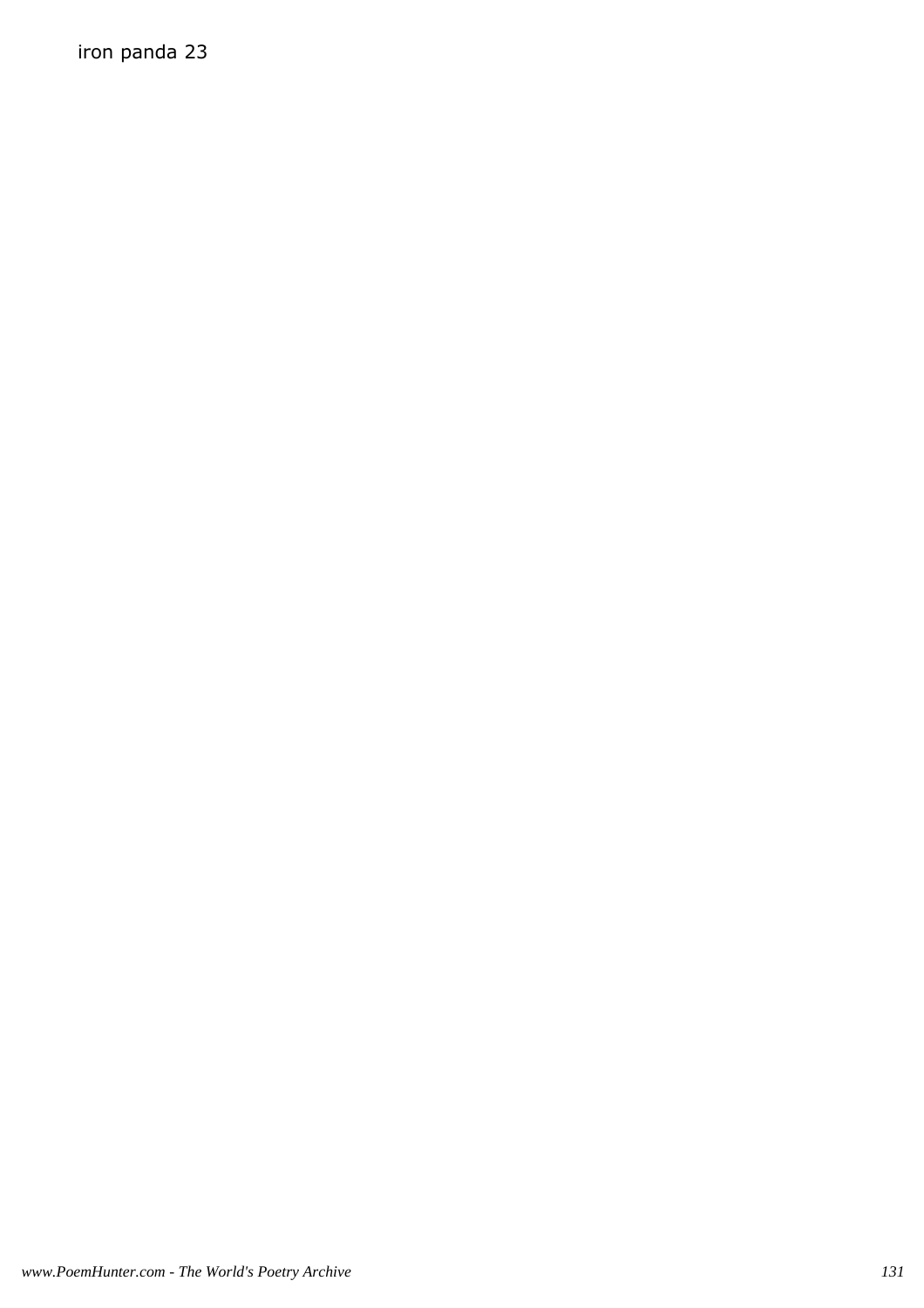#### Shouldve Kept Your Distance

Somethings gone wrong now i know whats going on theres a place i need to be theres some1 i need to see theres suspicion in the air theres some things that should be cleared if im there....there will be hell and i may end up in jail but its for a serious cause dont give a futz about the law

If they dont keep their distance ill make sure theyre gone before they use their senses shouldve listened to my warning shouldve never came back couldve walked away.... but they didnt.....they chose to stay......

i wont need reinforcements im not there....i guess i do there wont be conversations when i get there theyll be through they couldve thought this out but instead they just refused and when theyre taken out ill just be here.....amused

If they dont keep their distance ill make sure theyre gone before they use their senses shouldve listened to my warning shouldve never came back couldve walked away.... but they didnt.....they chose to stay

 $~\sim$ IP23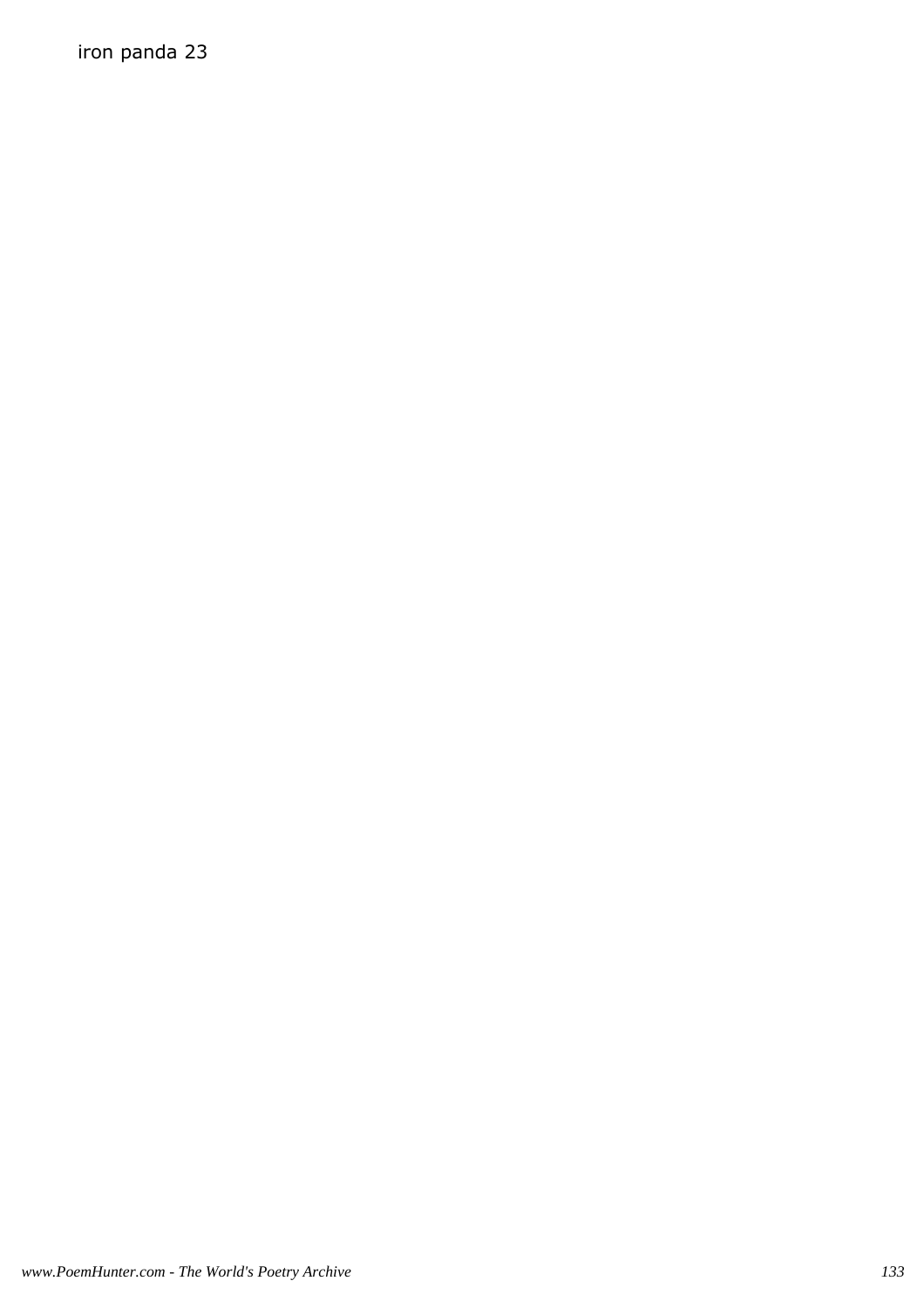## Some Most Times

Sometimes i feel like im bein avoided most times i feel ignored sometimes i feel like puttin up with ppl & their annoyin ish most times i dont Some most times i wonder what it would be like if i were gone some most times i feel like if that were so things may be better off some times i dont feel like controlling my demon most times i kinda do sometimes i feel like breaking things...lately its been a need most times i dont cuz i need those things...so my anger i have to control Some most times i like bein alone because no1 really cares & i think im misunderstood some most times bein alone is good...but i cant relax because my mind is like a reckless rant

(when i wrote this.....its how i felt...dedicated to any1 else who feels/felt this way)

 $~\sim$ IP23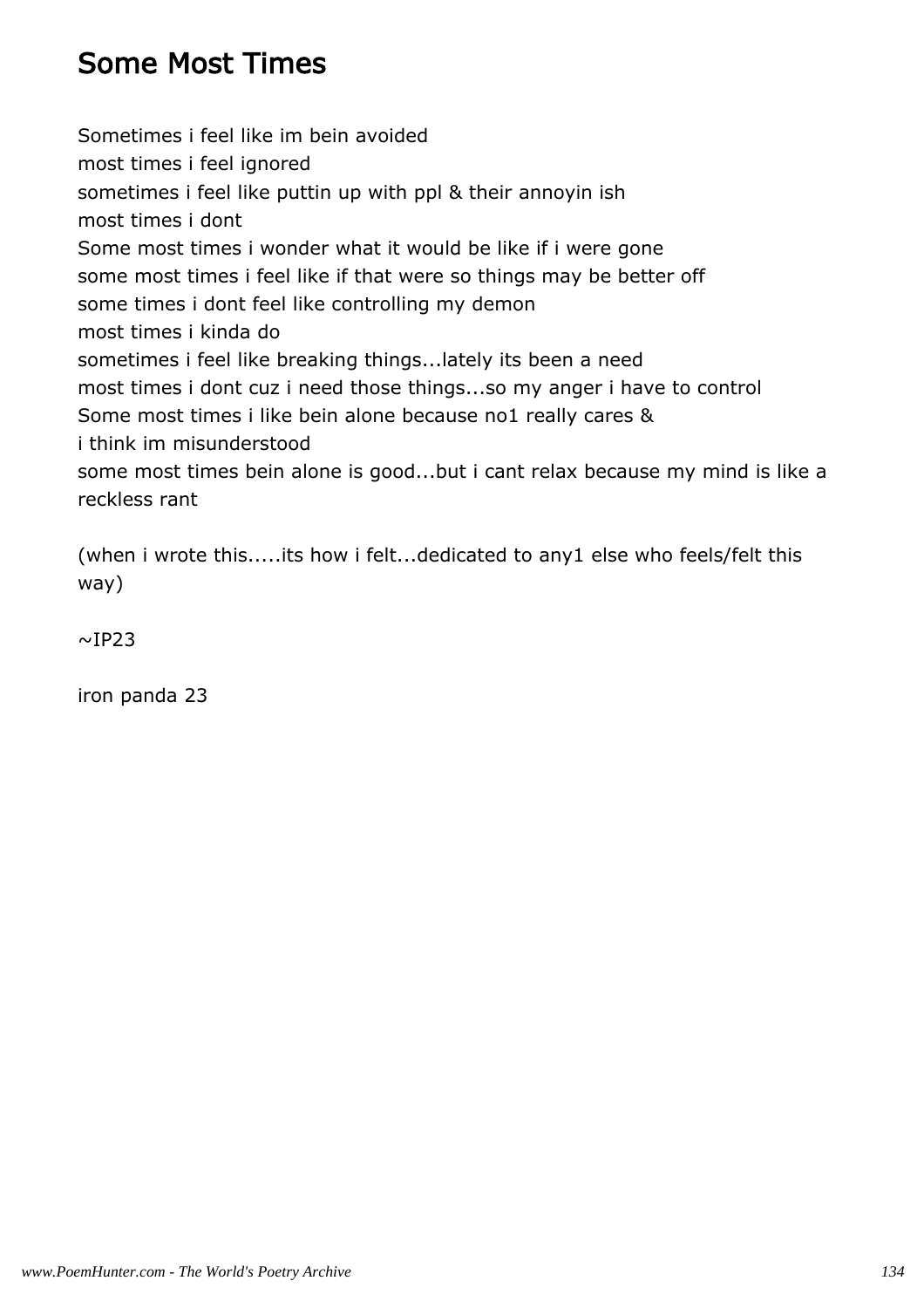# Something Wrong? ?

I cant figure out whats goin on but i know theres somethin wrong its confusing me & im freakin out whats the deal? ? wheres everything gone? ?

Am i better now? ? well i dont know can i chill out? ? i guess time will show

 $~\sim$ IP23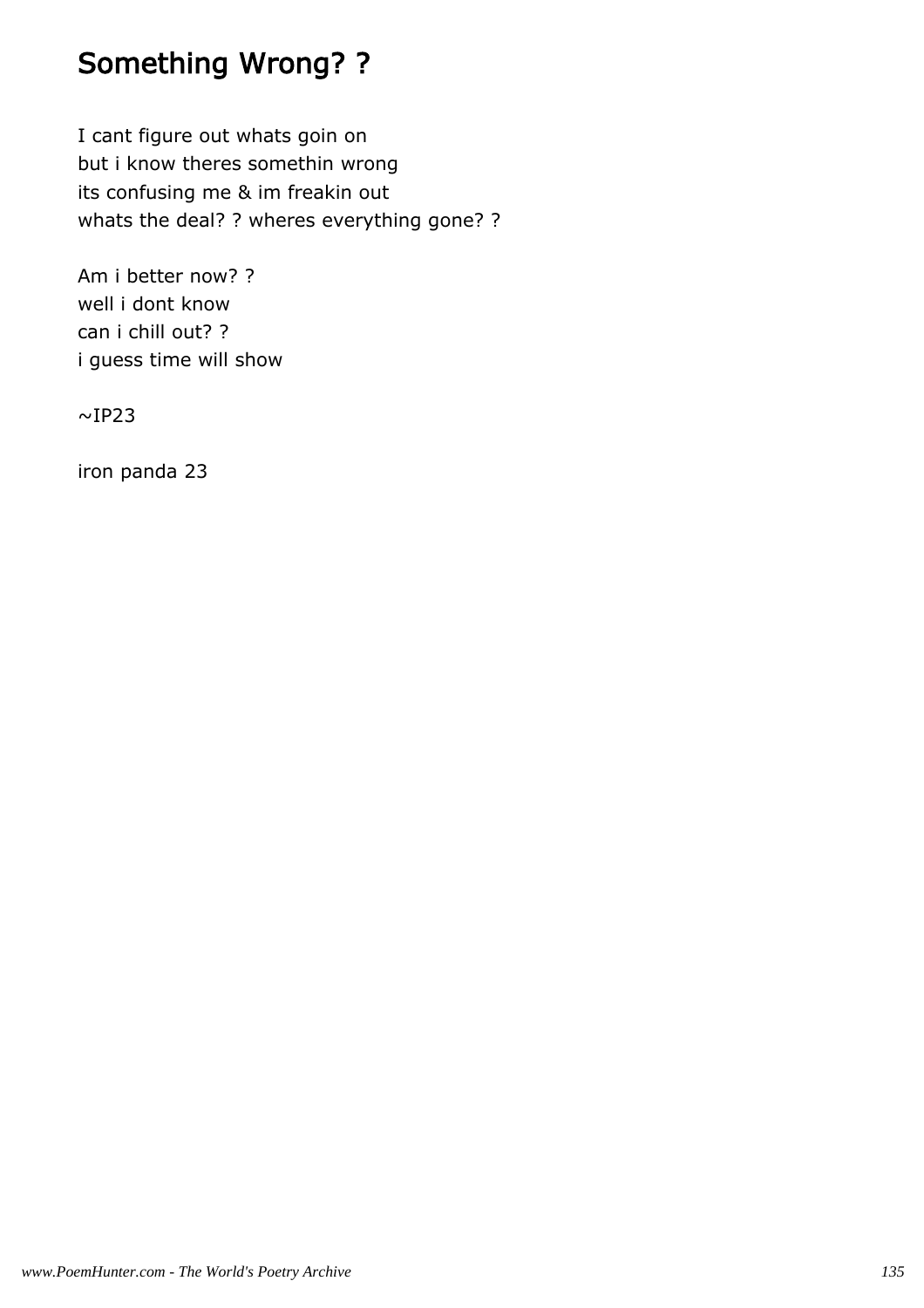### Soon To Be The Past

You search in which you believe in you believe in what you find you find as to what you seek but what you seek has been left behind

Whats behind you is the past and the past is what you seek why not seek the future? ? for the present was not a gift for you to keep you cannot keep it

Because this gift is a...no the present which will soon be the past for what you seek in the future will be to you the present then the past

 $~\sim$ IP23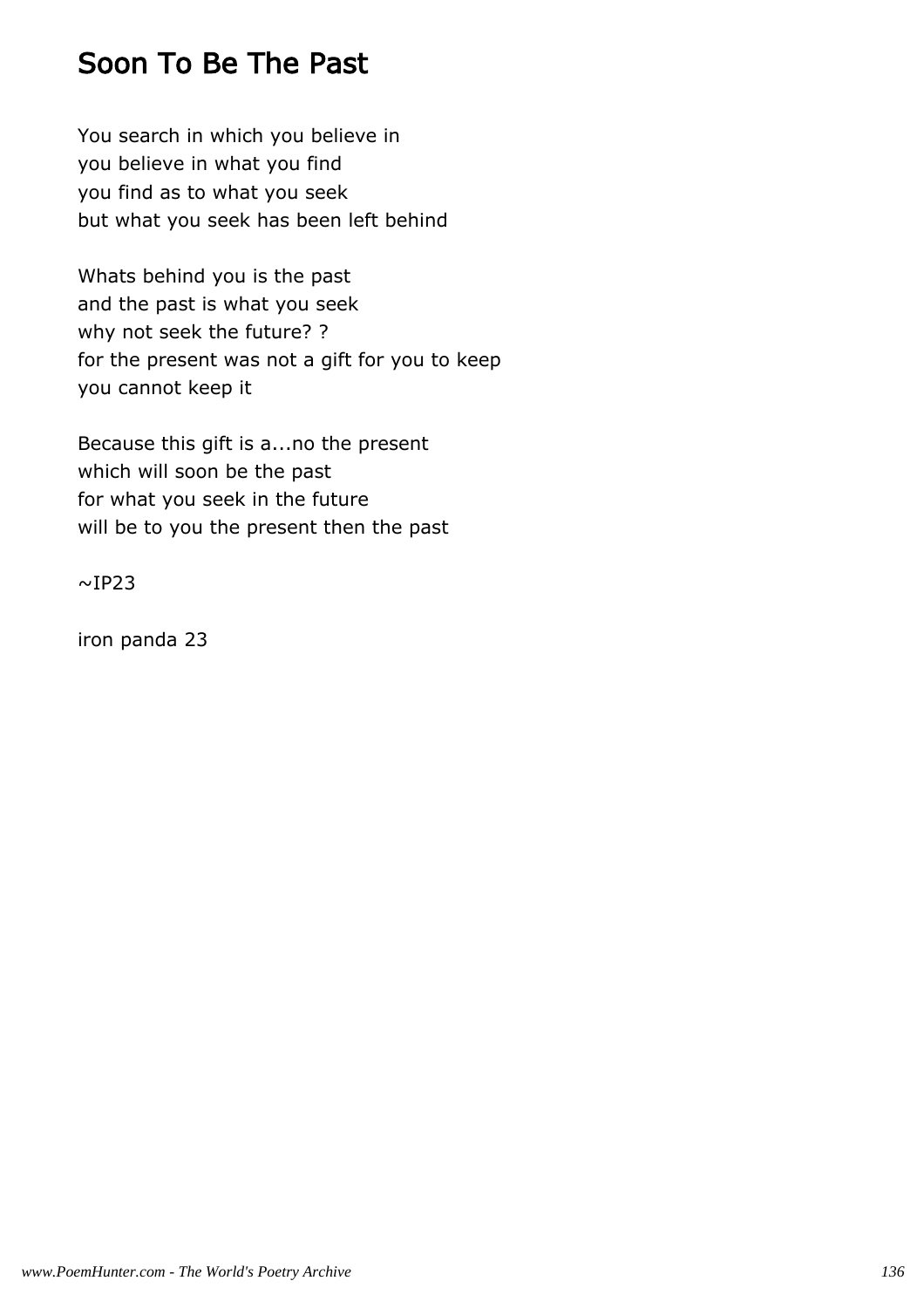# Srry I Just Wasted Ur Time (Not A Poem But A Waste Of Space)

i may just forever leave...disappear my pain temporarly leaves... then returns so server.... i dont care anymore ill just let it stay

-srry i just wasted ur time-.....

 $\sim$ IP23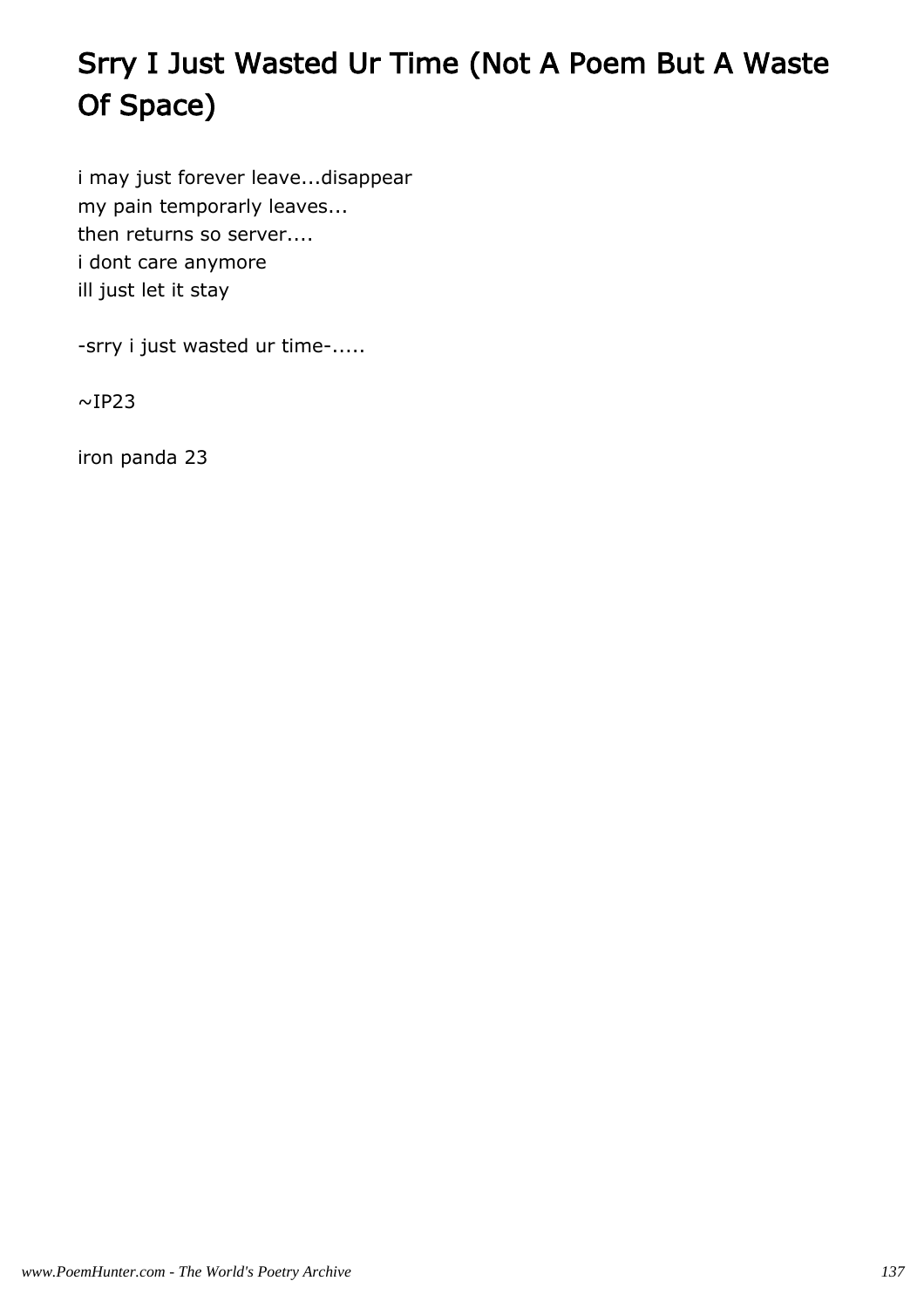# Srry.....But I Cant Help It

.....I cant help it the fact that your pretty much all i ever think about i feel like im being mentally clingy and when i cant talk to you i feel like im without

I cant help that i love you and always wanna make sure youre ok i cant help that without you i feel like ill fade away

I cant help it that i feel like theres something you wont tell me but if thats not true.... then there must be somehting that im failing.... to understand that people have things to do in their lives that must be what i lack inside

Im fallin apart and i cant put me back together but its ok....ill get through it i cant help that i dont know what to believe anymore ive lost most of my hope and i havent really gained anything more

I wish i didnt always feel like....im an annoyance to everyone nothing i do makes me happy so i guess this means..... they won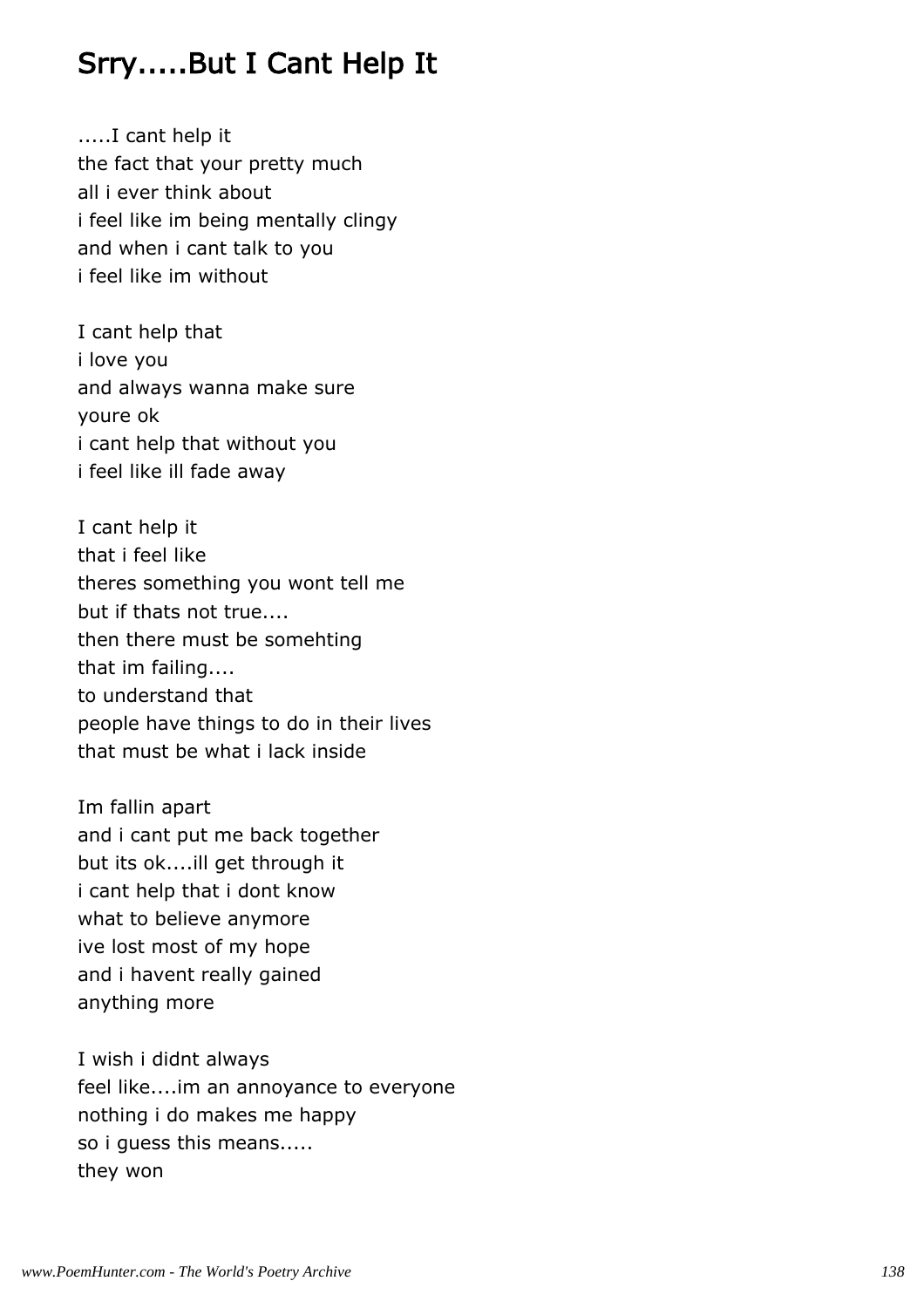.....

 $\sim$ IP23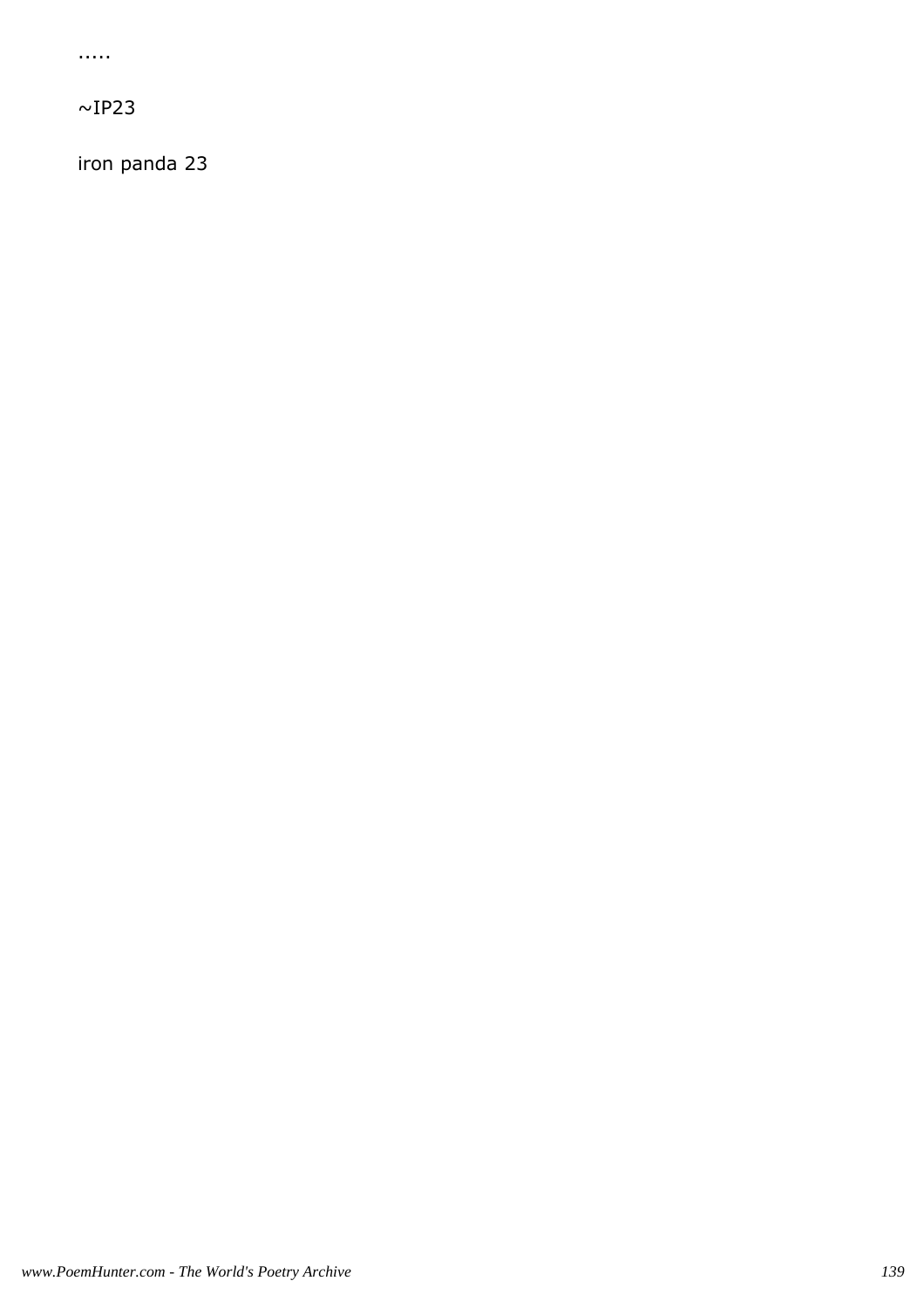#### Sweet Isolation

Sweet isolation... just where do we stand ive often been with you we stand hand in hand

Sweet isolation... i think you're the one it's like I belong with you could lonelinesss be funn

Sweet isolation... you face me with the facts so where do i belong...

 $\sim$ IP23 26 January,2012 thursday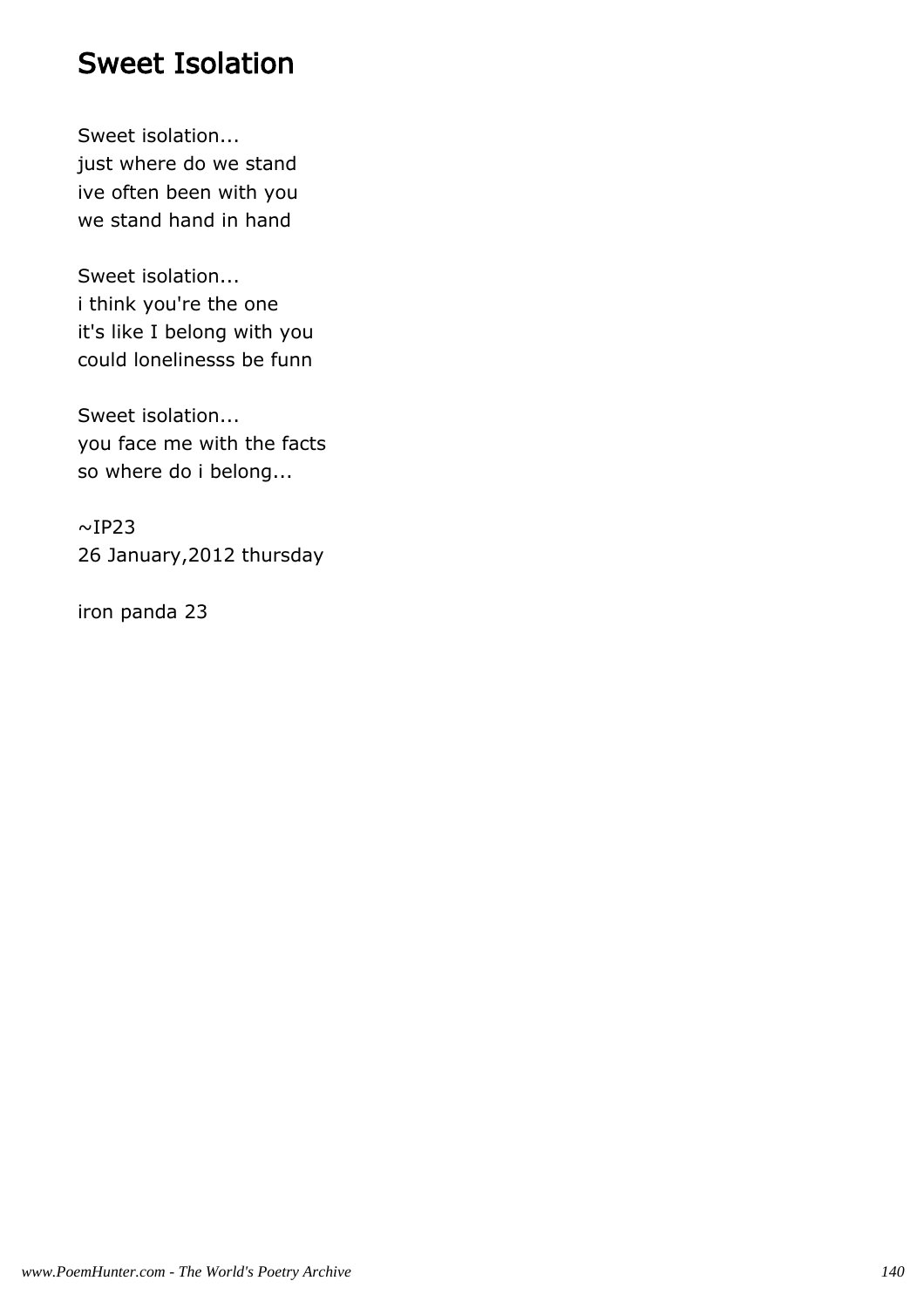## Tears Of Missing Thoughts

Tears run down her face why does she cry?

She cant remember the little things in her mind

One second she thinks less than a minute Its gone-her thought

Bits and pieces return to her but she cant remember she's now so angry-she cries

In her world theres no use of a thought if only parts exist The whole thought must be there but her memory couldnt store it

 $\sim$ IP23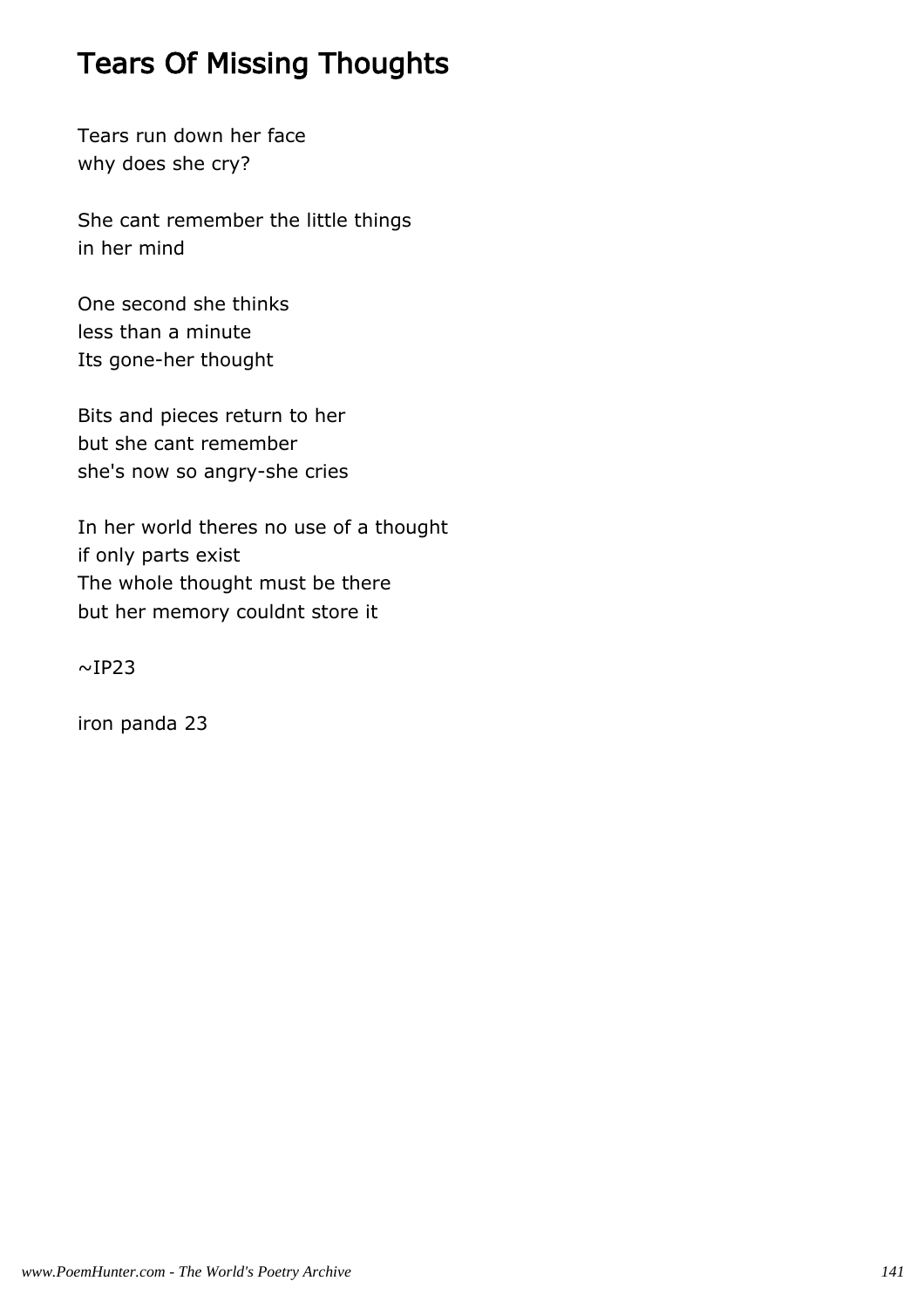# The Night Takers

It happened again...they tried to get her in the middle of the night she tried move and barely got loose and they werent even in sight who are they? ? well shes not sure but she thinks that theyre trying to take her after she escaped...an odd noise remained out of her head...she tried to send it away slowly it began to fade and still shaken...she slowly fell back to sleep

As for them...well she knew they were coming and she thinks theyll be back again theyd come to her a few times before the night takers... theyll be coming back...but when? ?

 $~\sim$ IP23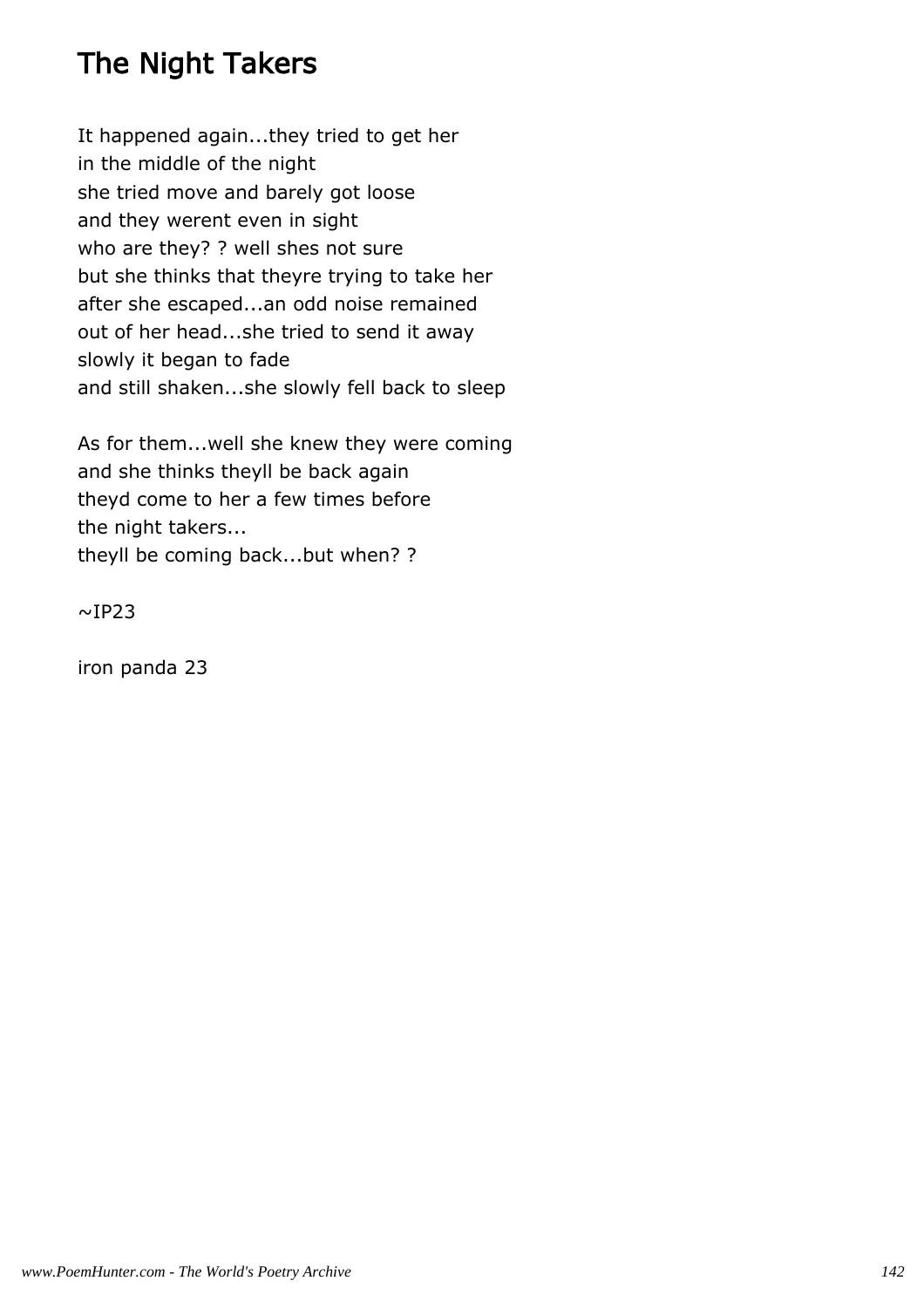## The Return Of My Heart's Magic Gate

Whats wrong with me? ? its like somethings trying to take over me i cant take anymore of these mixed emotions im feeling my nerves are all crazinesss...yet theyre in control my walls fell down...& i recieved alot of damage my mind's repair was going well... but somethings trying...or has... gotten in the way

I thought i was insane? ? but im not (or am i? ?) ...its people... the ones who love how i ''supposedly'' believe it when they say they love me when they say they care...when really they dont... they like to see the results after they enter my life... after they let me think i trust them... after i let them in my heart...and then they disappear leaving me destroyed...

That was before...when i began to let my guard down well now its back up...& its stronger than before no longer will i open the gates to my heart so dont even start walking towards it... as if you ever would... ive lost my trust...so now i must... be even farther away than i was before

~~~~if you were within those gates before and after my shield was destroyed ill do all that i can to keep you safe forevermore...~~~~

 $~\sim$ IP23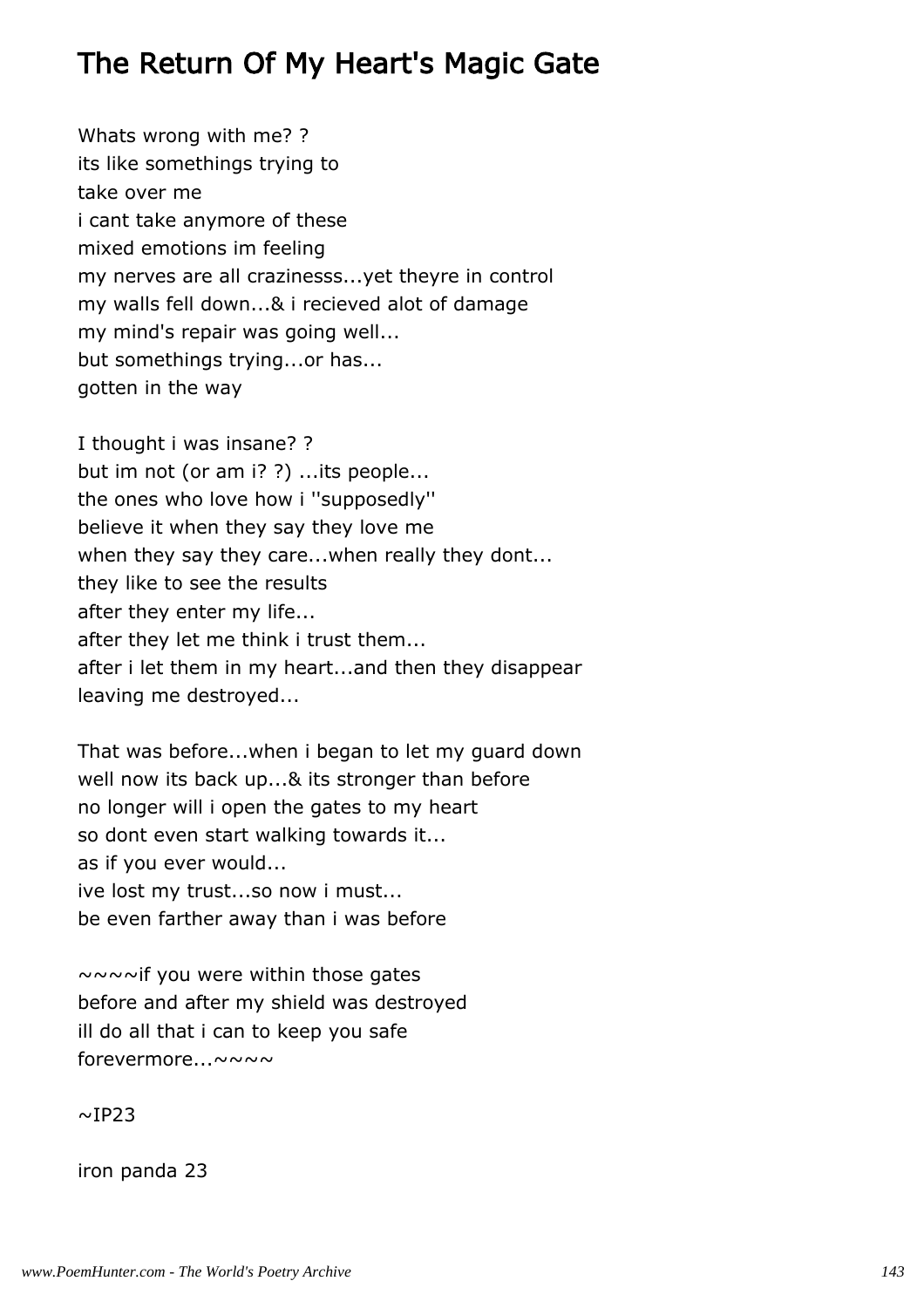#### Theres Somethin About You If I Share Whats Mine

I dont really like to share whats mine but if i do then you know that theres somethin about you

(i may or may not add more to this....it depends on what my mind says)

 $~\sim$ IP23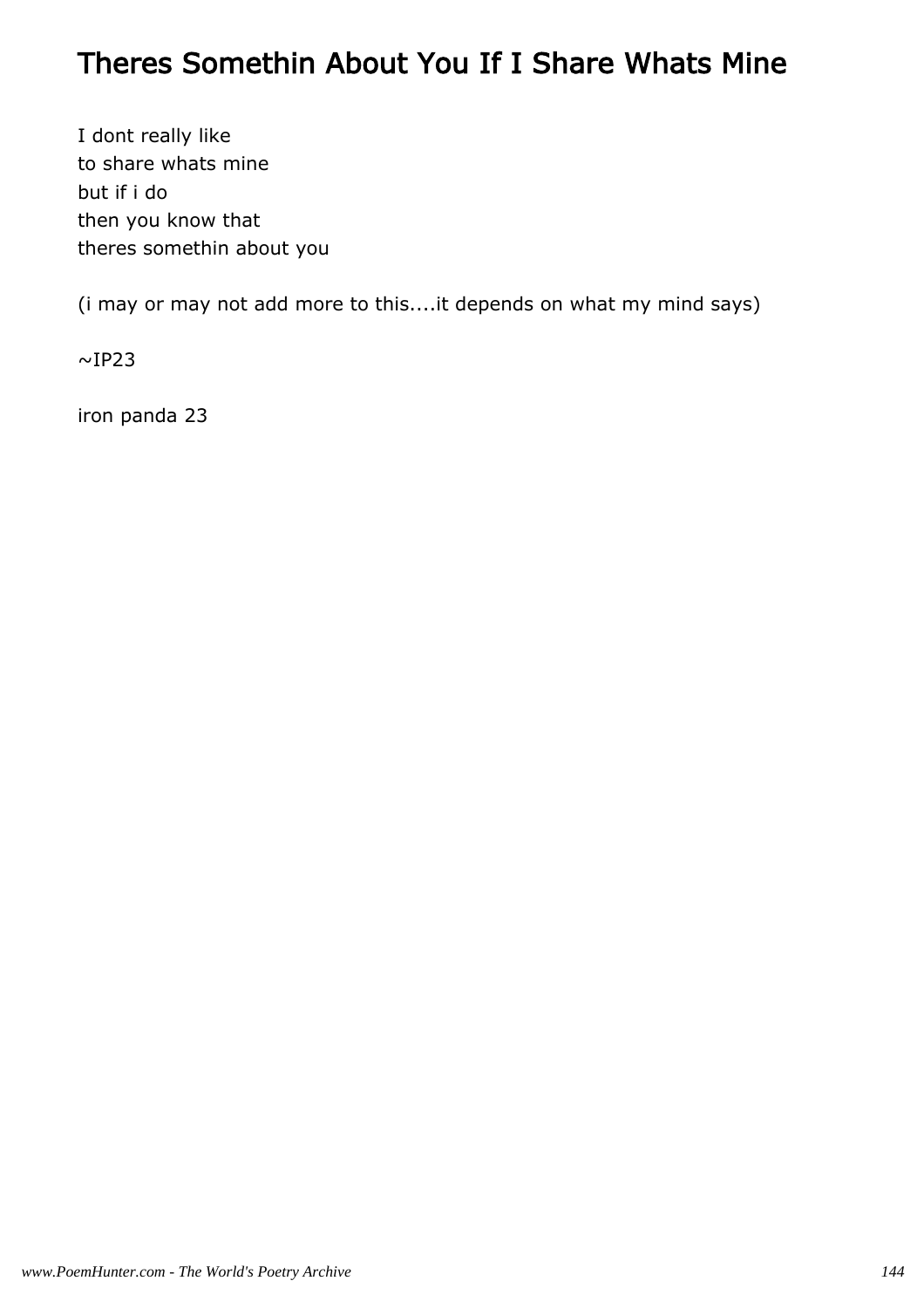## Theyre Sorry

If they hurt you theyre sorry that was never theyre intention they arent proud of it and never will be but you need to know that making decisions isnt something they like and they chose....... they said theyre sorry if they hurt you

 $\sim$ IP23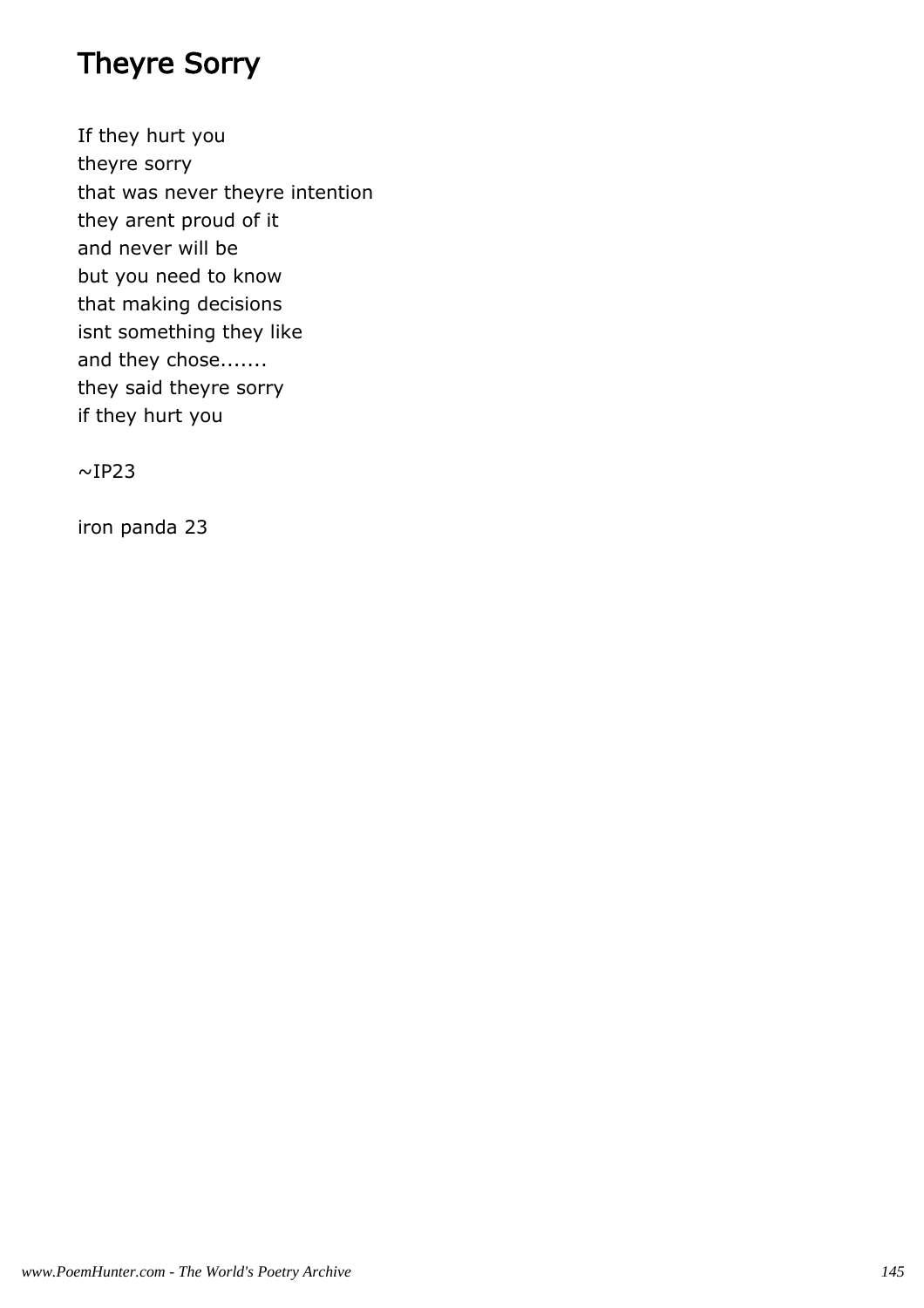# This Emotion (Another Song By Me) ^-^

-dedicated to meh awesome weird sis  $\sim$ nancy turner $\sim$  i loves u! ! -........

You know.... when i look at you what i see what i see....is that you equal true love to me how im able to breathe when i see your face...i cant believe.... Are my eyes tellin me lies is what i see true to me am i asleep is this one of my fantasies...

i dont know for sure... because...

When i am around you...i go crazy cant believe my eyes...its so amazing even when you're gone i still can see you cuz you're in my mind...ill hardly miss you

Ooohs i cant tell false from true cuz in my dreams i get the same reaction...in reality Dont you see that you are apart of me in and out of my dreams i love you...you love me what more cant i see i dont know for sure... because

When i am around you...i go crazy cant believe my eyes....its so amazing even when you're gone...i still can see you cuz you're in mind..ill hardly miss you

What does love even mean is it true if its apart of your dreams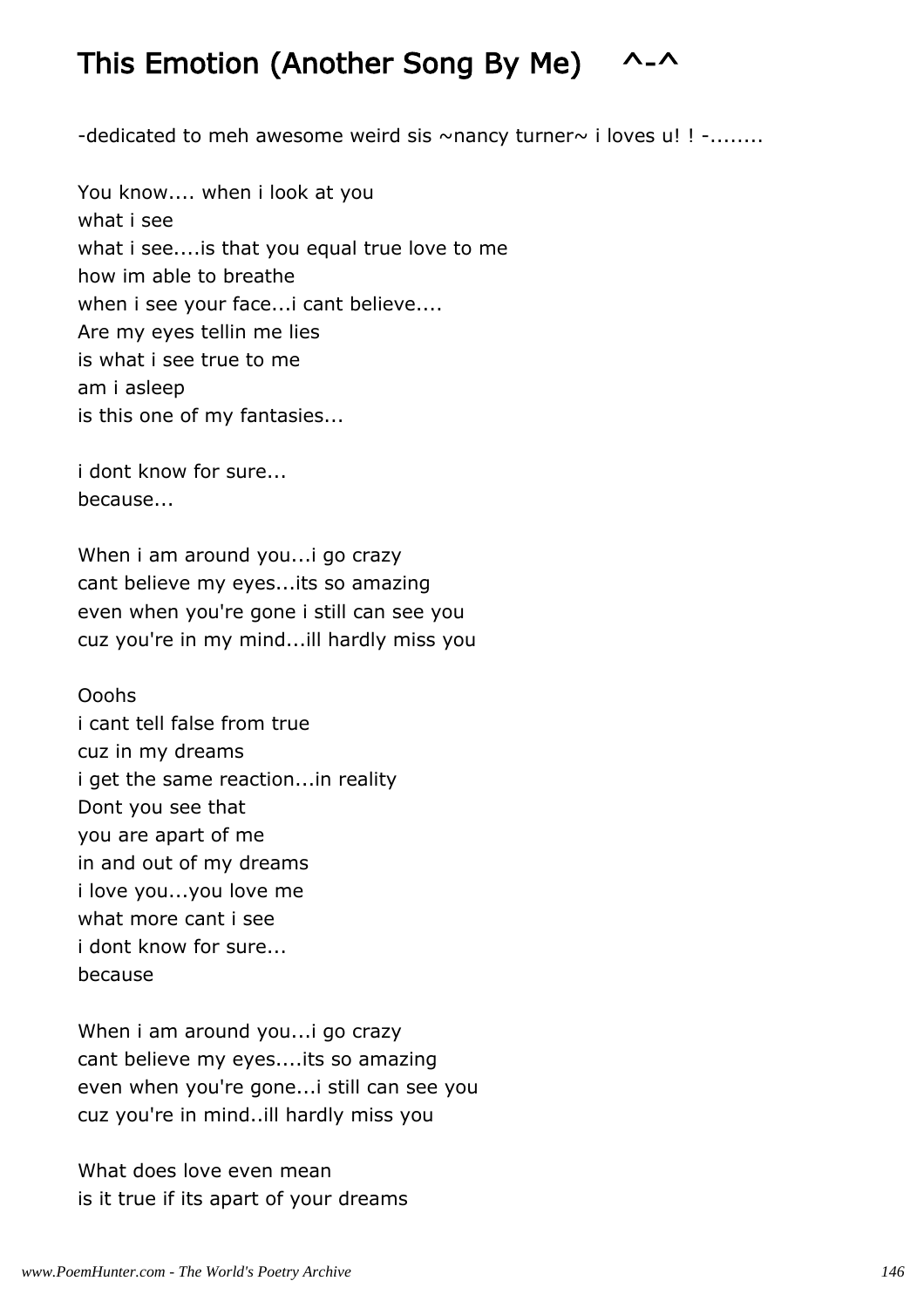yes or no it doesnt matter you see as long as i love you and you love me...

When i am around you...i go crazy cant believe my eyes...its so amazing even when you're gone...i still can see you cuz you're in my mind..ill hardly miss you Dont you see my love...i really love you i love you so much...i just had to tell you look into my eyes and you will see it that its not a lie you will believe it

 $~\sim$ IP23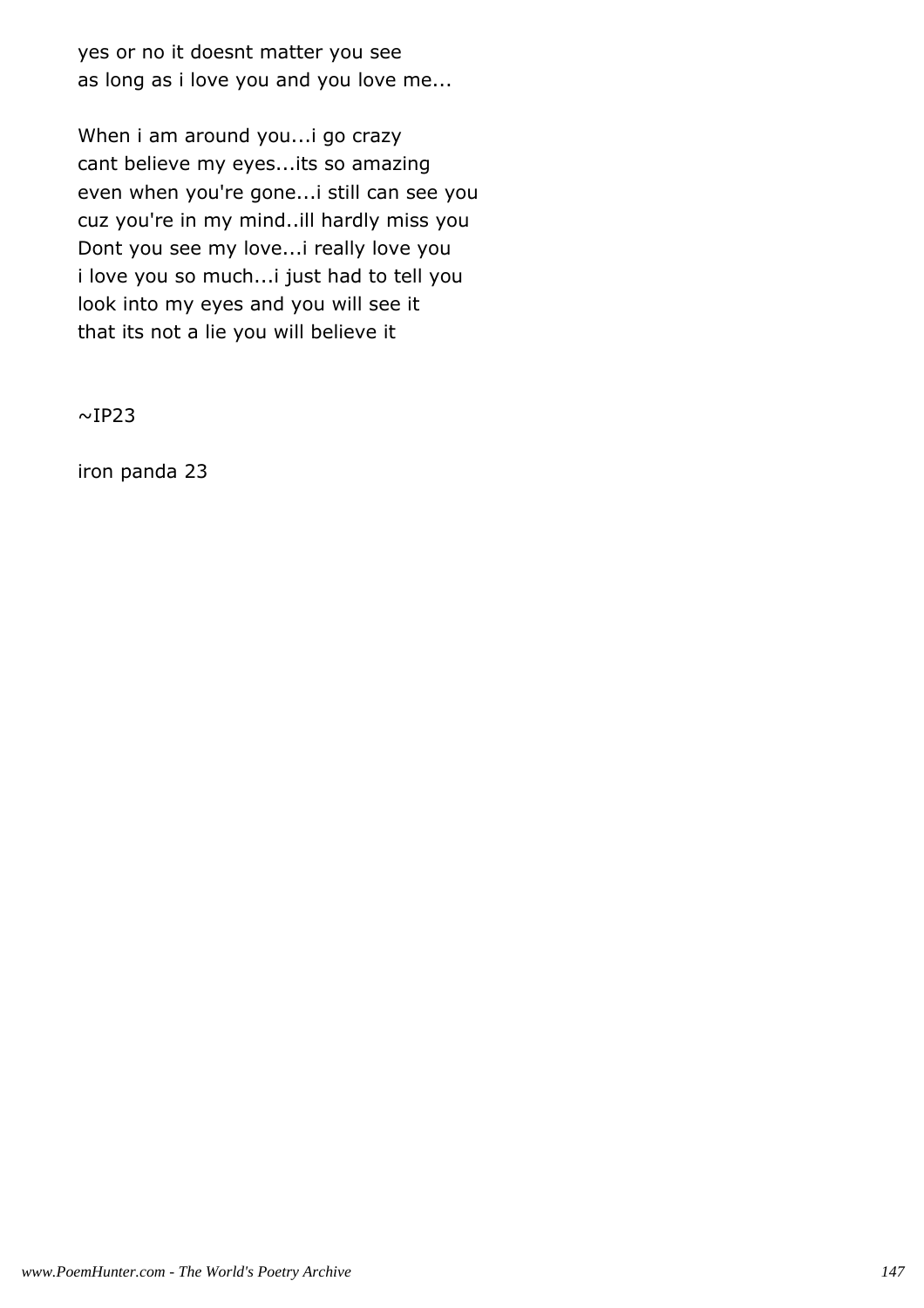# This Is Hate

Hate is a hurt that lurks within your soul An anger, a dislike that only one could know

Hate is a word meaning a very strong dislike To not care about the feelings of others because only the madness is in sight

When having hate towards whatever, why should it even be Why not just think it over so that you can see The true reason as to why hate is the answer in which you seek

To feel hate is like awakening a demon deep within the shadows of your soul If it cannot be tamed Then the beast that you have brought to life Will slowly eat away at the love and happiness that once lived in your heart And you will then be left with nothing but sadness

 $~\sim$ IP23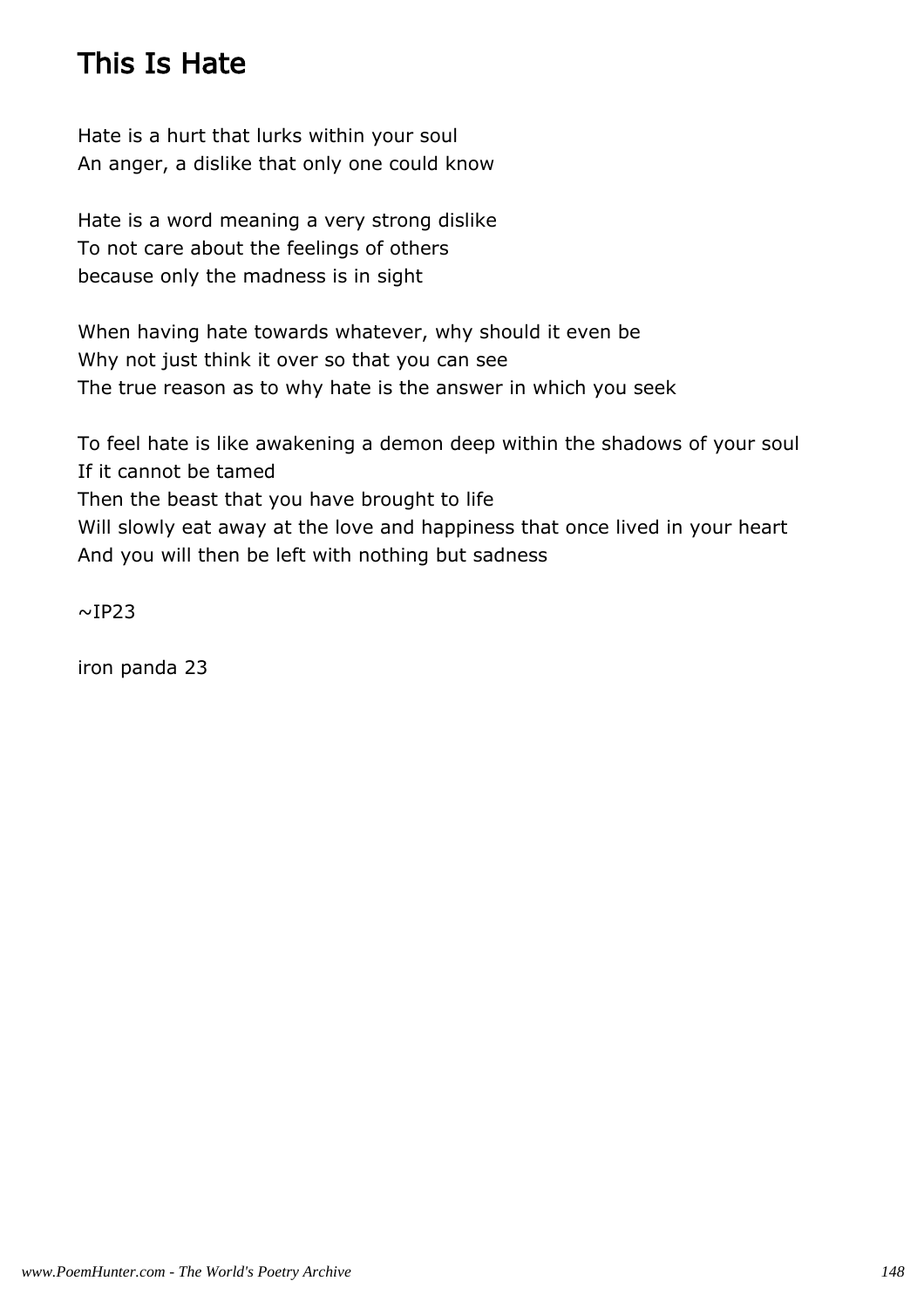## This Time's Too Late

Its because of you I had to choose, if I should stay or go But now you're gone, its like a song Its over and I'm too late I cried and tried to let it go But it just wouldn't leave my mind Its all my fault you left me here And I feel like commiting a crime

 $~\sim$ IP23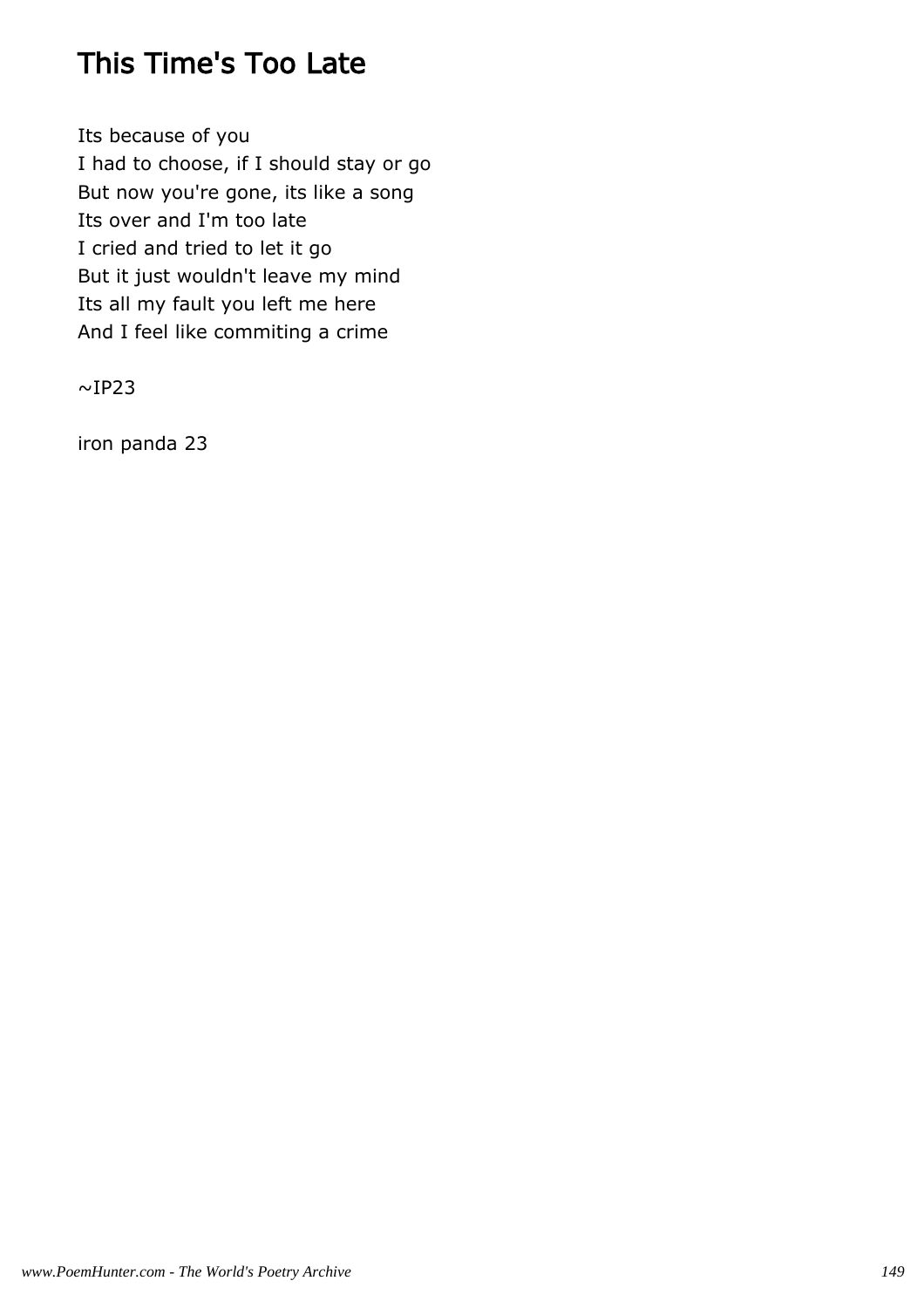## Thoughts Of You Hurt

It hurts whenever i think of you i feel betrayed...i feel hurt walked all over just like dirt i cant believe i fell into this trap and you told me things that made me laugh.... that made me smile but i guess they were just lies you're still disguised

I wish i hadnt been blinded by what i thought was real yet i was......you dont even know how that makes me feel if you did you wouldnt do this that is.....if you cared but to me it seems that you dont and you're not even here to clarify

If you just tell me whats going on so that ill know.... so then we could all move on.... and put an end to this show......

 $~\sim$ IP23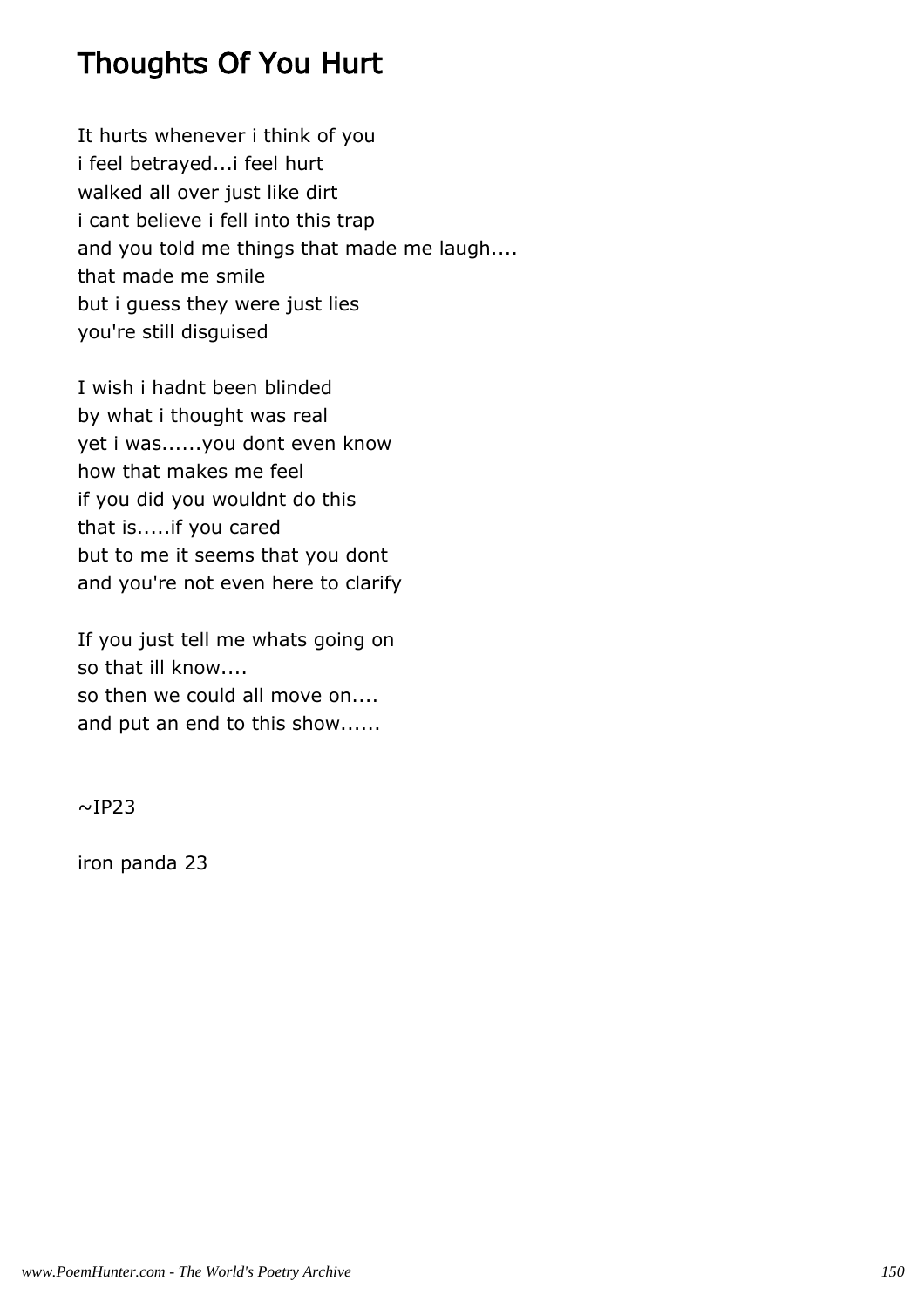# To Have You Back

id risk my life for the ones i love & for u id risk it all id give up chocolate forever if i could have u back with us together id give up watching anime if i could have u here everyday music is my life but so are u if it meant having u back then that would be gone for a while too

 $~\sim$ IP23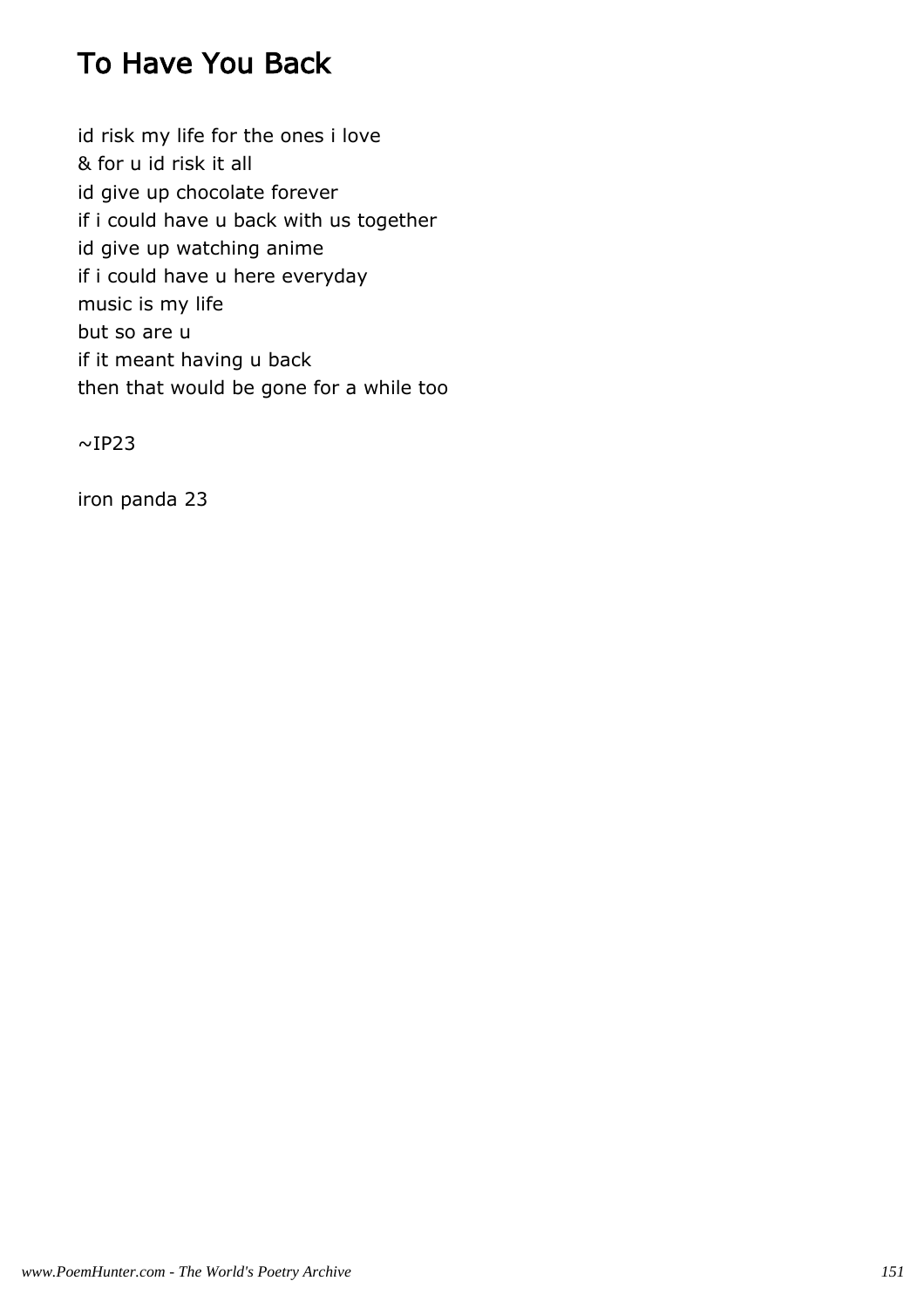#### To Me...Art Is...

To me...art is life art is love & dedication... art is creativity giving one the ability to express anything...everything from thoughts to feelings leading to actions...real things

Art is the music... those sounds that i hear the poems i read the sculptures i see

Art is the movement of dance the illustration of emotions... the photographer's view...freelance...

Art is education teaching nations...let them grow... art is that thought stimulator... giving birth to today's tomorrow...

 $~\sim$ IP23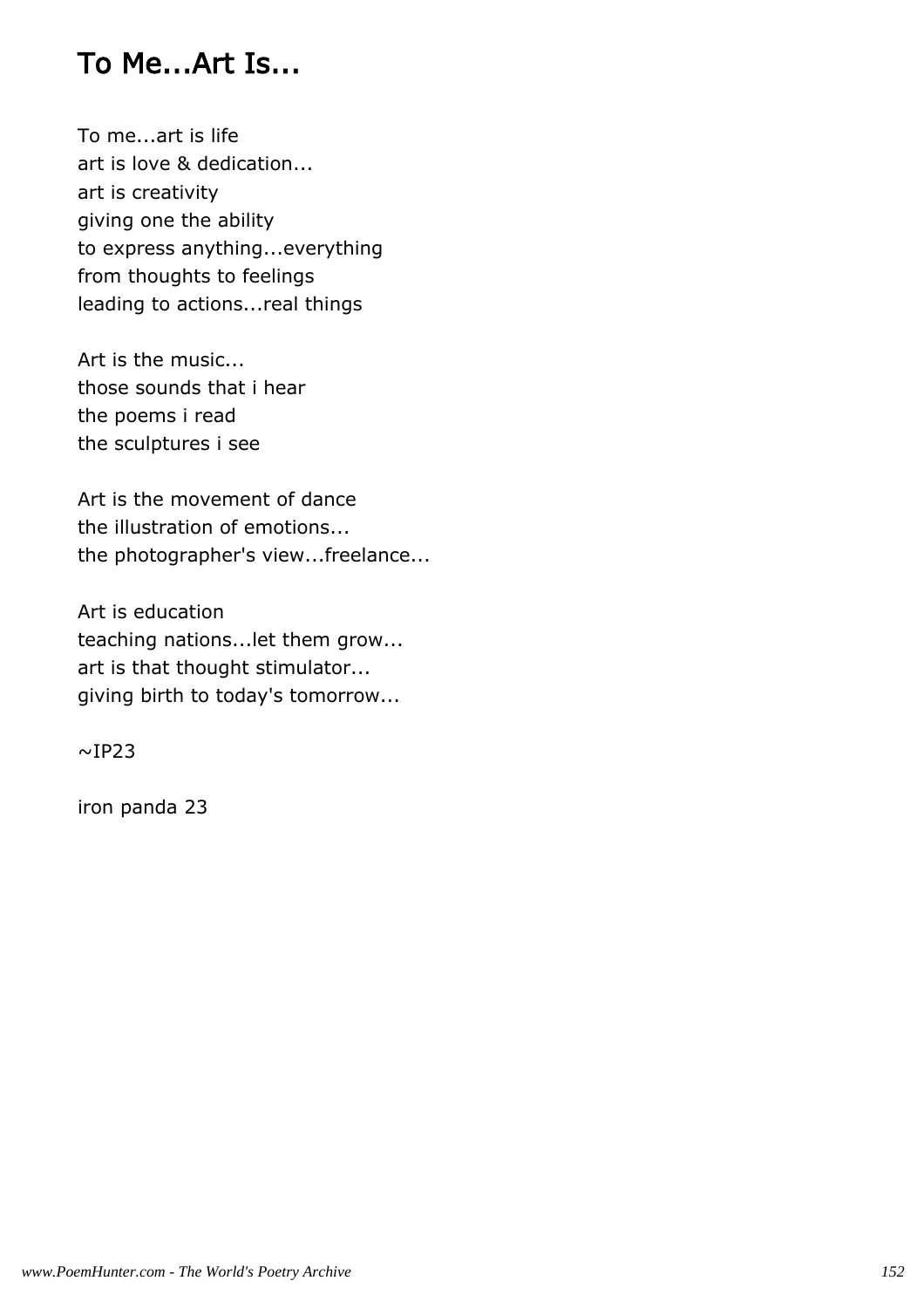# **Townisite**

Down is up when up is down

Will someone please explain this town?

Like out is in and in is out

Can you explain what I'm talking about?

This place of a place

It seems like an illusion

Its like a world of opposites

Like a dimension with many fusions

Yes to me this place be unknown

Unknown is like the randomness which has already shown

So show me the ways of this awesomely random town

I'd appreciate this dearly

And would be greatful that I was shown around

 $~\sim$ IP23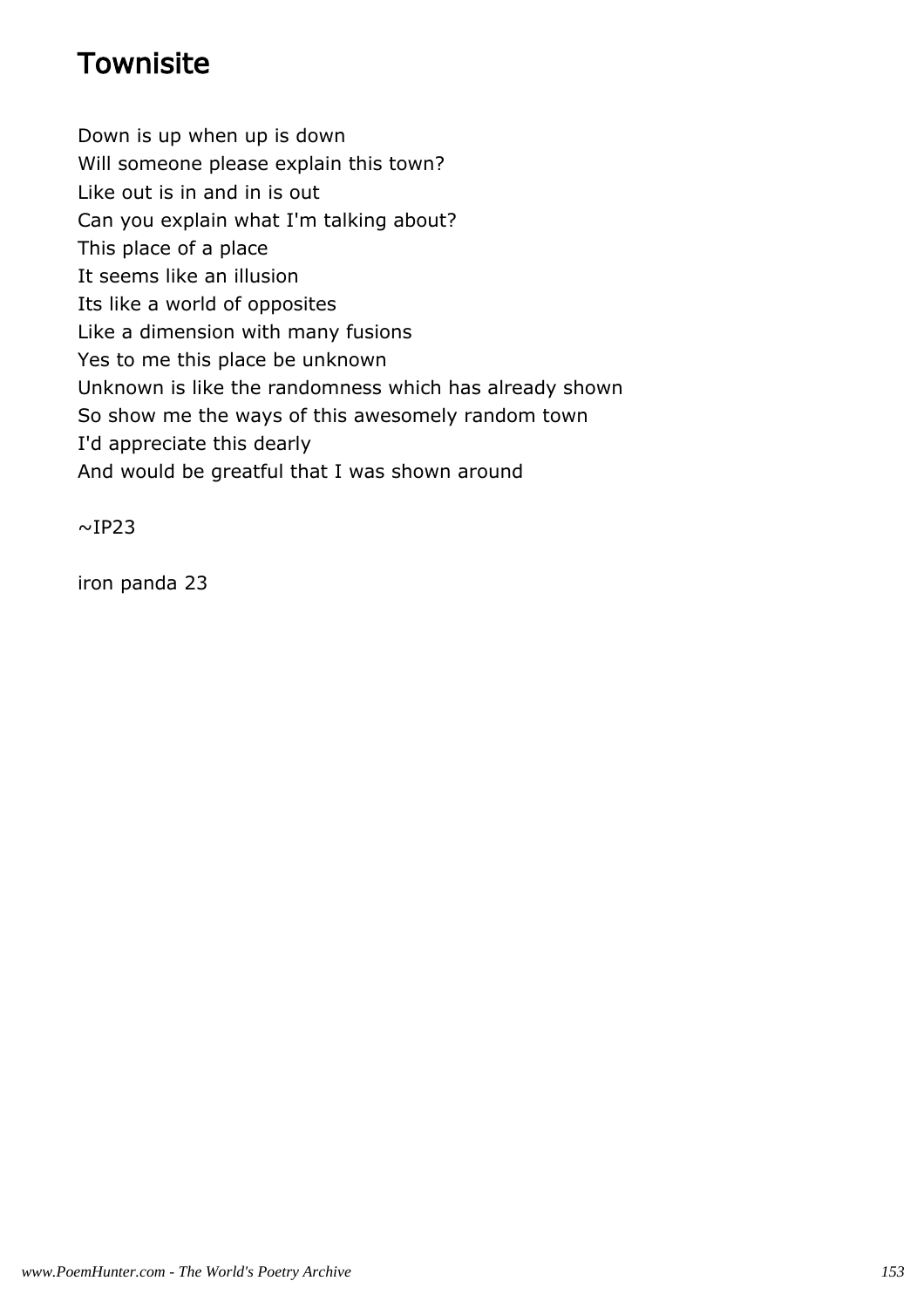#### Trueal Words

Day by day is how time goes by and each passing day i sit and i wonder 'why' i cant say.....because theres alot that i wonder about i just wish that how ive been feeling would fade away...including self doubt

I wish you were here with me or i were there with you if i miss a day of your company i go mad bcuz its what i am about you i cant believe im saying this but this is how i feel i want it to last forever dont make me take it back bcuz all that im saying is.......real

Your sweet words make me feel loved i feel like im important i am to you thats what you told me so those words ill hold on to bcuz they were true....? ?

 $~\sim$ IP23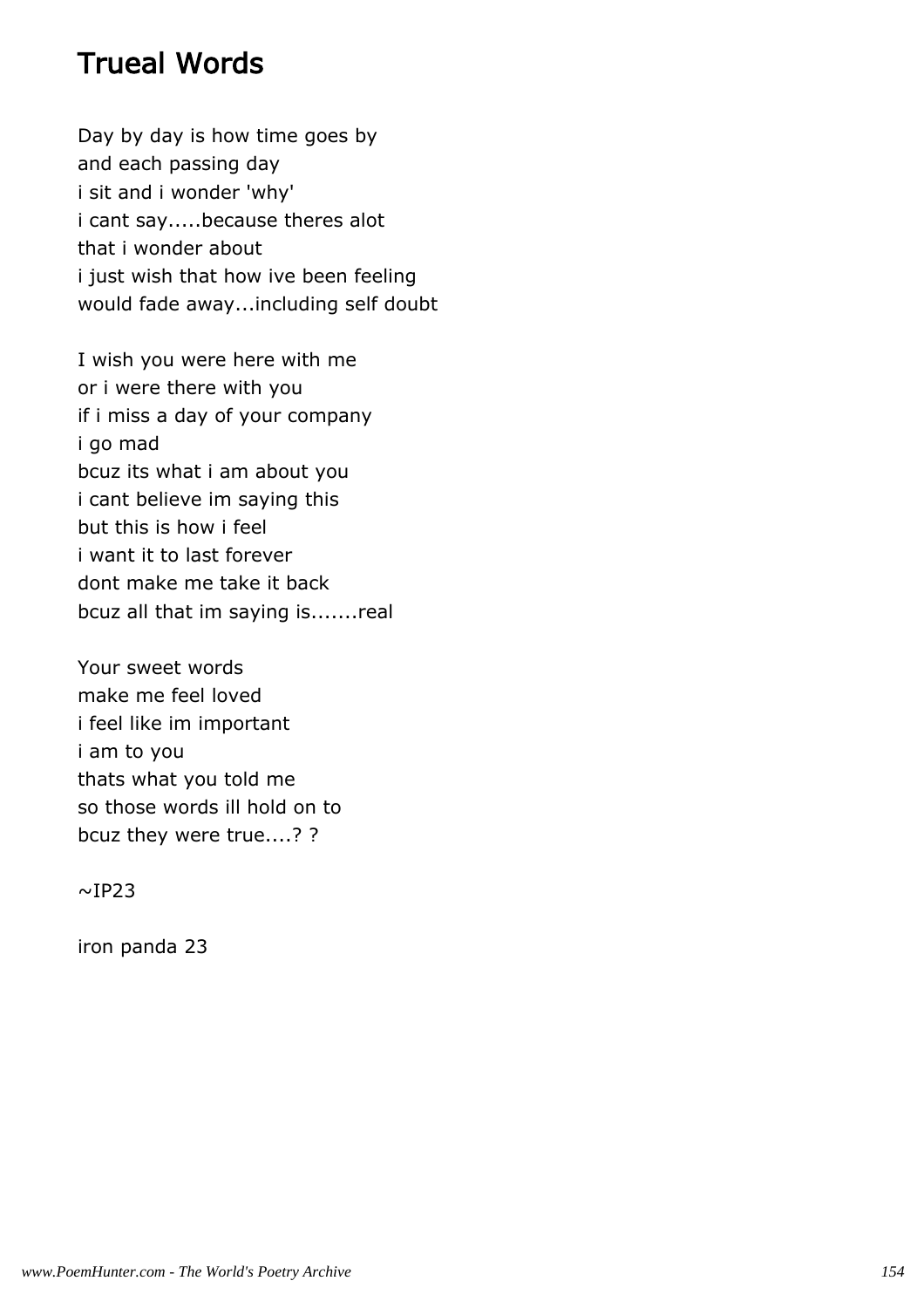# Unwanticated

She feels unwanted and unappreciated Her feelings get hurt easily It seems like she's always frustrated She feels as if a piece of her heart has been broken A piece turns into many Her tears come down like a magic potion Sometimes when she smiles she feels like its a hidden frown She misses the times when she was once happy But its like all of those memories drowned

 $~\sim$ IP23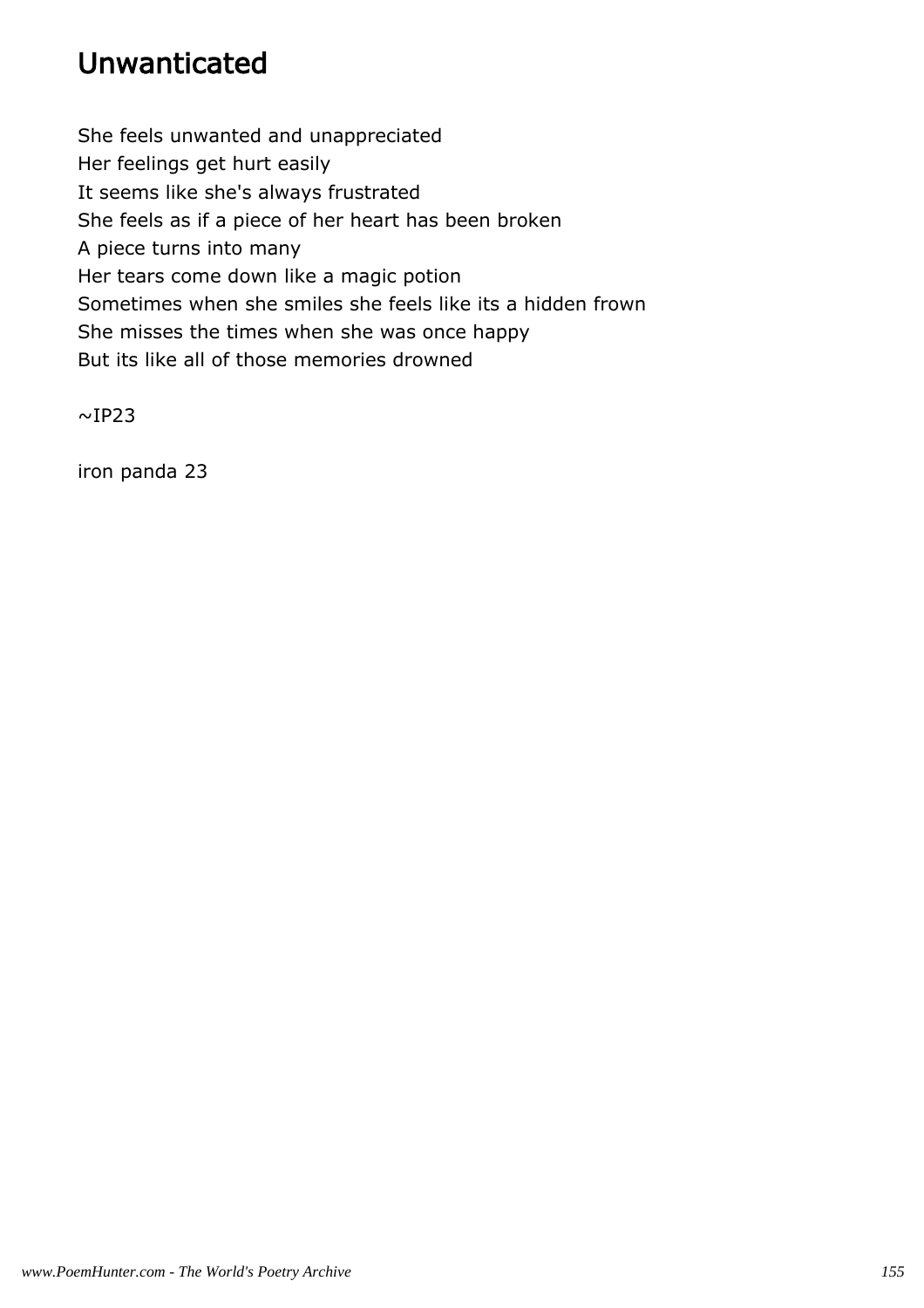# Ur Worth More Than U Think! ! !

I loves u alot, more than u could possibly think the place u hold in my heart it could never be replaced not by any1 or anything so dont tell me ur not worth a thing cuz to me ur worth more than u think! ! !  $♥$ 

Ur the closest to my heart & of the little happiness in my life u make it happen without a doubt cuz to me ur worth more than u think! ! !  $&\#9829$ ;

Thaanx to u my life has sorta changed in a good way, u got that? ? then ok! ! we're gonna turn turn the page that is.... the page in our new book of what will be the begining of a happier life it'll be our story, written our way & without u it wont be the same...why? ?

♥ BECAUSE TO ME UR WORTH MORE THAN U COULD EVER POSSIBLY THINK! ! ! ! & #9829;

(dedicated to evryone i ABSOLUTELY LOVE....you know who you are! ! !) ♥

 $~\sim$ IP23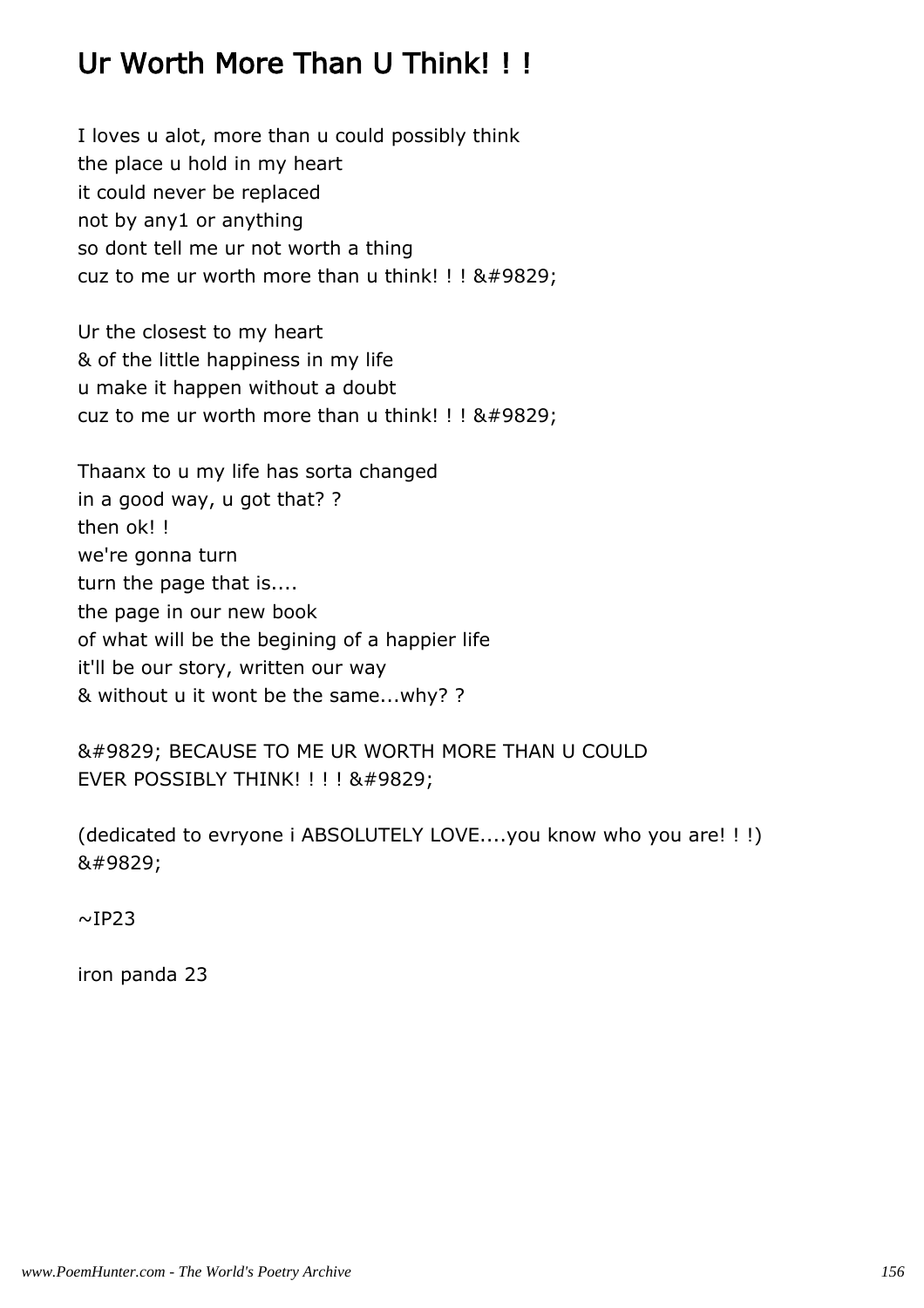# Violent Thoughts...Beautiful Sin...

The rage has returned welcome back! ! let it buern... through my blood through my veins violent thoughts once again

Cant control them so much funn the time...its yet to come

Kill you now kill you slowly make you suffer pain so holy

Take a sip of this deadly poison make it last awhile... thorns and blades rush through your skin let the blood drain from your body... beautiful sin! ! !

 $~\sim$ IP23 1 february,2012 wednesday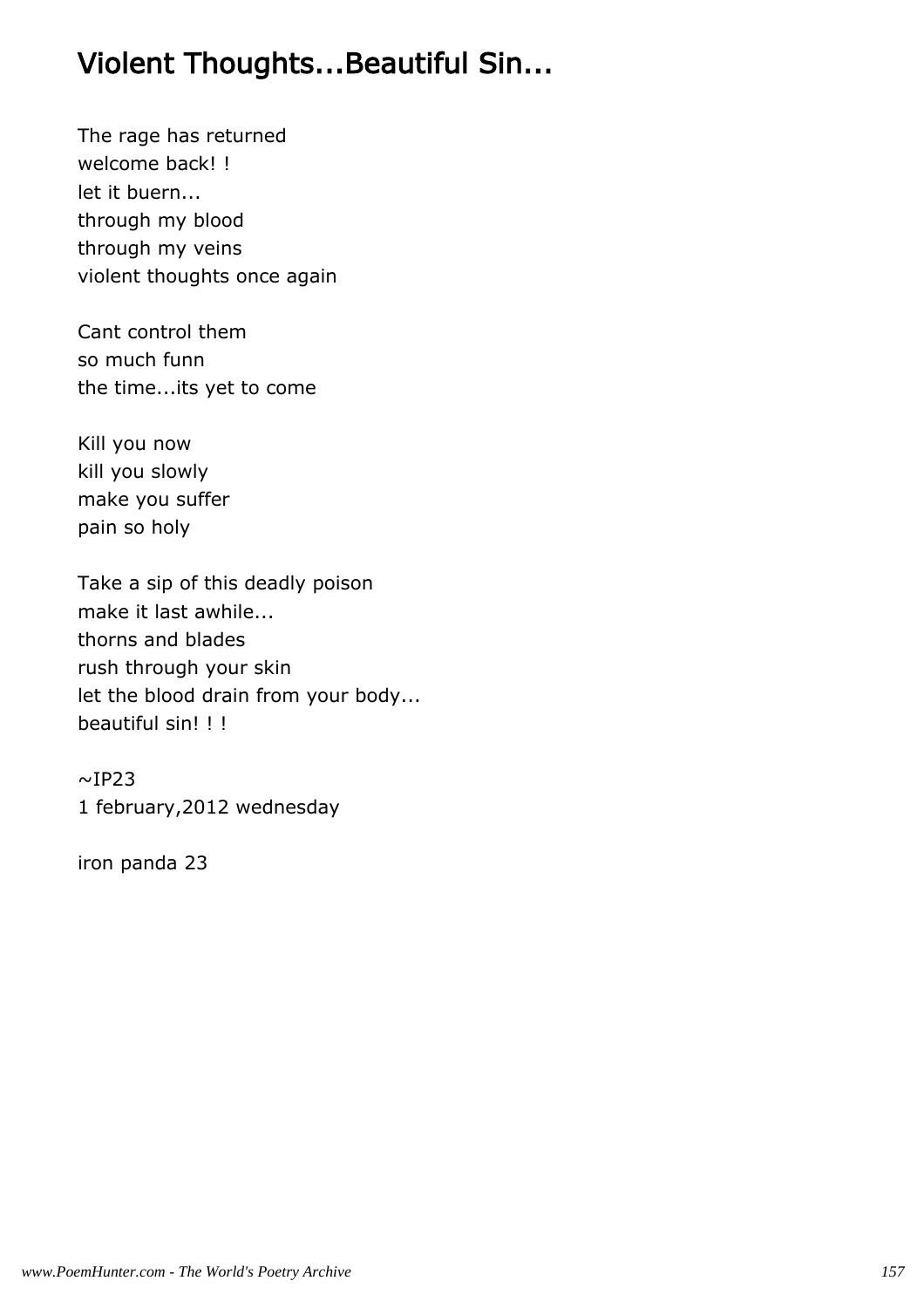#### Was It Realaste Of Time? ? ?

I thought i could love you could trust you....could care but when i needed you most you werent even there

You told me you loved me you and that one but while i was depressed you were out having fun

I was there for you during one of your hardest times according to you i always cheered you up but for some reason i now feel like you were lying.....like it was all lies

Those tears i cried..... for who? ? ? for you and what for? ? was it just a waste of time? ?

Did you plan this? ? the entire thing? ? did you intend to hurt me? ? because if you did....the bell should ring a point for you....your mission completed no point for me....i guess im deleted from your life.....if i was ever really there as in someone of importance to you someone whos worth the time to even care

It was nice while it lasted if it were even real wish i couldve seen you at least once....... what youve done is cut me deeply and so......slowly shall my scar heal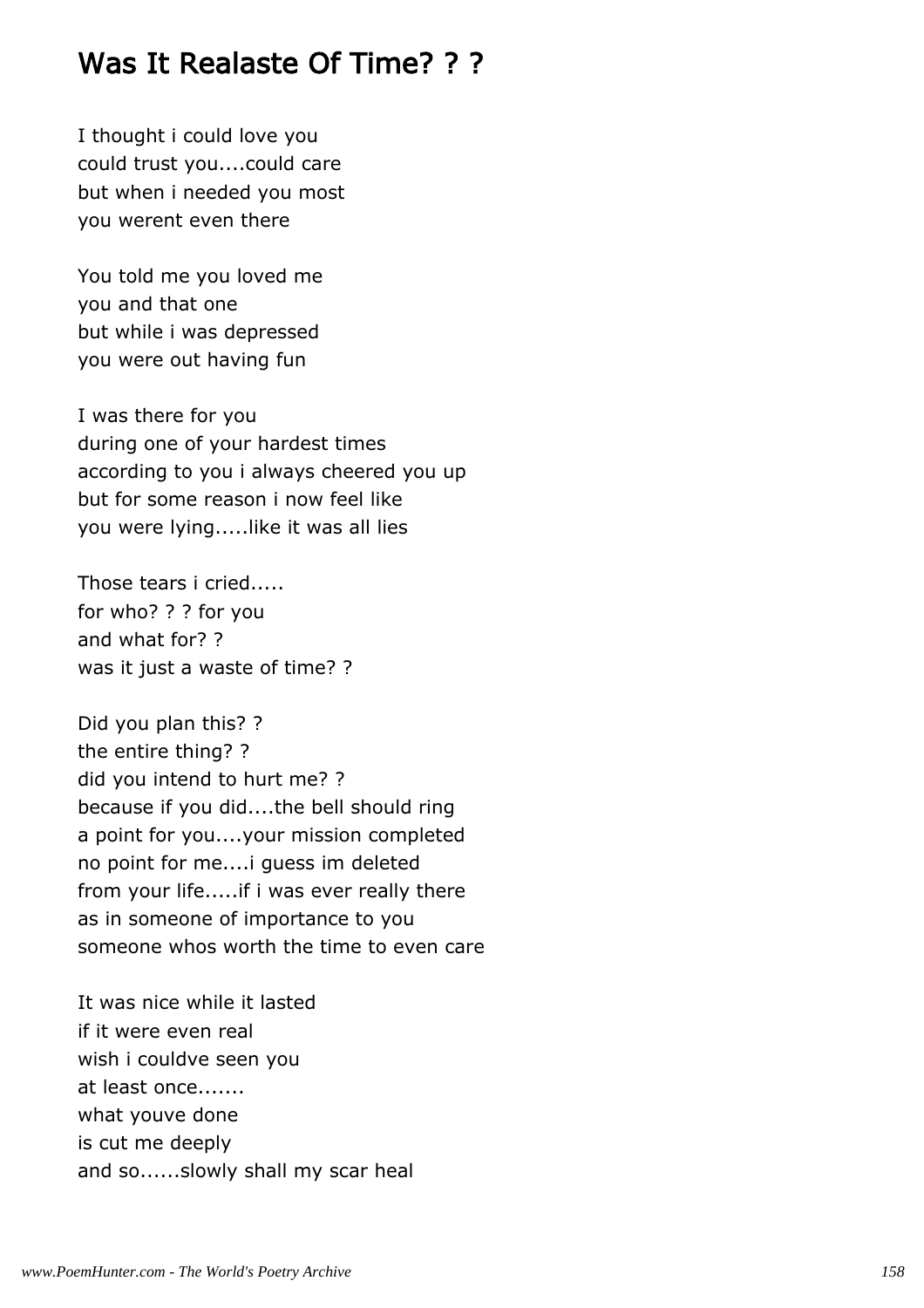$~\sim$ IP23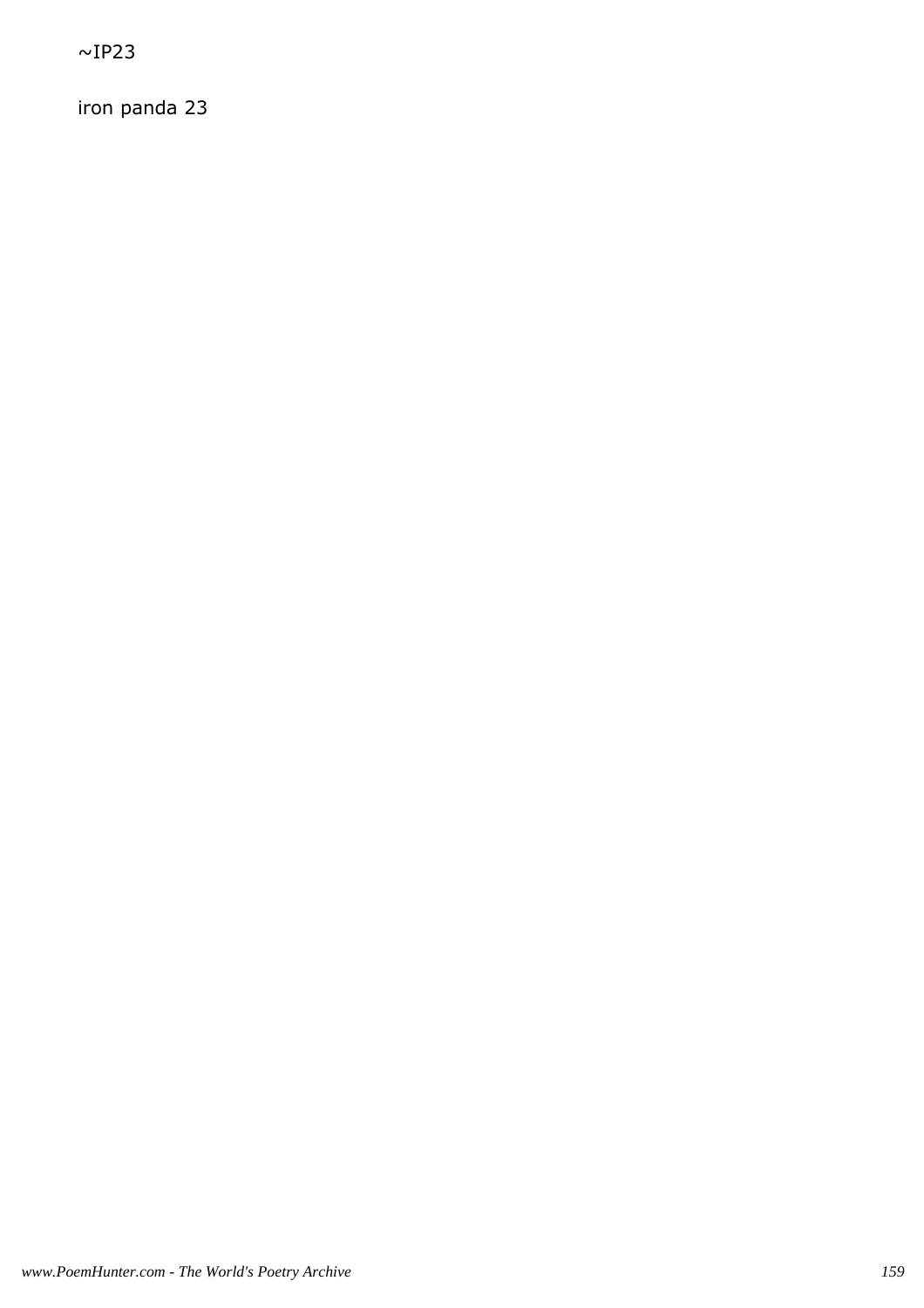## Well There Ya Have It

Well there ya have it folks lets watch to see if it grows lets have some fun! ! my psychotic thoughts theyre trying to escape what i suspected is becoming real this top secret information being viewed by the public let it blow through the fields! !

First one then two & nows theres a third no longer should i have sympathy was i even gonna know of this secret word? ? i mean...was i gonna know it... directly from you? ? not a chance! ! its the truth id say...is it not? ? whats wrong? ? am i a little to happy over this? ? no! ! im not! ! its the perfect amount of happy! ! sad well...because its mean but i dont care anymore! !

I gave you my trust my support...& i cared but now look at what youve done you stored it over there somewhere...where it can catch a cold how cruel can you get how many lies have & havent you told how many secrets do i not know since you claim to tell me ''everything''? ? you know...i dont even think i wanna hear it

When youre done goin around telling your sad stories acting like some telemarketer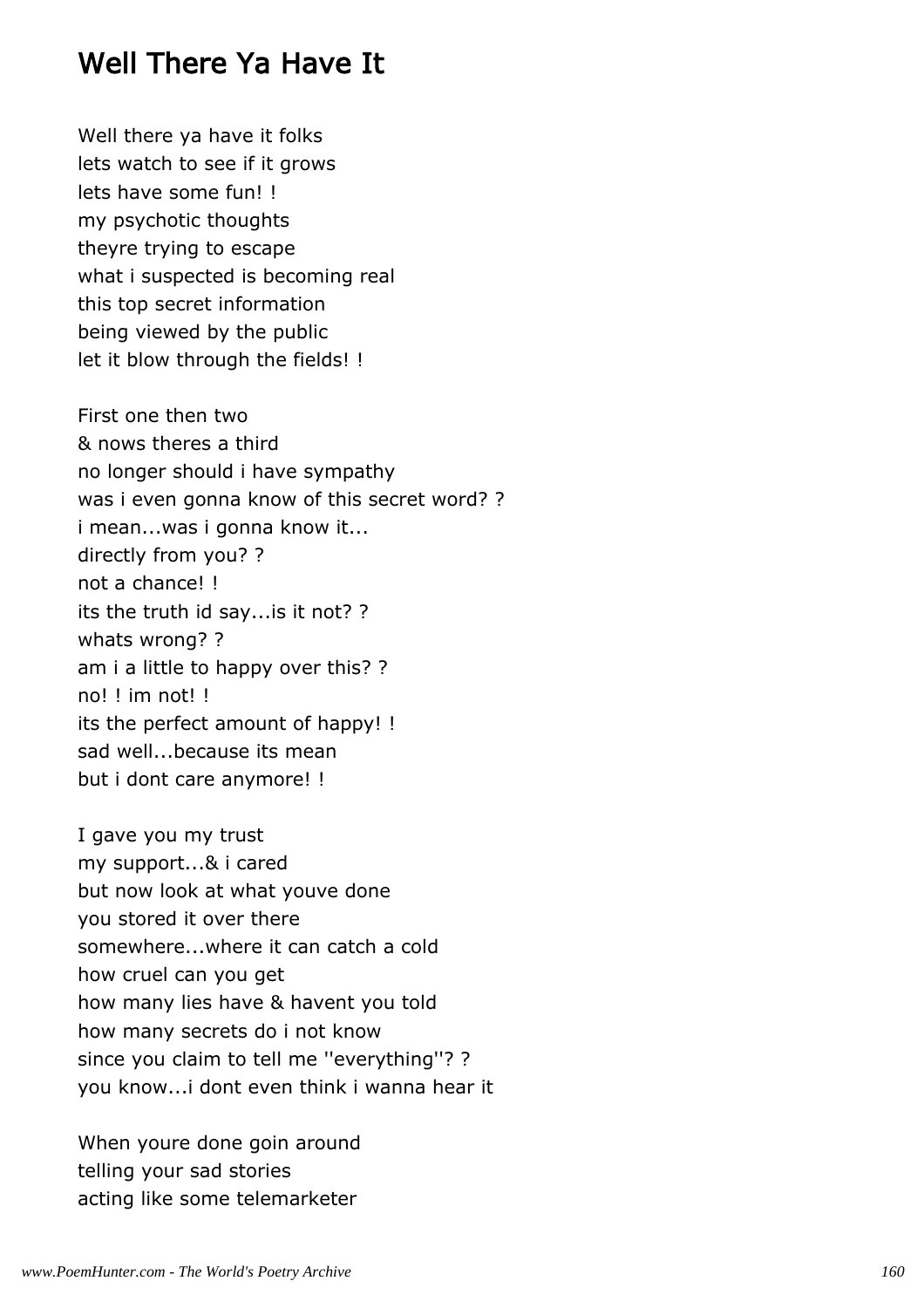trying to persuade me into caring ...'maybe' ill 'try' to believe you i knew from the start this wasnt good enough to be true

 $\sim$ IP23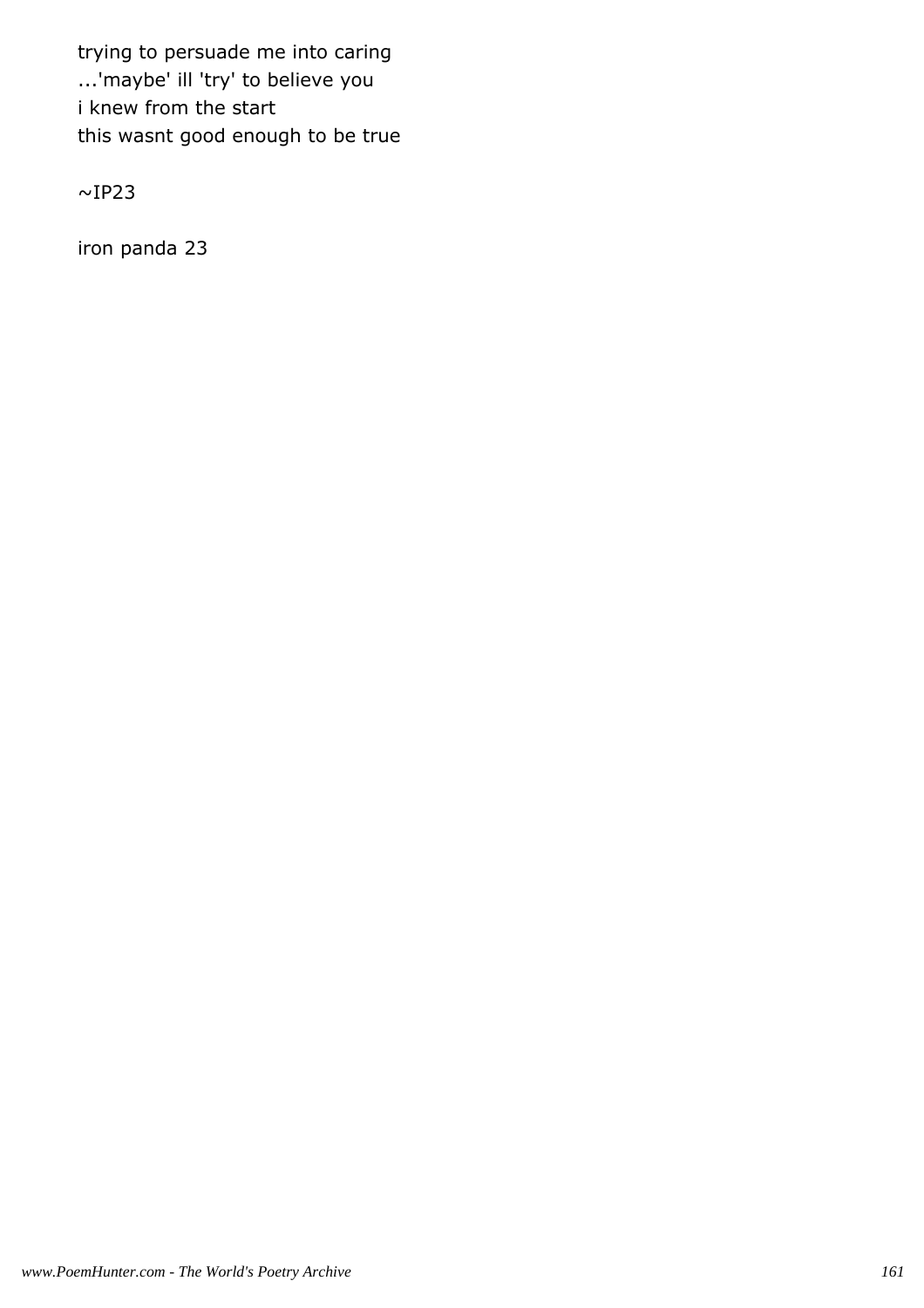## What I Should Say Next

I didnt think that it could happen to me but when im talkin to you i think i get nervous.\_.

You see.... i become speechless with your one word responses i sit in silence not knowing what to say next

Its like two locked doors and only one key but only one door can be unlocked

Its like i need some kind of map or a secret code like a game i must move on to the next level..... which is what i should say next

 $~\sim$ IP23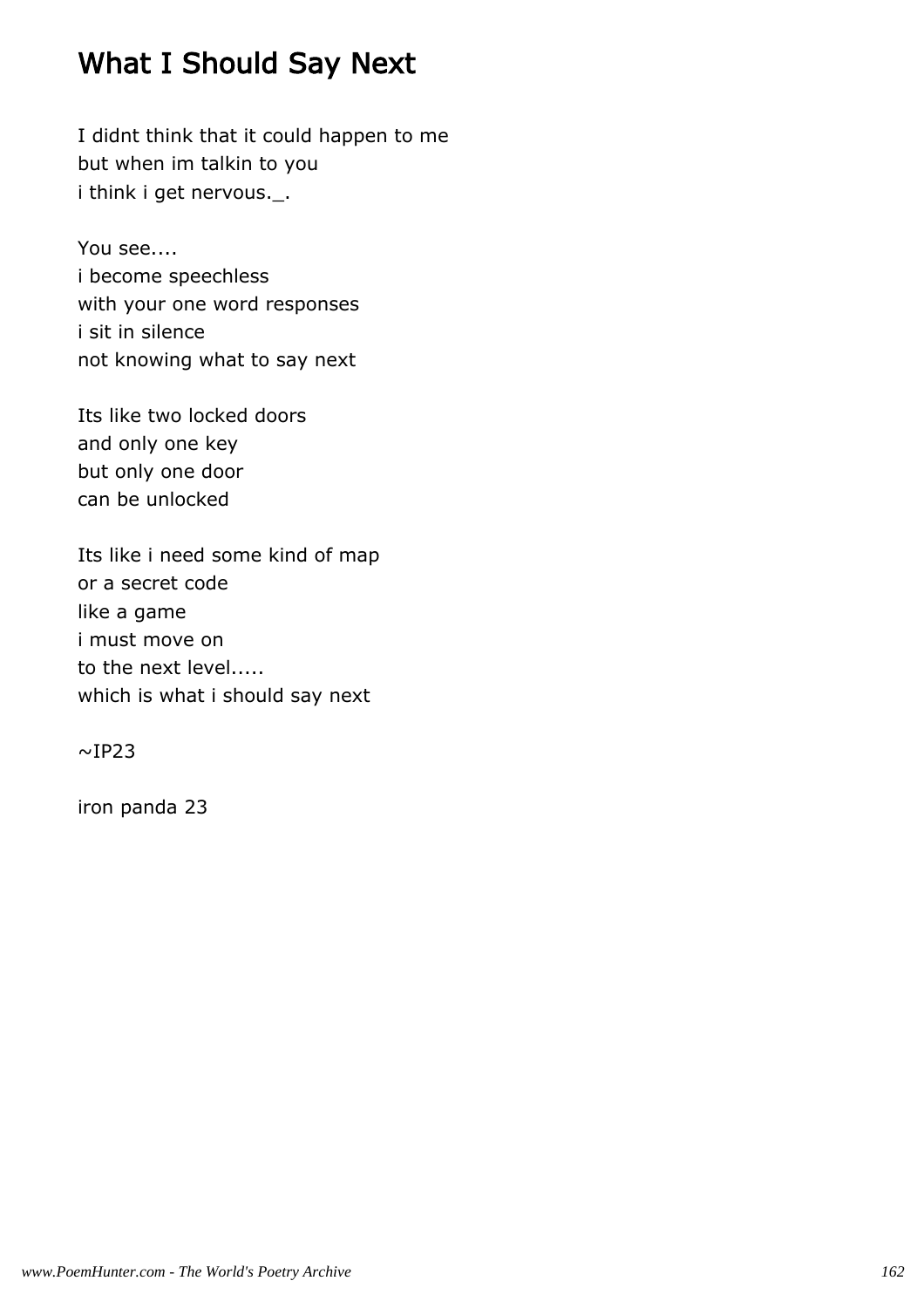## Whats Left Of My Mind

I feel im of importance but at the same time im not I feel like no one cares of my existance to me it seems true No one really listens to what i say if they do it doesnt seem that way If i were gone would anyone care? ? nevermind...dont answer that just pretend im not there Im somwehat bored easily annoyed in life i think i just realized that im mostly depressed i act like im happy...? ? but that kinda adds to my stress I find myslef happiest when im alone.... or talking to people who i think care... when im watching tv? ? ....not really... listening to music? ? ...most dearly.... im not sure but i think i sorta strongly dislike my life? ? I tend to isolate myself from the ones i love the ones i live with...they dont seem to notice thats kinda nice? ? I keep being told 'i love you' but i find that hard to believe im not sure if when its said its meant i know that when i say it its true and its not pretend I try not to let my anger and sadness get the best of me but ive held them in so long that lately theyre almost controling me Keeping the ones close to my heart is kinda hard to do i feel as if they may try to harm it so theres an invisible barrier if that barrier is destroyed i dont know what id do im already on the brink of losing whats left of my mind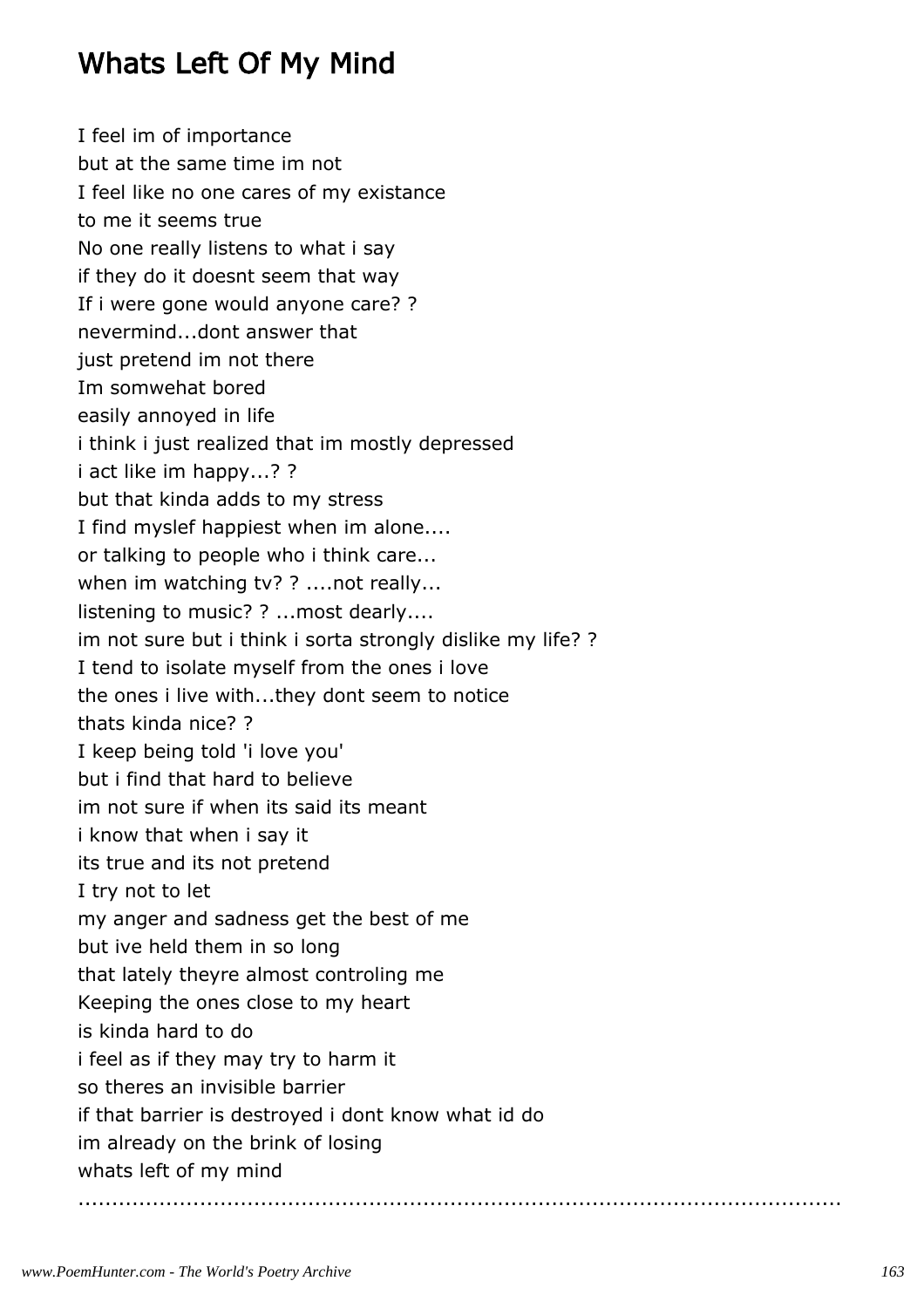.........

so yeah.....i just felt the need to share this......(srry its so long) .....

 $\sim$ IP23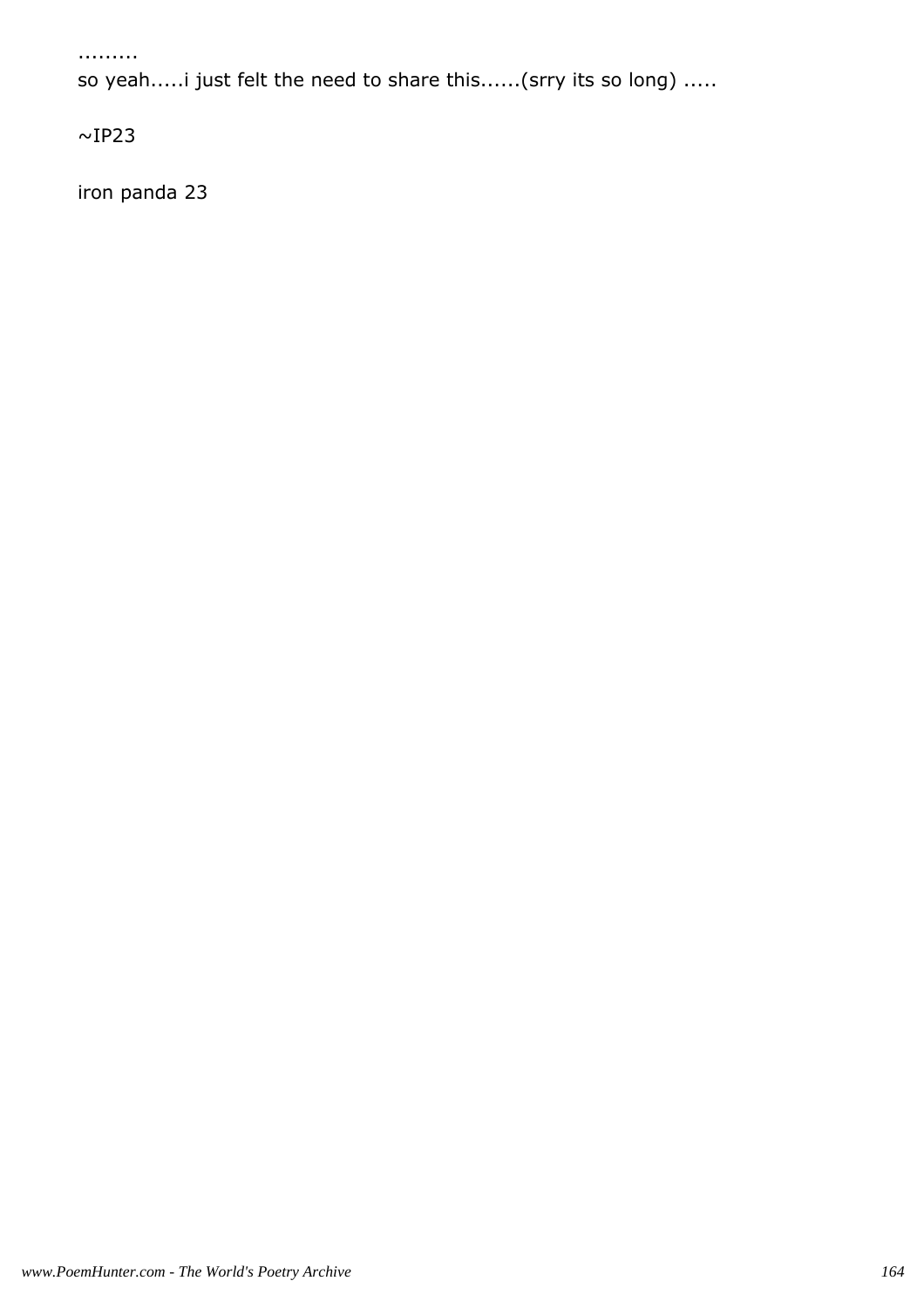## Whats Wrong? ?

This hurt i feel i cant explain why its building up inside of me i just wanna cry whats gonna happen? ? or what already has? ? does this pain result to me? ? or is it someone else's? ? i dont know what to do about it but i may have a clue as to where or what this is...? ? is someone unhappy with me? ? you're not talking to me.... is it you? ?

 $\sim$ IP23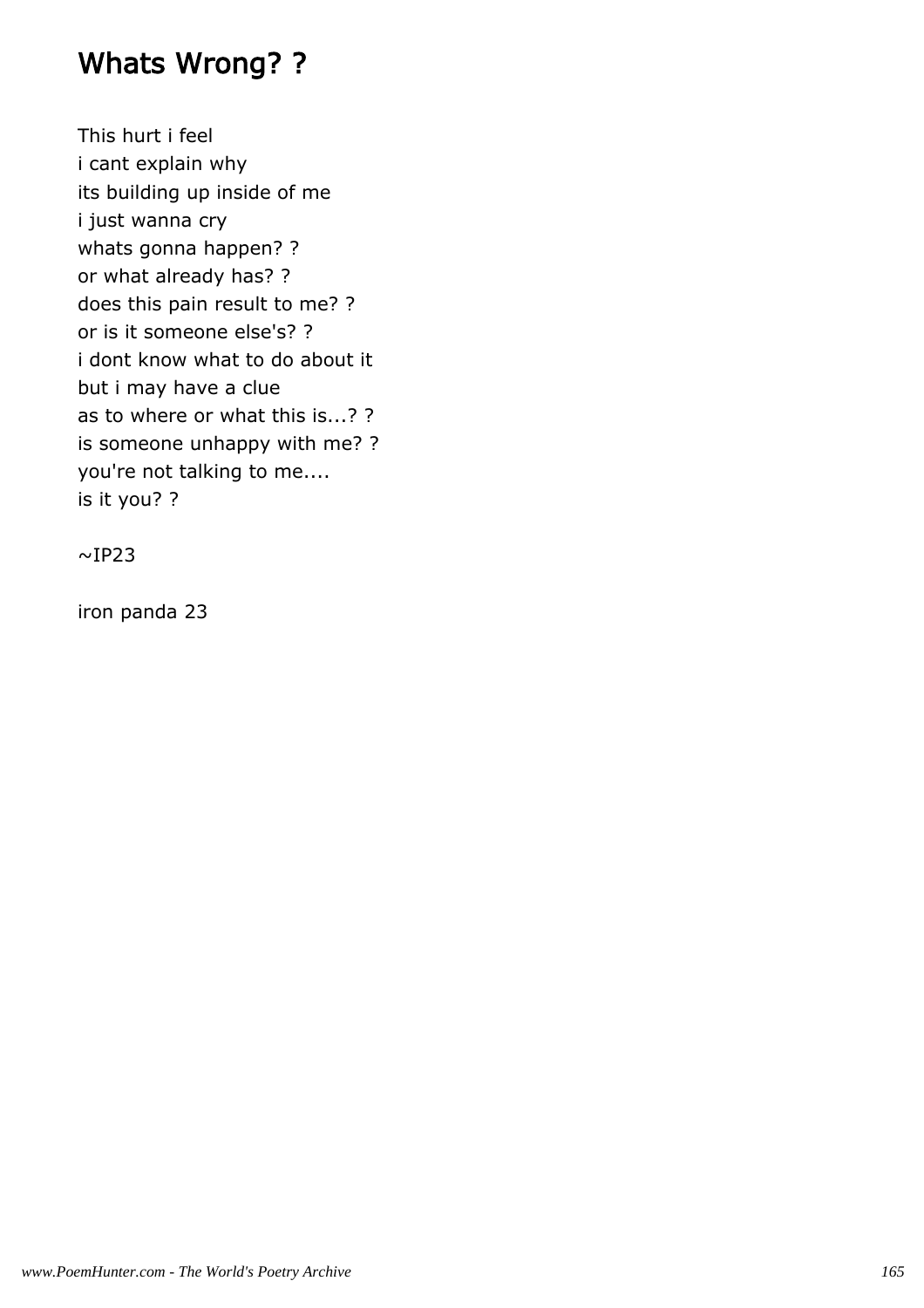## When All Is Lost...Sit In The Shadows In Pain...

Launching grenades & fire cannons wars with swords & back-stabbing with daggers pushing & shoving & falling down stairs glasses breaking no loving flames fly through the air lies & betrayal sadness so real when all is lost... sit in the shadows in pain...

 $\sim$ IP23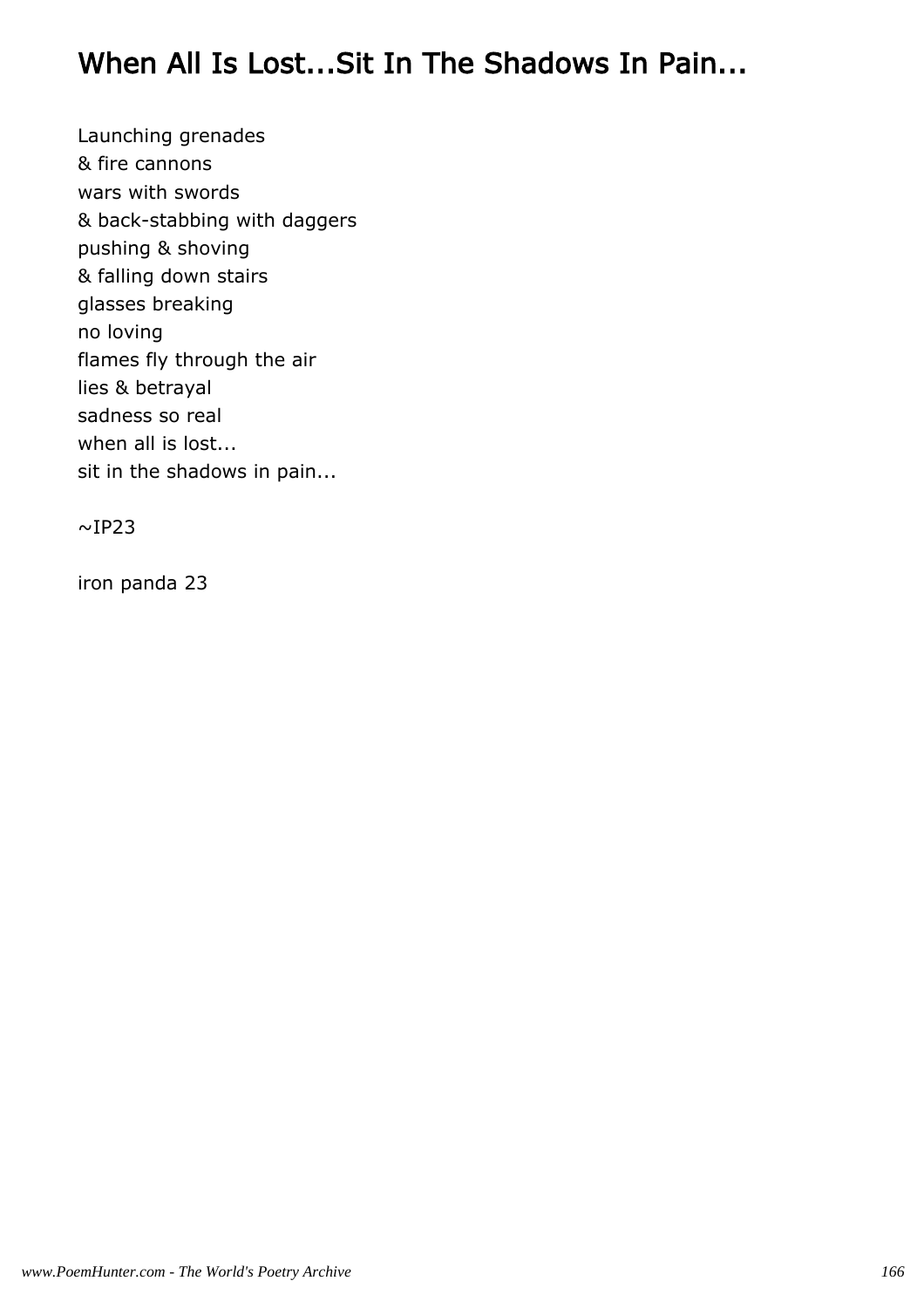# Who We Are

Its who we are not what we're trying to be if you could understand what our lives are like then maybe you would see... its like you're judging a book by its cover but instead you're judging another another as in we're people too but does that mean we're that much different from you? ? ? people with feelings such as you, you see? ? and just like you we solve our problems differently its who we are not what we're trying to be just accept us for who we are, and you'll make everyone's lives happy

 $~\sim$ IP23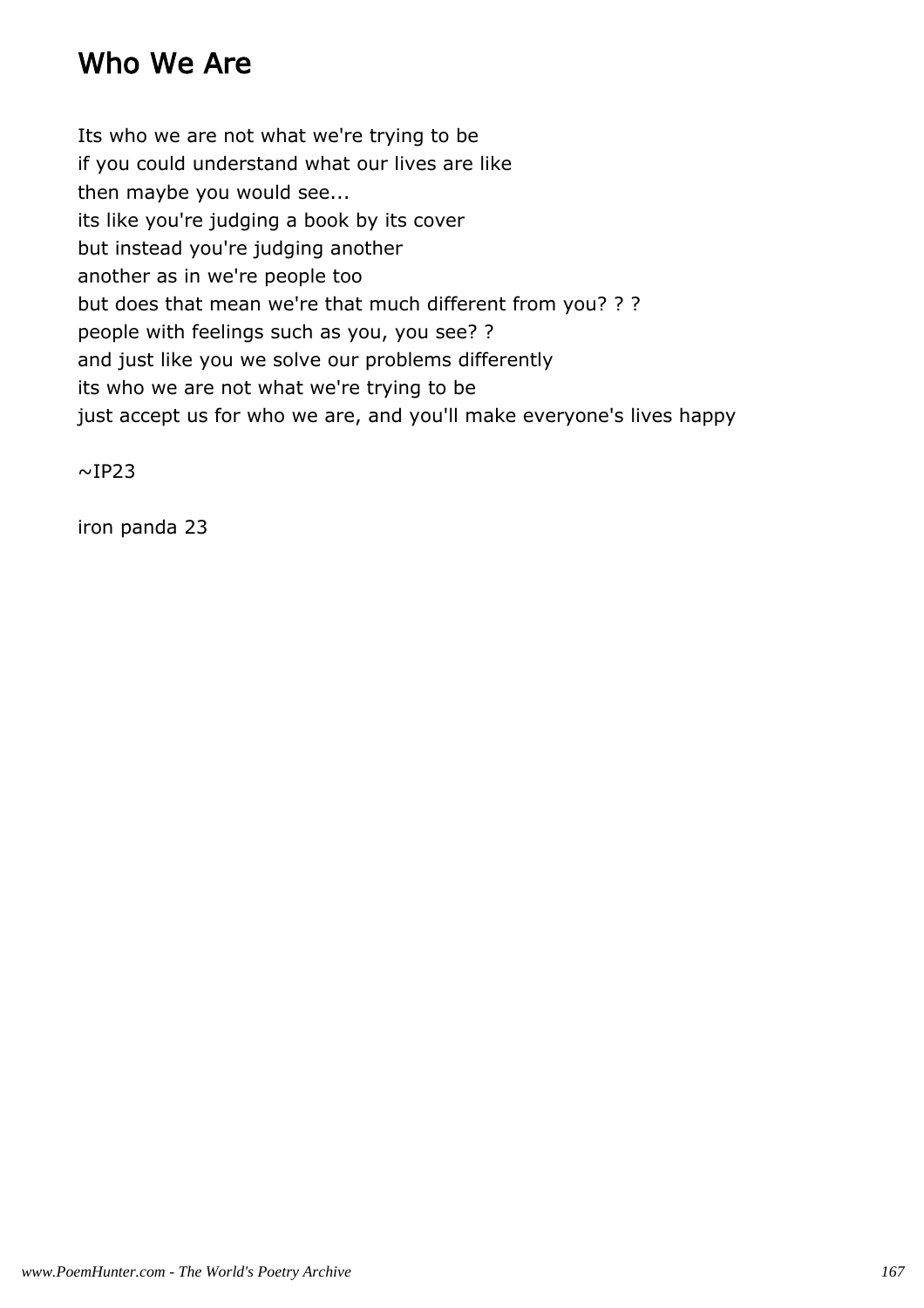# Whos That Lucky Winner? ! ? ! ? !

Do you see what you've done? ? you caused her more pain! ! youve created a new life but yet shes the blame? ! ? ! if i could be there.... right now..you'd be annihilated within seconds ill be there eventually you didnt know it...but im magic so ill appear at your door with nothing...or something itll be a lovely present for you nothing too special just a little something to make u feel of some use but just remember one thing... no make that two... i enjoy my job of annihilating and that my view of lovely is way sweeter than your view

-whos the the lucky winner thatll be getting this lovely present? ! ? ! - O.o

 $~\sim$ IP23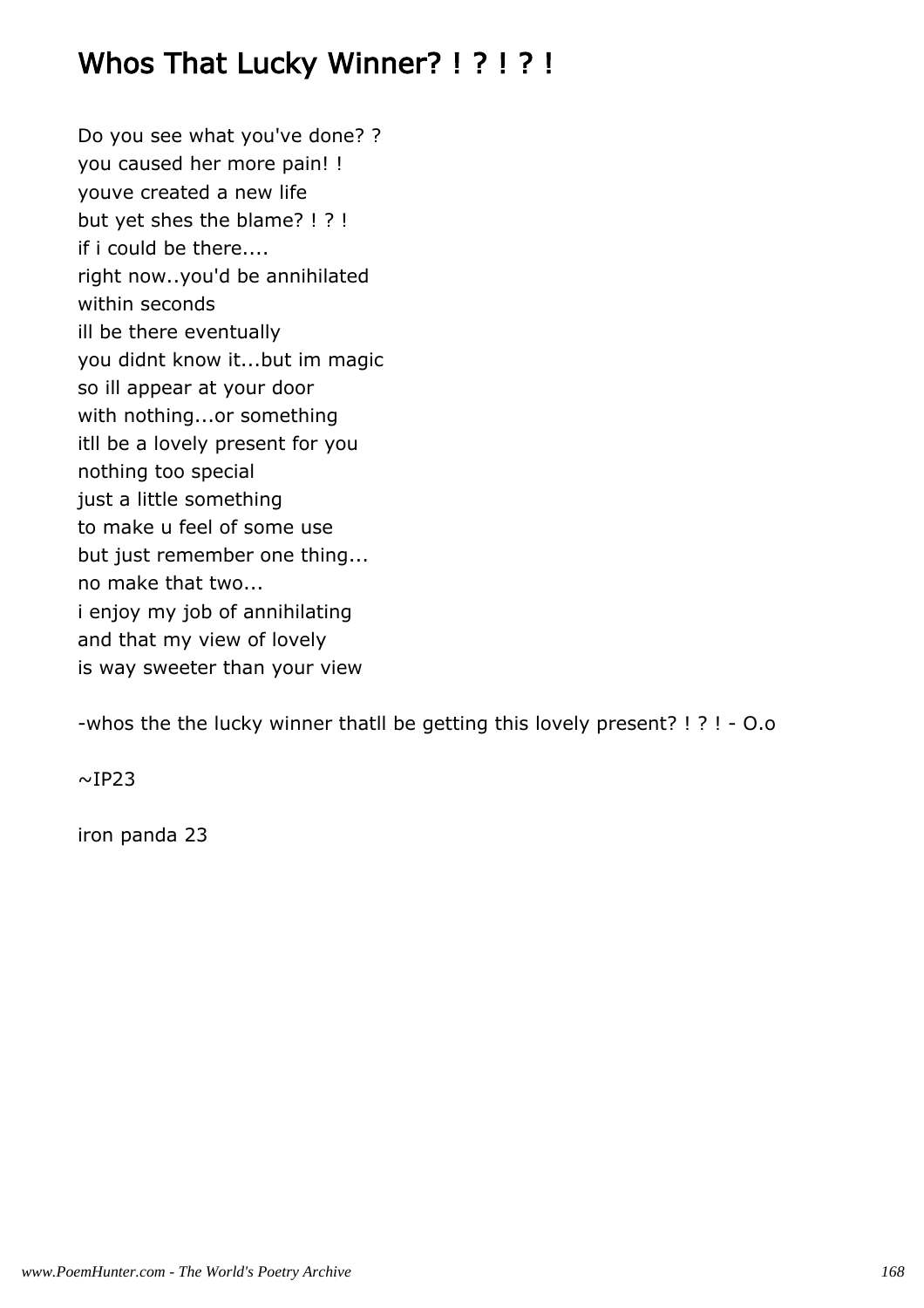## You Feel Pain? ! ...Well So Do I! !

You feel pain well so do i! ! because she left you? ? well look at what you put her through! ! be happy shes even there that you even get to see her that you can even be in the same place as her

You and your unthought through actions have pushed me way over my limit have caused her to hurt more than you know i tried to help but appearantly you just dont get it you probably dont care... but so what youre gonna listen she hurts more than you do and its your fault i didnt get the chance to be with who i wanted theyre now forever gone you blew what you had and now you need to move on you say you cant take it anymore? ? well neither can i now the things we think about are pain and wanting to die

Ive already lost my mind and its only gotten worst im emotionally damaged and im living with it just because i have to because i dont know how to just say goodbye even though i feel like everything is a lie

I dont know your whole story but mine is kinda long and if shes the only thing your crying about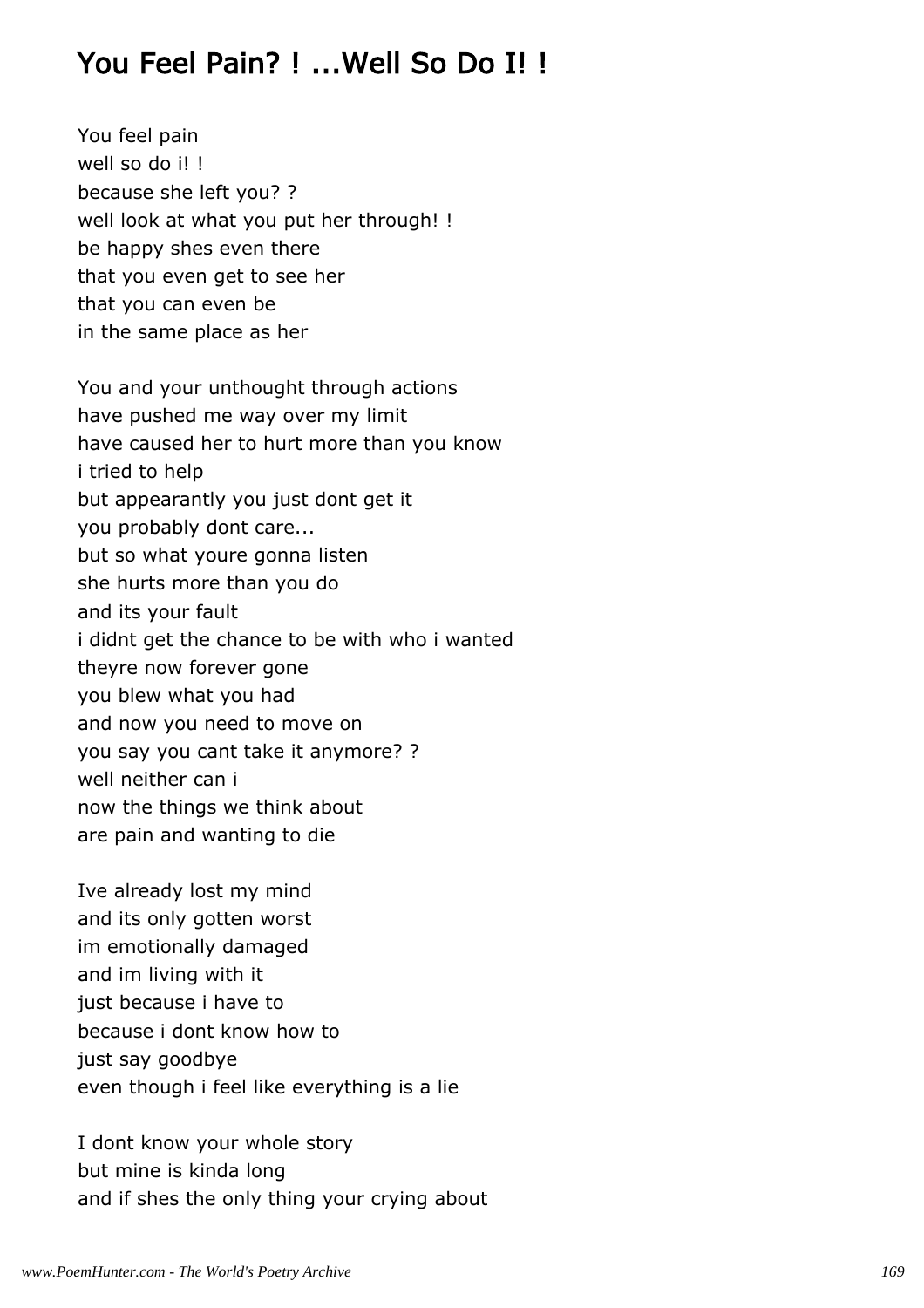then i suggest you find a song one that speaks what you really feel... that once worked for me but only temporarly... theres so much i feel inside that i constantly hide because i feel its best for me to not let some see

But you...im sick of trying to help your not even really worth my time but its for her im doing this and because i cant and i wont allow her to be in more pain her pain is my pain and...i dont even know what more to say to you...or anyone i cant keep trying to fix what doesnt wanna be fixed...

 $~\sim$ IP23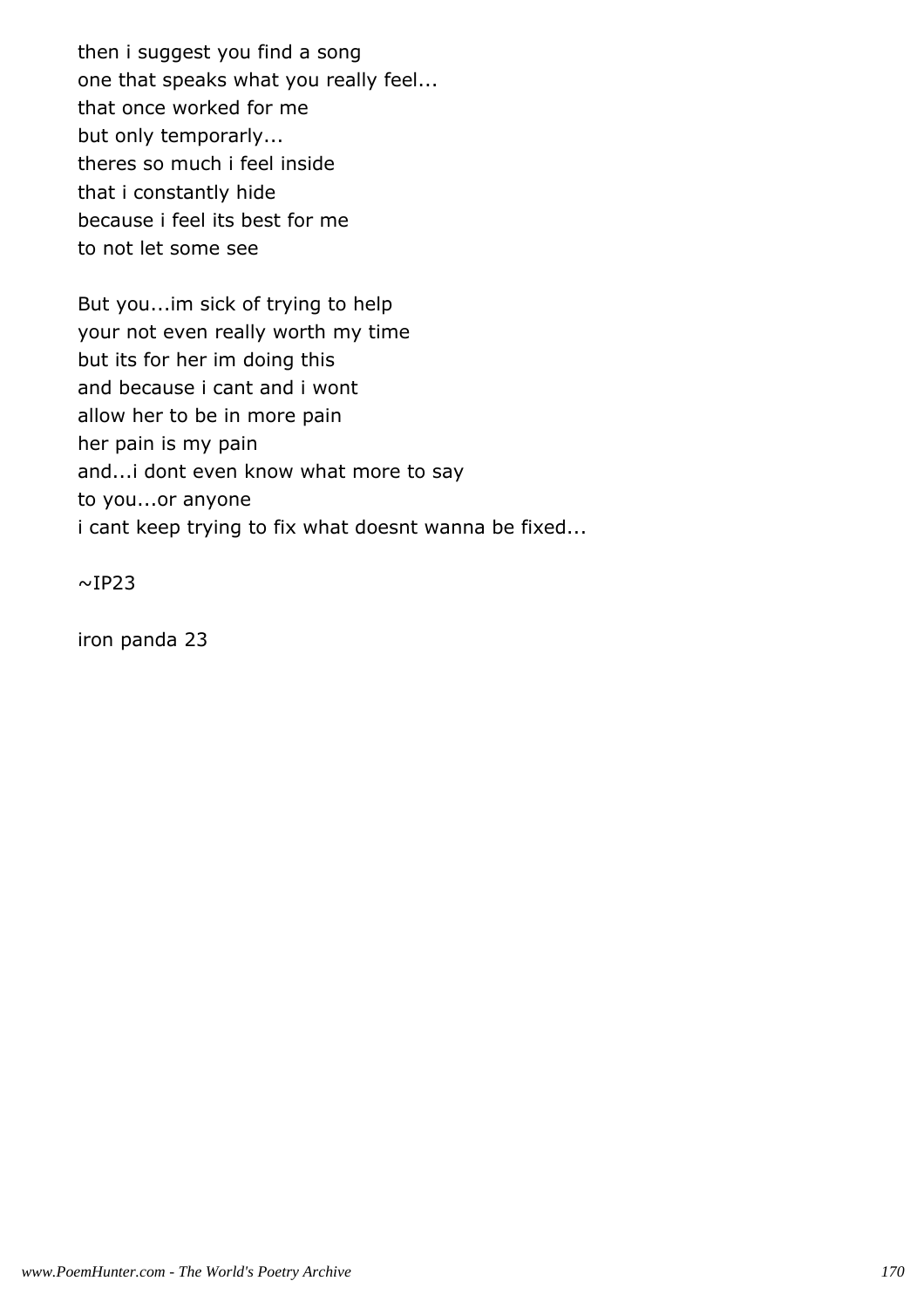#### You....Me....Us

Help me help you find me to find you Take my hand and i'll take yours too Together we'll travel down this road that leads to the unknown We'll face whatever challenges come our way Let this adventurous journey begin its just you....me....us

 $~\sim$ IP23